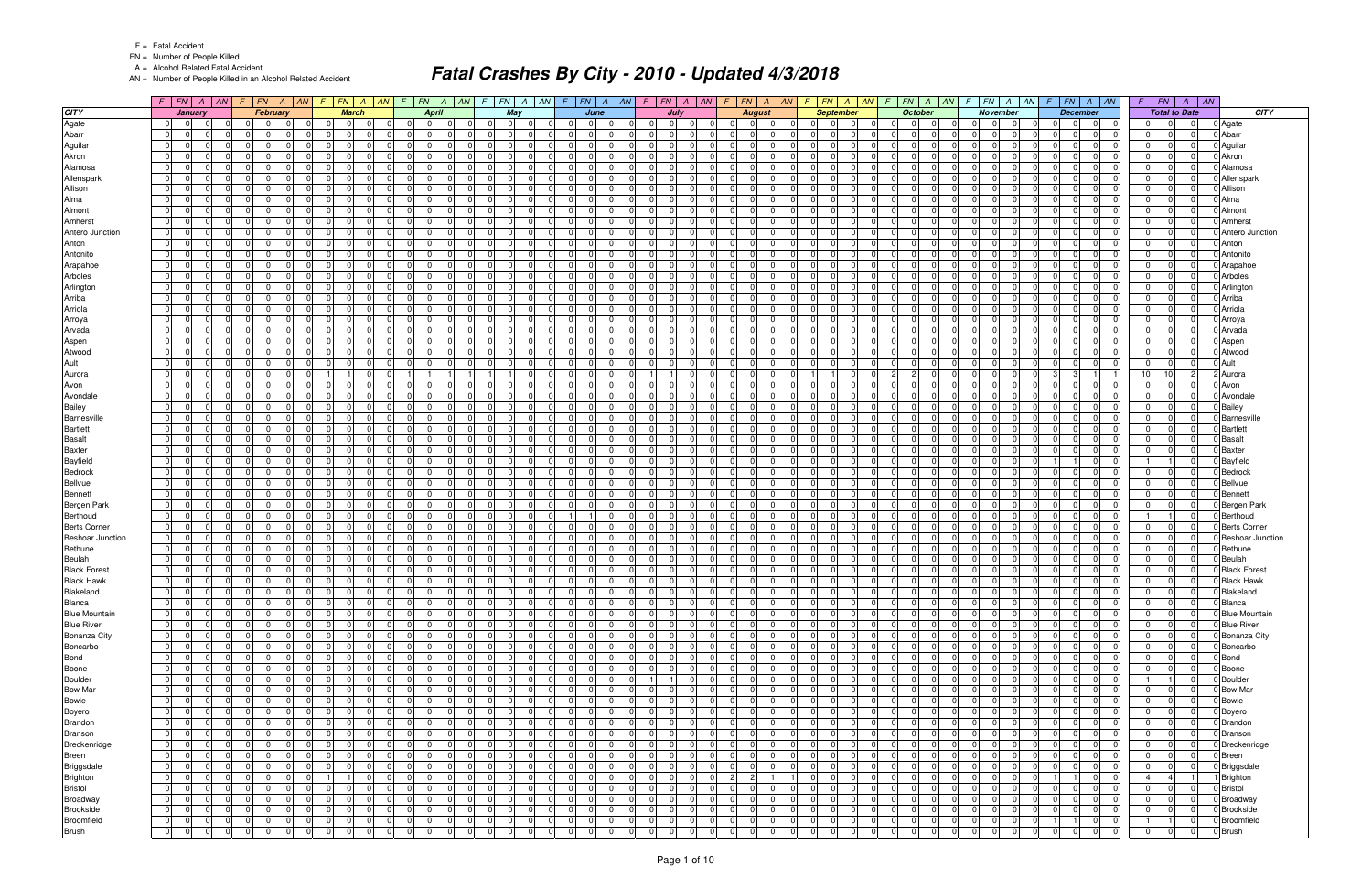FN = Number of People Killed

A = Alcohol Related Fatal Accident

AN = Number of People Killed in an Alcohol Related Accident

|                                          |                                                                | $F$   $FN$   $A$   $AN$ | F.                         | F N A AN                        |                            | $FN \mid A \mid AN$                          |                                                    | $FN \mid A \mid AN$        | F.                               | $FN \mid A \mid AN$                             |                         | $F$ $FN$ $A$ $AN$                                              |                               |                         | $F$   $FN$   $A$   $AN$ | F.                         | $FN \mid A \mid AN$  |                               |                                                   | $FN \mid A \mid AN$        |                            | $FN \mid A \mid AN$  |                          |                                                    | $FN$ $A$ $AN$                 |                                  | $F$ $FN$ $A$ $AN$                                     | FN                                                       | $\overline{A}$             | $\vert$ AN                               |
|------------------------------------------|----------------------------------------------------------------|-------------------------|----------------------------|---------------------------------|----------------------------|----------------------------------------------|----------------------------------------------------|----------------------------|----------------------------------|-------------------------------------------------|-------------------------|----------------------------------------------------------------|-------------------------------|-------------------------|-------------------------|----------------------------|----------------------|-------------------------------|---------------------------------------------------|----------------------------|----------------------------|----------------------|--------------------------|----------------------------------------------------|-------------------------------|----------------------------------|-------------------------------------------------------|----------------------------------------------------------|----------------------------|------------------------------------------|
| <b>CITY</b>                              | January                                                        |                         |                            | <b>February</b>                 |                            | <b>March</b>                                 | <b>April</b>                                       |                            |                                  | May                                             |                         | June                                                           |                               | July                    |                         |                            | <b>August</b>        |                               | <b>September</b>                                  |                            |                            | October              |                          |                                                    | <b>November</b>               |                                  | <b>December</b>                                       |                                                          | <b>Total to Date</b>       | <b>CITY</b>                              |
| Buckingham                               | 01<br>$\overline{0}$                                           |                         |                            | $\Omega$<br>$\Omega$            | 0 I                        | $\Omega$<br>$\Omega$                         | 0 <br>$\Omega$                                     | 0I                         | $\Omega$                         | $\overline{0}$<br>$\Omega$                      | - 01                    | 01<br>-01                                                      | $\Omega$                      | $\overline{0}$          |                         | $\Omega$                   | $\Omega$<br>$\Omega$ |                               | -01<br>$\Omega$                                   | $\Omega$                   | $\Omega$                   | $\overline{0}$       |                          | $\Omega$<br>$\Omega$                               | 0                             | -01                              | $\overline{0}$<br>$\Omega$                            | 0 I<br>$\Omega$                                          | 0                          | Buckingham                               |
| <b>Buena Vista</b>                       | 0 I<br>$\Omega$                                                |                         |                            | $\cap$<br>$\Omega$              | $\Omega$                   | $\Omega$                                     | $\Omega$<br>$\Omega$                               |                            | <sup>0</sup>                     | $\Omega$<br>$\cap$                              | $\Omega$                | $\Omega$<br>$\Omega$                                           | $\Omega$                      | $\Omega$                |                         | <sup>0</sup>               |                      | $\Omega$                      | $\Omega$<br>$\Omega$                              |                            | $\Omega$                   | $\Omega$             | $\Omega$                 | $\Omega$                                           | $\Omega$                      | $\Omega$                         | $\Omega$<br>$\Omega$                                  | $\overline{0}$<br>$\Omega$                               | $\Omega$                   | Buena Vista                              |
| <b>Buffalo Creek</b>                     | $\overline{0}$<br>$\Omega$                                     |                         | $\Omega$                   | $\Omega$                        | $\Omega$                   | $\Omega$<br>$\Omega$                         | 0 <br>$\Omega$                                     | $\Omega$                   | $\Omega$<br>$\Omega$             | $\Omega$                                        | $\Omega$                | $\Omega$<br>$\Omega$                                           | - 0 I                         | $\Omega$                | $\Omega$                | $\Omega$                   | $\Omega$             |                               | $\Omega$<br>$\Omega$                              | $\Omega$                   | 0                          | $\Omega$             | $\Omega$                 | $\Omega$                                           | $\Omega$                      | $\Omega$                         | $\Omega$<br>$\Omega$                                  | $\Omega$<br>$\Omega$                                     | $\Omega$                   | <b>Buffalo Creek</b>                     |
| <b>Buford</b>                            | 0 I<br>$\overline{0}$                                          |                         | $\Omega$                   | $\Omega$                        | $\Omega$                   | $\Omega$<br>$\Omega$                         | 0 <br>$\Omega$                                     | $\Omega$                   | $\Omega$                         | - 0 I<br>$\Omega$                               | $\Omega$                | $\Omega$<br>$\Omega$                                           | - 0 I                         | $\Omega$                | $\Omega$                | $\Omega$                   |                      | $\Omega$                      | $\Omega$<br>$\Omega$                              | $\Omega$                   | $\overline{0}$             | $\Omega$             | $\Omega$                 | $\Omega$                                           | $\mathbf 0$                   | $\Omega$                         | $\overline{0}$<br>$\Omega$                            | $\overline{0}$<br>$\Omega$                               | $\overline{0}$             | <b>Buford</b>                            |
| Burlington                               | 01<br>- 0                                                      |                         | $\Omega$                   | $\Omega$                        | $\Omega$                   | $\Omega$<br>$\Omega$                         | $\overline{0}$<br>$\Omega$                         | $\Omega$                   | $\Omega$                         | $\Omega$                                        | $\Omega$                | $\Omega$<br>$\Omega$                                           | $\mathbf 0$                   | - 0                     | <sup>0</sup>            | $\Omega$                   | $\Omega$             |                               | $\Omega$<br>0                                     | $\Omega$                   | $\overline{0}$             | - 0                  | $\Omega$                 | $\Omega$                                           | $\Omega$                      | $\Omega$                         | $\Omega$<br>$\Omega$                                  | $\overline{0}$<br>$\Omega$                               | $\Omega$                   | Burlington                               |
| <b>Burns</b>                             | 0 I<br>$\Omega$                                                | $\Omega$                | $\Omega$                   | $\Omega$                        | $\Omega$                   | - 0 I<br>$\Omega$                            | 0 <br>$\Omega$                                     | $\Omega$                   | $\Omega$                         | $\Omega$<br>- 0 I                               | $\Omega$                | $\Omega$<br>$\Omega$<br>$\Omega$                               | $\overline{0}$                | $\Omega$                | $\Omega$                | $\Omega$                   | $\Omega$             | $\Omega$                      | $\Omega$<br>$\Omega$<br>$\Omega$                  | $\Omega$                   | $\Omega$                   | $\Omega$             | $\Omega$                 | $\Omega$<br>$\Omega$                               | - 0 I                         | $\Omega$                         | $\Omega$<br>$\Omega$                                  | 0 I<br>$\Omega$                                          | $\Omega$                   | <b>Burns</b>                             |
| <b>Byers</b><br>Caddoa                   | 01<br>-0<br>0 I<br>$\overline{0}$                              | $\Omega$                | $\Omega$<br>$\Omega$       | $\Omega$<br>$\Omega$            | $\Omega$<br>$\Omega$       | $\Omega$<br>$\Omega$<br>$\Omega$             | $\overline{0}$<br>$\Omega$<br> 0 <br>$\Omega$      | $\Omega$                   | 0<br>0l                          | $\Omega$<br>- 0 I<br>$\Omega$                   | $\Omega$<br>$\Omega$    | $\Omega$<br>$\Omega$<br>$\Omega$                               | $\Omega$<br>$\overline{0}$    | $\Omega$                | $\Omega$                | $\Omega$<br>$\Omega$       | $\Omega$<br>$\Omega$ | $\Omega$                      | $\mathbf 0$<br>$\Omega$<br>$\Omega$               | $\Omega$                   | $\Omega$<br>$\overline{0}$ | $\Omega$<br>$\Omega$ | $\Omega$                 | $\overline{0}$<br>$\Omega$                         | $\Omega$<br>- 0 I             | $\Omega$<br>$\Omega$             | $\Omega$<br>$\Omega$<br>$\overline{0}$<br>$\Omega$    | $\Omega$<br>$\Omega$<br>$\overline{0}$<br>$\Omega$       | $\Omega$<br>$\Omega$       | <b>Byers</b><br>Caddoa                   |
| Cahone                                   | 01<br>$\Omega$                                                 |                         | $\Omega$                   | $\Omega$                        | $\Omega$                   | $\Omega$<br>$\Omega$                         | 0 <br>$\Omega$                                     | $\Omega$                   | $\Omega$<br>$\cap$               | $\mathbf 0$                                     | $\Omega$                | $\Omega$<br>$\Omega$                                           | $\mathbf 0$                   | $\Omega$                | $\Omega$                | $\Omega$                   | $\Omega$             |                               | $\Omega$<br>$\Omega$                              | $\Omega$                   | $\Omega$                   | $\Omega$             | $\Omega$                 | $\Omega$                                           | $\Omega$                      | $\Omega$                         | $\Omega$<br>$\Omega$                                  | $\overline{0}$<br>$\Omega$                               | $\Omega$                   | Cahone                                   |
| Calhan                                   | $\overline{0}$<br>$\Omega$                                     | $\cap$                  | $\Omega$                   | $\cap$<br>$\Omega$              | $\Omega$                   | $\Omega$<br>$\Omega$                         | 0 <br>$\Omega$                                     | $\Omega$                   | $\Omega$                         | - 0 I<br>$\Omega$                               | $\Omega$                | $\Omega$<br>$\Omega$                                           | 0                             | $\Omega$                | $\Omega$                | $\Omega$                   | $\Omega$             | $\Omega$                      | $\overline{0}$<br>$\Omega$                        | $\Omega$                   | 0                          | $\Omega$             | $\Omega$                 | $\Omega$<br>$\Omega$                               | - 0 I                         | $\Omega$                         | $\Omega$<br>$\Omega$                                  | $\overline{0}$<br>$\Omega$                               | $\Omega$                   | Calhan                                   |
| Cameo                                    | $\overline{0}$<br>$\Omega$                                     |                         | $\Omega$                   | $\Omega$                        | $\Omega$                   | $\Omega$                                     | $\Omega$<br>$\Omega$                               | <sup>0</sup>               | $\Omega$                         | $\Omega$                                        | $\Omega$                | $\Omega$<br>$\Omega$                                           | $\Omega$                      | $\Omega$                |                         | $\Omega$                   |                      | $\Omega$                      | $\Omega$<br>$\Omega$                              |                            | $\Omega$                   | $\Omega$             | <sup>0</sup>             | $\Omega$                                           | $\Omega$                      | $\Omega$                         | $\Omega$<br>$\Omega$                                  | $\Omega$<br>0                                            | $\Omega$                   | Cameo                                    |
| Camp Bird                                | 0 I<br>$\overline{0}$                                          | $\Omega$                | $\Omega$                   | $\mathbf 0$                     | $\Omega$                   | - 0 I<br>$\Omega$                            | 0 <br>$\Omega$                                     | $\Omega$                   | $\Omega$                         | $\Omega$<br>$\mathbf 0$                         | $\Omega$                | $\Omega$<br>$\overline{0}$                                     | - 0 I                         | $\Omega$                | $\Omega$                | $\Omega$                   | $\Omega$             | $\mathbf 0$                   | $\Omega$<br>$\Omega$                              | $\Omega$                   | $\overline{0}$             | $\Omega$             | $\Omega$                 | $\Omega$<br>$\Omega$                               | $\mathbf 0$                   | $\Omega$                         | $\overline{0}$<br>$\overline{0}$                      | $\overline{0}$<br>$\Omega$                               | $\Omega$                   | Camp Bird                                |
| Campion                                  | 01<br>- 0                                                      |                         | $\Omega$                   | $\Omega$                        | $\Omega$                   | $\Omega$<br>$\Omega$                         | $\overline{0}$<br>- 0                              |                            | $\Omega$                         | $\Omega$                                        | $\Omega$                | 0<br>$\Omega$                                                  | $\Omega$                      |                         |                         | $\Omega$                   | $\Omega$             |                               | $\Omega$<br>0                                     | $\Omega$                   | $\Omega$                   | - 0                  |                          | $\Omega$                                           | $\Omega$                      | $\Omega$                         | $\Omega$<br>$\Omega$                                  | $\Omega$<br>$\Omega$                                     | $\Omega$                   | Campion                                  |
| Campo                                    | 01<br>$\Omega$                                                 |                         | $\Omega$                   | $\Omega$                        | $\Omega$                   | $\Omega$<br>$\Omega$                         | 0 <br>$\Omega$                                     | $\Omega$                   | $\Omega$                         | $\mathbf 0$                                     | $\Omega$                | $\Omega$<br>$\Omega$                                           | - 0 I                         | $\Omega$                | $\Omega$                | $\Omega$                   |                      | $\Omega$                      | $\Omega$<br>$\Omega$                              | $\Omega$                   | $\overline{0}$             | $\Omega$             | $\Omega$                 | $\Omega$                                           | $\mathbf 0$                   | $\Omega$                         | $\Omega$<br>$\Omega$                                  | 0 I<br>$\Omega$                                          | 0                          | Campo                                    |
| Canon City                               | 0 <br>- 0                                                      |                         | $\Omega$                   | $\Omega$                        | $\Omega$                   | $\Omega$<br>$\Omega$                         | 0 <br>$\Omega$                                     |                            | $\overline{0}$                   | $\Omega$                                        | $\Omega$                | $\Omega$<br>$\Omega$                                           | $\Omega$                      | n                       |                         | $\mathbf 0$                |                      | $\Omega$                      | $\Omega$<br>$\Omega$                              | $\Omega$                   | 0                          | - 0                  |                          | $\Omega$                                           | - 0 I                         | $\Omega$                         | $\Omega$<br>$\overline{0}$                            | $\Omega$<br>$\overline{0}$                               | $\mathbf 0$                | Canon City                               |
| Capulin                                  | 0 I<br>$\Omega$                                                | <sup>n</sup>            | $\Omega$                   | $\Omega$                        | $\Omega$                   | $\Omega$<br>$\Omega$                         | 0 <br>$\Omega$                                     | $\Omega$                   | $\Omega$                         | $\Omega$                                        | $\Omega$                | $\Omega$<br>$\Omega$                                           | - 0 I                         | $\Omega$                | $\Omega$                | 11                         | -3                   |                               | $\Omega$<br>$\Omega$                              |                            | $\overline{0}$             | $\Omega$             | $\Omega$                 | $\Omega$                                           | $\Omega$                      | $\Omega$                         | $\Omega$<br>$\Omega$                                  | 3                                                        |                            | Capulin                                  |
| Carbondale                               | $\overline{0}$<br>$\Omega$                                     |                         | $\Omega$                   | $\Omega$                        | $\Omega$                   | $\Omega$<br>$\Omega$                         | 0 <br>$\Omega$                                     | $\Omega$                   | $\Omega$                         | $\Omega$                                        | $\Omega$                | $\Omega$<br>$\overline{0}$                                     | - 0 I                         | - 0                     | $\Omega$                | $\Omega$                   | $\Omega$             |                               | $\Omega$<br>$\Omega$                              | $\Omega$                   | $\overline{0}$             | $\Omega$             | $\Omega$                 | $\Omega$                                           | $\Omega$                      | $\Omega$                         | $\Omega$<br>$\Omega$                                  | $\overline{0}$<br>$\Omega$                               | $\Omega$                   | Carbondale                               |
| Carlton                                  | 0 I<br>$\Omega$<br>$\overline{0}$<br>$\Omega$                  |                         | $\Omega$<br>$\Omega$       | $\Omega$<br>$\Omega$            | $\Omega$<br>$\Omega$       | $\Omega$<br>$\Omega$<br>$\Omega$<br>$\Omega$ | $\overline{0}$<br>$\Omega$<br> 0 <br>$\Omega$      | <sup>0</sup><br>$\Omega$   | $\Omega$<br>$\Omega$             | $\Omega$<br>$\Omega$                            | $\Omega$<br>$\Omega$    | $\Omega$<br>$\Omega$<br>$\Omega$<br>$\Omega$                   | - 0 I<br> 0                   | $\Omega$<br>$\Omega$    | $\cap$                  | $\Omega$<br>$\Omega$       | $\Omega$<br>$\Omega$ | $\Omega$                      | $\Omega$<br>$\Omega$<br>$\Omega$<br>$\Omega$      | $\Omega$<br>$\Omega$       | $\overline{0}$<br>$\Omega$ | $\Omega$<br>$\Omega$ | <sup>0</sup><br>$\Omega$ | $\Omega$<br>$\Omega$                               | $\Omega$<br>$\Omega$          | $\Omega$<br>$\Omega$             | $\Omega$<br>$\Omega$<br>$\Omega$<br>$\Omega$          | $\overline{0}$<br>$\Omega$<br>$\overline{0}$<br>$\Omega$ | $\overline{0}$<br>$\Omega$ | Carlton                                  |
| Carr<br>Cascade                          | 01<br>$\Omega$                                                 |                         | $\Omega$                   | $\Omega$                        | $\Omega$                   | $\Omega$<br>$\Omega$                         | 0 <br>$\Omega$                                     | $\Omega$                   | $\Omega$                         | $\mathbf 0$                                     | $\Omega$                | $\Omega$<br>$\Omega$                                           | - 0 I                         | $\Omega$                | $\Omega$                | $\Omega$                   | $\Omega$             |                               | $\Omega$<br>$\Omega$                              | $\Omega$                   | $\overline{0}$             | $\Omega$             | $\Omega$                 | $\Omega$                                           | $\mathbf 0$                   | $\Omega$                         | $\Omega$<br>$\Omega$                                  | $\overline{0}$<br>$\Omega$                               | $\overline{0}$             | Carr<br>Cascade                          |
| <b>Castle Rock</b>                       | $\overline{0}$<br>$\Omega$                                     |                         | $\Omega$                   | $\Omega$                        | $\Omega$                   | $\Omega$<br>$\Omega$                         | 0 <br>$\Omega$                                     | $\Omega$                   | $\Omega$                         | $\Omega$                                        | $\Omega$                | $\Omega$<br>$\Omega$                                           | - 0 I                         | $\Omega$                |                         | $\Omega$                   | $\Omega$             |                               | $\Omega$<br>$\Omega$                              | $\Omega$                   | 0                          | $\Omega$             |                          | $\Omega$                                           | $\Omega$                      | $\Omega$                         | $\Omega$<br>$\Omega$                                  | $\Omega$<br>$\Omega$                                     | $\Omega$                   | Castle Rock                              |
| Cedaredge                                | 0 I<br>$\Omega$                                                | $\Omega$                | $\Omega$                   | $\mathbf 0$                     | $\Omega$                   | - 0 I<br>$\Omega$                            | $\overline{0}$<br>$\Omega$                         | $\Omega$                   | $\Omega$                         | - 0 I<br>ി                                      | $\Omega$                | $\Omega$<br>$\Omega$                                           | - 0 I                         | $\Omega$                | $\Omega$                | $\Omega$                   |                      | $\Omega$                      | $\overline{0}$<br>$\Omega$                        | $\Omega$                   | $\overline{0}$             | $\Omega$             | $\Omega$                 | $\Omega$<br>$\cap$                                 | - 0 I                         | $\Omega$                         | $\Omega$<br>$\Omega$                                  | 0 I<br>$\Omega$                                          | $\Omega$                   | Cedaredge                                |
| Cedarwood                                | 0 <br>$\Omega$                                                 |                         | $\Omega$                   | $\Omega$                        | $\Omega$                   | $\Omega$                                     | $\Omega$<br>$\Omega$                               |                            | $\Omega$                         | $\Omega$                                        | $\Omega$                | $\Omega$<br>$\Omega$                                           | $\Omega$                      |                         |                         | $\Omega$                   | $\Omega$             |                               | $\Omega$<br>$\Omega$                              |                            | $\Omega$                   | $\Omega$             |                          | $\Omega$                                           | $\Omega$                      | $\Omega$                         | $\Omega$<br>$\Omega$                                  | $\Omega$<br>$\Omega$                                     | $\Omega$                   | Cedarwood                                |
| Centennial                               | $\overline{0}$<br>$\Omega$                                     |                         | $\Omega$                   | $\Omega$                        | $\Omega$                   | $\Omega$<br>$\Omega$                         | 0 <br>$\Omega$                                     | <sup>0</sup>               | $\Omega$                         | $\Omega$                                        | $\Omega$                | $\Omega$<br>$\Omega$                                           | - 0 I                         | $\Omega$                | <sup>0</sup>            | $\Omega$                   |                      | $\Omega$                      | $\Omega$<br>$\Omega$                              | $\Omega$                   | $\overline{0}$             | $\Omega$             | <sup>0</sup>             | $\Omega$                                           | $\Omega$                      | $\Omega$                         | $\Omega$<br>$\Omega$                                  | - 0 I<br>$\Omega$                                        | $\overline{0}$             | Centennial                               |
| Center                                   | $\overline{0}$<br>$\Omega$                                     |                         | $\Omega$                   | $\Omega$                        | $\Omega$                   | $\Omega$<br>$\Omega$                         | 0 <br>$\Omega$                                     |                            | $\Omega$                         | $\Omega$                                        | $\Omega$                | $\Omega$<br>$\Omega$                                           | - 0 I                         | $\Omega$                |                         | $\Omega$                   | $\Omega$             |                               | $\Omega$<br>$\Omega$                              | $\Omega$                   | - 0 I                      | $\Omega$             | $\Omega$                 | $\Omega$                                           | $\Omega$                      | $\Omega$                         | $\Omega$<br>$\Omega$                                  | $\overline{0}$<br>$\Omega$                               | $\Omega$                   | Center                                   |
| <b>Central City</b>                      | 0 <br>-0                                                       |                         | $\Omega$                   | $\Omega$                        | $\Omega$                   | 0                                            | $\overline{0}$<br>- 0                              |                            | $\Omega$                         | $\Omega$                                        | $\Omega$                | 0<br>$\Omega$                                                  | $\mathbf 0$                   | n                       |                         | $\Omega$                   |                      | $\Omega$                      | $\Omega$<br>0                                     |                            | $\overline{0}$             | - 0                  |                          | $\Omega$                                           | $\Omega$                      | $\Omega$                         | $\Omega$<br>$\Omega$                                  | $\Omega$<br>$\Omega$                                     | $\Omega$                   | Central City                             |
| Chama                                    | 0 I<br>$\Omega$                                                |                         | $\Omega$                   | $\Omega$                        | $\Omega$                   | $\Omega$                                     | 0 <br>$\Omega$                                     | $\cap$                     | $\Omega$                         | - 0 I                                           | $\Omega$                | $\Omega$<br>$\Omega$                                           | - 0 I                         | $\Omega$                |                         | $\Omega$                   |                      | $\Omega$                      | $\Omega$<br>$\Omega$                              | $\Omega$                   | $\Omega$                   | $\Omega$             | $\Omega$                 | $\Omega$                                           | - 0 I                         | $\Omega$                         | $\Omega$<br>$\Omega$                                  | 0 I<br>$\Omega$                                          | $\Omega$                   | Chama                                    |
| <b>Cheney Center</b>                     | $\overline{0}$<br>$\Omega$                                     | $\cap$                  | $\overline{0}$<br>$\Omega$ | $\Omega$                        | $\Omega$<br>$\Omega$       | $\Omega$<br>$\Omega$                         | 0 <br>O                                            | $\Omega$                   | $\overline{0}$<br>$\Omega$       | $\Omega$<br>$\Omega$                            | $\Omega$<br>$\Omega$    | $\Omega$<br>$\Omega$<br>$\Omega$                               | $\Omega$                      |                         | $\Omega$                | $\overline{0}$             | $\Omega$<br>$\Omega$ |                               | $\mathbf 0$<br>$\Omega$<br>$\Omega$<br>$\Omega$   | $\Omega$                   | $\Omega$                   | $\Omega$<br>$\Omega$ | $\Omega$                 | $\overline{0}$<br>$\Omega$                         | $\Omega$                      | $\Omega$<br>$\Omega$             | $\Omega$<br>$\Omega$<br>$\Omega$                      | $\overline{0}$<br>0<br>$\Omega$                          | $\Omega$                   | Cheney Center                            |
| Cheraw<br><b>Cherry Hills Village</b>    | 0 I<br>$\overline{0}$<br>01<br>$\Omega$                        | $\Omega$                | $\Omega$                   | $\Omega$<br>$\Omega$            | $\Omega$                   | $\Omega$<br>$\Omega$<br>$\Omega$             | 0 <br>$\Omega$<br> 0 <br>$\Omega$                  | $\Omega$                   | $\Omega$                         | - 0 I<br>$\mathbf 0$<br>$\Omega$                | $\Omega$                | $\Omega$<br>$\Omega$<br>$\Omega$                               | $\overline{0}$<br>$\mathbf 0$ | $\Omega$<br>$\Omega$    | $\Omega$                | $\Omega$<br>$\Omega$       | $\Omega$             | $\Omega$                      | - 0 l<br>$\Omega$                                 | $\Omega$                   | 0 <br>$\Omega$             | $\Omega$             | $\Omega$                 | $\Omega$                                           | - 0 I<br>$\mathbf 0$          | $\Omega$                         | $\overline{0}$<br>$\Omega$<br>$\Omega$                | $\overline{0}$<br>$\overline{0}$<br>$\Omega$             | $\overline{0}$<br>$\Omega$ | Cheraw<br>Cherry Hills Village           |
| Cheyenne Wells                           | $\overline{0}$<br>- 01                                         | $\Omega$                | $\Omega$                   | $\cap$<br>$\Omega$              | $\Omega$                   | $\Omega$<br>$\Omega$                         | 0 <br>$\Omega$                                     | $\Omega$                   | $\Omega$                         | - 0 I<br>$\Omega$                               | $\Omega$                | $\Omega$<br>$\Omega$                                           | - 0 I                         | $\Omega$                | $\Omega$                | $\Omega$                   | $\Omega$             | $\Omega$                      | $\overline{0}$<br>$\Omega$                        | $\Omega$                   | 0                          | $\Omega$             | $\Omega$                 | $\Omega$<br>$\Omega$                               | - 0 I                         | $\overline{0}$                   | $\Omega$<br>$\Omega$                                  | $\overline{0}$<br>$\Omega$                               | $\Omega$                   | Cheyenne Wells                           |
| Chimney Rock                             | $\overline{0}$<br>$\Omega$                                     |                         | $\Omega$                   | $\Omega$                        | $\Omega$                   | $\Omega$<br>$\Omega$                         | $\overline{0}$<br>$\Omega$                         | <sup>0</sup>               | $\Omega$                         | $\Omega$                                        | $\Omega$                | $\Omega$<br>$\Omega$                                           | $\Omega$                      | $\Omega$                | <sup>n</sup>            | $\Omega$                   |                      | $\Omega$                      | $\Omega$<br>$\Omega$                              |                            | $\Omega$                   | $\Omega$             | <sup>0</sup>             | $\Omega$                                           | $\Omega$                      | $\Omega$                         | $\Omega$<br>$\Omega$                                  | $\Omega$<br>$\Omega$                                     | $\Omega$                   | Chimney Rock                             |
| Chipita Park                             | 0 I<br>$\overline{0}$                                          | $\Omega$                | $\Omega$                   | $\mathbf 0$                     | $\Omega$                   | - 0 I<br>$\Omega$                            | 0 <br>$\Omega$                                     | $\Omega$                   | $\Omega$                         | $\Omega$<br>$\mathbf 0$                         | $\Omega$                | $\Omega$<br>$\overline{0}$                                     | - 0 I                         | $\Omega$                | $\Omega$                | $\Omega$                   | $\Omega$             | $\mathbf 0$                   | $\Omega$<br>$\Omega$                              | $\Omega$                   | $\overline{0}$             | $\Omega$             | $\Omega$                 | $\Omega$<br>$\Omega$                               | $\mathbf 0$                   | $\Omega$                         | $\overline{0}$<br>$\overline{0}$                      | $\overline{0}$<br>$\Omega$                               | $\overline{0}$             | Chipita Park                             |
| Chivington                               | 01<br>$\Omega$                                                 |                         | $\Omega$                   | $\Omega$                        | $\Omega$                   | 0<br>$\Omega$                                | 0 <br>$\Omega$                                     | $\Omega$                   | $\Omega$                         | $\Omega$                                        | $\Omega$                | $\Omega$<br>$\Omega$                                           | $\Omega$                      | n                       |                         | $\Omega$                   |                      | $\Omega$                      | $\Omega$<br><sup>0</sup>                          | $\Omega$                   | $\Omega$                   | - 0                  | <sup>0</sup>             | $\Omega$                                           | $\Omega$                      | $\Omega$                         | $\Omega$<br>$\Omega$                                  | $\overline{0}$<br>$\Omega$                               | $\Omega$                   | Chivington                               |
| Chromo                                   | 0 I<br>$\Omega$                                                | $\cap$                  | $\Omega$                   | $\Omega$                        | $\Omega$                   | - 0 I<br>$\Omega$                            | 0 <br>$\Omega$                                     | $\Omega$                   | $\Omega$                         | - 0 I<br>$\Omega$                               | $\Omega$                | $\Omega$<br>$\Omega$                                           | - 0 I                         | $\Omega$                | $\Omega$                | $\Omega$                   | $\Omega$             | $\Omega$                      | $\Omega$<br>$\Omega$                              | $\Omega$                   | 0                          | $\Omega$             | $\Omega$                 | $\Omega$<br>$\cap$                                 | - 0 I                         | $\Omega$                         | $\Omega$<br>$\Omega$                                  | 0 I<br>$\Omega$                                          | $\Omega$                   | Chromo                                   |
| Cimarron                                 | 01<br>$\Omega$                                                 |                         | $\Omega$                   | $\Omega$                        | $\Omega$                   | $\Omega$<br>$\Omega$                         | 0 <br>$\Omega$                                     |                            | $\overline{0}$                   | $\Omega$                                        | $\Omega$                | $\Omega$<br>$\Omega$                                           | $\overline{0}$                | n                       |                         | $\overline{0}$             |                      | $\Omega$                      | $\mathbf 0$<br>$\Omega$                           | $\Omega$                   | $\overline{0}$             | $\Omega$             |                          | $\overline{0}$                                     | $\Omega$                      | $\Omega$                         | $\Omega$<br>$\overline{0}$                            | $\overline{0}$<br>$\Omega$                               | $\Omega$                   | Cimarron                                 |
| Clark                                    | 0 I<br>$\Omega$                                                | $\Omega$                | $\Omega$                   | $\Omega$                        | $\Omega$                   | $\Omega$<br>$\Omega$                         | 0 <br>- 0                                          | $\Omega$                   | $\Omega$                         | $\Omega$<br>$\mathbf 0$                         | $\Omega$                | $\Omega$<br>$\overline{0}$                                     | - 0 I                         | $\Omega$                | $\Omega$                | $\Omega$                   | $\Omega$<br>$\Omega$ |                               | $\Omega$<br>$\Omega$                              | $\Omega$                   | 0                          | $\Omega$             | $\Omega$                 | $\Omega$                                           | - 0 I                         | $\Omega$                         | -01<br>$\Omega$                                       | $\overline{0}$<br>$\Omega$                               | $\Omega$                   | Clark                                    |
| Clarkville                               | 01<br>-0<br>$\Omega$                                           |                         | $\Omega$<br>$\Omega$       | $\Omega$<br>$\Omega$            | 0<br>$\Omega$              | $\Omega$<br>$\Omega$<br>0<br>$\Omega$        | $\overline{0}$<br>-0<br>$\Omega$                   | $\Omega$                   | $\Omega$<br>$\Omega$<br>$\Omega$ | $\Omega$                                        | $\Omega$<br>$\Omega$    | $\Omega$<br>- 01<br>$\Omega$<br>$\Omega$                       | $\mathbf 0$                   | - 0<br>$\Omega$         | $\Omega$                | $\Omega$<br>$\Omega$       | $\Omega$             | $\Omega$                      | $\mathbf{0}$<br>$\Omega$<br>$\Omega$<br>0         | - 0<br>$\Omega$            | $\overline{0}$             | -0<br>$\Omega$       | $\Omega$                 | $\Omega$<br>$\Omega$                               | $\Omega$                      | $\Omega$<br>$\Omega$             | $\Omega$<br>-01<br>$\Omega$                           | $\overline{0}$<br>$\Omega$                               | $\Omega$                   | Clarkville<br>Clifton                    |
| Clifton<br>Climax                        | 0 I<br>$\overline{0}$<br>$\Omega$                              |                         | $\Omega$                   | $\Omega$                        | $\Omega$                   | $\Omega$<br>$\Omega$                         | $\overline{0}$<br> 0 <br>$\Omega$                  | $\Omega$                   | $\Omega$                         | $\Omega$<br>$\Omega$                            | $\Omega$                | $\Omega$<br>$\Omega$                                           | - 0 I<br> 0                   | $\Omega$                | $\cap$                  | $\Omega$                   |                      | $\Omega$                      | $\Omega$<br>$\Omega$                              | $\Omega$                   | $\overline{0}$<br>$\Omega$ | $\Omega$             | $\Omega$                 | $\Omega$                                           | $\Omega$<br>$\Omega$          | $\Omega$                         | $\Omega$<br>$\Omega$<br>$\Omega$                      | $\overline{0}$<br>$\Omega$<br>$\overline{0}$<br>$\Omega$ | $\overline{0}$<br>$\Omega$ | Climax                                   |
| <b>Coal Creek</b>                        | 0 I<br>$\Omega$                                                |                         | $\Omega$                   | $\mathbf 0$                     | $\Omega$                   | $\Omega$<br>$\Omega$                         | 0 <br>$\Omega$                                     | $\Omega$                   | $\Omega$                         | $\mathbf 0$                                     | $\Omega$                | $\Omega$<br>$\Omega$                                           | 0                             | $\Omega$                | $\Omega$                | $\Omega$                   | $\Omega$             |                               | $\Omega$<br>$\Omega$                              | $\Omega$                   | $\overline{0}$             | $\Omega$             | $\Omega$                 | $\Omega$                                           | $\mathbf 0$                   | $\Omega$                         | $\Omega$<br>$\Omega$                                  | $\overline{0}$<br>$\Omega$                               | $\overline{0}$             | Coal Creek                               |
| Coaldale                                 | 0 I<br>$\Omega$                                                |                         | $\Omega$                   | $\Omega$                        | $\Omega$                   | $\Omega$<br>$\Omega$                         | 0 <br>$\Omega$                                     | $\Omega$                   | $\Omega$                         | $\Omega$                                        | $\Omega$                | $\Omega$<br>$\Omega$                                           | - 0 I                         | $\Omega$                |                         | $\Omega$                   | $\Omega$             |                               | $\Omega$<br>$\Omega$                              | $\Omega$                   | 0                          | $\Omega$             |                          | $\Omega$                                           | $\Omega$                      | $\Omega$                         | $\Omega$<br>$\Omega$                                  | $\Omega$<br>$\Omega$                                     | $\Omega$                   | Coaldale                                 |
| Coalmont                                 | 01<br>$\Omega$                                                 |                         | $\Omega$                   | $\mathbf 0$                     | $\overline{0}$             | $\Omega$<br>$\Omega$                         | 0 <br>$\Omega$                                     | $\Omega$                   | $\Omega$                         | $\mathbf 0$                                     | $\Omega$                | $\Omega$<br>$\Omega$                                           | - 0 I                         | $\Omega$                |                         | $\Omega$                   |                      | $\mathbf 0$                   | $\overline{0}$<br>$\Omega$                        | $\Omega$                   | $\overline{0}$             | $\Omega$             |                          | $\Omega$                                           | $\mathbf 0$<br>$\Omega$       | $\Omega$                         | $\Omega$<br>$\Omega$                                  | $\overline{0}$<br>$\Omega$                               | $\Omega$                   | Coalmont                                 |
| Cokedale                                 | $\overline{0}$<br>$\Omega$                                     |                         | $\Omega$                   |                                 |                            | $\Omega$                                     | $\Omega$<br>$\Omega$                               |                            | <sup>0</sup>                     | $\Omega$                                        |                         | $\Omega$                                                       | $\Omega$                      |                         |                         | $\Omega$                   |                      |                               | $\Omega$                                          |                            | $\Omega$                   |                      |                          | $\Omega$                                           |                               |                                  | $\Omega$                                              | $\Omega$                                                 |                            | Cokedale                                 |
| Collbran                                 | 0 <br> 0                                                       | $\Omega$                | 0                          | $\Omega$                        |                            | $\overline{0}$<br>$\mathbf 0$                | $\overline{0}$<br>$\overline{0}$                   | $\Omega$                   | 0                                | 0                                               |                         | $\overline{0}$<br>$\mathbf 0$                                  | $\overline{0}$                | $\Omega$                |                         | 0                          |                      | $\Omega$                      | 0                                                 | $\Omega$                   | 0                          | $\Omega$             |                          | 01                                                 | $\Omega$                      |                                  | $\overline{0}$<br>$\overline{0}$                      | $\overline{0}$<br>$\Omega$                               | $\Omega$                   | 0 Collbran                               |
| Colorado City                            | $\overline{0}$<br> 0                                           |                         | $\Omega$                   | $\Omega$                        |                            | 0 <br>$\Omega$                               | 0 <br>$\Omega$                                     |                            | $\Omega$                         | 0                                               | $\Omega$                | $\overline{0}$<br>$\overline{0}$                               | - 0 I                         | $\Omega$                |                         | $\Omega$                   | $\Omega$             |                               | $\overline{0}$                                    | $\Omega$                   | 0                          | $\Omega$             |                          | $\Omega$                                           | - 0 I                         | $\Omega$                         | 0 <br>$\overline{0}$                                  | $\overline{0}$<br>$\overline{0}$                         | $\Omega$                   | Colorado City                            |
| Colorado Springs                         | 0 <br>$\overline{0}$                                           |                         |                            |                                 | -3                         | 3                                            | $2 \mid$<br>$\overline{2}$                         |                            | $\vert$ 3                        | $\overline{2}$<br>$3 \mid$                      | -31                     | $\vert 4 \vert$                                                | 3                             | 3                       |                         | $\mathbf 0$                | $\Omega$             | $\overline{0}$                | $\overline{1}$<br>$\overline{1}$                  | - 01                       | 11                         |                      | $\Omega$                 |                                                    | 0                             | $\overline{1}$                   | $\overline{1}$<br> 0                                  | 19<br>20                                                 | 6                          | Colorado Springs                         |
| Columbine                                | $\overline{0}$<br>$\mathbf 0$                                  |                         | $\mathbf 0$                | $\Omega$                        |                            | $\overline{0}$<br>$\Omega$                   | $\overline{0}$<br>$\Omega$                         |                            | $\overline{0}$                   | - 0 I                                           |                         | $\Omega$<br>$\Omega$                                           | - 0 I                         | $\Omega$                |                         | $\mathbf 0$                |                      | $\Omega$                      | $\Omega$<br>$\overline{0}$                        | $\Omega$                   | $\overline{0}$             | $\Omega$             |                          | $\Omega$                                           | - 0 I                         | $\mathbf 0$                      | $\overline{0}$<br>$\overline{0}$                      | $\overline{0}$<br>$\Omega$                               | $\Omega$                   | Columbine                                |
| Columbine Valley<br><b>Commerce City</b> | 0 <br> 0 <br>$\overline{0}$<br>$\overline{0}$                  |                         | $\mathbf 0$<br>$\Omega$    | $\overline{0}$<br>$\Omega$      | $\Omega$<br>$\Omega$       | 0 <br>$\Omega$<br>$\overline{0}$<br>$\Omega$ | 0 <br>$\overline{0}$<br> 0 <br>$\Omega$            | $\Omega$<br>$\Omega$       | $\overline{0}$                   | 0 <br>- 01<br>$\overline{2}$<br>$\Omega$        | $\Omega$<br>$\Omega$    | 0 <br>$\mathbf 0$<br>$\overline{0}$<br>$\overline{0}$          | $\mathbf 0$<br>11             | $\Omega$                | $\Omega$                | $\mathbf 0$<br>11          |                      | $\overline{0}$                | $\mathbf{0}$<br> 0 <br>$\Omega$<br>$\overline{0}$ | $\Omega$<br>$\Omega$       | 0 <br>$1 \vert$            | $\mathbf 0$          | $\Omega$                 | $\overline{0}$<br>$\Omega$<br>$\Omega$<br>$\Omega$ | 0 <br>- 0 I                   | $\mathbf 0$<br>$\mathbf{0}$      | 0 <br>$\mathbf 0$<br>$\overline{0}$<br>$\overline{0}$ | 01<br>$\overline{0}$<br>5<br>$\overline{4}$              | 0 <br>11                   | Columbine Valley<br><b>Commerce City</b> |
| Como                                     | $\overline{0}$<br>$\Omega$                                     |                         | $\mathbf 0$                | $\overline{0}$                  | $\Omega$                   | $\overline{0}$<br>$\Omega$                   | 0 <br>$\Omega$                                     | $\Omega$                   | $\Omega$                         | 0 <br>$\Omega$                                  | $\Omega$                | $\overline{0}$<br>$\mathbf 0$                                  | $\mathbf 0$                   | $\Omega$                | $\Omega$                | 0                          | $\Omega$             |                               | $\mathbf 0$<br>$\overline{0}$                     | $\Omega$                   | 0                          | $\Omega$             |                          | $\Omega$<br>$\Omega$                               | $\mathbf 0$                   | $\mathbf 0$                      | $\overline{0}$<br>$\mathbf 0$                         | $\overline{0}$<br>$\Omega$                               | $\overline{0}$             | Como                                     |
| Conejos                                  | 0 <br>$\Omega$                                                 |                         | $\Omega$                   | $\Omega$                        | $\Omega$                   | $\overline{0}$<br>$\Omega$                   | $\overline{0}$<br>$\Omega$                         | $\Omega$                   | $\overline{0}$                   | $\Omega$<br>$\mathbf 0$                         | $\mathbf{0}$            | $\overline{0}$<br>$\mathbf 0$                                  | $\Omega$                      | $\Omega$                | $\Omega$                | $\Omega$                   | $\Omega$             | $\mathbf 0$                   | $\Omega$<br>$\overline{0}$                        | $\Omega$                   | 0                          | $\Omega$             |                          | $\Omega$<br>$\mathbf 0$                            | $\mathbf 0$                   | $\mathbf 0$                      | 0 <br>$\overline{0}$                                  | $\Omega$<br>$\Omega$                                     | $\overline{0}$             | Conejos                                  |
| Conifer                                  | $\overline{0}$<br>$\Omega$                                     |                         | $\overline{0}$             | $\Omega$                        | $\Omega$                   | $\overline{0}$<br>$\Omega$                   | $\overline{0}$<br>$\mathbf 0$                      | $\Omega$                   | $\overline{0}$                   | $\mathbf 0$                                     | $\Omega$                | $\overline{0}$<br>$\mathbf 0$                                  | 0                             | $\Omega$                |                         | $\overline{0}$             |                      | $\Omega$                      | $\overline{0}$<br>$\overline{0}$                  | $\Omega$                   | $\overline{0}$             | $\Omega$             |                          | $\overline{0}$                                     | $\Omega$                      | $\overline{0}$                   | $\overline{0}$<br>$\overline{0}$                      | $\Omega$<br>$\Omega$                                     | $\Omega$                   | Conifer                                  |
| Cope                                     | $\overline{0}$<br>- 01                                         | $\Omega$                | $\overline{0}$             | $\Omega$<br>$\mathbf 0$         | $\overline{0}$             | 0 <br>$\Omega$                               | 0 <br>$\overline{0}$                               | - 0 l                      | $\overline{0}$                   | $\overline{0}$<br>$\mathbf 0$                   | 0                       | 0 <br>$\overline{0}$                                           | $\overline{0}$                | $\Omega$                | $\overline{0}$          | $\overline{0}$             | $\Omega$             | $\mathbf 0$                   | $\mathbf 0$<br> 0                                 | - 01                       | 0                          | $\overline{0}$       | $\Omega$                 | $\overline{0}$<br>- 0 l                            | $\mathbf 0$                   | 0                                | $\overline{0}$<br>$\overline{0}$                      | $\Omega$<br>0 I                                          | 0 I                        | Cope                                     |
| Copper Mountain                          | $\overline{0}$<br>$\overline{0}$                               |                         | $\Omega$                   | $\mathbf 0$<br>$\Omega$         | $\overline{0}$             | $\overline{0}$<br>$\Omega$                   | 0 <br>$\overline{0}$                               | $\Omega$                   | $\overline{0}$                   | 0 <br>$\Omega$                                  | 0                       | $\overline{0}$<br>$\overline{0}$                               | 0                             | $\Omega$                | $\Omega$                | $\Omega$                   | $\Omega$             | $\mathbf 0$                   | 0 <br>$\Omega$                                    | - 01                       | 0                          | $\Omega$             | $\Omega$                 | $\Omega$<br>$\Omega$                               | 0                             | 0                                | 0 <br>$\overline{0}$                                  | $\Omega$<br>$\overline{0}$                               | $\mathbf 0$                | Copper Mountain                          |
| Cornish                                  | $\overline{0}$<br>$\overline{0}$                               | $\Omega$                | $\Omega$                   | $\Omega$<br>$\mathbf 0$         | $\mathbf 0$                | 0 <br>- 01                                   | $\overline{0}$<br>- 01                             | $\overline{0}$             | $\overline{0}$                   | 0 <br>$\overline{0}$                            | $\overline{0}$          | 0 <br>$\overline{0}$                                           | $\overline{0}$                | $\Omega$                | $\overline{0}$          | $\Omega$                   | - 0 I                | $\mathbf 0$                   | $\mathbf 0$<br> 0                                 | $\overline{0}$             | 0                          | - 01                 | $\overline{0}$           | $\overline{0}$                                     | $\overline{0}$<br> 0          | $\mathbf 0$                      | $\overline{0}$<br>$\overline{0}$                      | 0 I<br>0 I                                               | $\overline{0}$             | Cornish                                  |
| Cortez                                   | $\overline{0}$<br>0                                            |                         | $\overline{0}$             | $\overline{0}$                  | $\overline{0}$             | $\overline{0}$<br>$\Omega$                   | 0 <br>$\mathbf 0$                                  | $\Omega$                   | $\overline{0}$                   | 0 <br>- 01                                      | $\mathbf 0$             | $\overline{0}$<br>$\mathbf 0$                                  | <b>11</b>                     |                         | $\Omega$                | $\overline{0}$             | $\Omega$             |                               | $\mathbf{0}$<br>$\overline{0}$                    | $\mathbf 0$                | 0                          | $\Omega$             |                          | $\overline{0}$<br>$\overline{0}$                   | 0                             | $\mathbf 0$                      | $\overline{0}$<br>$\overline{0}$                      |                                                          | 0                          | Cortez                                   |
| Cotopaxi                                 | $\overline{0}$<br>$\overline{0}$                               | $\Omega$                | $\overline{0}$             | $\Omega$<br>$\overline{0}$      | $\Omega$                   | $\overline{0}$<br>$\Omega$                   | 0 <br>$\overline{0}$                               | $\overline{0}$             | $\overline{0}$                   | $\overline{0}$<br>$\mathbf 0$                   | - 0 l                   | 0 <br>$\overline{0}$                                           | $\overline{0}$                | - 01                    | $\overline{0}$          | $\overline{0}$             | $\Omega$             | $\overline{0}$                | $\Omega$<br>$\overline{0}$                        | $\overline{0}$             | 0                          | - 01                 | $\Omega$                 | $\Omega$<br>- 0 l                                  | - 0 I                         | $\Omega$                         | $\overline{0}$<br>$\overline{0}$                      | $\Omega$<br>0 I                                          | $\overline{0}$             | Cotopaxi                                 |
| Cowdrey                                  | 01<br>0                                                        |                         | $\mathbf 0$                | $\mathbf 0$                     | $\overline{0}$             | 0 <br>$\Omega$                               | 0 <br>$\mathbf 0$                                  | $\Omega$                   | $\mathbf 0$                      | 0 <br>- 01                                      | 0                       | $\overline{0}$<br>$\overline{0}$                               | $\mathbf 0$                   | $\Omega$                | $\Omega$                | $\mathbf 0$                | $\Omega$             | $\mathbf 0$                   | $\overline{0}$<br>$\overline{0}$                  | $\Omega$                   | 0                          | $\Omega$             | $\Omega$                 | $\Omega$<br>$\Omega$                               | 0                             | $\mathbf 0$                      | $\overline{0}$<br>$\overline{0}$                      | $\overline{0}$<br>$\overline{0}$                         | 0                          | Cowdrey                                  |
| Craig                                    | $\overline{0}$<br>$\Omega$<br>$\overline{0}$<br>$\overline{0}$ | $\Omega$                | $\Omega$<br>$\overline{0}$ | $\Omega$<br>$\mathbf 0$<br>- 01 | $\Omega$<br>$\overline{0}$ | - 0 I<br>$\Omega$<br>$\mathbf 0$<br>- 01     | 0 <br>$\Omega$<br>$\overline{0}$<br>$\overline{0}$ | $\Omega$<br>$\overline{0}$ | $\Omega$<br>$\overline{0}$       | $\Omega$<br>$\mathbf 0$<br>$\overline{0}$<br> 0 | $\Omega$<br>$\mathbf 0$ | $\Omega$<br>$\overline{0}$<br>$\overline{0}$<br>$\overline{0}$ | - 0 I<br> 0                   | $\Omega$<br>$\mathbf 0$ | $\Omega$<br>$\Omega$    | $\Omega$<br>$\overline{0}$ | $\Omega$<br>- 01     | $\mathbf 0$<br>$\overline{0}$ | $\Omega$<br>$\Omega$<br>$\overline{0}$<br> 0      | $\Omega$<br>$\overline{0}$ | $\overline{0}$<br> 0       | $\Omega$<br>0        | $\Omega$<br>$\Omega$     | $\Omega$<br>$\Omega$<br> 0                         | - 0 I<br>$\overline{0}$<br> 0 | $\overline{0}$<br>$\overline{0}$ | 0 <br>$\overline{0}$<br>$\overline{0}$<br>$\mathbf 0$ | $\overline{0}$<br>$\Omega$<br>01<br>$\overline{0}$       | $\overline{0}$<br> 0       | Craig                                    |
| Crawford<br>Creede                       | $\overline{0}$<br>- 01                                         | $\Omega$                | $\overline{0}$             | $\mathbf{0}$<br>$\mathbf 0$     | $\overline{0}$             | 0 <br>$\Omega$                               | 0 <br>$\overline{0}$                               | $\overline{0}$             | $\overline{0}$                   | $\overline{0}$<br>$\mathbf 0$                   | 0                       | 0 <br>$\overline{0}$                                           | - 0 I                         | $\Omega$                | $\overline{0}$          | $\overline{0}$             |                      | $\mathbf 0$                   | $\mathbf 0$<br> 0                                 | $\overline{0}$             | 0                          | $\Omega$             | $\Omega$                 | $\overline{0}$<br>$\Omega$                         | $\mathbf 0$                   | 0                                | 0 <br>$\overline{0}$                                  | - 0 I<br>$\Omega$                                        | $\overline{0}$             | Crawford<br>Creede                       |
| <b>Crested Butte</b>                     | 0 <br>0                                                        |                         | $\Omega$                   | - 0                             | 0                          | $\Omega$<br>$\Omega$                         | $\mathbf 0$<br>0                                   | $\Omega$                   | $\Omega$                         | 0                                               | 0                       | $\Omega$<br> 0                                                 | $\overline{0}$                | $\Omega$                |                         | $\Omega$                   | $\Omega$             |                               | 0<br>$\Omega$                                     | $\Omega$                   | $\mathbf 0$                | $\Omega$             |                          | $\Omega$                                           | 0                             | 0                                | 0<br> 0                                               | $\Omega$<br>$\overline{0}$                               | $\Omega$                   | <b>Crested Butte</b>                     |
| Crestone                                 | $\overline{0}$<br>- 01                                         | $\Omega$                | $\Omega$                   | $\mathbf 0$                     | $\overline{0}$             | 0 <br>$\Omega$                               | 0 <br>- 01                                         | $\Omega$                   | $\Omega$                         | $\overline{0}$<br> 0                            | $\Omega$                | $\overline{0}$<br>- 01                                         | $\overline{0}$                | $\Omega$                | $\Omega$                | $\mathbf 0$                | $\Omega$             | $\mathbf 0$                   | $\overline{0}$<br> 0                              | $\Omega$                   | 0                          | $\Omega$             | $\Omega$                 | $\Omega$                                           | 0 <br>- 0 I                   | $\overline{0}$                   | $\overline{0}$<br>$\overline{0}$                      | $\overline{0}$<br>$\overline{0}$                         | $\overline{0}$             | Crestone                                 |
| Cripple Creek                            | $\overline{0}$<br>$\Omega$                                     |                         | $\mathbf 0$                | 0                               | $\mathbf 0$                | $\mathbf 0$                                  | 0 <br>0                                            |                            | $\mathbf 0$                      | 0                                               | $\mathbf{0}$            | $\mathbf{0}$<br>$\mathbf 0$                                    | 0                             | $\Omega$                |                         | $\mathbf 0$                |                      | 0                             | $\mathbf 0$<br>$\mathbf{0}$                       |                            | 0                          | 0                    |                          | $\mathbf 0$<br>$\mathbf 0$                         | 0                             | $\mathbf 0$                      | $\mathbf{0}$<br>$\overline{0}$                        | $\overline{0}$<br>$\overline{0}$                         | $\Omega$                   | Cripple Creek                            |
| Crook                                    | $\overline{0}$<br>$\overline{0}$                               | 0 <br>$\Omega$          | $\overline{0}$             | $\overline{0}$<br> 0            | $\overline{0}$             | $\overline{0}$<br>$\overline{0}$             | $\overline{0}$<br> 0                               | $\overline{0}$<br>$\Omega$ | $\overline{0}$                   | $\overline{0}$<br> 0                            | $\overline{0}$          | $\overline{0}$<br>$\overline{0}$                               | $\overline{0}$                | 0                       | $\Omega$                | $\overline{0}$<br>$\Omega$ | $\overline{0}$       | 0                             | $\overline{0}$<br>$\overline{0}$                  | $\overline{0}$             | $\overline{0}$             | $\overline{0}$       | $\Omega$<br>$\Omega$     | $\overline{0}$                                     | $\overline{0}$<br> 0          |                                  | $\overline{0}$<br> 0 <br>$\overline{0}$               | $\overline{0}$<br>$\overline{0}$                         | 0                          | 0 Crook                                  |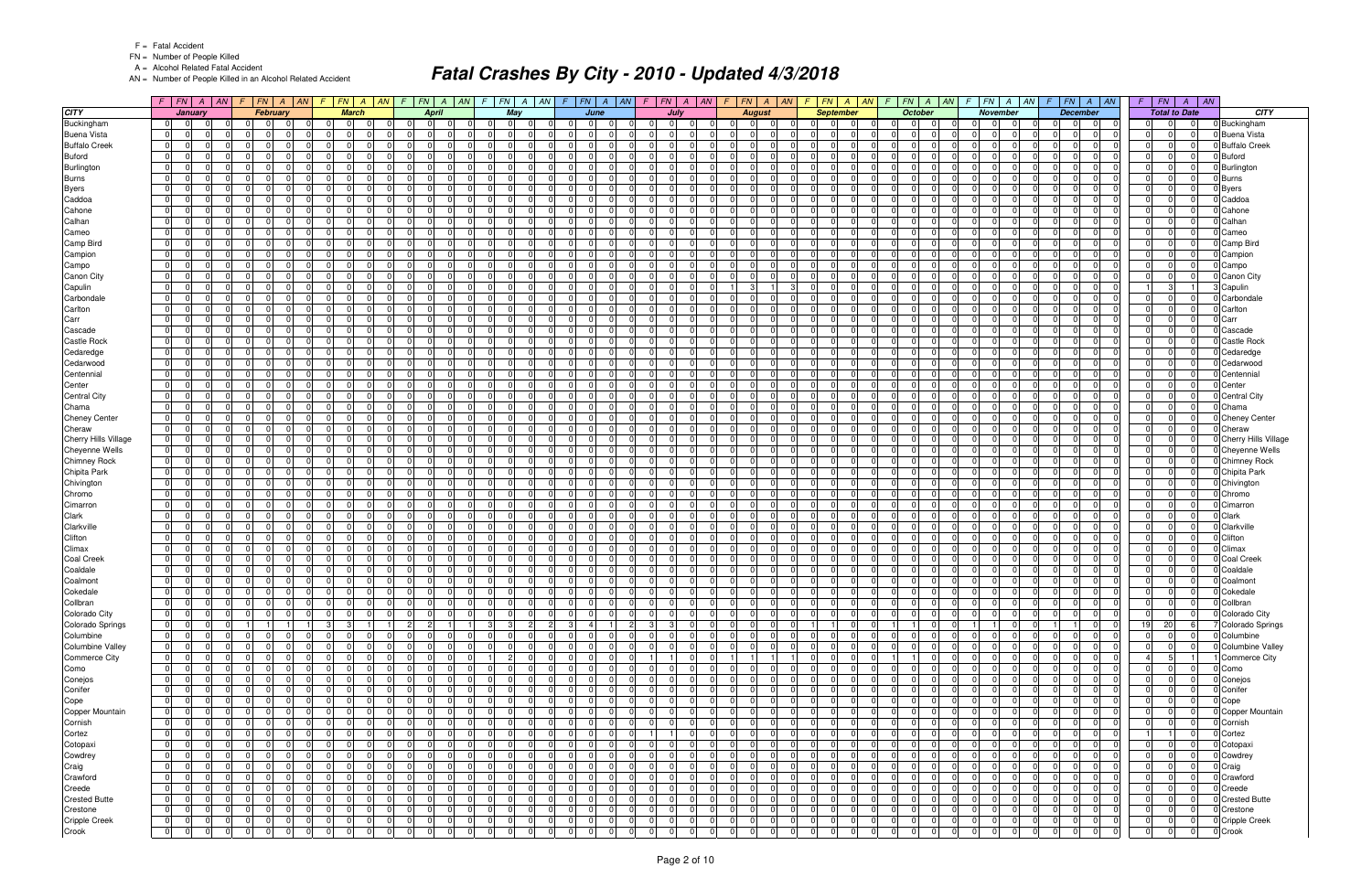FN = Number of People Killed

A = Alcohol Related Fatal Accident

AN = Number of People Killed in an Alcohol Related Accident

|                         |                                  | $F$   $FN$  <br>$\overline{A}$ | AN |                | $FN \mid A \mid AN$              |                      | $\mid FN \mid A \mid AN$                        | F | $FN \mid A$                                        | $\vert$ AN     | F.                               | $FN$ $A$ $AN$        |                      | $F$ $FN$ $A$         | AN                   | $F$ $FN$                                     | $A \parallel AN$     |                                  | $FN \mid A \mid AN$ |                            | $F$ $FN$<br>A   AN         | $FN$ $A$                                           | $\mid AN$ | <b>FN</b><br>$A \mid AN$                           |                      | $F$ $FN$ $A$ $AN$                            | $\sqrt{F}$ | FN<br>$\overline{A}$             | $\parallel AN$ |                             |
|-------------------------|----------------------------------|--------------------------------|----|----------------|----------------------------------|----------------------|-------------------------------------------------|---|----------------------------------------------------|----------------|----------------------------------|----------------------|----------------------|----------------------|----------------------|----------------------------------------------|----------------------|----------------------------------|---------------------|----------------------------|----------------------------|----------------------------------------------------|-----------|----------------------------------------------------|----------------------|----------------------------------------------|------------|----------------------------------|----------------|-----------------------------|
| <b>CITY</b>             |                                  | <b>January</b>                 |    |                | <b>February</b>                  |                      | <b>March</b>                                    |   | <b>April</b>                                       |                |                                  | May                  |                      | June                 |                      |                                              | July                 | <b>August</b>                    |                     |                            | <b>September</b>           | <b>October</b>                                     |           | November                                           |                      | <b>December</b>                              |            | <b>Total to Date</b>             |                | <b>CITY</b>                 |
| Crowley                 | $\overline{0}$                   | $\Omega$<br>$\Omega$           |    |                | $\Omega$<br>$\overline{0}$       | $\Omega$             | $\Omega$<br>$\Omega$                            |   | 0 <br>$\Omega$                                     |                | $\Omega$<br>$\Omega$             | $\mathbf 0$          |                      | $\overline{0}$       | $\Omega$             | $\Omega$<br>$\Omega$                         | $\Omega$             | - 0 I<br>$\Omega$                | - 0                 | $\Omega$                   | $\Omega$                   | 0 I<br>- 0                                         |           | $\Omega$<br>$\Omega$<br>$\Omega$                   | $\Omega$             | $\Omega$<br>$\Omega$                         |            | $\Omega$                         | $\Omega$       | 0 Crowley                   |
| Cuchara                 | $\overline{0}$                   |                                |    |                | $\Omega$                         | $\Omega$             | $\Omega$<br>$\Omega$                            |   | $\overline{0}$<br>- 0                              |                | ΩI                               | - 0                  |                      | $\Omega$             |                      | $\Omega$<br>$\Omega$                         |                      | $\Omega$<br>$\overline{0}$       |                     | $\Omega$                   | <sup>0</sup>               | $\mathbf 0$<br>$\Omega$                            |           | $\Omega$<br><sup>n</sup>                           | $\Omega$             | $\Omega$<br>$\Omega$                         |            | $\Omega$                         |                | 0 Cuchara                   |
| Dacono                  | 0                                | $\Omega$<br>$\Omega$           |    | $\Omega$       | $\Omega$<br>$\Omega$             | $\Omega$             | $\Omega$<br>$\Omega$                            |   | 0 I<br>$\Omega$                                    | $\Omega$       | $\Omega$<br>$\Omega$             | - 0 I                | $\Omega$             | $\Omega$             | $\Omega$             | $\overline{0}$<br>$\Omega$                   | $\Omega$             | 0 I<br> 0                        |                     | 0                          | $\Omega$<br>$\Omega$       | $\Omega$<br>- 0 I<br>$\Omega$                      |           | $\Omega$<br>$\Omega$<br>$\Omega$                   | $\Omega$             | $\Omega$<br>$\Omega$                         |            | $\Omega$<br>$\Omega$             |                | 0 Dacono                    |
| Dailey                  | $\Omega$                         | $\Omega$                       |    |                |                                  |                      | $\Omega$                                        |   | $\Omega$<br>$\Omega$                               |                | 0                                | $\Omega$             |                      | $\Omega$             |                      | $\Omega$                                     | 0                    | $\Omega$<br>0                    |                     | $\mathbf 0$                | 0                          | $\Omega$<br>n                                      |           | $\Omega$                                           | $\Omega$             | 0<br>$\Omega$                                |            | $\Omega$                         |                | Dailey                      |
| De Beque                | $\overline{0}$                   | $\Omega$<br>$\Omega$           |    | $\Omega$       | $\Omega$<br>$\Omega$             | $\Omega$             | $\Omega$<br>$\Omega$                            |   | 0 I<br>$\overline{0}$                              | $\Omega$       | $\Omega$<br>$\Omega$             | $\mathbf 0$          | $\Omega$             | $\Omega$             | $\Omega$             | $\overline{0}$<br>$\Omega$                   | $\Omega$             | $\Omega$<br>- 0 I                |                     | $\overline{0}$             | $\Omega$                   | $\Omega$<br>$\Omega$<br>$\mathbf 0$                |           | $\overline{0}$<br>$\overline{0}$<br>$\Omega$       | $\Omega$             | $\Omega$<br>$\Omega$                         |            | $\Omega$<br>$\Omega$             |                | 0 De Beque                  |
| Deckers                 | $\overline{0}$                   | $\Omega$<br>$\Omega$           |    |                | $\Omega$<br>$\Omega$             | $\Omega$             | $\Omega$<br>$\Omega$                            |   | 0 I<br>$\Omega$                                    | $\Omega$       | $\Omega$                         | $\mathbf 0$          | $\Omega$             | $\Omega$             | $\Omega$             | $\Omega$<br>$\Omega$                         | $\Omega$             | $\Omega$<br>$\mathbf 0$          |                     | - Ol                       | $\Omega$                   | $\mathbf 0$<br>$\Omega$                            |           | $\Omega$<br>$\Omega$                               | $\Omega$             | $\Omega$<br>$\Omega$                         |            | $\Omega$<br>$\Omega$             |                | Deckers                     |
| Deer Ridge              | $\overline{0}$                   | $\Omega$                       |    |                | $\Omega$<br>$\Omega$             | $\Omega$             | $\Omega$<br>$\Omega$                            |   | 0 I<br>-01                                         | $\Omega$       | $\Omega$<br>$\cap$               | $\mathbf 0$          | $\Omega$             | $\Omega$             | $\Omega$             | $\Omega$<br>$\Omega$                         | $\Omega$             | $\Omega$<br>- 0 I                |                     | - Ol                       | $\Omega$                   | $\Omega$<br>$\mathbf 0$                            |           | $\Omega$<br>$\Omega$                               | $\Omega$             | $\Omega$<br>$\Omega$                         |            | $\Omega$                         |                | Deer Ridge                  |
| Deer Trail              | $\Omega$                         | $\Omega$                       |    |                | $\Omega$                         | $\Omega$             | $\Omega$<br>$\Omega$                            |   | $\Omega$<br>$\Omega$                               |                | ΩI                               | $\Omega$             |                      | $\Omega$             | $\Omega$             | $\Omega$                                     | <sup>0</sup>         | $\Omega$<br>- 0 I                |                     | $\Omega$                   | $\Omega$                   | $\Omega$<br>$\Omega$                               |           | $\Omega$<br>U                                      | $\Omega$             | 0<br>$\Omega$                                |            | $\Omega$                         |                | 0 Deer Trail                |
| Del Norte               | $\overline{0}$                   | $\Omega$<br>$\Omega$           |    | $\Omega$       | $\Omega$<br>$\Omega$             | $\Omega$             | $\Omega$<br>- 0 I                               |   | 0 I<br>-01                                         | $\Omega$       | $\overline{0}$<br>$\Omega$       | $\mathbf 0$          | $\Omega$             | $\Omega$             | $\Omega$             | $\overline{0}$<br>$\Omega$                   | $\Omega$             | 0 I<br>- 0 I                     | $\Omega$            | 0                          | $\Omega$                   | $\Omega$<br>$\Omega$<br>0 I                        |           | $\Omega$<br>$\Omega$<br>$\Omega$                   | 0 I                  | 0 I<br>$\Omega$                              |            | $\Omega$                         | $\overline{0}$ | 0 Del Norte                 |
| Delhi                   | $\overline{0}$                   | $\Omega$                       |    |                | $\Omega$                         | $\Omega$             | $\Omega$<br>$\Omega$                            |   | $\Omega$<br>- 0                                    |                | $\Omega$                         | $\Omega$             | $\Omega$             | $\Omega$             | $\Omega$             | $\Omega$<br>$\Omega$                         | $\Omega$             | $\Omega$<br>$\mathbf 0$          |                     | - Ol                       | $\Omega$                   | $\Omega$<br>$\Omega$                               |           | $\Omega$<br><sup>n</sup>                           | $\Omega$             | $\Omega$<br>$\Omega$                         |            | $\Omega$                         |                | Delhi                       |
| Delta                   | $\overline{0}$                   | $\Omega$<br>$\Omega$           |    | $\Omega$       | $\Omega$<br>$\Omega$             | $\Omega$             | $\Omega$<br>$\mathbf 0$                         |   | 0 I<br>$\Omega$                                    | $\Omega$       | $\Omega$<br>$\cap$               | - 0 I                | $\Omega$             | $\Omega$             | $\Omega$             | $\overline{0}$<br>$\Omega$                   | $\Omega$             | $\overline{0}$<br>- 0 I          | $\cap$              | 0                          | $\Omega$<br><sup>n</sup>   | $\cap$<br>$\mathbf 0$<br>$\Omega$                  |           | $\mathbf{1}$<br>$\Omega$                           | $\Omega$             | $\Omega$<br>$\Omega$                         |            |                                  | $\Omega$       | 0 Delta                     |
| Denver                  | $\Omega$                         | $\Omega$                       |    |                |                                  | 4                    | $\overline{4}$                                  |   | 6                                                  | 3              |                                  | $\Omega$             | 3                    | 3                    |                      | 3                                            | $\Omega$             | 3<br>$\overline{4}$              |                     | 3                          | $\overline{c}$             | 3                                                  |           | $2 \mid$<br>3                                      | 3                    | -3 I                                         |            | 35<br>40<br>14                   |                | Denver                      |
| Deora                   | $\Omega$                         | $\Omega$                       |    |                | $\Omega$                         | $\Omega$             | $\Omega$<br>$\Omega$                            |   | $\Omega$<br>$\Omega$                               | $\Omega$       | $\Omega$                         | $\Omega$             | $\Omega$             | $\Omega$             | $\Omega$             | - 01<br>n                                    | $\Omega$             | $\Omega$<br>$\Omega$             |                     | $\Omega$                   | $\Omega$                   | $\Omega$<br>$\overline{0}$                         |           | $\Omega$<br>$\Omega$                               | $\Omega$             | $\Omega$<br>$\Omega$                         |            | $\Omega$                         |                | 0 Deora                     |
| Devine                  | $\overline{0}$                   | $\Omega$                       |    |                | $\Omega$<br>n                    | $\Omega$             | $\Omega$<br>$\Omega$                            |   | 0 I<br>$\Omega$                                    | $\Omega$       | $\Omega$                         | $\mathbf 0$          | $\Omega$             | $\Omega$             | $\Omega$             | $\Omega$<br>n                                | $\Omega$             | $\Omega$<br>$\mathbf 0$          |                     | 0                          | $\Omega$                   | $\mathbf 0$<br>$\Omega$                            |           | - 0 I<br>$\Omega$                                  | $\Omega$             | $\Omega$<br>$\Omega$                         |            | $\Omega$<br>$\Omega$             |                | Devine                      |
| Dillon                  | $\overline{0}$                   | $\Omega$                       |    |                | $\Omega$                         | $\Omega$             | $\Omega$<br>$\Omega$                            |   | 0 I<br>$\Omega$                                    | $\Omega$       | ΩI                               | $\Omega$             | $\Omega$             | $\Omega$             | $\Omega$             | $\overline{0}$<br>$\Omega$                   | $\Omega$             | $\Omega$<br>$\mathbf 0$          |                     | - Ol                       | $\Omega$                   | $\mathbf 0$<br>$\Omega$                            |           | $\Omega$<br>$\Omega$                               | $\Omega$             | $\Omega$<br>$\Omega$                         |            | $\Omega$                         |                | Dillon                      |
| Dinosaur                | $\overline{0}$                   | $\Omega$                       |    |                | $\Omega$<br>$\Omega$             | $\Omega$             | $\Omega$<br>$\Omega$                            |   | 0 <br>$\Omega$                                     | $\Omega$       | $\Omega$                         | - 0 I                | $\Omega$             | $\Omega$             | $\Omega$             | $\overline{0}$<br>$\Omega$                   | $\Omega$             | $\Omega$<br>- 0 I                |                     | $\Omega$                   | $\Omega$                   | $\mathbf 0$<br>$\Omega$                            |           | $\Omega$<br>$\Omega$                               | $\Omega$             | $\Omega$<br>$\Omega$                         |            | $\Omega$                         |                | 0 Dinosau                   |
| <b>Divide</b>           | $\overline{0}$                   | $\Omega$                       |    |                | $\Omega$<br>$\Omega$             | $\Omega$             | $\Omega$<br>$\Omega$                            |   | 0 I<br>$\overline{0}$                              |                | $\Omega$                         | $\Omega$             |                      | $\Omega$             | $\Omega$             | $\Omega$<br>$\Omega$                         | $\Omega$             | - 0 I<br>$\Omega$                |                     | $\overline{0}$             | $\Omega$                   | $\mathbf 0$<br>$\Omega$                            |           | $\Omega$<br>$\Omega$                               | $\Omega$             | $\Omega$<br>$\Omega$                         |            | $\Omega$                         |                | <b>Divide</b>               |
| <b>Dolores</b>          | $\overline{0}$                   | $\Omega$                       |    |                | $\Omega$                         | $\Omega$             | $\Omega$<br>$\Omega$                            |   | $\Omega$<br>$\Omega$                               | $\Omega$       | $\Omega$                         | $\Omega$             | $\Omega$             | $\Omega$             | $\Omega$             | $\Omega$<br>$\Omega$                         | $\Omega$             | $\Omega$<br>$\mathbf 0$          |                     | - Ol                       | $\Omega$                   | $\Omega$<br>$\Omega$                               |           | $\Omega$<br>$\Omega$                               | $\Omega$             | $\Omega$<br>$\Omega$                         |            | $\Omega$                         |                | 0 Dolores                   |
| Dotsero                 | $\overline{0}$                   | $\Omega$                       |    | $\Omega$       | $\Omega$<br>$\Omega$             | $\Omega$             | $\Omega$<br>$\Omega$                            |   | 0 I<br>$\overline{0}$                              | $\Omega$       | $\Omega$                         | - 0 I                | $\Omega$             | $\Omega$             | $\Omega$             | $\overline{0}$<br>$\Omega$                   | $\Omega$             | $\Omega$<br>- 0 I                |                     | - Ol                       | $\Omega$                   | $\mathbf 0$<br>$\Omega$                            |           | $\Omega$<br>$\Omega$<br>$\Omega$                   | $\Omega$             | $\Omega$<br>$\Omega$                         |            | $\Omega$                         |                | 0 Dotsero                   |
| Dove Creek              | $\mathbf 0$                      | $\Omega$                       |    |                | $\Omega$                         | $\mathbf 0$          | $\Omega$<br>$\Omega$                            |   | 0 <br>$\Omega$                                     | $\Omega$       | $\overline{0}$                   | $\Omega$             | $\Omega$             | $\Omega$             | $\Omega$             | $\Omega$<br>$\Omega$                         | $\Omega$             | - 0 I<br>$\Omega$                |                     | $\mathbf{0}$               | $\Omega$                   | $\Omega$<br>$\Omega$                               |           | $\Omega$<br>$\Omega$                               | $\Omega$             | $\Omega$<br>$\mathbf 0$                      |            | $\Omega$                         |                | 0 Dove Creek                |
| Dowd                    | $\overline{0}$                   | $\Omega$                       |    |                | $\Omega$                         | $\Omega$             | $\Omega$<br>$\Omega$                            |   | 0 I<br>-01                                         | <sup>n</sup>   | $\Omega$                         | $\Omega$             | $\Omega$             | $\Omega$             | $\Omega$             | $\overline{0}$<br>$\Omega$                   | $\Omega$             | $\Omega$<br>- 0 I                |                     | -01                        | $\Omega$                   | $\mathbf 0$<br>$\Omega$                            |           | $\Omega$<br>$\Omega$                               | $\Omega$             | $\Omega$<br>$\Omega$                         |            | $\Omega$                         |                | 0 Dowd                      |
| Doyleville              | $\overline{0}$                   | $\Omega$                       |    |                | $\Omega$<br>$\Omega$             | $\Omega$             | $\Omega$<br>$\Omega$                            |   | $\Omega$<br>$\overline{0}$                         | $\Omega$       | $\Omega$                         | $\Omega$             | $\Omega$             | $\Omega$             | $\Omega$             | $\Omega$<br>$\Omega$                         | $\Omega$             | $\Omega$<br>$\mathbf 0$          |                     | 0                          | $\Omega$                   | $\mathbf 0$<br>$\Omega$                            |           | $\Omega$<br>$\Omega$                               | $\Omega$             | $\Omega$<br>$\Omega$                         |            | $\Omega$<br>$\Omega$             |                | Doyleville                  |
| <b>Drake</b>            | $\overline{0}$                   | $\Omega$                       |    |                | $\Omega$<br>$\Omega$             | $\Omega$             | $\Omega$<br>$\Omega$                            |   | 0 <br>$\Omega$                                     | <sup>0</sup>   | ΩI                               | $\Omega$             | $\Omega$             | $\Omega$             | $\Omega$             | $\Omega$<br>$\Omega$                         | $\Omega$             | - 0 I<br>$\Omega$                |                     | - Ol                       | $\Omega$                   | $\Omega$<br>$\Omega$                               |           | $\Omega$<br>$\Omega$                               | $\Omega$             | $\Omega$<br>$\Omega$                         |            | $\Omega$                         |                | Drake                       |
| Dumont                  | $\overline{0}$                   | $\Omega$                       |    |                | $\Omega$                         | $\Omega$             | $\Omega$<br>$\Omega$                            |   | $\Omega$<br>$\Omega$                               | $\Omega$       | $\Omega$                         | $\Omega$             | $\Omega$             | $\Omega$             | $\Omega$             | $\Omega$<br>$\Omega$                         | $\Omega$             | $\Omega$<br>- 0 I                |                     | $\Omega$                   | $\Omega$                   | $\Omega$<br>$\Omega$                               |           | $\Omega$<br>$\Omega$                               | $\Omega$             | $\Omega$<br>$\Omega$                         |            | $\Omega$                         |                | 0 Dumon                     |
| Dunton                  | $\overline{0}$                   | $\Omega$                       |    |                | $\Omega$                         | $\Omega$             | $\Omega$<br>$\Omega$                            |   | 01<br>$\overline{0}$                               |                | $\Omega$                         | $\Omega$             |                      | $\Omega$             | $\Omega$             | $\Omega$<br>$\Omega$                         | $\Omega$             | - 0 I<br>$\Omega$                |                     | $\Omega$                   | $\Omega$                   | $\mathbf 0$<br>$\Omega$                            |           | $\Omega$<br>$\Omega$                               | $\Omega$             | $\Omega$<br>$\Omega$                         |            | $\Omega$                         |                | 0 Dunton                    |
| Dupont                  | $\Omega$                         | $\Omega$                       |    |                | $\Omega$                         | $\Omega$             | $\Omega$<br>$\Omega$                            |   | $\Omega$<br>$\Omega$                               |                | ΩI                               | $\Omega$             |                      | $\Omega$             | $\Omega$             | $\Omega$<br>n                                | $\Omega$             | $\Omega$<br>$\Omega$             |                     | $\Omega$                   | $\Omega$                   | $\Omega$<br>$\Omega$                               |           | $\Omega$<br>$\Omega$                               | $\Omega$             | $\Omega$<br>$\Omega$                         |            | $\Omega$                         |                | 0 Dupont                    |
| Durango                 | $\overline{0}$                   | $\Omega$<br>$\Omega$           |    | $\Omega$       | $\Omega$<br>$\Omega$             | $\Omega$             | $\Omega$<br>$\Omega$                            |   | 0 I<br> 0                                          | $\Omega$<br>U  | $\Omega$<br>$\Omega$             | $\mathbf 0$          | $\Omega$             | $\Omega$             | $\Omega$             | - 01<br>$\Omega$                             | $\Omega$             | 0 I<br>$\mathbf 0$               |                     | 0                          | $\Omega$                   | $\mathbf 0$<br>$\Omega$<br>$\Omega$<br>$\Omega$    |           | $\Omega$<br>$\Omega$<br>$\Omega$                   | $\Omega$             | $\overline{0}$<br>$\Omega$                   |            | $\Omega$<br>$\Omega$             |                | 0 Durango                   |
| Eads                    | $\overline{0}$                   | $\Omega$                       |    |                | $\Omega$<br>$\Omega$             | $\Omega$             | $\Omega$<br>$\Omega$                            |   | $\Omega$<br>$\Omega$                               |                | ΩI                               | $\Omega$             | $\Omega$             | $\Omega$             | $\Omega$             | $\Omega$<br>$\Omega$                         | $\Omega$             | $\Omega$<br>- 0 I                |                     | - Ol                       | $\Omega$                   | $\Omega$                                           |           | $\Omega$<br>$\Omega$                               | $\Omega$             | $\Omega$<br>$\Omega$                         |            |                                  | $\Omega$       | Eads                        |
| Eagle                   | $\overline{0}$                   | $\Omega$<br>$\Omega$           |    |                | $\Omega$<br>$\Omega$             | $\Omega$             | $\Omega$<br>$\Omega$<br>$\Omega$                |   | 0 <br>$\Omega$                                     | $\Omega$       | $\Omega$                         | $\Omega$             | $\Omega$             | $\Omega$<br>$\Omega$ | $\Omega$<br>$\Omega$ | - 01<br>$\Omega$                             | $\Omega$             | $\Omega$<br>$\mathbf 0$          |                     | $\mathbf{0}$               | $\Omega$                   | $\Omega$<br>$\Omega$<br>$\Omega$                   |           | $\Omega$<br>$\Omega$<br>$\Omega$                   | $\Omega$             | $\Omega$<br>$\Omega$                         |            | $\Omega$<br>$\Omega$             |                | 0 Eagle                     |
| East Conon              | $\overline{0}$                   | $\Omega$<br>$\Omega$           |    |                | $\Omega$<br>$\Omega$<br>$\Omega$ | $\Omega$<br>$\Omega$ | $\Omega$                                        |   | 0 I<br>-01                                         | $\Omega$       | $\Omega$                         | $\mathbf 0$          | $\Omega$             | $\Omega$             | $\Omega$             | $\Omega$<br>$\Omega$                         | $\Omega$             | $\Omega$<br>- 0 I<br>$\Omega$    |                     | $\overline{0}$             | $\Omega$                   | $\mathbf 0$<br>$\Omega$                            |           | $\Omega$<br>$\Omega$<br>$\Omega$                   | $\Omega$             | $\Omega$<br>$\Omega$                         |            | $\Omega$<br>$\Omega$<br>$\Omega$ |                | 0 East Conon                |
| <b>East Portal</b>      | $\overline{0}$<br>$\overline{0}$ | $\Omega$<br>$\cap$<br>$\Omega$ |    | $\Omega$       | $\Omega$<br>$\Omega$<br>$\Omega$ | $\Omega$             | $\mathbf 0$<br>$\Omega$<br>$\Omega$<br>$\Omega$ |   | $\overline{0}$<br>$\Omega$<br>$\Omega$<br>$\Omega$ | $\Omega$       | $\Omega$<br>$\Omega$             | $\Omega$<br>$\Omega$ | $\Omega$<br>$\Omega$ | $\Omega$             | $\Omega$             | $\Omega$<br>$\Omega$<br>$\Omega$<br>$\Omega$ | $\Omega$<br>$\Omega$ | 0 <br>$\Omega$<br>- 0 I          |                     | 0 <br>$\Omega$             | $\Omega$<br>$\Omega$       | $\Omega$<br>$\Omega$<br>$\Omega$                   |           | $\Omega$<br>$\Omega$<br>$\Omega$                   | $\Omega$<br>$\Omega$ | $\Omega$<br>$\Omega$<br>$\Omega$<br>$\Omega$ |            | $\Omega$                         |                | 0 East Portal<br>0 Eastlake |
| Eastlake<br>Eaton       | $\mathbf 0$                      | $\Omega$                       |    |                | $\Omega$<br>$\Omega$             | 0                    | $\Omega$<br>$\Omega$                            |   | $\overline{0}$<br>0                                | O              | 01                               | 0                    | $\Omega$             | $\Omega$             | $\Omega$             | $\Omega$<br>$\Omega$                         | $\Omega$             | $\mathbf 0$<br>$\Omega$          |                     | $\overline{0}$             | $\Omega$                   | $\Omega$<br>$\overline{0}$                         |           | $\Omega$<br>0                                      | $\Omega$             | $\Omega$<br>$\Omega$                         |            | $\Omega$                         |                | Eaton                       |
| Echo Lake               | $\overline{0}$                   | $\Omega$<br>$\Omega$           |    |                | $\Omega$<br>$\Omega$             | $\Omega$             | $\Omega$<br>$\Omega$                            |   | 0 I<br>-01                                         |                | $\Omega$                         | $\mathbf 0$          | $\Omega$             | $\Omega$             | $\Omega$             | $\Omega$<br>$\Omega$                         | n l                  | $\Omega$<br>- 0 I                |                     | 0                          | $\Omega$                   | $\Omega$<br>$\mathbf 0$                            |           | $\Omega$<br>$\Omega$                               | $\Omega$             | $\Omega$<br>$\Omega$                         |            | $\Omega$                         |                | 0 Echo Lake                 |
| Eckley                  | $\overline{0}$                   | $\Omega$<br>$\Omega$           |    | $\Omega$       | $\Omega$<br>$\Omega$             | $\Omega$             | $\Omega$<br>$\mathbf 0$                         |   | 0 I<br>$\Omega$                                    | $\Omega$       | $\Omega$                         | $\mathbf 0$          | $\Omega$             | $\Omega$             | $\Omega$             | - 01<br>$\Omega$                             | $\Omega$             | 0 I<br> 0                        | - C                 | 0                          | $\Omega$                   | $\mathbf 0$<br>$\Omega$                            |           | $\Omega$<br>$\Omega$                               | $\Omega$             | $\Omega$<br>$\Omega$                         |            | $\Omega$<br>$\Omega$             |                | 0 Eckley                    |
| Edgewater               | $\overline{0}$                   | $\Omega$<br>$\Omega$           |    |                | $\Omega$<br>$\Omega$             | $\Omega$             | $\Omega$<br>$\Omega$                            |   | $\overline{0}$<br>$\Omega$                         | U              | ΩI                               | - 0 I                | $\Omega$             | $\Omega$             | $\Omega$             | $\Omega$<br>$\Omega$                         | n l                  | $\Omega$<br>- 0 I                |                     | - Ol                       | $\Omega$                   | $\Omega$<br>$\Omega$                               |           | $\Omega$<br>$\Omega$                               | $\Omega$             | $\Omega$<br>$\Omega$                         |            | $\Omega$<br>$\Omega$             |                | <b>Edgewater</b>            |
| Edwards                 | $\overline{0}$                   | $\Omega$                       |    |                | $\Omega$<br>$\Omega$             | $\Omega$             | $\Omega$<br>$\Omega$                            |   | 0 <br>$\Omega$                                     | $\Omega$       | $\Omega$                         | $\mathbf 0$          | $\Omega$             | $\Omega$             | $\Omega$             | - 01<br>$\Omega$                             | $\Omega$             | - 0 I<br>$\Omega$                |                     | $\mathbf{0}$               | $\Omega$                   | $\Omega$<br>$\Omega$                               |           | $\Omega$<br>$\Omega$                               | $\Omega$             | $\Omega$<br>$\Omega$                         |            | $\Omega$                         |                | 0 Edwards                   |
| Egnar                   | $\overline{0}$                   | $\Omega$                       |    | $\Omega$       | $\Omega$<br>$\Omega$             | $\mathbf 0$          | $\Omega$<br>$\Omega$                            |   | 01<br>$\overline{0}$                               | $\Omega$       | $\overline{0}$                   | $\mathbf 0$          | $\Omega$             | $\Omega$             | $\Omega$             | - 01<br>$\Omega$                             | 0                    | 0 <br>$\Omega$                   |                     | 0                          | $\Omega$                   | $\mathbf 0$<br>$\Omega$                            |           | $\Omega$<br>$\Omega$<br>$\Omega$                   | 0 I                  | $\overline{0}$<br>$\Omega$                   |            | $\Omega$                         | $\overline{0}$ | D Egnar                     |
| El Moro                 | $\overline{0}$                   |                                |    |                | $\Omega$                         | $\Omega$             |                                                 |   | $\Omega$<br>$\Omega$                               |                | ΩI                               | $\Omega$             |                      | $\Omega$             | $\Omega$             | $\Omega$                                     | <sup>0</sup>         | $\Omega$<br>$\Omega$             |                     | $\Omega$                   | <sup>0</sup>               | $\Omega$                                           |           | $\Omega$<br>$\Omega$                               | $\Omega$             | $\Omega$                                     |            | $\Omega$                         |                | 0 El Moro                   |
| El Rancho               | $\overline{0}$                   | $\Omega$                       |    | $\Omega$       | $\Omega$<br>$\Omega$             | $\Omega$             | $\Omega$<br>$\mathbf 0$                         |   | 0 I<br>- 01                                        | $\Omega$       | $\Omega$                         | $\mathbf 0$          | $\Omega$             | $\Omega$             | $\Omega$             | $\overline{0}$<br>$\Omega$                   | $\Omega$             | $\Omega$<br>$\mathbf 0$          |                     | 0                          | $\Omega$                   | $\cap$<br>$\mathbf 0$<br>$\Omega$                  |           | $\Omega$<br>$\Omega$<br>$\Omega$                   | $\Omega$             | $\Omega$<br>$\Omega$                         |            | $\Omega$                         |                | 0 El Rancho                 |
| Elbert                  | $\Omega$                         | $\Omega$                       |    |                | $\Omega$                         | $\Omega$             | $\Omega$<br>$\Omega$                            |   | $\Omega$<br>$\Omega$                               |                | ΩI                               | $\Omega$             |                      | $\Omega$             | $\Omega$             | $\Omega$                                     | $\Omega$             | - 0 I                            |                     | $\Omega$                   |                            | $\Omega$<br>$\Omega$                               |           | $\Omega$<br>U                                      | $\Omega$             | n l<br>$\Omega$                              |            | $\Omega$                         |                | Elbert                      |
| Eldora                  | $\overline{0}$                   | $\Omega$                       |    |                | - 01<br>$\Omega$                 | $\Omega$             | $\Omega$<br>$\Omega$                            |   | 0 I<br>$\overline{0}$                              | $\Omega$       | $\Omega$                         | $\mathbf 0$          | $\Omega$             | $\Omega$             | $\Omega$             | $\overline{0}$<br>$\Omega$                   | n l                  | $\Omega$<br>- 0 I                |                     | $\overline{0}$             | $\Omega$                   | $\mathbf 0$<br>$\Omega$                            |           | $\Omega$<br>$\Omega$                               | $\Omega$             | n l<br>$\Omega$                              |            | $\Omega$                         |                | 0 Eldora                    |
| <b>Eldorado Springs</b> | $\overline{0}$                   | $\Omega$                       |    | $\Omega$       | $\Omega$<br>$\Omega$             | $\mathbf 0$          | $\Omega$<br>$\Omega$                            |   | $\Omega$<br>$\overline{0}$                         |                | $\Omega$                         | $\mathbf 0$          |                      | $\Omega$             | $\Omega$             | - 01<br>$\Omega$                             | $\Omega$             | $\Omega$<br>$\Omega$             |                     | $\mathbf{0}$               | $\Omega$                   | $\mathbf 0$<br>$\Omega$                            |           | $\Omega$<br>$\Omega$                               | $\Omega$             | 0<br>$\Omega$                                |            | $\Omega$                         |                | Eldorado Springs            |
| Elizabeth               | $\overline{0}$                   | $\Omega$<br>$\overline{0}$     |    | $\Omega$       | $\overline{0}$<br>$\Omega$       | $\Omega$             | $\Omega$<br>$\Omega$                            |   | 0 I<br>$\overline{0}$                              | $\Omega$       | $\Omega$                         | $\mathbf 0$          | $\Omega$             | $\Omega$             | $\Omega$             | $\overline{0}$<br>$\Omega$                   | $\Omega$             | $\Omega$<br>$\mathbf 0$          |                     | - 0 l                      | $\Omega$<br>$\Omega$       | - 0 I<br>$\Omega$<br>$\Omega$                      |           | $\Omega$<br>$\Omega$                               | $\Omega$             | $\Omega$<br>$\Omega$                         |            |                                  | $\Omega$       | 0 Elizabeth                 |
| Elk Springs             | 0                                |                                |    |                | $\Omega$                         |                      | 0<br>$\mathbf{0}$                               |   | $\mathbf 0$<br>0                                   |                |                                  | $\Omega$             |                      |                      | $\Omega$             |                                              |                      | 0<br>0                           |                     |                            | 0                          |                                                    |           | $\Omega$                                           |                      | $\Omega$                                     |            |                                  |                | 0 Elk Springs               |
| Ellicott                | $\overline{0}$                   | $\Omega$                       |    |                | $\overline{0}$<br>$\Omega$       | $\mathbf 0$          | 0 <br>$\overline{0}$                            |   | $\overline{0}$<br> 0                               |                | $\overline{0}$<br>$\Omega$       | 0                    | $\Omega$             | $\Omega$             | $\Omega$             | $\overline{0}$<br>$\Omega$                   | - 0 I                | $\overline{0}$<br>$\Omega$       | - 0                 | 0                          | $\mathbf 0$                | $\Omega$<br> 0                                     |           | $\mathbf{0}$<br>$\overline{0}$                     | $\Omega$             | 0 <br>$\overline{0}$                         |            | $\Omega$                         | $\overline{0}$ | 0 Ellicott                  |
| Empire                  | $\overline{0}$                   | $\Omega$                       |    |                | - 01<br>$\Omega$                 | $\overline{0}$       | 0 <br>$\Omega$                                  |   | $\overline{0}$<br> 0                               | $\Omega$       | $\overline{0}$<br>$\Omega$       | 0                    | $\Omega$             | $\overline{0}$       | $\overline{0}$       | $\overline{0}$<br>$\Omega$                   | $\overline{0}$       | $\Omega$<br> 0                   |                     | 0                          | $\Omega$                   | $\Omega$<br>$\mathbf 0$                            |           | $\overline{0}$<br>$\overline{0}$                   | $\Omega$             | 0 <br>$\overline{0}$                         |            | $\Omega$<br>$\Omega$             |                | 0 Empire                    |
| Englewood               | 0                                | $\Omega$<br>$\Omega$           |    | $\mathbf 0$    | - 01<br>$\Omega$                 | $\overline{0}$       | $\overline{0}$<br> 0                            |   | 0 <br>$\overline{0}$                               | $\overline{0}$ | $\overline{0}$<br>$\Omega$       | 0                    | $\overline{1}$       | $2 \mid$             |                      | $\overline{0}$<br>0 I                        | $\overline{0}$       | 11                               |                     | $\overline{0}$             | $\overline{0}$<br>$\Omega$ | $\overline{2}$                                     |           | 0 <br>$\overline{0}$<br>$\overline{0}$             | $\overline{0}$       | 0 I<br>$\overline{0}$                        |            | -3<br>5                          | $\mathbf{3}$   | 5 Englewood                 |
| Erie                    | $\overline{0}$                   | $\Omega$                       |    |                | $\Omega$                         | $\mathbf 0$          | 0 <br>$\overline{0}$                            |   | 0 <br> 0                                           | $\Omega$       | $\overline{0}$                   | 0                    | $\mathbf 0$          | $\mathbf{0}$         | $\overline{0}$       | $\mathbf{0}$<br>$\Omega$                     | $\overline{0}$       | $\overline{0}$<br>$\overline{0}$ |                     | 0                          | $\overline{0}$             | 0 <br>$\Omega$                                     |           | $\mathbf{0}$<br>$\overline{0}$                     | $\overline{0}$       | $\overline{0}$<br>$\mathbf 0$                |            |                                  | $\mathbf 0$    | 0 Erie                      |
| <b>Estes Park</b>       | $\overline{0}$                   | $\Omega$<br>$\Omega$           |    | - 0 I          | $\overline{0}$<br>$\Omega$       | $\overline{0}$       | $\overline{0}$<br> 0                            |   | $\overline{0}$<br> 0                               | $\Omega$       | $\overline{0}$<br>$\overline{0}$ | 0                    | $\Omega$             | 0                    | $\overline{0}$       | $\overline{0}$<br> 0                         | $\overline{0}$       | $\overline{0}$<br>0 I            | - 0                 | $\overline{0}$             | $\overline{0}$<br>$\Omega$ | $\overline{0}$<br>$\Omega$<br>$\Omega$             |           | $\overline{0}$<br>$\overline{0}$<br>$\Omega$       | $\overline{0}$       | $\overline{0}$<br>$\overline{0}$             |            | $\Omega$                         | $\overline{0}$ | 0 Estes Park                |
| Evans                   | 0                                | $\Omega$<br>0                  |    | -1             | 11                               | $\overline{1}$       | $\overline{1}$                                  |   | $\overline{0}$<br> 0                               | $\overline{0}$ | $\overline{0}$<br>$\overline{0}$ | 0                    | 0                    | 0                    | $\overline{0}$       | $\overline{0}$<br> 0                         | $\overline{0}$       | 0 <br> 0                         | $\Omega$            | 0                          | 0 <br>$\Omega$             | $\overline{0}$<br>$\Omega$<br>$\Omega$             |           | 0 <br>$\mathbf{0}$<br>$\Omega$                     | $\overline{0}$       | $\overline{0}$<br>$\overline{0}$             |            | $\overline{2}$<br>$\overline{2}$ | $\overline{2}$ | 2 Evans                     |
| Evergreen               | $\overline{0}$                   | $\Omega$<br>- 0                |    | $\Omega$       | - 01<br>$\Omega$                 | $\mathbf 0$          | $\Omega$<br> 0                                  |   | 0 <br> 0                                           | $\Omega$       | $\overline{0}$<br>$\Omega$       | 0                    | 0                    | $\Omega$             | $\overline{0}$       | $\overline{0}$<br>$\Omega$                   | 0                    | $\Omega$<br> 0                   |                     | 0                          | $\mathbf 0$                | $\Omega$<br> 0 <br>$\Omega$                        |           | $\Omega$<br>$\overline{0}$<br>$\Omega$             | $\Omega$             | 0 <br>$\overline{0}$                         |            | $\Omega$<br>$\Omega$             |                | 0 Evergreer                 |
| Fairplay                | 0                                | $\Omega$<br>$\Omega$           |    | - 0 I          | $\overline{0}$<br>$\Omega$       | $\mathbf 0$          | $\overline{0}$<br> 0                            |   | $\overline{0}$<br>$\overline{0}$                   | $\overline{0}$ | $\overline{0}$<br>$\Omega$       | 0                    | $\overline{0}$       | $\overline{0}$       | $\overline{0}$       | $\overline{0}$<br>0 I                        | 0 I                  | $\overline{0}$<br> 0             | $\Omega$            | $\overline{0}$             | $\Omega$<br> 0             | $\Omega$<br>$\overline{0}$<br>$\Omega$             |           | $\overline{0}$<br>$\overline{0}$<br>$\Omega$       | $\overline{0}$       | 0 I<br>$\overline{0}$                        |            | $\Omega$<br>$\Omega$             | $\Omega$       | 0 Fairplay                  |
| Falcon                  | $\overline{0}$                   | $\Omega$                       |    | $\Omega$       | - 01<br>$\Omega$                 | $\mathbf 0$          | 0 <br>$\overline{0}$                            |   | $\overline{0}$<br> 0                               | $\Omega$       | 0                                | 0                    | $\overline{0}$       | $\overline{0}$       | $\overline{0}$       | $\overline{0}$<br>$\Omega$                   | 0                    | 0 <br>0                          |                     | $\overline{0}$             | $\mathbf 0$                | 0 <br>$\Omega$                                     |           | $\overline{0}$<br>$\overline{0}$<br>$\Omega$       | 0                    | $\overline{0}$<br>$\overline{0}$             |            | $\Omega$                         | $\mathbf 0$    | 0 Falcon                    |
| Farisita                | $\overline{0}$                   | - 0 l<br>$\overline{0}$        |    | - 0 I          | $\overline{0}$<br>$\Omega$       | $\overline{0}$       | 0 I<br> 0                                       |   | $\overline{0}$<br>$\overline{0}$                   | $\overline{0}$ | $\overline{0}$<br>- 0 l          | 0                    | 0                    | $\overline{0}$       | $\mathbf 0$          | $\overline{0}$<br>0 I                        | $\overline{0}$       | $\overline{0}$<br>0 I            | - 0                 | $\overline{0}$             | $\Omega$<br> 0             | $\Omega$<br>$\overline{0}$<br>$\overline{0}$       |           | $\overline{0}$<br>$\mathbf 0$<br>- 0 I             | $\overline{0}$       | $\overline{0}$<br>$\overline{0}$             |            | $\Omega$                         | $\overline{0}$ | 0 Farisita                  |
| <b>Federal Heights</b>  | $\overline{0}$                   | $\Omega$<br>$\mathbf 0$        |    | $\mathbf 0$    | - 01<br>$\Omega$                 | $\overline{0}$       | $\overline{0}$<br> 0                            |   | $\overline{0}$<br> 0                               | $\Omega$       | $\overline{0}$<br>$\Omega$       | 0                    | 0                    | $\Omega$             | $\overline{0}$       | $\mathbf 0$<br>$\Omega$                      | $\overline{0}$       | $\overline{0}$<br> 0             | - 0                 | $1 \vert$                  | $\overline{2}$<br>-1       | $\Omega$<br> 0 <br>$\Omega$                        |           | $\overline{0}$<br>$\overline{0}$<br>$\Omega$       | $\overline{0}$       | $\overline{0}$<br>01                         |            | $\overline{2}$                   |                | <b>2</b> Federal Heights    |
| Firestone               | $\overline{0}$                   | $\Omega$<br>$\Omega$           |    | - 0 I          | $\overline{0}$<br>$\Omega$       | $\mathbf 0$          | 0 <br>$\overline{0}$                            |   | $\overline{0}$<br> 0                               | $\Omega$       | $\overline{0}$<br>$\overline{0}$ | 0                    | $\mathbf 0$          | -01                  | $\overline{0}$       | $\overline{0}$<br>$\Omega$                   | $\overline{0}$       | $\overline{0}$<br> 0             | - 0                 | $\overline{0}$             | $\Omega$<br>$\mathbf 0$    | $\Omega$<br> 0 <br>$\Omega$                        |           | $\overline{0}$<br>$\overline{0}$<br>$\Omega$       | $\overline{0}$       | 0 I<br>$\overline{0}$                        |            | $\Omega$                         | $\overline{0}$ | 0 Firestone                 |
| Firstview               | $\overline{0}$                   | $\Omega$<br>$\Omega$           |    | - 0 I          | $\overline{0}$<br>$\Omega$       | $\mathbf 0$          | 0 <br>$\overline{0}$                            |   | $\overline{0}$<br> 0                               | $\Omega$       | $\overline{0}$<br>$\overline{0}$ | 0                    | $\mathbf 0$          | $\Omega$             | $\overline{0}$       | $\overline{0}$<br>$\Omega$                   | 0                    | 0 <br>$\overline{0}$             |                     | 0                          | $\Omega$<br>$\mathbf 0$    | $\Omega$<br> 0 <br>$\Omega$                        |           | $\overline{0}$<br>$\overline{0}$<br>$\Omega$       | 0                    | 0 <br>$\overline{0}$                         |            | $\Omega$<br>$\Omega$             |                | 0 Firstview                 |
| Flagler                 | $\overline{0}$                   | $\Omega$<br>$\Omega$           |    | - 0 I          | $\overline{0}$<br>$\Omega$       | $\overline{0}$       | 0 <br> 0                                        |   | $\overline{0}$<br> 0                               | $\overline{0}$ | $\overline{0}$<br>$\overline{0}$ | 0                    | 0                    | 0                    | $\overline{0}$       | $\overline{0}$<br>0 I                        | $\overline{0}$       | $\overline{0}$<br>$\overline{0}$ | $\Omega$            | 0                          | $\Omega$<br> 0             | $\Omega$<br>$\overline{0}$<br>$\Omega$             |           | 0 <br>$\mathbf 0$<br>$\Omega$                      | $\overline{0}$       | $\overline{0}$<br>$\overline{0}$             |            | $\Omega$                         | $\overline{0}$ | 0 Flagler                   |
| Fleming                 | $\overline{0}$                   | 0<br>$\Omega$                  |    | $\Omega$       | - 01<br>$\Omega$                 | $\mathbf{0}$         | $\Omega$<br> 0                                  |   | $\overline{0}$<br> 0                               | $\Omega$       | $\overline{0}$<br>- 01           | 0                    | 0                    | $\Omega$             | $\mathbf 0$          | $\overline{0}$<br>$\Omega$                   | $\overline{0}$       | $\Omega$<br> 0                   | - 0                 | 0                          | $\overline{0}$<br>$\Omega$ | $\Omega$<br> 0 <br>$\Omega$                        |           | $\overline{0}$<br>$\mathbf 0$<br>$\Omega$          | $\overline{0}$       | $\overline{0}$<br>01                         |            | $\Omega$<br>$\Omega$             |                | 0 Fleming                   |
| Florence                | 0                                | $\Omega$<br>$\Omega$           |    | - 0 I          | $\overline{0}$<br>$\Omega$       | $\mathbf{0}$         | $\overline{0}$<br>$\overline{0}$                |   | $\overline{0}$<br> 0                               | $\Omega$       | $\overline{0}$<br>$\Omega$       | 0                    | $\overline{0}$       | $\overline{0}$       | $\overline{0}$       | $\overline{0}$<br>0 I                        | 0 I                  | $\overline{0}$<br> 0             | $\Omega$            | $\overline{0}$             | $\Omega$<br> 0             | $\Omega$<br>$\overline{0}$<br>$\Omega$             |           | $\overline{0}$<br>$\overline{0}$<br>$\overline{0}$ | $\overline{0}$       | 0 <br>$\overline{0}$                         |            | $\Omega$<br>$\Omega$             | $\Omega$       | 0 Florence                  |
| Florissant              | $\overline{0}$                   | $\Omega$                       |    | $\Omega$       | $\overline{0}$<br>$\Omega$       | $\mathbf 0$          | $\overline{0}$<br> 0                            |   | $\overline{0}$<br>$\overline{0}$                   | $\Omega$       | $\overline{0}$<br>- 01           | 0                    | $\mathbf 0$          | $\overline{0}$       | $\overline{0}$       | $\overline{0}$<br>$\overline{0}$             | $\overline{0}$       | 0 <br>$\overline{0}$             |                     | 0                          | $\mathbf 0$                | $\Omega$<br>01<br>$\Omega$                         |           | $\overline{0}$<br>$\overline{0}$<br>$\Omega$       | 0                    | 0 <br>$\overline{0}$                         |            | $\overline{0}$<br>0              |                | 0 Florissant                |
| Fort Collins            | $\overline{0}$                   | $\Omega$<br>$\Omega$           |    | $\Omega$       | $\overline{0}$<br>$\Omega$       | $\overline{0}$       | - 0 I<br>$\Omega$                               |   | $\overline{0}$<br> 0                               | $\Omega$       | $\overline{0}$<br>$\Omega$       | 0                    | $\overline{1}$       | $\overline{2}$       | $\overline{1}$       | $\overline{0}$<br>$\Omega$                   | 0                    | $\Omega$<br> 0                   |                     | 11                         | $\overline{1}$             | $\Omega$<br>$\mathbf{1}$                           |           | $\overline{0}$<br>$\overline{0}$<br>$\Omega$       | $\Omega$             | 0 <br>$\overline{0}$                         |            | -3                               | $\overline{2}$ | <b>Fort Collins</b>         |
| Fort Garland            | 0                                | $\Omega$                       |    | $\overline{0}$ | - 01<br>$\Omega$                 | $\mathbf 0$          | 0<br>$\mathbf{0}$                               |   | $\overline{0}$<br> 0                               | $\overline{0}$ | $\overline{0}$<br>$\Omega$       | 0                    | 0                    | $\overline{0}$       | $\mathbf 0$          | $\mathbf 0$<br>$\Omega$                      | 0                    | 0 <br> 0                         | - 0                 | 0                          | $\mathbf 0$<br>$\Omega$    | $\Omega$<br>$\mathbf{0}$<br>$\Omega$               |           | $\overline{0}$<br>$\mathbf 0$                      | $\overline{0}$       | 0 <br>$\mathbf 0$                            |            | $\Omega$                         | 0              | 0 Fort Garland              |
| Fort Lewis              | $\overline{0}$                   | $\overline{0}$<br>$\Omega$     |    | $\mathbf 0$    | $\mathbf 0$<br>$\Omega$          | $\overline{0}$       | $\overline{0}$<br> 0                            |   | $\overline{0}$<br>$\overline{0}$                   | $\Omega$       | $\overline{0}$<br> 0             | 0                    | $\overline{0}$       | $\overline{0}$       | $\overline{0}$       | $\overline{0}$<br> 0                         | $\overline{0}$       | $\overline{0}$<br> 0             | $\Omega$            | $\overline{0}$             | $\mathbf 0$<br>$\Omega$    | $\overline{0}$<br> 0 <br>$\Omega$                  |           | $\overline{0}$<br>$\overline{0}$                   | $\overline{0}$       | $\overline{0}$<br>$\mathbf{0}$               |            | $\Omega$                         | $\overline{0}$ | 0 Fort Lewis                |
| Fort Lupton             | 0                                | $\overline{0}$<br>$\mathbf{0}$ |    | 0              | $\mathbf 0$<br>$\Omega$<br>0     | 0                    | 0 <br> 0                                        |   | $\overline{0}$<br> 0                               | $\mathbf 0$    | 0 <br> 0                         | 0                    | $\overline{0}$       | 0                    | $\mathbf 0$          | 0 <br>$\overline{0}$                         | $\overline{0}$       |                                  | $\mathbf 0$         | $\overline{0}$<br>$\Omega$ | 0 <br> 0                   | $\overline{0}$<br>$\overline{0}$<br>$\overline{0}$ |           | 0 <br>$\mathbf 0$<br>$\mathbf 0$                   | $\overline{0}$       | 0 <br>$\mathbf 0$                            |            |                                  | $\mathbf 0$    | 0 Fort Lupton               |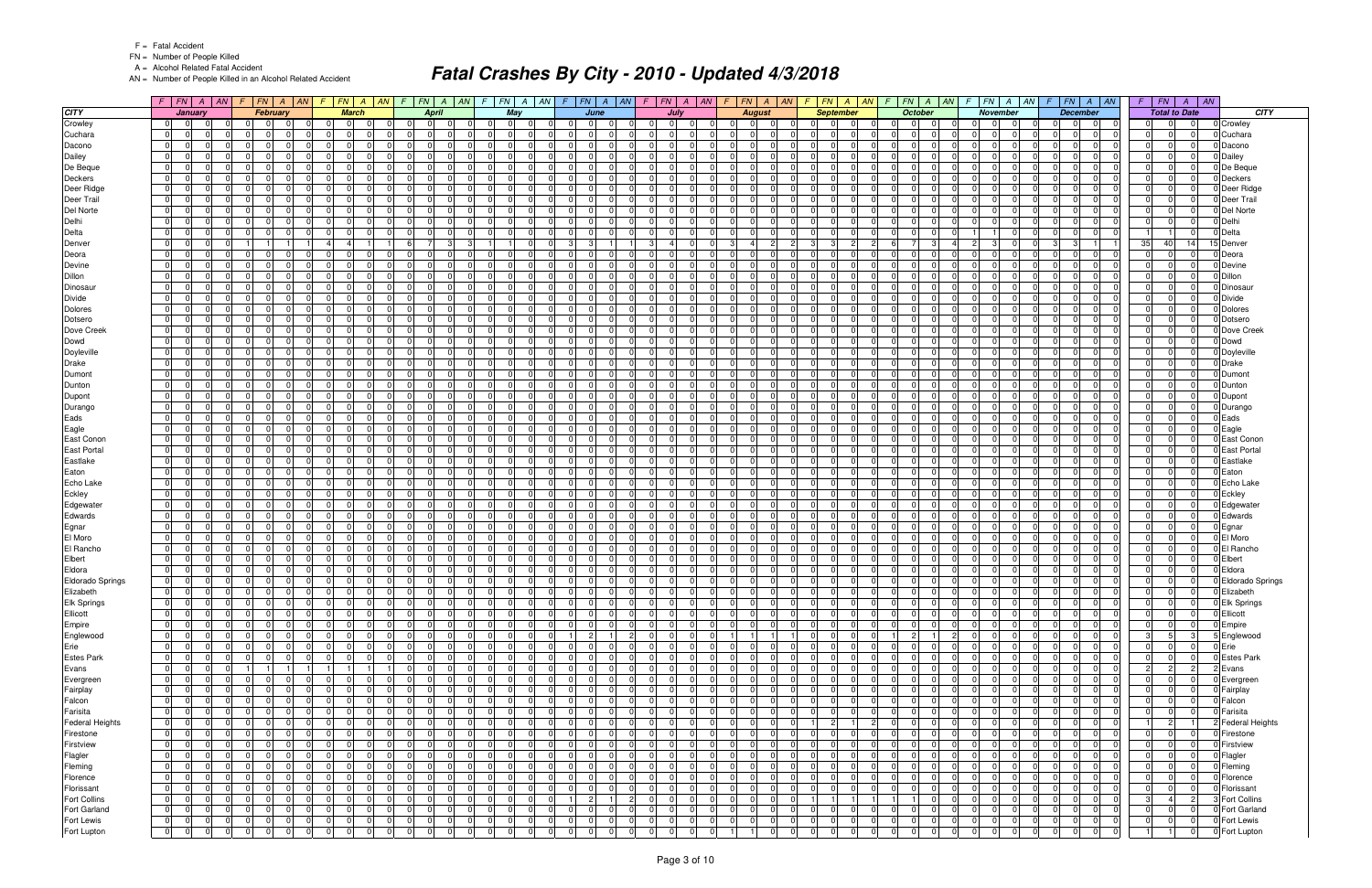FN = Number of People Killed

A = Alcohol Related Fatal Accident

AN = Number of People Killed in an Alcohol Related Accident

|                                            |                                  | $F$ $ FN $<br> AN <br>$\overline{A}$ | $\mathsf{F}$ |                         | $FN \mid A \mid AN$              |                      | $F$ $FN$ $A$                  | AN                            | FN<br>-F                         | $\mathcal{A}$                    | AN | $\mathcal{F}$ | $FN$ $A$                                     | AM |                                             | $F$   $FN$   $A$   $AN$ | -F                    | $F_N$                | $A$ $AN$              |                | $FN \mid A$<br> AN                                 |                             | $F$ $FN$ $A$                                  | AN | $FN \mid A$<br> AN                                                          | FN                                                                   | $A$ $AN$       | $\mathcal{F}$                    | FN A AN                                      | FN<br> AN<br>A                                                               |                                 |
|--------------------------------------------|----------------------------------|--------------------------------------|--------------|-------------------------|----------------------------------|----------------------|-------------------------------|-------------------------------|----------------------------------|----------------------------------|----|---------------|----------------------------------------------|----|---------------------------------------------|-------------------------|-----------------------|----------------------|-----------------------|----------------|----------------------------------------------------|-----------------------------|-----------------------------------------------|----|-----------------------------------------------------------------------------|----------------------------------------------------------------------|----------------|----------------------------------|----------------------------------------------|------------------------------------------------------------------------------|---------------------------------|
| <b>CITY</b>                                |                                  | January                              |              | <b>February</b>         |                                  |                      | <b>March</b>                  |                               |                                  | <b>April</b>                     |    |               | May                                          |    |                                             | June                    |                       | July                 |                       |                | <b>August</b>                                      |                             | <b>September</b>                              |    | October                                                                     | November                                                             |                |                                  | <b>December</b>                              | <b>Total to Date</b>                                                         | CITY                            |
| Fort Lyon                                  | 01                               | $\Omega$                             |              | $\Omega$                | $\Omega$                         | $\Omega$             | $\overline{0}$                |                               | $\Omega$                         | $\Omega$<br>$\Omega$             |    |               | $\overline{0}$<br>$\Omega$                   |    | $\Omega$<br>$\Omega$                        |                         | $\Omega$              | $\Omega$             | $\Omega$              |                | -01<br>$\Omega$                                    | -01                         | $\Omega$<br>$\Omega$                          |    | - 0 I<br>$\Omega$<br>$\Omega$                                               | $\Omega$<br>- 0<br>$\Omega$                                          |                | $\Omega$                         | $\Omega$<br> 0                               | $\mathbf 0$<br>$\overline{0}$<br>$\Omega$                                    | 0 Fort Lyon                     |
| Fort Morgan                                | $\overline{0}$                   | n                                    |              | $\Omega$                | $\Omega$                         | $\Omega$             | 0                             |                               | $\Omega$                         | <sup>n</sup>                     |    |               | $\mathbf 0$<br>- 0                           |    | $\Omega$                                    |                         | <sup>n</sup>          |                      |                       |                | $\Omega$                                           | $\Omega$                    | <sup>n</sup>                                  |    | $\Omega$<br>$\Omega$                                                        | $\Omega$<br>$\Omega$                                                 |                | $\Omega$                         | $\Omega$<br>$\overline{0}$                   | $\Omega$<br> 0                                                               | Fort Morgan                     |
| Fosston                                    | 0                                | $\Omega$<br>$\Omega$                 |              | $\Omega$                | $\Omega$                         | $\overline{0}$       | $\Omega$                      | $\cap$                        | $\Omega$                         | $\Omega$<br>$\Omega$             |    |               | $\overline{0}$<br>$\Omega$                   |    | 0 <br>$\Omega$                              | $\Omega$                | $\Omega$              | $\cap$               | $\Omega$              | n l            | -01<br>$\Omega$                                    | - Ol                        | $\Omega$<br>$\Omega$                          |    | $\Omega$<br>$\Omega$<br>$\Omega$                                            | $\Omega$<br>$\Omega$<br>$\Omega$                                     |                | $\Omega$                         | $\Omega$<br>$\overline{0}$                   | $\overline{0}$<br>$\overline{0}$<br>$\Omega$                                 | Fosston                         |
| Fountain                                   | $\overline{0}$                   | 0                                    |              | $\Omega$                |                                  | $\Omega$             |                               |                               | $\Omega$                         | $\Omega$                         |    |               | $\Omega$<br>$\Omega$                         |    | $\Omega$<br>0                               |                         | $\Omega$              |                      | $\Omega$              |                | $\Omega$                                           | $\mathbf 0$                 | n                                             |    | $\Omega$<br>$\Omega$                                                        |                                                                      |                | $\Omega$                         | $\Omega$<br>0                                | 0 <br>$\Omega$<br>$\Omega$                                                   | Fountain                        |
| Fowler                                     | $\overline{0}$                   | $\Omega$<br>$\Omega$                 |              | - 0 I                   | $\Omega$                         | $\overline{0}$       | $\Omega$                      | $\Omega$                      | $\overline{0}$                   | $\Omega$                         |    |               | $\overline{0}$<br>$\Omega$                   |    | $\overline{0}$<br>$\Omega$                  | $\Omega$                | $\Omega$              | $\Omega$             | $\Omega$              | $\Omega$       | -01<br>$\Omega$                                    | - Ol                        | $\Omega$<br>$\Omega$                          |    | $\Omega$<br>$\Omega$<br>$\Omega$                                            | n l<br>$\Omega$<br>$\Omega$                                          |                | $\Omega$                         | - 0 I<br>$\Omega$                            | $\overline{0}$<br> 0 <br>$\Omega$                                            | Fowler                          |
| Foxfield                                   | $\overline{0}$                   | 0<br>$\Omega$                        |              | $\Omega$<br>n l         | $\Omega$<br>$\Omega$             | 0                    | $\Omega$                      | $\cap$                        | $\Omega$                         | 0<br>$\Omega$                    |    |               | $\Omega$<br>$\Omega$                         |    | $\Omega$<br>0<br>$\Omega$                   | $\Omega$                | $\Omega$<br>$\Omega$  | <sup>0</sup>         | $\Omega$<br>$\Omega$  |                | $\Omega$<br>$\Omega$                               | $\Omega$                    | 0                                             |    | <sup>0</sup><br>$\Omega$<br>$\Omega$<br>$\Omega$<br>$\Omega$                | $\Omega$<br>$\Omega$<br>$\Omega$<br>n l                              |                | $\Omega$                         | $\Omega$<br>$\mathbf 0$                      | $\Omega$<br> 0 <br>$\Omega$<br>$\Omega$                                      | Foxfield                        |
| Foxton<br>Franktown                        | $\overline{0}$<br>$\overline{0}$ | <sup>0</sup>                         |              | $\Omega$                | $\Omega$                         | 0 <br>$\Omega$       | $\Omega$<br>0                 |                               | $\Omega$<br>$\Omega$             | <sup>0</sup>                     |    |               | - 0 I<br>$\Omega$<br>$\Omega$<br>$\Omega$    |    | $\Omega$<br>$\Omega$<br>U                   |                         | $\Omega$              |                      | $\Omega$              |                | $\Omega$<br>$\Omega$<br>$\Omega$                   | $\mathbf{0}$<br>$\Omega$    | $\Omega$<br>$\Omega$<br>U                     |    | $\Omega$<br>$\Omega$<br>$\Omega$                                            | $\Omega$<br>$\Omega$<br>$\Omega$<br>$\Omega$<br>$\Omega$             |                | $\Omega$<br>$\Omega$             | - 0 I<br>$\Omega$<br>$\Omega$<br>$\Omega$    | $\Omega$<br> 0 <br>$\Omega$<br> 0 <br>$\Omega$                               | Foxton<br>Franktowr             |
| Fraser                                     | $\overline{0}$                   | $\Omega$<br>$\Omega$                 |              | - 0 I                   | $\Omega$                         | - 0                  | $\Omega$                      | $\Omega$                      | $\overline{0}$                   | $\Omega$                         |    |               | - 0 I<br>$\Omega$                            |    | - 0<br>$\Omega$                             | $\Omega$                | $\overline{0}$        | $\Omega$             | $\Omega$              | $\Omega$       | -01<br>$\Omega$                                    | 0                           | $\Omega$<br>$\Omega$                          |    | $\overline{0}$<br>$\Omega$<br>$\Omega$                                      | n l<br>$\Omega$<br>$\Omega$                                          |                | $\Omega$                         | $\Omega$<br>- 0 I                            | 0 <br> 0 <br>$\Omega$                                                        | Fraser                          |
| Frederick                                  | 01                               | 0                                    |              | $\Omega$                | $\Omega$                         | $\Omega$             | $\Omega$                      |                               | $\Omega$                         | 0                                |    |               | $\Omega$<br>$\Omega$                         |    | $\Omega$<br>0                               |                         | $\Omega$              |                      | $\Omega$              |                | $\Omega$<br>$\Omega$                               | $\mathbf{1}$                | $\Omega$                                      |    | $\Omega$<br>$\Omega$<br>$\Omega$                                            | $\Omega$<br>$\Omega$                                                 |                | $\Omega$                         | $\mathbf 0$<br>0                             | $\Omega$<br>11                                                               | Frederick                       |
| Frisco                                     | 0                                | $\Omega$                             |              | $\Omega$                | $\Omega$                         | $\overline{0}$       | $\Omega$                      | $\cap$                        | $\Omega$                         | $\Omega$                         |    |               | $\overline{0}$<br>$\Omega$                   |    | 0 <br>$\Omega$                              | $\Omega$                | $\Omega$              | $\Omega$             | $\Omega$              | n l            | -01<br>$\Omega$                                    | - Ol                        | $\Omega$<br>$\Omega$                          |    | $\Omega$<br>$\Omega$<br>$\Omega$                                            | n l<br>$\Omega$<br>$\Omega$                                          |                | $\Omega$                         | - 0 I<br>$\Omega$                            | $\overline{0}$<br>$\overline{0}$<br>$\Omega$                                 | Frisco                          |
| Fruita                                     | $\overline{0}$                   | 0                                    |              | $\Omega$                |                                  | $\mathbf 0$          | $\Omega$                      |                               | $\Omega$                         | 0                                |    |               | $\Omega$<br>$\Omega$                         |    | $\Omega$<br>0                               |                         | $\Omega$              |                      | $\Omega$              |                | $\Omega$                                           | $\mathbf 0$                 | U                                             |    | $\Omega$<br>$\Omega$<br>$\Omega$                                            | $\Omega$<br>-C<br>$\Omega$                                           |                | $\Omega$                         | $\Omega$<br>$\mathbf 0$                      | 0 <br>$\Omega$<br>$\Omega$                                                   | Fruita                          |
| Galatea                                    | 01                               | 0                                    |              | $\mathbf 0$             | $\Omega$                         | $\Omega$             | $\Omega$                      |                               | $\Omega$                         | <sup>0</sup>                     |    |               | $\mathbf 0$<br>$\Omega$                      |    | $\Omega$<br>U                               |                         | $\Omega$              |                      | $\Omega$              |                | $\overline{0}$<br>$\Omega$                         | $\Omega$                    | $\Omega$                                      |    | $\Omega$<br>$\Omega$                                                        | $\Omega$<br>$\Omega$<br>$\Omega$                                     |                | $\Omega$                         | $\Omega$<br>$\Omega$                         | $\Omega$<br> 0                                                               | Galatea                         |
| Galeton                                    | 0                                | 0                                    |              | 0                       | $\Omega$                         | - 0                  | $\Omega$                      |                               | $\Omega$                         | $\Omega$                         |    |               | $\Omega$<br>$\Omega$                         |    | $\overline{0}$<br>$\Omega$                  |                         | $\Omega$              |                      | $\Omega$              |                | $\Omega$<br>$\Omega$                               | $\Omega$                    | 0                                             |    | $\Omega$<br>$\Omega$                                                        | $\Omega$<br>$\Omega$<br>$\Omega$                                     |                | $\Omega$                         | $\mathbf 0$<br>0                             | $\mathbf 0$<br> 0 <br>$\Omega$                                               | Galeton                         |
| Garcia                                     | $\overline{0}$                   | $\Omega$<br>0                        |              | $\Omega$                | $\Omega$                         | $\Omega$             | 0                             |                               | $\Omega$                         | 0                                |    |               | - 0 I<br>$\Omega$                            |    | $\Omega$<br>0                               |                         | $\Omega$              |                      | $\Omega$              |                | $\Omega$                                           | $\Omega$                    | U                                             |    | <sup>0</sup><br>$\Omega$                                                    | $\Omega$<br>$\Omega$                                                 |                | $\Omega$                         | $\Omega$<br>$\mathbf 0$                      | $\Omega$<br> 0 <br> 0                                                        | Garcia                          |
| <b>Garden City</b>                         | $\overline{0}$                   | $\Omega$                             |              | $\Omega$                | $\Omega$                         | 0                    | $\Omega$                      |                               | $\Omega$                         | $\Omega$                         |    |               | $\Omega$<br>$\Omega$                         |    | $\Omega$<br>$\Omega$                        |                         | $\Omega$              |                      | $\Omega$              |                | -01<br>$\Omega$                                    | $\mathbf 0$                 | $\Omega$                                      |    | $\Omega$<br>$\Omega$                                                        | $\Omega$<br>$\Omega$<br>$\Omega$                                     |                | $\Omega$                         | - 0 I<br>$\Omega$                            | 0 <br>$\Omega$<br>$\Omega$                                                   | <b>Garden City</b>              |
| Gardner                                    | $\overline{0}$                   | 0                                    |              | $\Omega$                | $\Omega$                         | $\overline{0}$       | $\Omega$                      |                               | $\Omega$                         | 0                                |    |               | - 0 I<br>$\Omega$                            |    | $\Omega$<br>$\Omega$                        |                         | $\Omega$              |                      | $\Omega$              |                | $\Omega$                                           | $\mathbf 0$                 | $\Omega$                                      |    | $\Omega$<br>0 I<br>$\Omega$                                                 | $\Omega$<br>$\Omega$<br>$\Omega$                                     |                | $\Omega$                         | - 0 I<br>$\Omega$                            | $\Omega$<br> 0 <br>$\Omega$                                                  | Gardner                         |
| Garfield                                   | $\overline{0}$                   | 0                                    |              | $\Omega$                | $\Omega$                         | $\Omega$             | $\Omega$                      |                               | $\Omega$                         | <sup>0</sup>                     |    |               | $\Omega$<br>$\Omega$                         |    | $\Omega$<br>$\Omega$                        |                         | $\Omega$              |                      | $\Omega$              |                | $\Omega$<br>$\Omega$                               | $\Omega$                    | <sup>n</sup>                                  |    | <sup>0</sup><br>$\Omega$                                                    | $\Omega$<br>$\Omega$                                                 |                | $\Omega$                         | $\mathbf 0$<br>0                             | $\Omega$<br> 0 <br>$\Omega$                                                  | Garfield                        |
| Garo Park                                  | $\overline{0}$                   | $\Omega$<br>0                        |              | $\Omega$                | $\Omega$                         | 0                    | $\Omega$                      |                               | $\Omega$                         | $\Omega$                         |    |               | - 0 I<br>$\Omega$                            |    | $\Omega$<br>$\Omega$                        | $\Omega$                | $\Omega$              | <sup>0</sup>         | $\Omega$              |                | -01<br>$\Omega$                                    | $\Omega$                    | $\Omega$                                      |    | $\Omega$<br>$\Omega$<br>$\Omega$                                            | $\Omega$<br>$\Omega$<br>$\Omega$                                     |                | $\Omega$                         | - 0 I<br>$\Omega$                            | $\Omega$<br>$\overline{0}$<br>$\Omega$                                       | Garo Park                       |
| Gateway                                    | $\overline{0}$                   | $\Omega$                             |              | $\Omega$                | $\Omega$                         | 0                    | $\Omega$                      |                               | $\Omega$                         | $\Omega$                         |    |               | 0 <br>$\Omega$                               |    | $\Omega$<br>$\Omega$                        |                         | $\Omega$              |                      | $\Omega$              |                | $\Omega$<br>$\Omega$                               | $\mathbf 0$                 | $\Omega$                                      |    | $\overline{0}$<br>$\Omega$                                                  | $\Omega$<br>$\Omega$<br>$\Omega$                                     |                | $\mathbf 0$                      | 0 <br>$\Omega$                               | 0 <br>$\mathbf 0$<br>$\Omega$                                                | Gateway                         |
| Gem Village                                | $\overline{0}$                   | 0                                    |              | $\mathbf 0$             | $\Omega$                         | $\Omega$             | $\Omega$                      |                               | $\Omega$                         | $\Omega$                         |    |               | - 0 I<br>$\Omega$                            |    | $\Omega$<br>0                               |                         | $\Omega$              |                      | $\Omega$              |                | -01                                                | $\Omega$                    | $\Omega$                                      |    | $\Omega$<br>$\Omega$<br>$\Omega$                                            | <sup>0</sup><br>$\Omega$<br>$\Omega$                                 |                | $\Omega$                         | $\Omega$<br>$\Omega$                         | $\Omega$<br> 0 <br>$\Omega$                                                  | <b>Gem Village</b>              |
| Genoa                                      | 0                                | 0<br>0                               |              | $\Omega$<br>$\Omega$    | $\Omega$<br>$\Omega$             | - 0<br> 0            | $\Omega$<br>$\Omega$          |                               | $\Omega$<br>$\Omega$             | $\Omega$<br>0                    |    |               | $\Omega$<br>$\Omega$<br>$\Omega$             |    | $\overline{0}$<br>$\Omega$<br>$\Omega$<br>0 | - 0                     | $\Omega$<br>$\Omega$  |                      | $\Omega$<br>$\Omega$  |                | $\Omega$<br>$\Omega$<br>$\Omega$<br>$\Omega$       | $\mathbf 0$<br>$\Omega$     | $\Omega$<br>U                                 |    | $\Omega$<br>$\Omega$<br>$\Omega$<br><sup>0</sup><br>$\Omega$<br>$\Omega$    | $\Omega$<br>$\Omega$<br>$\Omega$<br>$\Omega$<br>$\Omega$             |                | $\Omega$<br>$\Omega$             | $\Omega$<br>$\mathbf 0$<br>$\Omega$          | 0 <br>$\mathbf 0$<br> 0 <br>$\Omega$<br>$\Omega$                             | Genoa                           |
| Georgtown<br>Gilcrest                      | 01<br>$\overline{0}$             | $\Omega$                             |              | $\Omega$                | $\Omega$                         | 0                    | $\Omega$                      |                               | $\Omega$                         | $\Omega$                         |    |               | - 0 I<br>$\Omega$<br>$\Omega$                |    | $\Omega$<br>$\Omega$                        |                         | $\Omega$              |                      | $\Omega$              |                | $\Omega$<br>$\Omega$                               | $\Omega$                    | $\Omega$                                      |    | $\Omega$<br>$\Omega$                                                        | $\Omega$<br>$\Omega$                                                 |                | $\Omega$                         | $\mathbf 0$<br>- 0 I<br>$\Omega$             | 0 <br>$\mathbf 0$<br> 0 <br>$\Omega$                                         | Georgtown<br>Gilcrest           |
| Gill                                       | $\overline{0}$                   | 0                                    |              | $\Omega$                | $\Omega$                         | $\overline{0}$       | $\Omega$                      |                               | $\Omega$                         | 0                                |    |               | - 0 I<br>$\Omega$                            |    | $\Omega$<br>$\Omega$                        |                         | $\Omega$              |                      | $\Omega$              |                | $\Omega$<br>$\Omega$                               | $\mathbf 0$                 | $\Omega$                                      |    | $\Omega$<br>0 I<br>$\Omega$                                                 | $\Omega$<br>$\Omega$<br>$\Omega$                                     |                | $\Omega$                         | - 0 I<br>$\Omega$                            | 0 <br>$\Omega$<br>$\Omega$                                                   | Gill                            |
| Gilman                                     | $\overline{0}$                   | 0                                    |              | $\Omega$                |                                  | $\Omega$             | 0                             |                               | $\Omega$                         | 0                                |    |               | $\Omega$<br>$\Omega$                         |    | $\Omega$<br>0                               |                         | $\Omega$              |                      | $\Omega$              |                | $\Omega$                                           | $\Omega$                    | <sup>n</sup>                                  |    | $\Omega$<br>$\Omega$                                                        | $\Omega$<br>$\Omega$                                                 |                | $\Omega$                         | $\Omega$<br>0                                | $\Omega$<br> 0                                                               | Gilman                          |
| Glade Park                                 | $\overline{0}$                   | 0<br>$\Omega$                        |              | $\mathbf 0$             | $\Omega$                         | - 0 I                | $\Omega$                      |                               | $\Omega$                         | $\Omega$                         |    |               | $\mathbf 0$<br>$\Omega$                      |    | $\Omega$<br>$\Omega$                        | $\Omega$                | $\Omega$              | $\Omega$             | $\Omega$              | $\Omega$       | $\overline{0}$<br>- 0                              | $\Omega$                    | $\Omega$<br>$\Omega$                          |    | 0 I<br>$\Omega$<br>$\Omega$                                                 | $\Omega$<br>$\Omega$<br>0                                            |                | $\Omega$                         | $\Omega$<br>$\mathbf 0$                      | $\mathbf 0$<br>$\mathbf{0}$<br>$\Omega$                                      | Glade Park                      |
| Gladstone                                  | $\overline{0}$                   | $\Omega$                             |              | $\Omega$                | $\Omega$                         | 0                    | <sup>0</sup>                  |                               | $\Omega$                         | $\Omega$                         |    |               | $\Omega$<br>$\Omega$                         |    | $\Omega$<br><sup>0</sup>                    | $\Omega$                | $\Omega$              |                      | $\Omega$              |                | $\Omega$<br>$\Omega$                               | $\Omega$                    | $\Omega$<br><sup>0</sup>                      |    | $\Omega$<br>$\Omega$<br>$\Omega$                                            | $\Omega$<br>$\Omega$<br>$\Omega$                                     |                | $\Omega$                         | - 0 I<br>$\Omega$                            | 0 <br>$\Omega$<br>$\Omega$                                                   | Gladstone                       |
| Glen Haven                                 | $\overline{0}$                   | 0                                    |              | $\mathbf 0$             | $\Omega$                         | $\Omega$             | $\Omega$                      |                               | $\Omega$                         | 0                                |    |               | $\mathbf 0$<br>$\Omega$                      |    | $\Omega$<br>$\Omega$                        |                         | $\Omega$              |                      | $\Omega$              |                | $\overline{0}$<br>$\Omega$                         | $\mathbf 0$                 | $\Omega$                                      |    | $\Omega$<br>$\Omega$<br>$\Omega$                                            | $\Omega$<br>$\Omega$<br>$\Omega$                                     |                | $\Omega$                         | - 0 I<br>$\Omega$                            | $\mathbf 0$<br> 0 <br>$\Omega$                                               | Glen Haven                      |
| Glendale                                   | $\overline{0}$                   | $\Omega$                             |              | - 0 I                   | $\Omega$                         | 0                    | $\Omega$                      |                               | $\Omega$                         | $\Omega$                         |    |               | - 0 I<br>$\Omega$                            |    | $\Omega$<br>$\Omega$                        |                         | $\Omega$              |                      | $\Omega$              |                | $\Omega$<br>$\Omega$                               | $\mathbf{0}$                | $\Omega$                                      |    | $\overline{0}$<br>$\Omega$<br>$\Omega$                                      | $\Omega$<br>$\Omega$<br>$\Omega$                                     |                | $\Omega$                         | $\Omega$<br>- 0 I                            | 0 <br>$\overline{0}$<br> 0                                                   | Glendale                        |
| Glendevey                                  | $\overline{0}$                   | 0<br>$\Omega$                        |              | $\mathbf 0$             | $\Omega$                         | $\Omega$             | $\Omega$                      | $\Omega$                      | $\Omega$                         | 0                                |    |               | $\mathbf 0$<br>$\Omega$                      |    | $\Omega$<br>0                               |                         | $\Omega$              | $\Omega$             | $\Omega$              |                | $\Omega$<br>$\Omega$                               | $\Omega$                    | 0<br>$\Omega$                                 |    | $\Omega$<br>$\Omega$<br>$\Omega$                                            | $\Omega$<br>- 0<br>$\Omega$                                          |                | $\Omega$                         | 0 <br>0                                      | $\Omega$<br> 0 <br>$\Omega$                                                  | Glendevey                       |
| <b>Glenwood Springs</b>                    | $\overline{0}$                   | $\Omega$                             |              | $\Omega$                | $\Omega$                         | 0                    | $\Omega$                      |                               | $\Omega$                         | $\Omega$                         |    |               | $\Omega$<br>$\Omega$                         |    | $\Omega$<br>ΩI                              | $\Omega$                | $\Omega$              | $\cap$               | $\Omega$              |                |                                                    | - Ol                        | $\Omega$<br>$\Omega$                          |    | $\Omega$<br>$\Omega$<br>$\Omega$                                            | nl<br>$\Omega$<br>$\Omega$                                           |                | $\Omega$                         | $\Omega$<br>- 0 I                            |                                                                              | <b>Glenwood Springs</b>         |
| Golden                                     | $\overline{0}$                   | $\Omega$                             |              | $\Omega$                | $\Omega$                         |                      |                               |                               | $\mathbf 0$                      | $\Omega$                         |    |               | $\mathbf 0$<br>$\Omega$                      |    | $\overline{0}$<br>$\Omega$                  |                         | $\Omega$              |                      | $\Omega$              |                | $\Omega$<br>$\Omega$                               | $\mathbf 0$                 | 0                                             |    | $\Omega$<br>$\Omega$<br>$\Omega$                                            | $\Omega$<br>$\Omega$<br>$\Omega$                                     |                | 0                                | 0 <br>$\Omega$                               |                                                                              | Golden                          |
| Goodrich                                   | $\overline{0}$                   | $\Omega$<br>$\Omega$                 |              | $\Omega$                | $\Omega$                         | - 0                  | $\Omega$                      |                               | $\Omega$                         | $\Omega$                         |    |               | - 0 I<br>$\Omega$                            |    | $\Omega$<br>$\Omega$                        |                         | $\Omega$              |                      | $\Omega$              |                | -01<br>$\Omega$                                    | $\Omega$                    | $\Omega$                                      |    | $\Omega$<br>$\Omega$<br>$\Omega$                                            | $\Omega$<br>$\Omega$                                                 | $\Omega$       | $\Omega$                         | $\Omega$<br>- 0 I                            | 0 <br>$\overline{0}$<br>$\Omega$                                             | Goodrich                        |
| Gould                                      | $\overline{0}$                   | 0<br>$\Omega$                        |              | $\mathbf 0$             | $\Omega$                         | - 0 I                | $\Omega$                      | $\Omega$                      | $\Omega$                         | $\Omega$                         |    |               | $\mathbf 0$<br>$\Omega$                      |    | $\overline{0}$<br>$\Omega$                  | $\Omega$                | $\Omega$              | $\Omega$             | $\Omega$              |                | $\Omega$<br>- 0                                    | $\mathbf 0$                 | $\Omega$<br>$\Omega$                          |    | 0 I<br>$\Omega$<br>$\Omega$                                                 | $\Omega$<br>$\Omega$<br>$\Omega$                                     |                | $\Omega$                         | $\Omega$<br>$\mathbf 0$                      | $\Omega$<br> 0 <br>$\mathbf{0}$                                              | Gould                           |
| Granada                                    | $\overline{0}$                   | $\Omega$                             |              | $\Omega$                | $\Omega$                         | 0                    | ΩI                            |                               | $\Omega$                         | $\Omega$                         |    |               | $\Omega$<br>$\cap$                           |    | $\Omega$<br><sup>0</sup>                    |                         | $\Omega$              | $\Omega$             | $\Omega$              |                | $\Omega$<br>$\Omega$                               | $\Omega$                    | <sup>0</sup>                                  |    | $\Omega$<br>$\Omega$<br>$\Omega$                                            | $\Omega$<br>$\Omega$<br>$\Omega$                                     |                | $\Omega$                         | $\Omega$<br>- 0 I                            | 0 <br>$\Omega$<br>$\Omega$                                                   | Granada                         |
| Granby                                     | $\overline{0}$                   | 0<br>$\Omega$                        |              | $\Omega$<br>$\mathbf 0$ | $\Omega$<br>$\Omega$             | $\Omega$<br> 0       | $\Omega$<br>$\Omega$          |                               | $\Omega$<br>$\overline{0}$       | 0<br>$\Omega$                    |    |               | $\mathbf 0$<br>$\Omega$<br>- 0 I<br>$\Omega$ |    | $\Omega$<br>0<br>$\mathbf{1}$               |                         | $\Omega$<br>$\Omega$  |                      | $\Omega$<br>$\Omega$  | $\Omega$       | $\Omega$<br>$\Omega$<br>$\overline{0}$<br>$\Omega$ | $\mathbf 0$<br>$\mathbf{1}$ | $\Omega$<br>$\Omega$                          |    | $\Omega$<br>$\Omega$<br>$\Omega$<br>$\overline{2}$<br>$\overline{2}$        | $\Omega$<br>$\Omega$<br>$\Omega$<br>$\Omega$<br>- 01<br>$\Omega$     |                | $\Omega$<br>$\overline{0}$       | - 0 I<br>$\Omega$<br>$\Omega$<br>$\mathbf 0$ | 0 <br>$\Omega$<br>$\Omega$<br>$\overline{4}$<br>$\overline{4}$               | Granby<br><b>Grand Junction</b> |
| <b>Grand Junction</b><br><b>Grand Lake</b> | $\overline{0}$<br>$\overline{0}$ | 0                                    |              | $\Omega$                |                                  | $\Omega$             | 0                             |                               | $\Omega$                         |                                  |    |               | $\Omega$<br>$\Omega$                         |    | $\Omega$                                    |                         | <sup>n</sup>          |                      |                       |                | $\Omega$                                           | $\Omega$                    |                                               |    | $\Omega$<br>$\Omega$                                                        |                                                                      |                | $\Omega$                         | $\Omega$                                     | $\Omega$<br>$\overline{0}$                                                   | <b>Grand Lake</b>               |
| <b>Grand Valley</b>                        | 0                                | $\Omega$<br>0                        |              | $\mathbf 0$             | $\Omega$                         | 0 I                  | $\Omega$                      |                               | $\Omega$                         | $\Omega$                         |    |               | - 0 I<br>$\Omega$                            |    | $\Omega$<br>$\Omega$                        | $\Omega$                | $\Omega$              | $\Omega$             | $\Omega$              | $\Omega$       | -01<br>$\Omega$                                    | $\Omega$                    | $\Omega$<br>$\Omega$                          |    | $\Omega$<br>0 I<br>$\Omega$                                                 | $\Omega$<br>$\Omega$<br>$\Omega$                                     |                | $\Omega$                         | $\Omega$<br>$\mathbf 0$                      | $\Omega$<br>$\overline{0}$<br>$\Omega$                                       | <b>Grand Valley</b>             |
| Granite                                    | $\overline{0}$                   | 0                                    |              | $\Omega$                |                                  | $\mathbf 0$          | $\Omega$                      |                               | $\Omega$                         | $\Omega$                         |    |               | $\Omega$<br>$\Omega$                         |    | $\Omega$<br>$\Omega$                        |                         | $\Omega$              |                      | $\Omega$              |                | $\Omega$                                           | $\mathbf 0$                 | U                                             |    | $\Omega$<br>$\Omega$                                                        | $\Omega$<br>$\Omega$<br>$\Omega$                                     |                | $\Omega$                         | $\Omega$<br>$\Omega$                         | 0 <br>$\Omega$                                                               | Granite                         |
| Grant                                      | 01                               | 0                                    |              | $\mathbf 0$             | $\Omega$                         | - 0 I                | $\Omega$                      |                               | $\Omega$                         | $\Omega$                         |    |               | - 0 I<br>$\Omega$                            |    | $\Omega$<br>$\Omega$                        |                         | $\Omega$              |                      | $\Omega$              |                | -01<br>$\Omega$                                    | $\overline{0}$              | $\Omega$                                      |    | $\overline{0}$<br>$\Omega$<br>$\Omega$                                      | $\Omega$<br>$\Omega$<br>$\Omega$                                     |                | $\Omega$                         | - 0 I<br>$\Omega$                            | $\Omega$<br> 0 <br>$\Omega$                                                  | Grant                           |
| <b>Great Divide</b>                        | $\overline{0}$                   | $\Omega$                             |              | $\Omega$                | $\Omega$                         | 0                    | $\Omega$                      |                               | $\Omega$                         | $\Omega$                         |    |               | $\Omega$<br>$\Omega$                         |    | $\overline{0}$<br>$\Omega$                  |                         | $\Omega$              |                      | $\Omega$              |                | $\Omega$<br>$\Omega$                               | $\mathbf 0$                 | $\Omega$                                      |    | $\Omega$<br>$\Omega$                                                        | $\Omega$<br>$\Omega$<br>$\Omega$                                     |                | $\overline{0}$                   | $\Omega$<br>$\Omega$                         | $\mathbf 0$<br> 0 <br>0                                                      | <b>Great Divide</b>             |
| Greeley                                    | 0                                | $\overline{0}$<br>$\Omega$           |              |                         | $\Omega$                         | 0                    | $\Omega$                      |                               | $\Omega$                         | $\Omega$<br>$\Omega$             |    |               | $\Omega$                                     |    | $\Omega$<br>0                               |                         | $\Omega$              |                      | $\Omega$              |                | 2                                                  |                             |                                               |    |                                                                             | $\Omega$<br>- 01<br>$\Omega$                                         |                | $\Omega$                         | $\Omega$<br>$\Omega$                         | -5<br>6<br>2 <sup>1</sup>                                                    | 3 Greeley                       |
| Green Mountain Falls                       | 0                                |                                      |              |                         |                                  |                      |                               |                               |                                  |                                  |    |               |                                              |    |                                             |                         |                       |                      |                       |                |                                                    |                             |                                               |    |                                                                             |                                                                      |                |                                  | 0<br>0.                                      | $\overline{0}$                                                               | 0 Green Mountain Falls          |
| Greenwood Village                          | $\overline{0}$                   | $\Omega$<br>$\Omega$                 |              | $\mathbf 0$             | $\Omega$                         | $\overline{0}$       | $\Omega$                      |                               | $\Omega$                         | $\Omega$                         |    |               | 0 <br>0                                      |    | $\overline{0}$<br>$\Omega$                  |                         | $\Omega$              |                      | $\Omega$              |                | $\overline{0}$<br>$\Omega$                         | $\overline{0}$              | $\Omega$                                      |    | $\overline{0}$<br>$\Omega$<br>$\Omega$                                      | $\Omega$<br>- 01<br>$\Omega$                                         |                | 0                                | $\overline{0}$<br>$\Omega$                   | 0 <br>$\Omega$<br>$\overline{0}$                                             | Greenwood Village               |
| Greystone                                  | 0                                | $\Omega$                             |              | $\mathbf 0$             | $\Omega$                         | 0                    | $\Omega$                      | $\Omega$                      | $\Omega$                         | $\Omega$                         |    |               | 0 <br>$\mathbf 0$                            |    | $\overline{0}$<br>$\Omega$                  | $\Omega$                | $\Omega$              |                      | $\Omega$              |                | -01<br>- 0                                         | $\overline{0}$              | $\Omega$<br>$\Omega$                          |    | $\overline{0}$<br>$\Omega$<br>0                                             | - 01<br>$\Omega$                                                     |                | $\overline{0}$                   | 0 <br>$\Omega$                               | $\mathbf 0$<br> 0 <br>$\overline{0}$                                         | Greystone                       |
| Grover                                     | 0                                | $\Omega$<br>$\Omega$                 |              | 0 I                     | $\Omega$                         | $\overline{0}$       | - 01                          | $\Omega$                      | $\overline{0}$                   | $\mathbf 0$                      |    |               | 0 <br>$\overline{0}$                         |    | 0 <br>$\Omega$                              | $\overline{0}$          | $\Omega$              | $\Omega$             | -01                   |                | $\overline{0}$<br>$\Omega$                         | 0                           | $\Omega$<br>$\Omega$                          |    | $\overline{0}$<br>$\overline{0}$<br>- 01                                    | $\overline{0}$<br>- 01<br>$\Omega$                                   |                | $\overline{0}$                   | $\overline{0}$<br>$\overline{0}$             | $\overline{0}$<br>$\overline{0}$<br>$\overline{0}$                           | 0 Grover                        |
| Guffey                                     | $\overline{0}$                   | $\Omega$                             |              | $\Omega$                |                                  | 0                    | $\Omega$                      |                               | $\mathbf 0$                      | $\Omega$                         |    |               | 0 <br>$\Omega$                               |    | $\mathbf 0$<br>$\Omega$                     | $\Omega$                | $\Omega$              |                      | $\Omega$              |                | -01                                                | 0                           | $\Omega$                                      |    | $\overline{0}$<br>$\Omega$                                                  | $\Omega$<br>$\overline{0}$<br>$\Omega$                               |                | $\mathbf 0$                      | 0 <br>0                                      | 0 <br>$\mathbf 0$<br>0                                                       | Guffey                          |
| Gulnare<br>Gunnison                        | 0 <br> 0                         | 0 <br>$\Omega$<br>$\Omega$           |              | $\overline{0}$<br> 0    | $\overline{0}$<br>$\overline{0}$ | 0 <br>$\overline{0}$ | $\mathbf 0$<br>$\overline{0}$ | $\Omega$                      | $\overline{0}$<br>$\overline{0}$ | 0 <br>$\Omega$<br> 0             |    |               | 0 <br>$\overline{0}$<br> 0 <br>$\mathbf{0}$  |    | 0 <br>$\mathbf 0$<br>$\overline{0}$<br> 0   | $\Omega$<br>$\mathbf 0$ | $\Omega$<br> 0        | $\Omega$<br>$\Omega$ | -01<br>$\overline{0}$ | $\Omega$       | 0 <br>$\Omega$<br>-01<br>$\Omega$                  | 0 <br> 0                    | $\overline{0}$<br>$\Omega$<br> 0 <br>$\Omega$ |    | $\overline{0}$<br>$\overline{0}$<br>$\Omega$<br> 0 <br>$\overline{0}$<br> 0 | 0 <br>$\overline{0}$<br>$\overline{0}$<br>$\overline{0}$<br>$\Omega$ | 0              | $\overline{0}$<br>$\overline{0}$ | $\overline{0}$<br> 0 <br> 0 <br> 0           | $\overline{0}$<br> 0 <br>$\Omega$<br>$\overline{0}$<br> 0 <br>$\overline{0}$ | 0 Gulnare<br>Gunnison           |
| Gypsum                                     | $\overline{0}$                   | $\Omega$<br>$\Omega$                 |              | $\mathbf 0$             | $\Omega$                         | 0                    | $\Omega$                      |                               | $\Omega$                         | $\Omega$                         |    |               | 0 <br>$\Omega$                               |    | $\Omega$<br>$\Omega$                        | $\Omega$                | $\Omega$              | $\Omega$             | $\Omega$              |                | $\overline{0}$<br>$\Omega$                         | $\mathbf{0}$                | $\Omega$<br>$\Omega$                          |    | 0 I<br>$\Omega$<br>$\Omega$                                                 | $\Omega$<br>- 01<br>$\Omega$                                         |                | $\Omega$                         | $\Omega$<br> 0                               | $\mathbf 0$<br> 0 <br>$\Omega$                                               | Gypsum                          |
| Hahns Peak                                 | 0                                | $\Omega$<br>$\Omega$                 |              | - 0 I<br>$\Omega$       | $\overline{0}$                   | $\overline{0}$       | - 01                          | $\Omega$                      | $\overline{0}$                   | $\Omega$<br>$\Omega$             |    |               | $\overline{0}$<br>$\overline{0}$             |    | 0 <br>$\Omega$                              | - 0 l                   | $\overline{0}$        | $\Omega$             | -01                   | $\Omega$       | -01<br>$\Omega$                                    | 0                           | $\Omega$<br>$\overline{0}$                    |    | $\overline{0}$<br>$\overline{0}$<br>$\Omega$                                | 0 <br>$\overline{0}$<br>$\Omega$                                     |                | $\overline{0}$                   | $\overline{0}$<br>$\Omega$                   | $\overline{0}$<br> 0 <br> 0                                                  | 0 Hahns Peak                    |
| Hale                                       | $\overline{0}$                   | $\Omega$                             |              | 0                       | $\Omega$                         | 0                    | $\overline{0}$                |                               | $\mathbf 0$                      | $\Omega$                         |    |               | 0 <br>0                                      |    | $\mathbf 0$<br>$\overline{0}$               | $\Omega$                | $\overline{0}$        |                      | $\Omega$              |                | $\overline{0}$<br>$\Omega$                         | 0                           | $\overline{0}$<br>$\Omega$                    |    | 0 <br>0<br>$\Omega$                                                         | 0 <br>$\mathbf 0$<br>$\Omega$                                        |                | 0                                | $\overline{0}$<br>0                          | 0 <br>$\overline{0}$<br>$\overline{0}$                                       | Hale                            |
| Hamilton                                   | $\overline{0}$                   | $\Omega$<br> 0                       |              | 0 I<br>$\Omega$         | $\overline{0}$                   | $\overline{0}$       | $\overline{0}$                | $\Omega$                      | $\overline{0}$                   | - 0 I<br>$\Omega$                |    |               | 0 <br>$\overline{0}$                         |    | 0 <br>0 I                                   | - 0 l                   | $\overline{0}$        | $\Omega$             | $\overline{0}$        | $\Omega$       | 0 <br>$\Omega$                                     | 0                           | $\overline{0}$<br>- 0 l                       |    | $\overline{0}$<br>- 01<br>$\overline{0}$                                    | 0 <br>$\overline{0}$                                                 | $\overline{0}$ | $\overline{0}$                   | 0 I<br>$\overline{0}$                        | 0 <br>$\overline{0}$<br> 0                                                   | 0 Hamilton                      |
| Hartman                                    | 0                                | $\Omega$<br>$\Omega$                 |              | $\mathbf 0$<br>$\Omega$ | $\Omega$                         | $\overline{0}$       | $\overline{0}$                |                               | $\overline{0}$                   | $\Omega$<br>$\Omega$             |    |               | 0 <br>$\mathbf 0$                            |    | $\mathbf 0$<br>$\mathbf 0$                  | $\Omega$                | $\Omega$              | $\Omega$             | $\Omega$              | $\Omega$       | $\overline{0}$<br>$\Omega$                         | 0                           | $\Omega$<br>$\Omega$                          |    | 0 I<br> 0 <br>$\Omega$                                                      | $\mathbf 0$<br>- 01<br>$\Omega$                                      |                | $\overline{0}$                   | $\overline{0}$<br> 0                         | $\overline{0}$<br> 0 <br>$\Omega$                                            | Hartmar                         |
| Hartsel                                    | 0                                | $\Omega$                             |              | - 0 I                   | $\Omega$                         | $\overline{0}$       | $\Omega$                      | $\Omega$                      | $\overline{0}$                   | $\Omega$<br>$\Omega$             |    |               | $\overline{0}$<br>$\Omega$                   |    | $\mathbf 0$<br>$\Omega$                     | $\Omega$                | $\Omega$              | $\Omega$             | -01                   |                | -01<br>$\Omega$                                    | 0                           | $\Omega$<br>$\Omega$                          |    | $\overline{0}$<br>$\overline{0}$<br>$\overline{0}$                          | 0 <br>$\overline{0}$<br>$\Omega$                                     |                | $\mathbf{0}$                     | 0 <br>$\Omega$                               | $\mathbf 0$<br> 0 <br> 0                                                     | Hartsel                         |
| Hasty                                      | $\overline{0}$                   | $\Omega$                             |              | 01                      | $\Omega$                         | $\overline{0}$       | $\overline{0}$                | $\Omega$                      | $\overline{0}$                   | $\Omega$                         |    |               | 0 <br>$\mathbf 0$                            |    | 0 <br>$\overline{0}$                        | $\Omega$                | $\overline{0}$        | $\Omega$             | $\Omega$              | $\Omega$       | -01<br>$\Omega$                                    | 0                           | $\overline{0}$<br>$\Omega$                    |    | $\overline{0}$<br>$\Omega$<br>$\mathbf 0$                                   | 0 <br>$\mathbf 0$<br>$\Omega$                                        |                | 0                                | $\overline{0}$<br>0                          | $\overline{0}$<br> 0 <br>$\Omega$                                            | 0 Hasty                         |
| Haswell                                    | 0                                | $\Omega$                             |              | - 0 l                   | - 01                             | $\overline{0}$       | $\overline{0}$                | $\Omega$                      | $\overline{0}$                   | - 0 l<br>$\Omega$                |    |               | 0 <br>$\overline{0}$                         |    | 0 <br>$\overline{0}$                        | - 0 l                   | $\overline{0}$        | $\Omega$             | $\overline{0}$        |                | -01<br>$\Omega$                                    | 0                           | $\overline{0}$<br>$\Omega$                    |    | $\overline{0}$<br>- 0 l<br>$\overline{0}$                                   | 0 <br>$\overline{0}$<br>$\Omega$                                     |                | $\overline{0}$                   | 0 <br> 0                                     | 0 <br> 0 <br> 0                                                              | Haswell                         |
| Hawley                                     | $\overline{0}$                   | $\Omega$<br>$\Omega$                 |              | $\mathbf 0$             | $\Omega$                         | 0                    | $\Omega$                      | $\Omega$                      | $\Omega$                         | $\Omega$<br>$\Omega$             |    |               | $\mathbf 0$<br>$\overline{0}$                |    | $\Omega$<br>$\Omega$                        | $\Omega$                | $\Omega$              | $\Omega$             | $\Omega$              |                | $\overline{0}$<br>-0                               | 0                           | $\Omega$<br>$\Omega$                          |    | 0 I<br>$\mathbf 0$<br>$\Omega$                                              | $\Omega$<br>- 01<br>$\Omega$                                         |                | $\overline{0}$                   | $\overline{0}$<br> 0                         | $\mathbf 0$<br> 0 <br>$\Omega$                                               | Hawley                          |
| Haxton                                     | 0                                | $\Omega$<br>$\Omega$                 |              | $\Omega$<br>- 0 l       | $\overline{0}$                   | $\overline{0}$       | - 01                          | $\Omega$                      | $\overline{0}$                   | $\Omega$<br>$\overline{0}$       |    |               | $\overline{0}$<br>$\overline{0}$             |    | 0 <br>$\Omega$                              | - 0 l                   | $\overline{0}$        | $\Omega$             | $\overline{0}$        | $\Omega$       | -01<br>$\Omega$                                    | 0                           | $\Omega$<br>$\overline{0}$                    |    | $\overline{0}$<br>$\overline{0}$<br>$\overline{0}$                          | 0 I<br>$\overline{0}$                                                | $\overline{0}$ | $\mathbf{0}$                     | $\Omega$<br>$\overline{0}$                   | $\overline{0}$<br> 0 <br>$\Omega$                                            | Haxton                          |
| Hayden                                     | $\overline{0}$                   | $\Omega$                             |              | 0                       | 0                                | $\overline{0}$       | $\mathbf 0$                   |                               | $\overline{0}$                   | $\mathbf 0$                      |    |               | 0 <br>0                                      |    | 0 <br>$\overline{0}$                        | $\Omega$                | $\overline{0}$        |                      | $\Omega$              | $\Omega$       | 0 <br>$\Omega$                                     | 0                           | $\overline{0}$<br>$\Omega$                    |    | $\Omega$<br> 0 <br> 0                                                       | 0 <br>$\mathbf 0$<br>$\overline{0}$                                  |                | $\overline{0}$                   | $\overline{0}$<br>$\overline{0}$             | 0 <br>$\mathbf 0$<br>$\Omega$                                                | Hayden                          |
| Heartstrong                                | 0                                | $\Omega$                             |              | $\mathbf 0$             | $\Omega$                         | 0                    | $\Omega$                      |                               | $\overline{0}$                   | - 0 I                            |    |               | 0 <br>$\Omega$                               |    | $\overline{0}$<br>$\Omega$                  | $\Omega$                | $\Omega$              | $\Omega$             | $\Omega$              |                | 0 <br>$\Omega$                                     | 0                           | $\Omega$                                      |    | $\overline{0}$<br>$\Omega$<br>$\Omega$                                      | 0 <br>$\overline{0}$<br>$\Omega$                                     |                | $\overline{0}$                   | 0 <br>$\Omega$                               | $\Omega$<br> 0 <br>$\Omega$                                                  | 0 Heartstrong                   |
| Heaney                                     | 0                                | $\Omega$                             |              | $\overline{0}$          | 0                                | 0                    | 0                             | $\Omega$                      | $\overline{0}$                   | $\mathbf 0$<br>$\Omega$          |    |               | $\mathbf 0$<br>- 0                           |    | 0 <br>0                                     | $\Omega$                | $\overline{0}$        |                      | $\Omega$              |                | $\overline{0}$<br>$\Omega$                         | 0                           | $\overline{0}$<br>$\Omega$                    |    | 0 I<br>$\mathbf 0$<br>0                                                     | $\overline{0}$<br>- 01<br>$\overline{0}$                             |                | 0                                | 0 <br>0                                      | $\mathbf 0$<br> 0 <br>$\overline{0}$                                         | Heaney                          |
| Henderson                                  | 0                                | $\Omega$<br>$\overline{0}$           |              | 0                       | $\Omega$                         | 0                    | $\Omega$                      | $\Omega$                      | $\overline{0}$                   | $\overline{0}$<br>$\overline{0}$ |    |               | 0 <br>$\mathbf 0$                            |    | 0 <br>$\overline{0}$                        | $\mathbf 0$             | $\overline{0}$        | - 0 I                | $\overline{0}$        | - 0 I          | 0 <br>$\Omega$                                     | $\overline{0}$              | $\overline{0}$<br>$\Omega$                    |    | 0 <br>$\overline{0}$<br>$\overline{0}$                                      | $\overline{0}$<br>01<br>$\overline{0}$                               |                | $\mathbf 0$                      | $\overline{0}$<br>$\overline{0}$             | 0 <br>$\overline{0}$<br> 0                                                   | Henderson                       |
| Hereford                                   | $\overline{0}$                   | $\mathbf{0}$<br>$\overline{0}$       |              | $\Omega$<br> 0          | $\mathbf{0}$                     | $\overline{0}$       | $\mathbf 0$                   | $\mathbf 0$<br>$\overline{0}$ | 0                                | $\overline{0}$<br> 0             |    |               | 0 <br>$\overline{0}$                         |    | 0 <br>$\mathbf 0$                           | $\mathbf 0$             | $\overline{0}$<br>- 0 | $\overline{0}$       | 0                     | $\overline{0}$ | 0 <br>$\mathbf 0$                                  | $\overline{0}$              | $\overline{0}$<br>$\mathbf 0$                 |    | 0 <br> 0 <br>$\mathbf 0$                                                    | $\overline{0}$<br>$\mathbf 0$<br>$\mathbf 0$                         |                | $\overline{0}$                   | 0 <br> 0                                     | 0 <br>$\overline{0}$<br>$\overline{0}$                                       | 0 Hereford                      |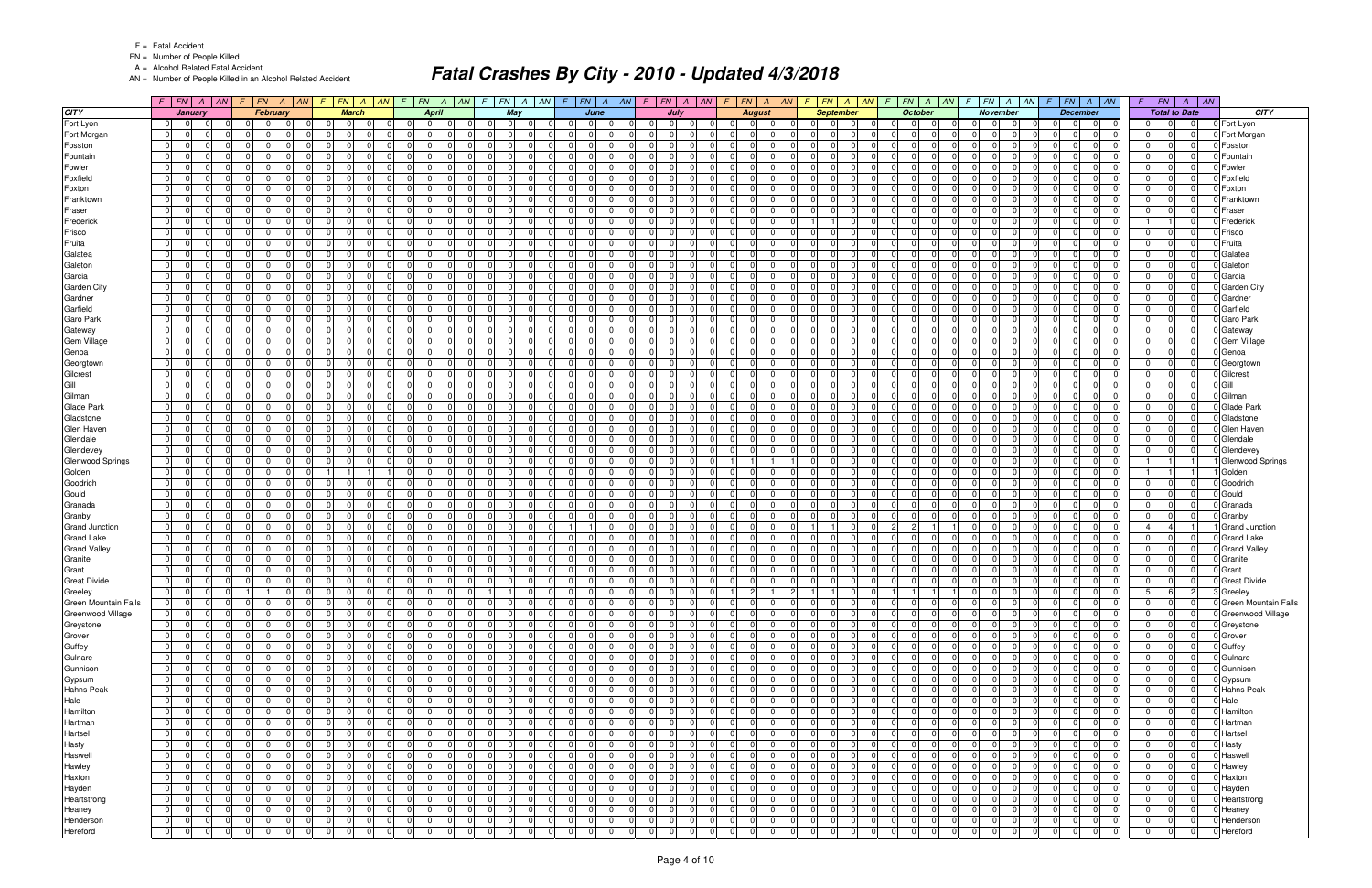FN = Number of People Killed

A = Alcohol Related Fatal Accident

AN = Number of People Killed in an Alcohol Related Accident

|                                  |                                          | $F$   $FN$   $A$   $AN$    |                               | $F$ $ FN $ $A$ $ M $ $F$ $ FN $ $A$ $ M$ |                      |                                           |                                  | $F$ $ FN $ $A$ $ AN $                   | F                                | $FN$ $A$ $AN$                        |                      | $F$ $FN$ $A$ $AN$                                     |                      | $F$ $ FN $ $A$ $ AN $                            |          |                                  |                      | $F$ $ FN $ $A$ $ M $ $F$ $ FN $ $A$ $ M$                                       |                         | $F$ $FN$ $A$ $AN$                                            |          |                                                 | $F$ $FN$ $A$ $AN$    |                               | $F$ $FN$ $A$ $AN$                                                 |                                  |                            | $F$ $FN$ $A$ $AN$          |                            |
|----------------------------------|------------------------------------------|----------------------------|-------------------------------|------------------------------------------|----------------------|-------------------------------------------|----------------------------------|-----------------------------------------|----------------------------------|--------------------------------------|----------------------|-------------------------------------------------------|----------------------|--------------------------------------------------|----------|----------------------------------|----------------------|--------------------------------------------------------------------------------|-------------------------|--------------------------------------------------------------|----------|-------------------------------------------------|----------------------|-------------------------------|-------------------------------------------------------------------|----------------------------------|----------------------------|----------------------------|----------------------------|
| <b>CITY</b>                      | January                                  |                            |                               | February                                 |                      | <b>March</b>                              |                                  | <b>April</b>                            |                                  | May                                  |                      | June                                                  |                      | July                                             |          |                                  | <b>August</b>        | <b>September</b>                                                               |                         | <b>October</b>                                               |          |                                                 | <b>November</b>      |                               | <b>December</b>                                                   |                                  | <b>Total to Date</b>       |                            | <b>CITY</b>                |
| Hermosa                          | 0 I<br>$\overline{0}$                    |                            |                               | $\cap$<br>$\Omega$                       | $\Omega$             | $\Omega$                                  | n I                              | - 0 I                                   | <sup>n</sup>                     | $\Omega$<br>$\Omega$                 | $\Omega$             | $\Omega$<br>$\Omega$                                  | $\Omega$             | $\Omega$                                         |          | <sup>n</sup><br>$\Omega$         | - 0                  | 0I<br>$\Omega$                                                                 | n I                     | $\Omega$                                                     |          | $\Omega$                                        | $\Omega$             | 0I                            | $\Omega$<br>$\Omega$                                              | -01                              | $\Omega$                   | $\Omega$                   | Hermosa                    |
| Hesperus                         | $\overline{0}$<br>$\Omega$               |                            | $\Omega$                      | $\Omega$                                 |                      | $\Omega$                                  | $\overline{0}$                   | - 0                                     | $\Omega$                         | $\Omega$                             |                      | $\Omega$<br>$\Omega$                                  | $\Omega$             | $\Omega$                                         |          | $\Omega$                         | $\Omega$             | $\Omega$<br>$\Omega$<br>$\Omega$                                               | $\Omega$                | $\Omega$                                                     |          | $\Omega$                                        | $\Omega$             |                               | $\Omega$<br>$\Omega$                                              | $\Omega$                         | $\Omega$                   | $\Omega$                   | Hesperus                   |
| Hiawatha                         | 0 I<br>- 01                              | <sup>n</sup>               | $\Omega$                      | $\Omega$                                 | $\Omega$             | $\Omega$<br>$\Omega$                      | 0                                | $\Omega$<br>$\Omega$                    | $\Omega$                         | $\Omega$                             | $\Omega$             | $\Omega$<br>$\Omega$                                  | $\overline{0}$       | $\Omega$<br><sup>n</sup>                         |          | $\Omega$                         | $\Omega$             | $\Omega$<br>$\Omega$<br>$\Omega$                                               | $\overline{0}$          | $\Omega$<br>$\Omega$                                         |          | $\Omega$                                        | $\Omega$             | $\Omega$                      | $\Omega$<br>$\Omega$                                              | - 0 I                            | $\Omega$                   | $\overline{0}$             | Hiawatha                   |
| Hideaway Park                    | 0 I<br>$\Omega$                          |                            | $\Omega$                      | $\Omega$                                 | $\Omega$             | $\Omega$<br>$\Omega$                      | 0                                | $\Omega$                                | $\Omega$                         | $\Omega$                             | $\Omega$             | $\Omega$<br>$\Omega$                                  | $\Omega$             | n                                                |          | $\Omega$                         | $\Omega$             | $\Omega$<br>$\Omega$<br>$\Omega$                                               | $\Omega$                | - 0                                                          |          | $\Omega$                                        | $\Omega$             | $\Omega$                      | $\Omega$<br>$\Omega$                                              | $\overline{0}$                   | $\Omega$                   | $\Omega$                   | Hideaway Park              |
| <b>Highlands Ranch</b>           | 01<br>$\Omega$                           |                            | $\Omega$                      | $\Omega$                                 | $\Omega$             | $\Omega$                                  | $\overline{0}$                   | $\Omega$                                | 0                                | $\Omega$                             | $\Omega$             | 0<br>$\Omega$                                         | - 0 I                | $\Omega$                                         |          | $\Omega$                         | $\Omega$             | $\Omega$<br>0<br><sup>n</sup>                                                  | $\overline{0}$          | - 0                                                          |          | $\Omega$                                        | $\Omega$             | $\Omega$                      | $\Omega$<br>$\Omega$                                              | $\overline{0}$                   | $\Omega$                   | $\Omega$                   | Highlands Ranch            |
| Hillrose                         | $\overline{0}$<br>$\Omega$               |                            | $\Omega$                      | $\Omega$                                 | $\Omega$             | $\Omega$                                  | $\Omega$                         | $\Omega$                                | U                                | $\Omega$                             |                      | $\Omega$<br>$\Omega$                                  | $\Omega$             | ∩                                                |          | $\Omega$                         | $\Omega$             | $\Omega$<br>$\Omega$                                                           | $\Omega$                | n                                                            |          | <sup>0</sup>                                    | $\Omega$             | $\Omega$                      | $\Omega$<br>$\Omega$                                              | $\Omega$                         | $\Omega$                   | $\Omega$                   | Hillrose                   |
| Hillside                         | 01<br>$\Omega$                           |                            | $\Omega$                      | $\mathbf 0$                              | $\Omega$             | $\Omega$<br>$\Omega$                      | 0                                | $\Omega$                                | $\Omega$                         | $\mathbf 0$                          | $\Omega$             | $\Omega$<br>$\Omega$                                  | 0                    | $\Omega$                                         |          | $\Omega$                         | $\Omega$             | $\Omega$<br>$\Omega$<br>$\Omega$                                               | $\overline{0}$          | $\Omega$                                                     |          | $\Omega$                                        | $\Omega$             | $\Omega$                      | $\Omega$<br>$\Omega$                                              | $\overline{0}$                   | $\Omega$                   | $\overline{0}$             | Hillside                   |
| Hoehne                           | 0 I<br>$\Omega$                          |                            | $\Omega$                      | $\Omega$                                 | $\Omega$             | $\Omega$                                  | 0                                | $\Omega$                                | ΩI                               | $\Omega$                             | $\Omega$             | $\Omega$<br>$\Omega$                                  | $\Omega$             | n                                                |          | $\Omega$                         | $\Omega$             | $\Omega$<br>$\Omega$                                                           | $\Omega$                | - 0                                                          |          | ΩI                                              | $\Omega$             | $\Omega$                      | $\Omega$<br>$\Omega$                                              | $\Omega$                         | $\Omega$                   | $\Omega$                   | Hoehne                     |
| Holly                            | 0 I<br>$\Omega$                          |                            | $\Omega$                      | $\Omega$                                 | $\Omega$             | $\mathbf 0$<br><sup>n</sup>               | $\overline{0}$                   | - 0<br>$\Omega$                         | $\Omega$                         | $\mathbf 0$                          | $\Omega$             | $\Omega$<br>$\Omega$                                  | - 0 I                | $\Omega$                                         |          | $\Omega$                         | $\Omega$             | $\Omega$<br>$\Omega$<br>$\Omega$                                               | $\overline{0}$          | $\Omega$<br>$\Omega$                                         |          | $\Omega$                                        | $\mathbf 0$          | $\Omega$                      | $\Omega$<br>$\Omega$                                              | $\overline{0}$                   | $\Omega$                   | $\Omega$                   | Holly                      |
| Holyoke                          | 0                                        |                            | 0                             | $\Omega$                                 |                      | $\Omega$                                  | $\Omega$                         | $\Omega$                                | 0                                | $\Omega$                             |                      | $\Omega$<br>$\Omega$                                  | $\Omega$             |                                                  |          | $\Omega$                         | $\Omega$             | $\Omega$                                                                       | $\Omega$                |                                                              |          | 0                                               | $\Omega$             |                               | $\Omega$<br>0                                                     | $\Omega$                         | $\Omega$                   | $\Omega$                   | Holyoke                    |
| Homelake                         | 0 I<br>$\Omega$                          |                            | $\Omega$                      | $\Omega$                                 | $\Omega$             | $\Omega$                                  | 0                                | $\Omega$<br>$\Omega$                    | $\Omega$                         | $\Omega$                             | $\Omega$             | $\Omega$<br>$\Omega$                                  | - 0 I                | $\Omega$                                         |          | $\Omega$                         | $\Omega$             | $\Omega$<br>$\Omega$                                                           | $\overline{0}$          | $\Omega$                                                     |          | $\Omega$                                        | $\Omega$             | $\Omega$                      | $\Omega$<br>$\Omega$                                              | - 0 I                            | $\Omega$                   | $\Omega$                   | Homelake                   |
| Hooper                           | $\overline{0}$<br>$\Omega$               |                            | $\Omega$                      | $\Omega$                                 | $\Omega$             | $\Omega$<br>$\Omega$                      | 0                                | $\Omega$                                | $\Omega$                         | $\Omega$                             | $\Omega$             | $\Omega$<br>$\Omega$                                  | - 0 I                | <sup>n</sup>                                     |          | $\Omega$                         | $\Omega$             | $\Omega$<br>$\Omega$<br>$\Omega$                                               | - 0 I                   | $\Omega$                                                     |          | $\Omega$                                        | $\Omega$             | $\Omega$                      | $\Omega$<br>$\Omega$                                              | $\overline{0}$                   | $\Omega$                   | $\Omega$                   | Hooper                     |
| <b>Hot Sulphur Springs</b>       | $\overline{0}$<br>- 0                    |                            |                               | $\Omega$                                 | $\Omega$             | 0                                         | $\Omega$                         |                                         |                                  | - 0                                  |                      | 0<br>$\Omega$                                         | $\Omega$             |                                                  |          | <sup>n</sup>                     | $\Omega$             | $\Omega$<br><sup>0</sup>                                                       | $\Omega$                |                                                              |          |                                                 | $\Omega$             | $\Omega$                      | $\Omega$<br>$\Omega$                                              | $\Omega$                         | $\Omega$                   |                            | <b>Hot Sulphur Springs</b> |
| Hotchkiss                        | 0 I<br>$\Omega$                          | $\Omega$                   | $\Omega$                      | $\Omega$                                 | $\Omega$             | - 0 I                                     | 0                                | $\Omega$<br>$\Omega$                    | $\Omega$                         | - 0 I                                | $\Omega$             | $\Omega$<br>$\Omega$                                  | - 0 I                | $\Omega$<br>n                                    |          | $\Omega$                         | $\Omega$             | $\Omega$<br>$\Omega$<br>$\Omega$                                               | 0                       | $\Omega$<br>$\Omega$                                         |          | $\Omega$                                        | - 0 I                | $\Omega$                      | $\Omega$<br>$\Omega$                                              | $\overline{0}$                   | $\Omega$                   | $\Omega$                   | Hotchkiss                  |
| Howard                           | 01<br>$\Omega$                           |                            | $\Omega$                      | $\Omega$                                 | $\Omega$             | $\Omega$                                  | 0                                | $\Omega$                                | $\Omega$                         | $\Omega$                             |                      | $\Omega$<br>$\Omega$                                  | $\Omega$             |                                                  |          | $\Omega$                         | $\Omega$             | $\Omega$<br>$\Omega$                                                           | $\Omega$                | $\Omega$                                                     |          | $\Omega$                                        | $\Omega$             | $\Omega$                      | $\Omega$<br>$\Omega$                                              | $\Omega$                         | $\overline{0}$             | $\Omega$                   | Howard                     |
| Hoyt                             | 0 I<br>$\Omega$                          | $\Omega$                   | $\Omega$                      | $\Omega$                                 | $\Omega$             | $\Omega$<br>$\Omega$                      | 0                                | $\Omega$<br>- 0                         | $\Omega$                         | $\Omega$                             | $\Omega$             | $\Omega$<br>$\Omega$                                  | - 0 I                | $\Omega$<br>$\Omega$                             |          | $\Omega$<br>$\Omega$             | $\Omega$             | $\Omega$<br>$\Omega$<br>$\Omega$                                               | 0                       | $\Omega$<br>$\Omega$                                         |          | $\Omega$                                        | $\Omega$             | $\Omega$                      | $\Omega$<br>$\Omega$                                              | $\Omega$                         | $\Omega$                   | $\Omega$                   | Hoyt                       |
| Hudson                           | 01<br>-0                                 |                            | $\Omega$                      | $\Omega$                                 | - 0 l                | $\Omega$<br>$\Omega$                      | $\overline{0}$                   | $\Omega$<br>$\Omega$                    | $\Omega$                         | $\Omega$                             | $\Omega$             | 0<br>$\Omega$                                         | $\mathbf 0$          | $\Omega$<br>$\Omega$                             |          | $\Omega$                         | $\Omega$             | $\Omega$<br>0<br>$\Omega$                                                      | $\Omega$                | $\Omega$<br>$\Omega$                                         |          | $\Omega$                                        | $\Omega$             | -1                            | $\Omega$<br>11                                                    |                                  |                            | $\Omega$                   | Hudson                     |
| Hugo                             | 0 I<br>$\Omega$                          |                            | $\Omega$                      | $\Omega$                                 | $\Omega$             | $\Omega$<br>$\Omega$                      | 0                                | $\cap$<br>$\Omega$                      | $\Omega$                         | $\Omega$                             | $\Omega$             | $\Omega$<br>$\Omega$                                  | $\Omega$             | $\cap$<br>$\cap$                                 |          | $\Omega$                         | $\Omega$             | $\Omega$<br>$\Omega$<br>$\Omega$                                               | $\Omega$                | $\Omega$<br>- 0                                              |          | $\Omega$                                        | $\Omega$             | $\Omega$                      | $\Omega$<br>$\Omega$                                              | $\overline{0}$                   | $\Omega$                   | $\Omega$                   | Hugo                       |
| Hygiene                          | $\overline{0}$<br>$\Omega$               |                            | $\Omega$                      | $\Omega$                                 | $\Omega$             | $\Omega$                                  | 0                                | $\Omega$<br><sup>0</sup>                | $\Omega$                         | $\Omega$                             | $\Omega$             | 0<br>$\Omega$                                         | - 0 I                | <sup>n</sup><br><sup>n</sup>                     |          | $\Omega$                         | $\Omega$             | $\Omega$<br>$\Omega$<br>$\Omega$                                               | $\Omega$                | <sup>0</sup><br>$\Omega$                                     |          | $\Omega$                                        | $\Omega$             | $\Omega$                      | $\Omega$<br>$\Omega$                                              | $\Omega$                         | $\Omega$                   | $\Omega$                   | Hygiene                    |
| Idaho Springs                    | 0 I<br>$\Omega$                          |                            | $\Omega$                      | $\Omega$                                 | $\Omega$             | - 0 I<br>$\Omega$                         | $\overline{0}$                   | $\Omega$<br>$\Omega$                    | $\Omega$                         | $\mathbf 0$                          | $\Omega$             | $\Omega$<br>$\Omega$                                  | - 0 I                | $\Omega$<br>$\Omega$                             |          | $\Omega$                         | $\Omega$             | $\Omega$<br>$\Omega$<br>$\Omega$                                               | - 0 I                   | $\Omega$<br>$\Omega$                                         |          | $\Omega$                                        | $\mathbf 0$          | $\Omega$                      | -01<br>$\Omega$                                                   | $\overline{0}$                   | $\Omega$                   | $\overline{0}$             | <b>Idaho Springs</b>       |
| Idalia                           | 01<br>-0                                 | $\cap$                     | $\Omega$<br>$\Omega$          | $\Omega$                                 | $\Omega$<br>$\Omega$ | $\Omega$<br>$\Omega$<br>$\Omega$          | $\overline{0}$<br>$\Omega$       | - 0<br>$\Omega$<br>$\Omega$<br>$\Omega$ | $\Omega$<br>$\Omega$<br>$\cap$   | $\Omega$                             | $\Omega$<br>$\Omega$ | 0<br>$\Omega$<br>$\Omega$<br>$\Omega$                 | $\mathbf 0$          | - 0<br>$\Omega$<br>$\Omega$                      |          | $\Omega$<br>$\Omega$             | $\Omega$<br>$\Omega$ | $\Omega$<br>0<br>$\Omega$<br>$\Omega$<br>$\Omega$<br>$\Omega$                  | $\mathbf 0$<br>$\Omega$ | - 0<br>$\cap$<br>$\Omega$                                    |          | $\Omega$<br>$\Omega$                            | $\Omega$             | $\Omega$<br>n l               | $\Omega$<br>$\Omega$<br>$\Omega$<br>$\Omega$                      | $\overline{0}$                   | $\Omega$<br>$\Omega$       | $\Omega$<br>$\Omega$       | Idalia                     |
| Idledale                         | 0 I<br>$\Omega$                          |                            |                               | $\Omega$                                 |                      | $\Omega$<br>$\Omega$                      |                                  | $\Omega$                                |                                  | - 0 I                                |                      | 0                                                     | $\Omega$             |                                                  |          |                                  |                      | $\Omega$                                                                       |                         |                                                              |          |                                                 | $\Omega$             |                               |                                                                   | 0 I                              |                            |                            | Idledale                   |
| Ignacio                          | 01<br>-0<br>0 I<br>$\Omega$              |                            | $\overline{0}$<br>$\Omega$    | $\Omega$<br>$\Omega$                     | 0<br>$\Omega$        | $\Omega$<br>$\Omega$                      | 0 <br> 0                         | -0<br>$\Omega$<br>$\Omega$              | 0<br>$\Omega$                    | $\Omega$<br>$\Omega$                 | 0<br>$\Omega$        | $\Omega$<br>$\Omega$<br>$\Omega$                      | 0 <br>- 0 I          | $\Omega$<br><sup>0</sup><br>$\Omega$<br>$\Omega$ |          | $\overline{0}$<br>$\Omega$       | $\Omega$<br>$\Omega$ | 0<br>$\Omega$<br>$\Omega$<br>$\Omega$                                          | 0                       | -0<br><sup>0</sup><br>$\overline{0}$<br>$\Omega$<br>$\Omega$ |          | $\Omega$<br>$\Omega$                            | $\Omega$<br>$\Omega$ | $\Omega$<br>$\Omega$          | $\Omega$<br>$\Omega$<br>$\Omega$<br>$\Omega$                      | $\overline{0}$<br>$\overline{0}$ | $\Omega$<br>$\Omega$       | $\Omega$<br>$\Omega$       | Ignacio<br>liff            |
|                                  | 01<br>$\Omega$                           | <sup>n</sup>               | $\Omega$                      | $\Omega$                                 | - 0 l                | $\Omega$<br>$\Omega$                      | $\overline{0}$                   | $\Omega$<br>$\Omega$                    | $\Omega$                         | $\Omega$                             | $\Omega$             | 0<br>$\Omega$                                         | $\mathbf 0$          | $\Omega$<br>- 0                                  |          | $\Omega$                         | $\Omega$             | $\Omega$<br>$\Omega$<br>$\Omega$                                               | $\overline{0}$          | $\Omega$<br>$\Omega$                                         |          | $\Omega$                                        | $\Omega$             | $\Omega$                      | $\Omega$<br>$\Omega$                                              | $\overline{0}$                   | $\Omega$                   | $\Omega$                   | ndian Hills                |
| <b>Indian Hills</b><br>Jamestown | 0 I<br>$\Omega$                          |                            |                               | $\Omega$                                 | $\Omega$             | 0                                         | $\overline{0}$                   | $\Omega$                                | 0                                | $\Omega$                             | $\Omega$             | 0<br>$\Omega$                                         | - 0 I                |                                                  |          | 0                                | $\Omega$             | $\Omega$<br>0                                                                  | $\overline{0}$          |                                                              |          | 0                                               | $\Omega$             | $\Omega$                      | $\Omega$<br>0                                                     | $\overline{0}$                   | $\Omega$                   | $\Omega$                   | Jamestowr                  |
| Jansen                           | $\overline{0}$<br>- 0                    |                            | $\Omega$                      | $\Omega$                                 |                      | $\Omega$                                  | $\overline{0}$                   | n                                       | 0                                | $\Omega$                             |                      | 0<br><sup>n</sup>                                     | $\Omega$             |                                                  |          | $\Omega$                         | - 0                  | $\Omega$                                                                       | $\Omega$                |                                                              |          | 0                                               | $\Omega$             |                               | $\Omega$<br><sup>n</sup>                                          | $\Omega$                         | $\Omega$                   | $\Omega$                   | Jansen                     |
| Jaroso                           | 01<br>$\Omega$                           |                            | $\Omega$                      | $\Omega$                                 | $\Omega$             | $\Omega$                                  | 0                                | $\Omega$                                | $\Omega$                         | $\mathbf 0$                          | $\Omega$             | $\Omega$<br>$\Omega$                                  | $\mathbf 0$          | $\Omega$                                         |          | $\Omega$                         | $\Omega$             | $\Omega$<br>$\Omega$<br>$\Omega$                                               | $\overline{0}$          | $\Omega$                                                     |          | $\Omega$                                        | $\Omega$             | $\Omega$                      | $\Omega$<br>$\Omega$                                              | - 0 I                            | $\Omega$                   | $\overline{0}$             | Jaroso                     |
| Jefferson                        | 0 I<br>$\Omega$                          |                            | $\Omega$                      | $\Omega$                                 | $\Omega$             | $\Omega$                                  | 0                                | $\Omega$                                | ΩI                               | $\Omega$                             |                      | $\Omega$<br>$\Omega$                                  | $\Omega$             | n                                                |          | $\Omega$                         | $\Omega$             | $\Omega$<br>$\Omega$                                                           | $\Omega$                | - 0                                                          |          | ΩI                                              | $\Omega$             | $\Omega$                      | $\Omega$<br>$\Omega$                                              | $\Omega$                         | $\Omega$                   | $\Omega$                   | Jefferson                  |
| Joes                             | 0 I<br>$\Omega$                          |                            | $\overline{0}$                | $\Omega$                                 | $\overline{0}$       | - 0 I<br>$\Omega$                         | $\overline{0}$                   | - 0<br>$\Omega$                         | $\Omega$                         | $\mathbf 0$                          | $\Omega$             | $\Omega$<br>$\Omega$                                  | - 0 I                | $\Omega$<br>$\Omega$                             |          | $\Omega$                         | $\Omega$             | $\Omega$<br>$\Omega$<br>$\Omega$                                               | $\overline{0}$          | $\Omega$<br>$\Omega$                                         |          | $\Omega$                                        | $\mathbf 0$          | $\Omega$                      | $\Omega$<br>$\Omega$                                              | $\overline{0}$                   | $\Omega$                   | $\Omega$                   | Joes                       |
| Johnson Village                  | 0 <br>$\Omega$                           |                            | 0                             | $\Omega$                                 |                      | $\Omega$                                  | $\Omega$                         | $\Omega$                                | 0                                | $\Omega$                             |                      | $\Omega$<br>$\Omega$                                  | $\Omega$             |                                                  |          | $\Omega$                         | $\Omega$             | $\Omega$<br>$\Omega$                                                           | $\Omega$                |                                                              |          | 0                                               | $\Omega$             |                               | $\Omega$<br>0                                                     | $\Omega$                         | $\Omega$                   | $\Omega$                   | Johnson Village            |
| Johnstown                        | 0 I<br>$\Omega$                          |                            | $\Omega$                      | $\Omega$                                 | $\Omega$             | $\Omega$                                  | 0                                | $\Omega$<br>$\Omega$                    | $\Omega$                         | $\Omega$                             | $\Omega$             | $\Omega$<br>$\Omega$                                  | - 0 I                | $\Omega$                                         |          | $\Omega$                         | $\Omega$             | $\mathbf{1}$                                                                   | $\overline{0}$          | $\Omega$                                                     |          | $\Omega$                                        | $\Omega$             | $\mathbf{1}$                  | $\Omega$                                                          | $\overline{2}$                   | $\overline{2}$             |                            | Johnstown                  |
| Julesburg                        | $\overline{0}$<br>$\Omega$               |                            | $\Omega$                      | $\Omega$                                 | $\Omega$             | $\Omega$<br>$\Omega$                      | 0                                | $\Omega$                                | $\Omega$                         | $\Omega$                             | $\Omega$             | $\Omega$<br>$\Omega$                                  | - 0 I                | n                                                |          | $\Omega$                         | $\Omega$             | $\Omega$<br>$\Omega$<br>$\Omega$                                               | $\overline{0}$          | $\Omega$                                                     |          | $\Omega$                                        | $\Omega$             | $\Omega$                      | $\Omega$<br>$\Omega$                                              | $\overline{0}$                   | $\Omega$                   | $\Omega$                   | Julesburg                  |
| Karval                           | 0 I<br>$\Omega$                          |                            | $\Omega$                      | $\Omega$                                 | $\Omega$             | $\Omega$<br>$\Omega$                      | $\overline{0}$                   | $\Omega$                                | 0                                | $\Omega$                             | $\Omega$             | 0<br>$\Omega$                                         | - 0 I                | $\Omega$                                         |          | $\Omega$                         | $\Omega$             | $\Omega$<br>$\Omega$<br>$\Omega$                                               | $\overline{0}$          | $\Omega$                                                     |          | 0                                               | $\Omega$             | $\Omega$                      | $\Omega$<br>$\Omega$                                              | $\overline{0}$                   | $\Omega$                   | $\Omega$                   | Karval                     |
| Kassler                          | $\overline{0}$<br>$\Omega$               |                            | $\Omega$                      | $\Omega$                                 | $\Omega$             | $\Omega$                                  | 0                                | $\Omega$                                | $\Omega$                         | $\Omega$                             |                      | $\Omega$<br>$\Omega$                                  | $\Omega$             | ∩                                                |          | $\Omega$                         | $\Omega$             | $\Omega$<br>$\Omega$<br>$\Omega$                                               |                         | $\overline{0}$<br>- 0                                        |          | $\Omega$                                        | $\Omega$             | $\Omega$                      | $\Omega$<br>$\Omega$                                              | $\Omega$                         | $\Omega$                   | $\Omega$                   | Kassler                    |
| Keenesburg                       | 0 I<br>$\Omega$                          |                            | $\Omega$                      | $\Omega$                                 |                      | $\Omega$                                  | $\overline{0}$                   | $\Omega$                                | $\Omega$                         | $\Omega$                             |                      | $\Omega$<br>$\Omega$                                  | - 0 I                | $\Omega$                                         |          | $\Omega$                         | $\Omega$             | $\Omega$<br>$\Omega$                                                           | - 0 I                   | $\Omega$                                                     |          | $\Omega$                                        | $\Omega$             |                               | $\Omega$<br>$\Omega$                                              | - 0 I                            | $\Omega$                   | $\Omega$                   | Keenesburg                 |
| Kelim                            | 0 I<br>$\Omega$                          |                            | $\Omega$                      | $\Omega$                                 | $\Omega$             | $\Omega$<br>$\Omega$                      | 0                                | $\Omega$                                | $\Omega$                         | $\Omega$                             |                      | $\Omega$<br>$\Omega$                                  | - 0 I                | n                                                |          | $\Omega$                         | $\Omega$             | $\Omega$<br>$\Omega$<br>$\Omega$                                               | $\overline{0}$          | - 0                                                          |          | $\Omega$                                        | $\Omega$             | $\Omega$                      | $\Omega$<br>$\Omega$                                              | $\Omega$                         | $\Omega$                   | $\Omega$                   | Kelim                      |
| Keota                            | 01<br>- 0                                |                            | $\Omega$                      | $\Omega$                                 | $\Omega$             | $\Omega$<br>$\Omega$                      | $\Omega$                         | $\Omega$<br>$\Omega$                    | $\Omega$                         | $\mathbf 0$                          | $\Omega$             | 0<br>$\Omega$                                         | $\mathbf 0$          | n<br>$\Omega$                                    |          | $\Omega$                         | $\Omega$             | $\Omega$<br>0<br>$\Omega$                                                      | $\Omega$                | - 0                                                          |          | $\Omega$                                        | $\Omega$             | $\Omega$                      | $\Omega$<br>$\Omega$                                              | $\overline{0}$                   | $\Omega$                   | $\Omega$                   | Keota                      |
| Kersey                           | 0                                        |                            | $\Omega$                      | $\Omega$                                 | $\Omega$             | $\Omega$                                  | 0                                | <sup>n</sup><br>- 0                     | $\Omega$                         | $\Omega$                             | $\Omega$             | $\Omega$<br>$\Omega$                                  | $\Omega$             |                                                  |          | $\Omega$                         | $\Omega$             | $\Omega$<br>$\Omega$<br>$\Omega$                                               | - 0 I                   | n                                                            |          | $\Omega$                                        | $\Omega$             | $\Omega$                      | $\Omega$<br>$\Omega$                                              | $\Omega$                         | $\Omega$                   | $\Omega$                   | Kersev                     |
| Keystone                         | 01<br>$\Omega$                           |                            | $\Omega$                      | $\Omega$                                 | $\Omega$             | $\Omega$<br>$\Omega$                      | 0                                | $\Omega$<br>$\Omega$                    | $\Omega$                         | $\Omega$                             | $\Omega$             | 0<br>$\Omega$                                         | - 0 I                | <sup>0</sup><br>$\Omega$                         |          | $\Omega$                         | $\Omega$             | $\Omega$<br>$\Omega$<br>$\Omega$                                               | $\Omega$                | $\Omega$<br>$\Omega$                                         |          | $\Omega$                                        | $\Omega$             | $\Omega$                      | $\Omega$<br>$\Omega$                                              | $\Omega$                         | $\Omega$                   | $\Omega$                   | Keystone                   |
| Kim                              | 0 I<br>$\Omega$                          |                            | $\Omega$                      | $\Omega$                                 | $\Omega$             | - 0 I<br>$\Omega$                         | $\overline{0}$                   | $\Omega$<br>$\Omega$                    | $\Omega$                         | $\mathbf 0$                          | $\Omega$             | $\Omega$<br>$\Omega$                                  | - 0 I                | $\Omega$<br>$\Omega$                             |          | $\Omega$                         | $\Omega$             | $\Omega$<br>$\Omega$<br>$\Omega$                                               | $\overline{0}$          | $\Omega$<br>$\Omega$                                         |          | $\Omega$                                        | $\mathbf 0$          | $\Omega$                      | $\Omega$<br>$\Omega$                                              | - 0 I                            | $\Omega$                   | $\overline{0}$             | Kim                        |
| Kiowa                            | 0 I<br>$\Omega$                          |                            | $\Omega$                      | $\Omega$                                 | $\Omega$             | $\Omega$<br>$\Omega$                      | $\overline{0}$                   | $\Omega$<br>-0                          | $\Omega$                         | $\Omega$                             | - 0 l                | $\Omega$<br>$\Omega$                                  | $\mathbf 0$          | - 0<br>$\Omega$                                  |          | $\Omega$                         | $\Omega$             | $\Omega$<br>0<br>$\Omega$                                                      | $\overline{0}$          | - 0<br>$\Omega$                                              |          | $\Omega$                                        | $\Omega$             | $\Omega$                      | $\Omega$<br>$\Omega$                                              | $\overline{0}$                   | $\Omega$                   | $\Omega$                   | Kiowa                      |
| Kirk                             | $\overline{0}$<br>$\Omega$               | $\Omega$                   | $\Omega$                      | $\Omega$                                 | $\Omega$             | - 0 I<br>$\Omega$                         | 0                                | $\Omega$<br>$\Omega$                    | $\Omega$                         | $\mathbf 0$                          | $\Omega$             | $\Omega$<br>$\Omega$                                  | - 0 I                | $\Omega$<br>$\Omega$                             |          | $\Omega$                         | $\Omega$             | $\Omega$<br>$\Omega$<br>$\Omega$                                               | $\overline{0}$          | $\Omega$<br>$\Omega$                                         |          | $\Omega$<br>$\Omega$                            | - 0 I                | $\Omega$                      | $\Omega$<br>$\Omega$                                              | 0 I                              | $\Omega$                   | n l                        | <b>Kirk</b>                |
| <b>Kit Carson</b>                | $\overline{0}$<br>$\mathbf 0$            | $\Omega$                   | $\overline{0}$                | $\mathbf 0$<br>$\Omega$                  | $\mathbf{0}$         | $\Omega$<br>$\Omega$                      | 0                                | $\mathbf 0$<br>$\Omega$                 | $\overline{0}$<br>$\Omega$       | $\mathbf 0$                          | $\Omega$             | $\Omega$<br>$\Omega$                                  | 0                    | $\Omega$                                         |          | $\mathbf 0$<br>$\Omega$          | $\mathbf 0$          | $\Omega$<br>$\Omega$<br>$\Omega$                                               | 0                       | $\Omega$<br>$\Omega$                                         |          | 0 <br>$\Omega$                                  | $\Omega$             | $\Omega$                      | $\Omega$<br>$\Omega$                                              | - 0 I                            | $\Omega$                   |                            | <b>Kit Carson</b>          |
| Kittredge                        | $\overline{0}$<br> 0                     | $\Omega$                   | $\Omega$                      | .0                                       |                      | $\overline{0}$<br>$\mathbf 0$             | $\overline{0}$                   | $\Omega$                                | $\Omega$                         | 0                                    |                      | $\overline{0}$<br>$\mathbf 0$                         | $\overline{0}$       | $\Omega$                                         |          | $\Omega$                         | $\Omega$             | $\overline{0}$<br>$\Omega$                                                     | $\overline{0}$          | $\Omega$                                                     |          | $\Omega$                                        | $\Omega$             |                               | $\overline{0}$<br>$\overline{0}$                                  |                                  | $\Omega$                   | $\Omega$                   | 0 Kittredge                |
| Kline                            | 0 <br>$\overline{0}$                     | $\Omega$                   | $\Omega$                      | $\mathbf 0$<br>$\Omega$                  | $\overline{0}$       | $\mathbf 0$<br>$\mathbf 0$                | 0                                | - 01<br>- 0 I                           | $\Omega$<br>- 01                 | 0                                    | $\overline{0}$       | $\Omega$<br>$\mathbf 0$                               | $\mathbf 0$          | $\Omega$<br>$\Omega$                             |          | $\Omega$<br>$\Omega$             | $\mathbf 0$          | $\overline{0}$<br>$\mathbf 0$<br>$\mathbf 0$                                   | $\overline{0}$          | $\Omega$<br>$\Omega$                                         |          | $\Omega$<br>$\Omega$                            | $\mathbf 0$          | $\overline{0}$                | $\overline{0}$<br>$\mathbf 0$                                     | 01                               | 0                          | 0                          | Kline                      |
| Kornman                          | $\overline{0}$<br>- 01                   |                            | $\Omega$                      | $\Omega$<br>- 0 I                        | $\overline{0}$       | 0 <br>$\Omega$                            | 0                                | $\overline{0}$<br>$\Omega$              | $\Omega$<br>$\Omega$             | - 0 I                                | $\mathbf 0$          | 0 <br>$\overline{0}$                                  | 0                    | $\Omega$<br>$\Omega$                             |          | $\Omega$<br>$\Omega$             | - 0 I                | $\overline{0}$<br> 0 <br>$\Omega$                                              | 0                       | $\Omega$<br>$\Omega$                                         |          | $\Omega$<br>$\Omega$                            | - 0 I                | $\overline{0}$                | $\overline{0}$<br>$\overline{0}$                                  | $\overline{0}$                   | $\overline{0}$             | $\overline{0}$             | Kornman                    |
| Kremmling                        | $\overline{0}$<br> 0                     | $\Omega$                   | $\overline{0}$                | - 01<br>$\overline{0}$                   | $\overline{0}$       | 0 <br>$\mathbf 0$                         | $\overline{0}$                   | $\overline{0}$<br>$\overline{0}$        | $\overline{0}$<br>$\overline{0}$ | 0                                    | 0                    | 0 <br>$\mathbf 0$                                     | 0                    | $\mathbf 0$<br>$\Omega$                          |          | $\overline{0}$<br>$\overline{0}$ | 0                    | $\overline{0}$<br> 0 <br>$\mathbf 0$                                           | 0                       | $\mathbf 0$<br>- 0 I                                         |          | 0 <br>$\overline{0}$                            | 0                    | $\overline{0}$                | $\overline{0}$<br>$\mathbf 0$                                     | 01                               | $\overline{0}$             | $\overline{0}$             | Kremmling                  |
| Kutch                            | $\overline{0}$<br> 0                     |                            | $\overline{0}$                | $\mathbf 0$                              | $\overline{0}$       | 0 <br>- 01                                | 0                                | $\Omega$<br>$\overline{0}$              | $\overline{0}$<br>- 0 l          | $\mathbf 0$                          | $\overline{0}$       | 0 <br>$\overline{0}$                                  | 0                    | $\overline{0}$<br>$\Omega$                       |          | $\overline{0}$<br>$\Omega$       | $\mathbf 0$          | $\overline{0}$<br> 0 <br>$\overline{0}$                                        | 0                       | $\overline{0}$<br> 0                                         |          | $\overline{0}$<br>$\mathbf 0$                   | - 0 I                | $\overline{0}$                | $\overline{0}$<br>$\overline{0}$                                  | 0 I                              | $\Omega$                   | 0 I                        | Kutch                      |
| La Garita                        | 0 <br>$\mathbf 0$                        | $\Omega$                   | $\mathbf 0$                   | $\mathbf 0$<br>$\Omega$                  | $\overline{0}$       | 0 <br>$\mathbf 0$                         | 0                                | $\overline{0}$<br>$\overline{0}$        | $\mathbf 0$<br>- 01              | 0                                    | 0                    | 0 <br>$\mathbf 0$                                     | 0                    | $\Omega$<br>$\overline{0}$                       |          | $\mathbf 0$<br>$\Omega$          | $\mathbf 0$          | $\mathbf 0$<br>$\overline{0}$<br>$\mathbf 0$                                   | 0                       | $\Omega$<br>- 0 I                                            |          | $\overline{0}$<br>$\Omega$                      | 0                    | $\overline{0}$                | $\overline{0}$<br>$\mathbf 0$                                     | $\overline{0}$                   | $\overline{0}$             | $\mathbf 0$                | La Garita                  |
| La Jara<br>La Junta              | $\overline{0}$<br>$\overline{0}$<br> 0   | $\Omega$                   | $\mathbf 0$<br>$\overline{0}$ | 0 I<br> 0 <br>$\Omega$                   | $\overline{0}$       | 0 <br>$\Omega$<br>$\mathbf 0$<br>$\Omega$ | $\overline{0}$<br>$\overline{0}$ | $\overline{0}$<br>- 0 I<br>$\Omega$     | $\overline{0}$<br>$\overline{0}$ | $\overline{0}$<br> 0 <br>$\mathbf 0$ | $\overline{0}$       | 0 <br>$\overline{0}$<br>$\overline{0}$<br>$\mathbf 0$ | 0 <br>$\overline{0}$ | $\Omega$<br>$\Omega$<br>$\Omega$                 |          | $\mathbf 0$<br>- 0 I<br>0        | 0 <br>$\Omega$       | $\overline{0}$<br> 0 <br>$\mathbf 0$<br>$\mathbf 0$<br>$\mathbf 0$<br>$\Omega$ | 0                       | - O I<br>- 0 I<br>$\overline{0}$<br>$\Omega$                 |          | $\overline{0}$<br>$\mathbf 0$<br>$\overline{0}$ | 0 <br>$\mathbf 0$    | $\overline{0}$<br>$\mathbf 0$ | $\overline{0}$<br>$\mathbf 0$<br>$\overline{0}$<br>$\overline{0}$ | $\overline{0}$<br>$\overline{0}$ | $\overline{0}$<br>$\Omega$ | $\overline{0}$<br>$\Omega$ | La Jara<br>La Junta        |
| La Salle                         | 0 <br> 0                                 | $\Omega$                   | $\overline{0}$                | $\mathbf 0$                              | $\Omega$             | 0 <br>$\Omega$                            | 0                                | - 0 l<br> 0                             | $\overline{0}$<br>$\Omega$       | 0                                    | $\Omega$             | 0 <br>$\overline{0}$                                  | 0                    | $\Omega$<br>$\Omega$                             |          | $\overline{0}$                   | $\mathbf 0$          | $\Omega$<br> 0 <br>$\Omega$                                                    | 0                       | $\Omega$<br>- 01                                             |          | $\overline{0}$<br>$\overline{0}$                | 0                    | $\Omega$                      | 0 <br>$\overline{0}$                                              | 0 I                              | $\Omega$                   | $\overline{0}$             | La Salle                   |
|                                  | $\mathbf 0$                              |                            | $\mathbf 0$                   | $\mathbf 0$                              | $\mathbf{0}$         | 0 <br>$\overline{0}$                      | 0                                | $\Omega$<br>$\mathbf 0$                 | $\overline{0}$<br>$\Omega$       | 0                                    | $\overline{0}$       | $\overline{0}$<br>$\overline{0}$                      | 0                    | $\Omega$<br>$\Omega$                             |          | $\mathbf 0$                      | $\mathbf 0$          | $\mathbf{0}$<br> 0 <br>$\overline{0}$                                          | 0                       | $\Omega$<br>$\Omega$                                         |          | $\overline{0}$<br>$\Omega$                      | 0                    | $\mathbf 0$                   | 0 <br>$\overline{0}$                                              | $\overline{0}$                   | $\overline{0}$             | $\Omega$                   |                            |
| La Veta<br>Lafayette             | $\overline{0}$<br>$\overline{0}$<br>- 01 | $\Omega$                   |                               | $\mathbf 0$                              | $\overline{0}$       | 0 <br>- 01                                | $1 \vert$                        | $\overline{0}$                          | $\Omega$<br>$\overline{0}$       | 0                                    | 0                    | 0 <br>$\overline{0}$                                  | $\overline{0}$       | $\Omega$<br>$\Omega$                             |          |                                  | $\mathbf 0$          | $\mathbf 0$<br>$\overline{0}$<br>- 01                                          | 0                       | - 01<br>$\Omega$                                             |          | $\Omega$<br>$\Omega$                            | 0                    | $\overline{0}$                | 0 <br>$\overline{0}$                                              | $\mathbf{3}$                     | $\mathbf{3}$               | $\overline{0}$             | La Veta<br>Lafayette       |
| Laird                            | $\overline{0}$<br>$\mathbf 0$            |                            | $\overline{0}$                | $\mathbf 0$                              | $\mathbf 0$          | 0 <br>$\mathbf 0$                         | 0                                | $\Omega$<br>$\mathbf 0$                 | $\overline{0}$<br>$\Omega$       | 0                                    | $\mathbf 0$          | $\overline{0}$<br>$\mathbf{0}$                        | 0                    | $\Omega$<br>$\Omega$                             |          | $\overline{0}$                   | $\mathbf 0$          | $\mathbf 0$<br>$\mathbf{0}$<br>$\overline{0}$                                  | 0                       | $\Omega$<br>$\Omega$                                         |          | $\mathbf 0$<br> 0                               | 0                    | $\mathbf 0$                   | 0 <br>$\overline{0}$                                              | 0                                | $\overline{0}$             | $\Omega$                   | Laird                      |
| Lake City                        | $\overline{0}$<br>$\mathbf 0$            |                            | $\overline{0}$                | $\mathbf 0$                              | $\Omega$             | 0 <br>$\Omega$                            | 0                                | $\mathbf 0$<br>$\Omega$                 | $\overline{0}$                   | 0                                    | $\mathbf{0}$         | 0 <br>$\overline{0}$                                  | 0                    | $\Omega$<br>$\Omega$                             |          | 11                               |                      | $\Omega$<br> 0 <br>$\Omega$                                                    | 0                       | $\mathbf 0$                                                  |          | $\overline{0}$                                  | 0                    | $\mathbf 0$                   | 0 <br>$\mathbf 0$                                                 |                                  | 11                         |                            | Lake City                  |
| Lake George                      | $\overline{0}$<br>$\overline{0}$         |                            | $\overline{0}$                | $\Omega$                                 | $\Omega$             | - 0 I<br>- 01                             | 0                                | $\Omega$<br>$\mathbf 0$                 | $\overline{0}$                   | - 0 I                                | $\Omega$             | $\overline{0}$<br>$\overline{0}$                      | $\overline{0}$       | $\Omega$<br>$\Omega$                             |          | $\overline{0}$                   | $\Omega$             | $\Omega$<br>$\Omega$<br>$\overline{0}$                                         | 0                       | $\Omega$<br>$\Omega$                                         |          | $\overline{0}$<br>$\Omega$                      | - 0 I                | $\mathbf 0$                   | 0 <br>$\overline{0}$                                              | $\overline{0}$                   | $\overline{0}$             | 0                          | Lake George                |
| Lakeside                         | $\overline{0}$<br>- 01                   | $\Omega$                   | $\mathbf 0$                   | $\mathbf 0$                              | $\overline{0}$       | 0 <br>- 01                                | 0                                | - 01<br>$\overline{0}$                  | $\Omega$<br>$\Omega$             | 0                                    | $\overline{0}$       | 0 <br>$\overline{0}$                                  | $\overline{0}$       | $\Omega$<br>$\Omega$                             |          | $\Omega$<br>$\Omega$             | $\mathbf 0$          | $\mathbf 0$<br> 0 <br>- 01                                                     | 0                       | - 01<br>$\Omega$                                             |          | $\Omega$<br>$\Omega$                            | 0                    | $\overline{0}$                | $\overline{0}$<br>$\overline{0}$                                  | $\overline{0}$                   | 0                          | $\overline{0}$             | Lakeside                   |
| Lakewood                         | 3 <sup>l</sup><br>3                      |                            | $\vert$ 2                     | $\overline{2}$                           | $\mathbf 0$          | 0 <br>0                                   | 0                                | $\Omega$<br>$\mathbf 0$                 | $\overline{0}$                   | 0                                    | $\mathbf{0}$         | $\mathbf{0}$<br>$\mathbf{0}$                          | 0                    | $\Omega$                                         |          | $\mathbf 0$                      | $\Omega$             | $\mathbf{1}$<br>11<br>0                                                        |                         | $\vert$ 2<br>11                                              |          | 3 <br>3                                         |                      | 3                             | 3 <br>$\mathbf{1}$                                                | 13                               | 14                         | 4                          | Lakewood                   |
| Lamar                            | $\overline{0}$<br> 0                     | $\Omega$                   | $\overline{0}$                | $\mathbf 0$                              | $\Omega$             | 0 <br>$\Omega$                            | $\overline{0}$                   | $\Omega$<br>$\overline{0}$              | $\overline{0}$<br>$\overline{0}$ | 0                                    | $\Omega$             | 0 <br>$\overline{0}$                                  | 0                    | $\Omega$<br>$\Omega$                             |          | $\overline{0}$<br>$\Omega$       | 0                    | $\overline{0}$<br> 0 <br>$\overline{0}$                                        | 0                       | $\overline{0}$<br>$\Omega$                                   |          | $\overline{0}$<br>- 0 l                         | 0                    | $\Omega$                      | $\overline{0}$<br>$\overline{0}$                                  | 0 I                              | $\Omega$                   | $\overline{0}$             | Lamar                      |
| La Plata                         | $\overline{0}$<br>$\mathbf 0$            | $\Omega$                   | 0                             | $\mathbf 0$                              | $\overline{0}$       | 0 <br>$\overline{0}$                      | 0                                | $\Omega$<br>$\overline{0}$              | $\overline{0}$<br>$\overline{0}$ | 0                                    | 0                    | 0 <br>$\overline{0}$                                  | 0                    | $\overline{0}$<br>$\mathbf 0$                    |          | $\overline{0}$                   | $\mathbf 0$          | $\mathbf 0$<br> 0 <br>$\overline{0}$                                           | 0                       | $\mathbf 0$<br>$\Omega$                                      |          | $\overline{0}$<br>$\overline{0}$                | 0                    | 0                             | $\overline{0}$<br>$\overline{0}$                                  | $\overline{0}$                   | $\overline{0}$             | $\overline{0}$             | La Plata                   |
| Laporte                          | $\overline{0}$<br>$\mathbf 0$            | $\Omega$                   | $\mathbf 0$                   | $\mathbf 0$<br>$\Omega$                  | 0                    | $\overline{0}$<br>$\mathbf 0$             | 0                                | $\mathbf 0$<br>$\overline{0}$           | $\mathbf 0$<br>- 01              | 0                                    | 0                    | $\overline{0}$<br>$\mathbf 0$                         | 0                    | $\Omega$<br>$\Omega$                             |          | $\mathbf 0$<br>$\Omega$          | $\mathbf 0$          | 0 <br>$\overline{0}$<br>$\mathbf 0$                                            | 0                       | $\Omega$<br>$\Omega$                                         |          | $\overline{0}$<br>-01                           | 0                    | 0                             | $\overline{0}$<br>$\mathbf 0$                                     | $\overline{0}$                   | $\overline{0}$             | 0                          | Laporte                    |
| Last Chance                      | $\overline{0}$<br>$\Omega$               |                            | $\mathbf 0$                   | $\Omega$                                 | $\Omega$             | 0 <br>$\Omega$                            | 0                                | $\Omega$<br>$\Omega$                    | $\overline{0}$<br>$\Omega$       | - 0 I                                | $\Omega$             | $\overline{0}$<br>$\overline{0}$                      | $\overline{0}$       | $\Omega$<br>$\Omega$                             |          | $\mathbf 0$                      | $\mathbf 0$          | $\Omega$<br> 0 <br>$\Omega$                                                    | 0                       | $\Omega$<br>$\Omega$                                         |          | $\overline{0}$<br>$\Omega$                      | 0                    | $\overline{0}$                | 0 <br>$\mathbf 0$                                                 | $\overline{0}$                   | $\Omega$                   | $\Omega$                   | <b>Last Chance</b>         |
| Larkspur                         | $\overline{0}$<br>0                      | $\overline{0}$<br>0        | $\overline{0}$                | $\mathbf{0}$<br>$\overline{0}$           | 0                    | 0 <br>0                                   | 0                                | $\overline{0}$<br>$\overline{0}$        | 0 <br>$\overline{0}$             | 0                                    | $\mathbf 0$          | 0 <br>$\mathbf 0$                                     | 0                    | $\overline{0}$<br>0                              | 0        | 0 <br>$\overline{0}$             | $\mathbf{0}$         | $\overline{0}$<br> 0 <br>0                                                     | 0                       | $\overline{0}$<br>0                                          |          | 0 <br>$\overline{0}$                            | 0                    | $\overline{0}$                | 0 <br>$\mathbf 0$                                                 | $\overline{0}$                   | $\overline{0}$             | 0                          | Larkspur                   |
| Las Animas                       | $\overline{0}$<br>$\overline{0}$         | $\overline{0}$<br>$\Omega$ | $\overline{0}$                | $\overline{0}$<br> 0                     | $\overline{0}$       | $\overline{0}$<br>$\mathbf 0$             | $\overline{0}$                   | $\overline{0}$<br> 0 <br>$\Omega$       | $\overline{0}$<br> 0             | 0                                    | $\overline{0}$       | $\overline{0}$<br>$\mathbf 0$                         | 0                    | $\overline{0}$<br>$\overline{0}$                 | $\Omega$ | $\overline{0}$<br>$\overline{0}$ | 0                    | $\overline{0}$<br>$\overline{0}$<br>$\mathbf 0$                                | $\overline{0}$          | $\overline{0}$<br>$\overline{0}$                             | $\Omega$ | 0 <br>$\overline{0}$                            | 0                    | $\overline{0}$                | 0 <br>$\mathbf 0$                                                 | $\overline{0}$                   | $\overline{0}$             | 0                          | 0 Las Animas               |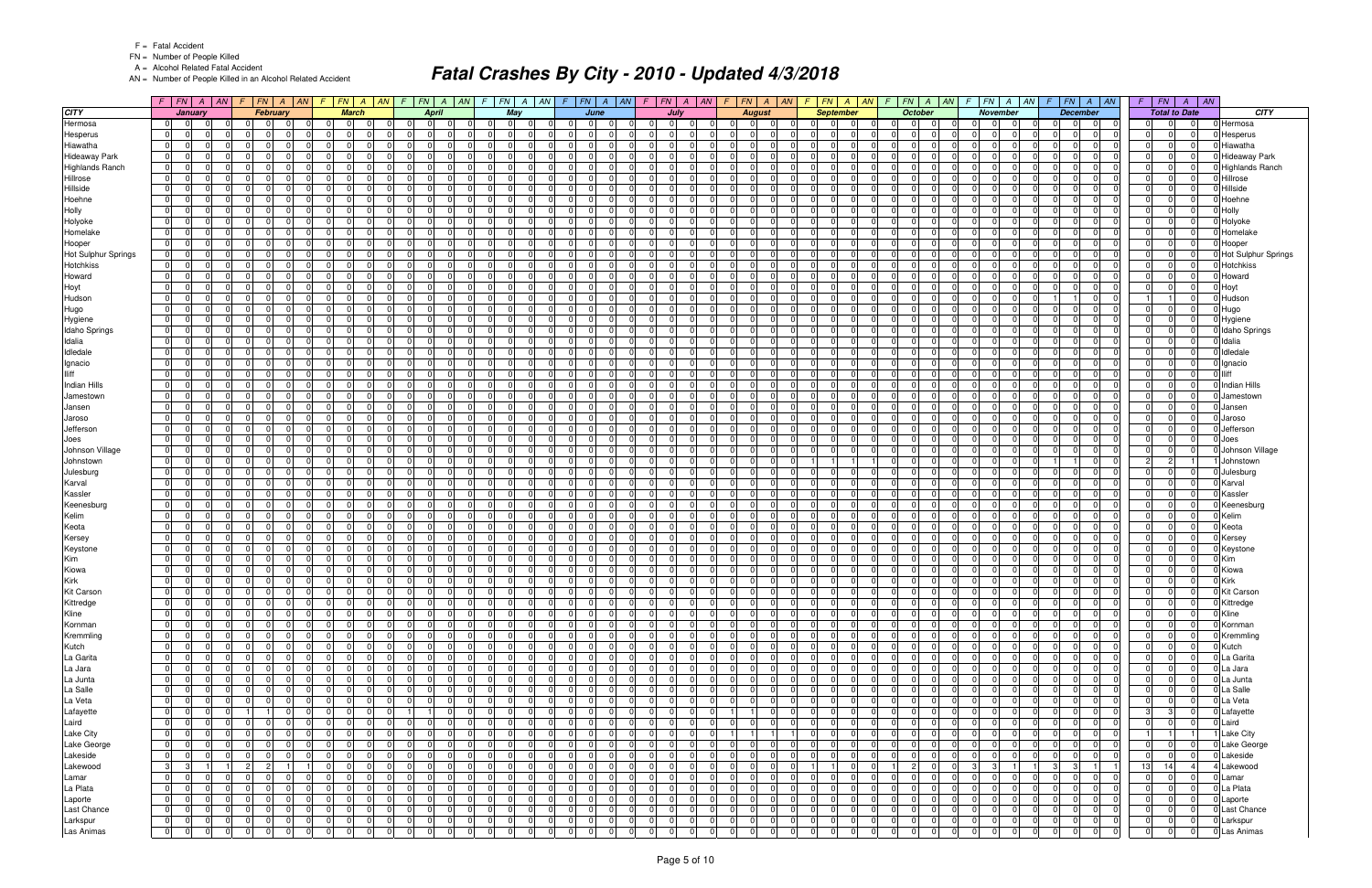FN = Number of People Killed

A = Alcohol Related Fatal Accident

AN = Number of People Killed in an Alcohol Related Accident

|                          | $F$   $FN$   $A$   $AN$                      |                                                                   | $F$ $ FN $ $A$ $ AN $ $F$ $ FN $ $A$ $ AN $                      | $F$ $FN$ $A$ $AN$                               | $F$ $ FN $ $A$ $ AN $ $F$ $ FN $ $A$ $ AN$      |                                                                           | $F$ $ FN $ $A$ $ AN $                                 | $F$ $ FN $ $A$ $ AN $ $F$ $ FN $ $A$ $ AN$                           |                                                                                  | $F$ $ FN $ $A$ $ AN $                                             |                                          | $F$ $FN$ $A$ $AN$ $F$ $FN$ $A$ $AN$                                                       | $F$   $FN$   $A$   $AN$                                                |                            |
|--------------------------|----------------------------------------------|-------------------------------------------------------------------|------------------------------------------------------------------|-------------------------------------------------|-------------------------------------------------|---------------------------------------------------------------------------|-------------------------------------------------------|----------------------------------------------------------------------|----------------------------------------------------------------------------------|-------------------------------------------------------------------|------------------------------------------|-------------------------------------------------------------------------------------------|------------------------------------------------------------------------|----------------------------|
| <b>CITY</b>              | January                                      | February                                                          | <b>March</b>                                                     | <b>April</b>                                    | May                                             | June                                                                      | July                                                  | <b>August</b>                                                        | <b>September</b>                                                                 | October                                                           | <b>November</b>                          | <b>December</b>                                                                           | <b>Total to Date</b>                                                   | CITY                       |
| Lawson                   | 0 I<br>$\overline{0}$                        | $\Omega$<br>$\Omega$                                              | $\Omega$<br>$\Omega$                                             | 0 <br>.0<br>$\Omega$                            | $\Omega$<br>$\Omega$<br>$\Omega$                | $\Omega$<br>$\overline{0}$                                                | - 01<br>$\Omega$                                      | $\Omega$<br>$\Omega$<br>$\Omega$                                     | $\Omega$<br>$\Omega$<br>$\Omega$                                                 | - 01<br>$\Omega$                                                  | ΩI                                       | $\overline{0}$<br>-01<br>$\Omega$<br>$\Omega$                                             | $\Omega$<br>$\Omega$<br>$\Omega$                                       | Lawson                     |
| Lay                      | $\overline{0}$<br>$\Omega$                   | 0<br>$\Omega$                                                     | 0 I<br>0                                                         | 0 <br>$\Omega$                                  | 0<br>$\Omega$                                   | $\Omega$<br> 0                                                            | $\Omega$<br>$\Omega$                                  | 0                                                                    | $\Omega$<br>$\Omega$<br>$\overline{0}$                                           | $\Omega$<br>$\overline{0}$<br>$\Omega$                            | $\overline{0}$<br>$\Omega$               | 0 <br>0<br>0                                                                              | 0 <br>0<br>$\overline{0}$                                              | Lay                        |
| Lazear                   | 0 I<br>- 01                                  | $\Omega$<br>.0                                                    | $\Omega$<br>$\Omega$<br>$\Omega$                                 | $\overline{0}$<br>- 01<br>$\Omega$              | $\Omega$<br>$\mathbf 0$                         | -01<br>$\Omega$<br>$\Omega$                                               | 0 I<br>$\overline{0}$                                 | $\Omega$<br>01<br>$\Omega$                                           | $\Omega$<br>$\Omega$<br>$\overline{0}$                                           | 0 I<br> 0 <br>$\Omega$                                            | $\overline{0}$                           | -01<br>- 0 I<br>$\Omega$<br>$\Omega$                                                      | $\overline{0}$<br>-01<br>$\Omega$                                      | Lazear                     |
| Leadville                | 01<br>$\Omega$                               | $\Omega$<br>$\Omega$                                              | $\Omega$<br>$\Omega$<br>$\Omega$                                 | 0 <br>$\Omega$                                  | $\Omega$<br>$\Omega$                            | -01<br>0                                                                  | $\Omega$<br>$\Omega$                                  | $\Omega$<br>$\Omega$                                                 | $\Omega$<br>$\Omega$<br>$\Omega$                                                 | $\Omega$<br>$\Omega$<br>$\Omega$                                  | $\Omega$<br>$\Omega$                     | $\Omega$<br>$\Omega$<br>$\overline{0}$                                                    | $\Omega$<br>$\Omega$<br> 0                                             | Leadville                  |
| _ebanon                  | 01<br>$\Omega$                               | $\Omega$<br>$\overline{0}$                                        | $\Omega$<br>$\Omega$<br>$\Omega$                                 | 0 I<br>$\Omega$                                 | $\Omega$<br>$\mathbf 0$                         | $\Omega$<br>$\Omega$<br>$\overline{0}$                                    | $\Omega$<br>$\Omega$                                  | $\Omega$<br>$\Omega$                                                 | $\Omega$<br>$\Omega$<br>$\overline{0}$                                           | 0 I<br>$\overline{0}$<br>$\Omega$                                 | $\Omega$                                 | - 0 I<br>$\Omega$<br>$\Omega$<br>$\overline{0}$                                           | $\Omega$<br> 0 <br>$\overline{0}$                                      | Lebanor                    |
| Lewis                    | $\overline{0}$<br>$\Omega$                   | $\Omega$<br>$\Omega$                                              | $\Omega$                                                         | $\Omega$<br>$\Omega$                            | $\Omega$<br>$\Omega$                            | $\Omega$<br>$\Omega$                                                      | $\Omega$<br>$\Omega$                                  | $\Omega$<br>$\Omega$                                                 | $\Omega$<br>$\Omega$                                                             | $\Omega$<br>$\Omega$<br>$\Omega$                                  | $\Omega$<br>$\Omega$                     | $\Omega$<br>$\Omega$                                                                      | $\Omega$<br>$\Omega$<br>$\Omega$                                       | Lewis                      |
| Limon                    | 01<br>- 01                                   | $\Omega$<br>$\overline{0}$                                        | $\Omega$<br>$\Omega$<br>$\Omega$                                 | 01<br>- 01                                      | $\overline{0}$<br>$\mathbf 0$                   | $\Omega$<br>$\Omega$<br>-01                                               | $\mathbf 0$<br>01                                     | $\Omega$<br>$\overline{0}$<br>$\overline{0}$                         | $\Omega$<br>$\Omega$<br>$\overline{0}$                                           | 0 I<br>$\overline{0}$<br>$\Omega$                                 | $\overline{0}$                           | - 0 I<br>$\Omega$<br>$\Omega$<br>$\overline{0}$                                           | $\Omega$<br> 0 <br>$\overline{0}$                                      | Limon                      |
| Lindon                   | 0 I<br>$\Omega$                              | $\Omega$<br>$\Omega$                                              | $\Omega$<br>0<br>$\Omega$                                        | 0 <br>$\Omega$                                  | $\Omega$<br>$\Omega$                            | $\Omega$<br>0                                                             | $\Omega$<br>$\Omega$                                  | $\Omega$<br>$\Omega$                                                 | $\Omega$<br>$\Omega$<br>$\Omega$                                                 | $\Omega$<br>$\Omega$<br>$\Omega$                                  | $\Omega$<br>$\Omega$                     | $\Omega$<br>$\overline{0}$<br>$\Omega$                                                    | $\Omega$<br> 0 <br>$\Omega$                                            | Lindon                     |
| Littleton                | 0 I<br>- 01                                  | $\Omega$<br>$\mathbf 0$                                           | $\Omega$<br>$\Omega$<br>$\Omega$                                 | 0 I<br>$\Omega$<br>$\Omega$                     | $\Omega$<br>$\mathbf 0$                         | $\Omega$<br>$\Omega$<br>$\overline{0}$                                    | $\mathbf 0$<br>$\Omega$                               | $\Omega$<br>$\overline{0}$<br>$\Omega$                               | $\Omega$<br>$\Omega$<br>$\overline{0}$                                           | 0 I<br>- 01<br>$\Omega$                                           | 01                                       | - 0 I<br>$\overline{0}$                                                                   | $\overline{0}$                                                         | Littleton                  |
| Livermore                | $\Omega$<br>$\Omega$                         | $\Omega$<br>$\Omega$                                              | $\Omega$                                                         | $\Omega$<br>$\Omega$                            | ΩI<br>$\Omega$                                  | $\Omega$<br>0                                                             | $\Omega$<br>$\Omega$                                  | $\Omega$                                                             | 0<br>$\Omega$                                                                    | $\Omega$<br>$\Omega$                                              | $\Omega$<br>$\Omega$                     | $\Omega$<br>$\Omega$                                                                      | $\overline{0}$<br>$\Omega$<br>$\Omega$                                 | Livermore                  |
| Lochbuie                 | 0 I<br>- 01                                  | $\Omega$<br>$\overline{0}$                                        | $\Omega$<br>$\mathbf 0$<br>$\Omega$                              | 0 I<br>- 01<br>$\Omega$                         | $\Omega$<br>$\mathbf 0$                         | -01<br>$\Omega$<br>$\Omega$                                               | 0 I<br>$\overline{0}$                                 | $\Omega$<br>01<br>$\Omega$<br>$\overline{0}$                         | $\Omega$<br>$\Omega$<br>$\overline{0}$                                           | 0 <br>0 I<br>$\Omega$                                             | $\overline{0}$                           | - 0 I<br>$\Omega$<br>$\Omega$<br>$\overline{0}$                                           | $\Omega$<br>$\Omega$<br>$\overline{0}$                                 | Lochbuie                   |
| Log Lane Village         | 01<br>$\Omega$                               | $\Omega$<br>$\Omega$                                              | $\Omega$<br>$\Omega$<br>$\Omega$                                 | 0 I<br>$\Omega$<br>$\Omega$                     | $\Omega$<br>$\Omega$                            | -01<br>$\Omega$<br>$\Omega$                                               | $\Omega$<br>$\Omega$                                  | $\Omega$<br>$\Omega$<br>$\Omega$                                     | $\Omega$<br>$\Omega$<br>$\overline{0}$                                           | $\Omega$<br>$\overline{0}$<br>$\Omega$                            | $\Omega$<br>$\Omega$                     | $\Omega$<br>$\Omega$<br>$\overline{0}$                                                    | $\Omega$<br> 0 <br>$\Omega$                                            | Log Lane Village           |
| Loma                     | 0 <br>- 0                                    | $\Omega$                                                          | $\Omega$<br><sup>0</sup><br>$\Omega$                             | $\overline{0}$<br>$\Omega$                      | ΩI<br>$\Omega$                                  | $\overline{0}$<br><sup>0</sup>                                            | $\Omega$<br>$\Omega$                                  | $\Omega$<br>n                                                        | $\Omega$<br>$\Omega$<br>$\Omega$                                                 | $\Omega$<br>$\Omega$                                              | $\Omega$<br>$\Omega$                     | $\Omega$<br>$\overline{0}$                                                                | $\Omega$<br> 0 <br>$\overline{0}$                                      | Loma                       |
| Lone Tree                | $\overline{0}$<br>$\Omega$                   | $\Omega$<br>$\Omega$                                              | $\Omega$<br>$\Omega$<br>$\Omega$                                 | 0 I<br>$\Omega$<br>$\Omega$                     | $\Omega$<br>$\mathbf 0$                         |                                                                           | $\mathbf 0$<br>$\Omega$                               | $\Omega$<br>$\Omega$<br>0I                                           | $\Omega$<br>$\Omega$<br>$\overline{0}$                                           | 0 <br>$\Omega$<br>$\Omega$                                        | $\overline{0}$                           | $\Omega$<br>-01<br>$\Omega$<br>$\Omega$                                                   |                                                                        | Lonetree                   |
| Longmon                  | 0 <br>$\Omega$                               | 0<br>$\Omega$                                                     | $\Omega$<br>$\Omega$<br>$\Omega$                                 | 0 <br>$\Omega$                                  | $\overline{0}$<br>$\Omega$                      | $\Omega$<br> 0                                                            | $\Omega$<br>$\Omega$                                  | $\overline{0}$<br>$\Omega$                                           | $\Omega$<br>$\overline{0}$<br>$\Omega$                                           | $\Omega$                                                          | $\overline{0}$<br>$\Omega$               | 0                                                                                         | $\vert$ 2<br>2 <sup>1</sup><br>$\overline{0}$                          | Longmont                   |
| Louisville               | $\overline{0}$<br>$\Omega$<br>0 I            | $\Omega$<br>$\Omega$                                              | $\Omega$<br>$\Omega$<br>$\Omega$                                 | 0 I<br>$\Omega$<br>$\Omega$                     | $\overline{0}$<br>$\mathbf 0$<br>$\Omega$       | $\Omega$<br>$\Omega$<br>-01                                               | 0 I<br>-01                                            | $\Omega$<br>$\overline{0}$<br>$\Omega$<br>$\Omega$                   | $\overline{1}$                                                                   | 0 I<br>$\Omega$<br>- 01                                           | $\overline{0}$<br>- 0                    | -01<br>$\Omega$<br>$\Omega$<br>-01                                                        | $\mathbf{1}$                                                           | Louisville                 |
| Louviers                 | 01<br>$\Omega$                               | $\Omega$<br>$\overline{0}$                                        | $\Omega$<br>$\Omega$<br>$\Omega$                                 | 0 I<br>$\Omega$<br>$\Omega$                     | $\Omega$<br>$\mathbf 0$                         | $\Omega$<br>$\Omega$<br>$\overline{0}$                                    | $\mathbf 0$<br>$\Omega$                               | $\overline{0}$<br>$\Omega$<br>$\Omega$                               | $\Omega$<br>$\Omega$<br>$\overline{0}$                                           | $\overline{0}$<br>$\overline{0}$<br>$\Omega$                      | 01                                       | - 0 I<br>$\Omega$<br>$\Omega$<br>$\overline{0}$                                           | $\Omega$<br>$\mathbf 0$<br>$\overline{0}$                              | Louviers                   |
| Loveland                 | 0 I<br>$\Omega$                              | $\Omega$<br>0                                                     | $\Omega$<br>$\Omega$<br>$\Omega$                                 | 0 I<br>$\Omega$<br>$\Omega$                     | $\Omega$<br>$\Omega$                            | $\Omega$<br>-01<br>0                                                      | $\Omega$<br>$\Omega$                                  | $\Omega$<br>$\Omega$<br>$\Omega$<br>0I                               | $\Omega$<br>-01<br>$\Omega$                                                      | $\Omega$<br>$\Omega$<br>$\overline{0}$                            | $\Omega$                                 | $\Omega$<br>-01<br>- 0 I<br>$\Omega$                                                      | $\Omega$<br>$\overline{0}$<br> 0                                       | Loveland                   |
| Lucerne                  | 01<br>$\Omega$                               | $\Omega$<br>$\Omega$                                              | $\Omega$<br>$\Omega$<br>$\Omega$                                 | $\overline{0}$<br>$\Omega$<br><sup>0</sup>      | $\Omega$<br>$\Omega$                            | $\Omega$<br>0<br>$\overline{0}$                                           | $\mathbf 0$<br>$\Omega$                               | <sup>0</sup><br>$\Omega$<br>$\Omega$                                 | $\Omega$<br>$\Omega$<br>$\overline{0}$                                           | $\overline{0}$<br>$\overline{0}$<br>$\Omega$                      | $\Omega$<br>$\Omega$                     | $\Omega$<br>$\Omega$<br>$\overline{0}$                                                    | $\Omega$<br> 0 <br>$\Omega$                                            | Lucerne                    |
| Lycan                    | 0 I<br>$\Omega$                              | $\Omega$<br>$\Omega$                                              | $\Omega$<br>- 0 I<br>$\Omega$                                    | 0 I<br>$\Omega$<br>$\Omega$                     | 01<br>$\mathbf 0$                               | $\Omega$<br>-01<br>$\Omega$                                               | $\mathbf 0$<br>$\Omega$                               | $\overline{0}$<br>$\Omega$<br>$\Omega$                               | $\Omega$<br>$\Omega$<br>-01                                                      | $\overline{0}$<br>$\Omega$<br>0 I                                 | $\overline{0}$                           | -01<br>$\Omega$<br>$\overline{0}$<br>-01                                                  | 0 <br>0 I<br>$\Omega$                                                  | Lycan                      |
| Lyons                    | 01<br>$\Omega$                               | $\Omega$<br>$\overline{0}$                                        | $\Omega$<br>$\Omega$<br>$\Omega$                                 | 0 I<br>- 0<br>$\Omega$                          | $\Omega$<br>$\Omega$                            | $\Omega$<br>$\Omega$<br>-01                                               | $\Omega$<br>$\Omega$                                  | $\Omega$<br>$\Omega$<br>$\Omega$                                     | $\Omega$<br>$\Omega$<br>$\overline{0}$                                           | $\overline{0}$<br>$\Omega$<br><sup>n</sup>                        | $\Omega$<br>$\Omega$                     | $\Omega$<br>-01<br>$\Omega$                                                               | $\Omega$<br> 0 <br>01                                                  | Lyons                      |
| Mack                     | 0 I<br>U<br>$\Omega$                         | $\Omega$<br>$\Omega$                                              | $\Omega$<br>- 0 I<br>$\Omega$                                    | $\Omega$<br>$\Omega$<br>$\Omega$                | $\Omega$<br>$\mathbf 0$                         | $\Omega$<br>$\Omega$<br>-01                                               | $\Omega$<br>$\Omega$                                  | $\Omega$<br>$\Omega$<br>$\Omega$                                     | $\Omega$<br>$\Omega$<br>$\Omega$                                                 | $\Omega$<br>$\Omega$<br>$\Omega$                                  | $\Omega$                                 | $\Omega$<br>-01<br>- 0 I<br>$\Omega$                                                      | $\Omega$<br>-01<br>$\Omega$                                            | Mack                       |
| Maher                    | 01<br>$\Omega$                               | $\overline{0}$<br>$\Omega$                                        | 0<br>0 I<br>$\Omega$<br>$\Omega$<br>$\Omega$                     | 01<br>$\Omega$<br>0<br>$\Omega$                 | $\overline{0}$<br>$\Omega$                      | $\Omega$<br>-01<br>0<br>$\Omega$                                          | 0<br>$\Omega$                                         | $\overline{0}$<br>$\Omega$<br>$\Omega$<br>$\Omega$                   | 0<br>$\Omega$<br>-01<br>$\Omega$<br>$\Omega$<br>$\Omega$                         | 01<br>-01<br>$\Omega$<br>$\Omega$                                 | $\overline{0}$<br>$\Omega$               | $\overline{0}$<br>-01<br>$\Omega$<br>0                                                    | $\overline{0}$<br> 0 <br>$\overline{0}$<br>$\Omega$                    | Maher                      |
| Malta                    | 0 I<br>$\Omega$<br>$\Omega$                  | $\Omega$<br>$\Omega$                                              | $\Omega$                                                         | 0 I<br>$\Omega$                                 | $\Omega$<br>$\Omega$                            | -01                                                                       | $\Omega$<br>$\Omega$                                  | $\overline{0}$<br>$\Omega$                                           |                                                                                  | $\Omega$<br>-01<br>$\Omega$                                       | $\Omega$                                 | -01<br>$\Omega$<br>$\Omega$                                                               | -01<br>$\Omega$                                                        | Malta                      |
| Manassa<br>Mancos        | 01<br>$\Omega$<br>$\overline{0}$<br>$\Omega$ | $\Omega$<br>$\overline{0}$<br>0<br>$\Omega$                       | $\Omega$<br>$\mathbf 0$<br>$\Omega$<br>$\Omega$<br>0<br>$\Omega$ | 0 I<br>$\Omega$<br>$\Omega$<br> 0 <br>$\Omega$  | $\Omega$<br>$\mathbf 0$<br>$\Omega$<br>$\Omega$ | $\Omega$<br>$\Omega$<br>$\overline{0}$<br>$\Omega$<br>0<br>$\overline{0}$ | $\mathbf 0$<br>$\Omega$<br>$\Omega$<br>$\Omega$       | $\overline{0}$<br>$\Omega$<br>$\overline{0}$<br>$\Omega$<br>$\Omega$ | $\Omega$<br>$\Omega$<br>$\overline{0}$<br>$\Omega$<br>$\Omega$<br>$\overline{0}$ | 0 I<br>- 01<br>$\overline{0}$<br>$\overline{0}$                   | $\Omega$<br>$\Omega$<br>$\Omega$         | - 0 I<br>$\Omega$<br>$\Omega$<br>$\overline{0}$<br>$\Omega$<br>$\Omega$<br>$\overline{0}$ | $\overline{0}$<br> 0 <br>0 I<br> 0 <br>$\overline{0}$<br>$\Omega$      | Manassa<br>Mancos          |
| <b>Manitou Springs</b>   | 01<br>$\Omega$                               | $\Omega$<br>$\Omega$                                              | $\Omega$                                                         | 0 <br>$\Omega$                                  | $\Omega$<br>$\Omega$                            | $\Omega$<br><sup>0</sup>                                                  | $\Omega$<br>$\Omega$                                  | $\Omega$                                                             | $\Omega$<br>- 0                                                                  | $\Omega$<br>$\Omega$<br><sup>n</sup>                              | $\Omega$<br>$\Omega$                     | $\overline{0}$<br>0.                                                                      | $\Omega$<br><sup>n</sup><br>$\Omega$                                   | <b>Manitou Springs</b>     |
| Manzanola                | 01<br>- 01                                   | $\Omega$<br>$\overline{0}$                                        | $\Omega$<br>$\Omega$<br>$\Omega$                                 | 01<br>$\Omega$                                  | $\overline{0}$<br>$\mathbf 0$                   | $\Omega$<br>$\Omega$<br>$\overline{0}$                                    | $\mathbf 0$<br>$\Omega$                               | $\Omega$<br>$\overline{0}$<br>$\Omega$                               | $\Omega$<br>$\Omega$<br>$\overline{0}$                                           | 0 I<br>$\overline{0}$<br>$\Omega$                                 | 01                                       | - 0 I<br>$\Omega$<br>$\Omega$<br>$\overline{0}$                                           | 0 I<br>$\Omega$<br> 0                                                  | Manzanola                  |
| Marble                   | 0 I<br>$\Omega$                              | $\Omega$<br>$\Omega$                                              | $\Omega$<br>0<br>$\Omega$                                        | 0 <br>$\Omega$                                  | $\Omega$<br>$\Omega$                            | $\Omega$<br>0                                                             | $\Omega$<br>$\Omega$                                  | $\Omega$                                                             | $\Omega$<br>$\Omega$<br>$\Omega$                                                 | $\Omega$<br>$\Omega$<br>$\Omega$                                  | $\Omega$<br>$\Omega$                     | $\Omega$<br>$\Omega$<br>$\overline{0}$                                                    | $\Omega$<br>-01<br>$\Omega$                                            | Marble                     |
| Marshall                 | 0 I<br>- 01                                  | $\Omega$<br>$\mathbf 0$                                           | $\Omega$<br>$\Omega$<br>$\Omega$                                 | 0 I<br>$\Omega$<br>$\Omega$                     | $\Omega$<br>$\mathbf 0$                         | $\Omega$<br>$\Omega$<br>$\overline{0}$                                    | $\mathbf 0$<br>$\Omega$                               | $\Omega$<br>$\overline{0}$<br>$\Omega$                               | $\Omega$<br>$\Omega$<br>$\overline{0}$                                           | 0 I<br>- 01<br>$\Omega$                                           | 01                                       | - 0 I<br>$\Omega$<br>$\Omega$<br>$\overline{0}$                                           | $\Omega$<br> 0 <br>$\overline{0}$                                      | Marshal                    |
| Marvel                   | 0 <br>$\Omega$                               | $\Omega$<br>$\Omega$                                              | $\Omega$                                                         | 0 <br>$\Omega$                                  | $\overline{0}$<br>$\Omega$                      | $\Omega$<br>0                                                             | $\Omega$<br>$\Omega$                                  | $\overline{0}$                                                       | $\Omega$<br>0                                                                    | $\Omega$<br>$\Omega$                                              | $\Omega$<br>$\Omega$                     | -01<br>$\Omega$                                                                           | -01<br>$\Omega$<br>$\Omega$                                            | Marvel                     |
| Masonville               | 0 I<br>- 01                                  | $\Omega$<br>$\overline{0}$                                        | $\Omega$<br>$\mathbf 0$<br>$\Omega$                              | 0 I<br>- 01<br>$\Omega$                         | $\Omega$<br>$\mathbf 0$                         | -01<br>$\Omega$<br>$\Omega$                                               | 0 I<br>$\overline{0}$                                 | $\Omega$<br>01<br>$\Omega$                                           | $\Omega$<br>$\Omega$<br>$\Omega$                                                 | 0 <br>0 I<br>$\Omega$                                             | $\overline{0}$                           | - 0 I<br>$\Omega$<br>$\Omega$<br>$\overline{0}$                                           | $\Omega$<br>$\Omega$<br>$\overline{0}$                                 | Masonville                 |
| Masters                  | 01<br>$\Omega$                               | $\Omega$<br>$\Omega$                                              | $\Omega$<br>$\Omega$<br>$\Omega$                                 | 0 <br>$\Omega$<br>$\Omega$                      | $\Omega$<br>$\Omega$                            | -01<br>$\Omega$<br>$\Omega$                                               | $\Omega$<br>$\Omega$                                  | $\Omega$<br>$\Omega$                                                 | $\Omega$<br>$\Omega$<br>$\overline{0}$                                           | $\Omega$<br>$\overline{0}$<br>$\Omega$                            | 01<br>$\Omega$                           | $\Omega$<br>$\overline{0}$<br>$\Omega$                                                    | $\Omega$<br> 0 <br>0 I                                                 | <b>Masters</b>             |
| Matheson                 | 0 I<br>$\Omega$                              | $\Omega$<br>$\Omega$                                              | $\Omega$<br>$\Omega$<br>$\Omega$                                 | 0 I<br>- 0<br>$\Omega$                          | $\Omega$<br>$\Omega$                            | $\Omega$<br>-01<br>$\Omega$                                               | $\Omega$<br>$\Omega$                                  | $\Omega$<br>$\Omega$                                                 | $\Omega$<br>$\Omega$<br>$\overline{0}$                                           | 0 I<br>- 01<br>$\Omega$                                           | $\Omega$<br>$\Omega$                     | $\Omega$<br>$\Omega$<br>$\overline{0}$                                                    | $\Omega$<br>$\overline{0}$<br>$\overline{0}$                           | Mathesor                   |
| Maybell                  | $\overline{0}$<br>$\Omega$                   | $\Omega$<br>$\Omega$                                              | $\Omega$<br>$\Omega$<br>$\Omega$                                 | $\overline{0}$<br>$\Omega$                      | $\Omega$<br>$\Omega$                            | -01<br>0                                                                  | $\Omega$<br>$\Omega$                                  | $\Omega$<br>$\Omega$                                                 | $\Omega$<br>$\Omega$                                                             | $\Omega$<br>$\Omega$<br>$\Omega$                                  | $\Omega$<br>$\Omega$                     | -01<br>$\Omega$                                                                           | $\Omega$<br>-01<br>$\Omega$                                            | Maybell                    |
| Mayday                   | 0 I<br>$\Omega$                              | $\Omega$<br>.0                                                    | $\Omega$<br>$\Omega$                                             | $\overline{0}$<br>$\Omega$                      | $\overline{0}$<br>$\mathbf 0$                   | -01<br>$\Omega$                                                           | $\mathbf 0$<br>$\Omega$                               | $\overline{0}$<br>$\Omega$                                           | $\Omega$<br>$\Omega$<br>$\Omega$                                                 | 0 I<br>$\overline{0}$<br>$\Omega$                                 | 01                                       | - 0 I<br>$\Omega$<br>$\Omega$<br>$\overline{0}$                                           | 0 <br> 0 <br>$\Omega$                                                  | Mayday                     |
| <b>May Valley</b>        | $\overline{0}$<br>$\Omega$                   | $\Omega$<br>$\Omega$                                              | $\Omega$<br>$\Omega$<br>$\Omega$                                 | 0 <br>$\Omega$                                  | $\Omega$<br>$\Omega$                            | -01<br>$\Omega$<br>0                                                      | $\Omega$<br>$\Omega$                                  | 01<br>$\Omega$                                                       | $\Omega$<br>$\Omega$<br>$\Omega$                                                 | $\Omega$<br>$\Omega$<br>$\Omega$                                  | $\Omega$<br>$\Omega$                     | $\Omega$<br>$\Omega$<br>$\overline{0}$                                                    | $\Omega$<br> 0 <br>$\Omega$                                            | May Valley                 |
| Mc Clave                 | 01<br>-0                                     | $\Omega$<br>$\Omega$                                              | $\Omega$<br>$\Omega$<br>$\Omega$                                 | $\Omega$<br>$\Omega$<br>$\Omega$                | $\Omega$<br>$\mathbf 0$                         | $\Omega$<br>0<br>$\overline{0}$                                           | $\Omega$<br>$\Omega$                                  | $\Omega$<br>$\Omega$                                                 | $\Omega$<br>$\Omega$<br>$\overline{0}$                                           | $\Omega$<br>$\Omega$<br>$\Omega$                                  | $\Omega$                                 | - 0 I<br>$\Omega$<br>$\Omega$<br>$\overline{0}$                                           | $\Omega$<br>$\overline{0}$<br>$\Omega$                                 | Mc Clave                   |
| Mc Coy                   | 0 <br>- 0                                    | $\Omega$<br>$\Omega$                                              | $\Omega$<br>$\Omega$<br>$\Omega$                                 | 0 <br>$\Omega$                                  | $\Omega$<br>$\Omega$                            | $\Omega$<br>-01<br>$\Omega$                                               | $\Omega$<br>$\Omega$                                  | $\Omega$<br>$\Omega$                                                 | $\Omega$<br>$\Omega$<br>$\overline{0}$                                           | $\overline{0}$<br>$\Omega$<br>$\Omega$                            | $\Omega$                                 | $\Omega$<br>$\Omega$<br>$\overline{0}$<br>$\Omega$                                        | $\Omega$<br>$\Omega$<br> 0                                             | Mc Coy                     |
| Mead                     | 01<br>$\Omega$                               | $\Omega$<br>$\Omega$                                              | $\Omega$<br>$\Omega$<br>$\Omega$                                 | 0 <br>$\Omega$<br>0                             | $\Omega$<br>$\overline{0}$                      | $\Omega$<br>$\Omega$<br>-01                                               | $\mathbf 0$<br>$\Omega$                               | 0<br>01<br>$\Omega$                                                  | $\Omega$<br>$\Omega$<br>$\overline{0}$                                           | $\overline{0}$<br>$\overline{0}$<br>$\Omega$                      | $\Omega$<br>$\Omega$                     | $\Omega$<br>-01<br>$\Omega$                                                               | $\Omega$<br> 0 <br>$\Omega$                                            | Mead                       |
| Meeker                   | 0 I<br>- 01                                  | $\Omega$<br>$\Omega$                                              | $\Omega$<br>$\Omega$<br>$\Omega$                                 | 0 I<br>$\Omega$<br>$\Omega$                     | 01<br>$\mathbf 0$                               | $\Omega$<br>-01<br>$\Omega$                                               | $\mathbf 0$<br>$\Omega$                               | $\overline{0}$<br>$\Omega$<br>0I                                     | $\Omega$<br>$\Omega$<br>-01                                                      | 0 I<br>$\overline{0}$<br>$\Omega$                                 | $\overline{0}$                           | -01<br>$\Omega$<br>$\Omega$<br>-01                                                        | $\Omega$<br>-01<br>0 I                                                 | Meeker                     |
| <b>Meeker Park</b>       | 0 <br>$\Omega$<br><sup>n</sup>               | $\Omega$<br>$\overline{0}$                                        | $\Omega$<br>$\Omega$<br>- 01                                     | 0 I<br>$\Omega$<br>$\Omega$                     | $\Omega$<br>$\mathbf 0$                         | $\Omega$<br>$\Omega$<br> 0                                                | $\Omega$<br>$\Omega$                                  | 01<br>$\Omega$<br>$\Omega$                                           | $\Omega$<br>$\Omega$<br>$\overline{0}$                                           | $\overline{0}$<br>$\overline{0}$<br>$\Omega$                      | $\Omega$                                 | $\Omega$<br>$\Omega$<br> 0 <br>-01                                                        | $\Omega$<br> 0 <br>$\Omega$                                            | <b>Meeker Park</b>         |
| Meredith                 | 01<br>- 01<br>$\Omega$                       | $\Omega$<br>$\mathbf 0$                                           | $\overline{0}$<br>$\Omega$<br>$\Omega$                           | 0 I<br>$\Omega$<br>$\Omega$                     | $\Omega$<br>$\mathbf 0$                         | $\Omega$<br>-01<br>$\Omega$                                               | $\mathbf 0$<br>$\Omega$                               | $\Omega$<br>$\Omega$<br>0I                                           | $\Omega$<br>$\Omega$<br>$\overline{0}$                                           | 0 I<br>$\overline{0}$<br>$\Omega$                                 | $\Omega$<br>$\Omega$                     | $\Omega$<br>-01<br>- 0 I<br>$\Omega$                                                      | $\Omega$<br>-01<br>$\Omega$                                            | Meredith                   |
| Merino                   | 0 <br>$\mathbf 0$<br>$\Omega$                | $\overline{0}$<br>$\Omega$<br>$\overline{0}$                      | $\overline{0}$<br> 0 <br>$\overline{0}$                          | $\overline{0}$<br>$\overline{0}$<br>$\Omega$    | $\overline{0}$<br>$\mathbf 0$<br>$\Omega$       | 0 <br> 0 <br>0                                                            | $\overline{0}$<br>$\Omega$                            | $\overline{0}$<br>$\Omega$<br>$\overline{0}$                         | $\mathbf 0$<br>$\overline{0}$<br>$\overline{0}$                                  | $\overline{0}$<br>-01<br>$\Omega$                                 | $\overline{0}$<br>$\Omega$               | 0<br>$\overline{0}$<br>$\overline{0}$<br>$\Omega$                                         | $\overline{0}$<br> 0                                                   | Merino                     |
| Mesa                     | $\overline{0}$<br>$\Omega$<br> 0             | $\overline{0}$<br>.0                                              | $\overline{0}$<br>0 I                                            | 0 <br>$\mathbf 0$<br>$\overline{0}$             | 01<br>- 0 I                                     | 0 <br>$\overline{0}$                                                      | $\overline{0}$<br>$\overline{0}$                      | $\Omega$<br>$\overline{0}$<br>$\Omega$                               | $\overline{0}$<br>$\overline{0}$                                                 | $\overline{0}$<br>-01<br>$\Omega$                                 | 01<br>$\Omega$                           | 0 <br>$\overline{0}$                                                                      | 0 <br>$\Omega$<br> 0                                                   | 0 Mesa                     |
| Mesita                   | $\overline{0}$<br>$\overline{0}$<br>$\Omega$ | $\Omega$<br>$\mathbf 0$                                           | $\overline{0}$<br> 0 <br>$\mathbf 0$                             | $\overline{0}$<br>$\mathbf 0$<br>$\Omega$       | $\overline{0}$<br> 0 <br>$\Omega$               | 0<br>$\overline{0}$<br>-01                                                | 01<br>$\overline{0}$                                  | $\Omega$<br>$\overline{0}$<br> 0 <br>$\Omega$                        | 0<br>$\overline{0}$<br>-01                                                       | $\overline{0}$<br> 0 <br>$\Omega$                                 | $\overline{0}$<br>- 0                    | $\overline{0}$<br>0<br>$\overline{0}$<br> 0                                               | $\overline{0}$<br>$\overline{0}$<br>$\mathbf 0$                        | Mesita                     |
| Milliken                 | 0 <br>- 01                                   | $\Omega$<br>$\Omega$<br>$\mathbf 0$                               | $\Omega$<br> 0 <br>$\Omega$                                      | $\overline{0}$<br> 0 <br>$\Omega$               | 0 <br>- 0 I<br>$\Omega$                         | $\Omega$<br>$\overline{0}$<br> 0                                          | $\Omega$<br>$\overline{0}$                            | $\Omega$<br>$\overline{0}$<br>$\Omega$<br>$\mathbf 0$                | $\Omega$<br>$\overline{0}$<br> 0                                                 | 0 <br> 0 <br>$\Omega$                                             | $\overline{0}$<br>$\Omega$               | $\overline{0}$<br>$\Omega$<br>$\overline{0}$<br> 0                                        | $\Omega$<br> 0 <br>$\overline{0}$                                      | Milliken                   |
| Milner                   | $\overline{0}$<br>$\mathbf 0$<br>$\Omega$    | $\overline{0}$<br>$\Omega$<br>$\mathbf{0}$                        | $\overline{0}$<br>01<br>$\mathbf 0$                              | $\overline{0}$<br> 0 <br>$\overline{0}$         | $\overline{0}$<br> 0 <br>- 0                    | 0 <br>0<br> 0                                                             | 01<br>$\overline{0}$                                  | $\Omega$<br> 0 <br>- 01<br>$\mathbf{0}$                              | 0<br> 0 <br> 0                                                                   | $\overline{0}$<br> 0 <br>$\Omega$                                 | $\overline{0}$<br>$\Omega$               | 0<br> 0 <br> 0 <br>0 I                                                                    | $\overline{0}$<br> 0 <br> 0                                            | Milner                     |
| Mineral Hot Springs      | $\overline{0}$<br> 0                         | $\overline{0}$<br>$\mathbf 0$                                     | $\mathbf 0$<br> 0 <br>$\overline{0}$                             | $\overline{0}$<br> 0 <br>$\Omega$               | $\overline{0}$<br>$\mathbf 0$<br>$\Omega$       | $\mathbf 0$<br> 0 <br> 0                                                  | 0 <br>01                                              | $\overline{0}$<br>$\Omega$<br>$\mathbf 0$                            | $\mathbf 0$<br> 0 <br> 0                                                         | $\overline{0}$<br>$\overline{0}$<br>$\Omega$                      | $\overline{0}$                           | 0 <br> 0 <br>- 0 I<br>0                                                                   | $\overline{0}$<br> 0 <br>$\overline{0}$                                | <b>Mineral Hot Springs</b> |
| Minturn                  | 01<br>$\mathbf 0$<br>$\Omega$                | $\overline{0}$<br>$\Omega$<br>$\mathbf{0}$                        | $\overline{0}$<br>0 I<br>$\mathbf 0$                             | $\overline{0}$<br>$\mathbf 0$<br>$\overline{0}$ | $\overline{0}$<br> 0 <br>- 0                    | 0<br>$\overline{0}$<br> 0                                                 | 01<br> 0                                              | $\Omega$<br>$\overline{0}$<br>- 01<br>$\mathbf{0}$                   | $\mathbf 0$<br>$\overline{0}$<br> 0                                              | 01<br> 0 <br>$\Omega$                                             | $\overline{0}$<br>$\Omega$               | $\overline{0}$<br>$\overline{0}$<br>$\overline{0}$<br> 0                                  | $\Omega$<br> 0 <br>01                                                  | Minturn                    |
| Model<br>Moffat          | 0 <br>$\overline{0}$<br>$\Omega$<br> 0       | $\overline{0}$<br>$\Omega$<br> 0 <br>$\Omega$                     | $\overline{0}$<br>01<br>$\mathbf 0$<br>0                         | $\overline{0}$<br> 0 <br>$\Omega$<br>0          | $\overline{0}$<br>$\Omega$<br> 0                | $\overline{0}$<br> 0 <br> 0 <br>0                                         | 01<br>$\overline{0}$<br>$\overline{0}$<br>$\mathbf 0$ | $\Omega$<br>$\overline{0}$<br>$\Omega$<br> 0 <br>$\overline{0}$      | $\overline{0}$<br>$\overline{0}$<br> 0 <br>$\overline{0}$                        | 0 <br>$\overline{0}$<br>$\Omega$<br>$\overline{0}$<br>$\mathbf 0$ | 0 <br>- 01<br>$\overline{0}$<br>$\Omega$ | $\overline{0}$<br> 0 <br>01<br>$\overline{0}$                                             | $\overline{0}$<br>$\overline{0}$<br>$\overline{0}$<br>$\mathbf 0$<br>0 | Model<br>Moffat            |
|                          | $\overline{0}$                               | 0                                                                 | 0<br>$\Omega$<br>$\overline{0}$<br>$\overline{0}$                | 0 <br> 0 <br>$\overline{0}$<br>$\Omega$         | 0 <br>0<br>$\overline{0}$<br>- 0                | 0 <br> 0 <br> 0 <br>$\Omega$                                              | $\overline{0}$<br> 0                                  | $\Omega$<br>$\overline{0}$<br>$\Omega$<br>$\Omega$                   | 0 <br> 0 <br>$\Omega$<br>$\overline{0}$                                          | $\overline{0}$<br>$\overline{0}$<br>$\Omega$                      | $\overline{0}$<br>- 0                    | 0 <br>0<br> 0 <br>$\Omega$<br>$\overline{0}$                                              | 0 <br>$\overline{0}$<br> 0 <br>$\Omega$                                | Molina                     |
| Molina                   | $\mathbf 0$<br>$\mathbf 0$                   | $\overline{0}$<br>$\overline{0}$<br>$\overline{0}$<br>$\mathbf 0$ | $\mathbf 0$<br> 0 <br>$\overline{0}$                             | $\overline{0}$<br> 0 <br>$\Omega$               | 0 <br>$\overline{0}$<br> 0                      | $\overline{0}$<br> 0 <br>0                                                | 0 <br>$\overline{0}$                                  | $\overline{0}$<br>$\overline{0}$<br>$\Omega$<br>$\Omega$             | $\mathbf 0$<br>$\overline{0}$<br> 0                                              | 0 <br> 0 <br>$\Omega$                                             | $\overline{0}$                           | $\overline{0}$<br>$\overline{0}$<br> 0 <br>- 0 I<br>0                                     | $\overline{0}$<br>$\Omega$                                             | <b>Monte Vista</b>         |
| Monte Vista<br>Montezuma | $\overline{0}$<br>$\overline{0}$<br>$\Omega$ | $\Omega$<br>$\mathbf 0$<br>$\Omega$                               | $\Omega$<br>0 I<br>$\mathbf 0$                                   | $\overline{0}$<br>$\overline{0}$<br>$\Omega$    | $\overline{0}$<br>$\mathbf 0$<br>$\Omega$       | $\overline{0}$<br>$\overline{0}$<br> 0                                    | -01<br>0 I                                            | $\overline{0}$<br>$\Omega$<br>$\Omega$<br>$\mathbf 0$                | $\Omega$<br> 0 <br>$\overline{0}$                                                | $\overline{0}$<br> 0 <br>$\Omega$                                 | $\overline{0}$<br>$\Omega$               | $\Omega$<br> 0 <br>- 0 I<br>$\overline{0}$                                                | 0 <br>$\Omega$<br> 0 <br>$\overline{0}$                                | Montezuma                  |
| Montrose                 | $\overline{0}$<br>$\mathbf 0$                | $\overline{0}$<br>$\mathbf 0$                                     | $\mathbf 0$<br> 0 <br>0                                          | $\overline{0}$<br>$\overline{0}$<br>$\Omega$    | $\overline{0}$<br> 0                            | 0 <br>$\mathbf 0$<br>$\overline{0}$                                       | $\overline{0}$<br>$\overline{0}$                      | $\Omega$<br>$\overline{0}$<br>$\Omega$                               | $\mathbf 0$<br>$\overline{0}$<br> 0                                              | 0 <br> 0 <br>$\Omega$                                             | $\overline{0}$                           | $\overline{0}$<br>$\mathbf 0$<br>$\overline{0}$<br> 0                                     | 0 <br>$\Omega$<br> 0                                                   | Montrose                   |
| Monument                 | $\overline{0}$<br>$\mathbf 0$                | $\overline{0}$<br>$\mathbf{0}$                                    | 0 <br>$\Omega$<br>$\Omega$                                       | $\overline{0}$<br> 0 <br>$\Omega$               |                                                 | $\overline{0}$<br> 0 <br>$\Omega$                                         | 01<br>$\overline{0}$                                  | $\overline{0}$<br>$\Omega$<br>$\Omega$                               | $\overline{0}$<br> 0 <br>0                                                       | $\overline{0}$<br> 0 <br>$\Omega$                                 | $\overline{0}$                           | $\overline{0}$<br>0<br> 0 <br> 0                                                          | $\overline{1}$<br>11                                                   | Monument                   |
| Monument Park            | $\overline{0}$<br>$\overline{0}$             | $\Omega$<br>0                                                     | $\Omega$<br>$\Omega$<br>$\overline{0}$                           | 0 <br>$\overline{0}$<br>$\Omega$                | $\overline{0}$<br>$\Omega$                      | $\Omega$<br> 0 <br>$\Omega$                                               | $\Omega$<br>$\overline{0}$                            | $\overline{0}$<br>$\Omega$<br>$\Omega$                               | $\Omega$<br> 0 <br>$\Omega$                                                      | 0 <br> 0 <br>$\Omega$                                             | $\overline{0}$<br>$\Omega$               | $\Omega$<br> 0 <br>$\Omega$                                                               | $\Omega$<br> 0 <br> 0                                                  | <b>Monument Park</b>       |
| Morrison                 | $\overline{0}$<br>- 01<br>$\Omega$           | $\Omega$<br>$\mathbf 0$                                           | $\Omega$<br>0 I<br>- 01                                          | $\overline{0}$<br>$\overline{0}$<br>$\Omega$    | $\overline{0}$<br>$\mathbf 0$<br>$\Omega$       | $\Omega$<br> 0 <br>$\overline{0}$                                         | 0 I<br>$\overline{0}$                                 | $\Omega$<br>$\overline{0}$<br>$\mathbf 0$                            | $\Omega$<br>$\overline{0}$<br> 0                                                 | 0 I<br>$\overline{0}$<br>$\Omega$                                 | $\overline{0}$<br>$\Omega$               | $\Omega$<br> 0 <br>- 0 I<br>$\overline{0}$                                                | $\Omega$<br>$\overline{0}$<br>$\overline{0}$                           | Morrison                   |
| Mountain View            | 0 <br>$\mathbf 0$                            | $\overline{0}$<br>$\Omega$                                        | $\mathbf 0$<br> 0 <br>$\overline{0}$                             | 0 <br>$\overline{0}$                            | $\overline{0}$<br>$\mathbf 0$                   | 0 <br>$\mathbf 0$<br>$\overline{0}$                                       | 0 <br>$\overline{0}$                                  | $\mathbf 0$<br>$\Omega$                                              | $\mathbf 0$<br>$\overline{0}$<br> 0                                              | 0 <br> 0 <br>$\Omega$                                             | $\overline{0}$                           | $\mathbf 0$<br> 0 <br>$\overline{0}$<br>$\overline{0}$                                    | 0 <br> 0 <br>$\overline{0}$                                            | <b>Mountain View</b>       |
| Mount Princeton Hots     | $\overline{0}$<br> 0 <br>$\Omega$            | $\overline{0}$<br>$\mathbf 0$                                     | $\Omega$<br>$\overline{0}$<br>$\overline{0}$                     | $\overline{0}$<br> 0 <br>$\Omega$               | $\overline{0}$<br> 0 <br>- 0                    | $\Omega$<br> 0 <br> 0                                                     | $\overline{0}$<br> 0                                  | $\Omega$<br>$\overline{0}$<br>$\mathbf 0$<br>$\Omega$                | $\Omega$<br> 0 <br> 0                                                            | $\overline{0}$<br>$\overline{0}$<br>$\Omega$                      | $\overline{0}$<br>- 0                    | $\Omega$<br> 0 <br> 0 <br>$\overline{0}$                                                  | $\overline{0}$<br> 0 <br>$\Omega$                                      | Mount Princeton Hots       |
| Mountain Village         | $\overline{0}$<br>$\overline{0}$<br>$\Omega$ | $\overline{0}$<br>$\overline{0}$                                  | $\mathbf 0$<br> 0 <br>$\overline{0}$                             | $\overline{0}$<br>$\mathbf{0}$<br>$\Omega$      | $\overline{0}$<br> 0 <br>- 0                    | 0 <br> 0 <br>0                                                            | $\mathbf 0$<br>$\overline{0}$                         | 0 <br>$\Omega$<br>$\Omega$                                           | $\mathbf 0$<br>$\overline{0}$<br> 0                                              | $\overline{0}$<br> 0 <br>$\Omega$                                 | $\overline{0}$                           | - 0 I<br>0<br> 0 <br> 0                                                                   | $\overline{0}$<br>$\overline{0}$<br> 0                                 | Mountain Village           |
| Mt Crested Butte         | $\overline{0}$<br>$\mathbf 0$<br>$\Omega$    | $\overline{0}$<br>$\Omega$<br>$\overline{0}$                      | 0<br>0 I<br>$\mathbf 0$                                          | 0 <br>$\mathbf 0$<br>$\Omega$                   | $\overline{0}$<br> 0 <br>$\Omega$               | 0<br>$\overline{0}$<br> 0                                                 | $\Omega$<br>$\overline{0}$                            | $\overline{0}$<br>$\Omega$<br>$\Omega$<br>$\Omega$                   | $\Omega$<br>$\overline{0}$<br> 0                                                 | 0 <br> 0 <br>$\Omega$                                             | $\overline{0}$                           | $\overline{0}$<br>$\overline{0}$<br>$\overline{0}$<br> 0                                  | $\overline{0}$<br> 0 <br> 0                                            | Mt Crested Butte           |
| Nathrop                  | $\overline{0}$<br>$\Omega$                   | $\overline{0}$<br>.0                                              | $\Omega$<br> 0 <br>$\Omega$                                      | 0 <br>$\Omega$<br>$\mathbf 0$                   | $\overline{0}$<br>$\mathbf 0$                   | $\Omega$<br>$\overline{0}$<br> 0                                          | $\Omega$<br>01                                        | $\Omega$<br>$\overline{0}$<br>$\Omega$                               | $\Omega$<br>$\overline{0}$<br> 0                                                 | 0 <br> 0 <br>$\Omega$                                             | $\overline{0}$                           | $\Omega$<br>- 0 I<br>$\overline{0}$<br> 0                                                 | $\overline{0}$<br> 0 <br> 0                                            | Nathrop                    |
| Naturita                 | $\overline{0}$<br> 0 <br>$\overline{0}$      | $\overline{0}$<br>$\mathbf{0}$<br>0<br>0                          | $\mathbf 0$<br>$\overline{0}$<br>$\mathbf 0$                     | $\overline{0}$<br> 0 <br>$\overline{0}$         | $\overline{0}$<br> 0 <br>$\overline{0}$         | 0<br> 0 <br> 0                                                            | $\overline{0}$<br>$\overline{0}$                      | $\overline{0}$<br>$\overline{0}$<br>$\mathbf{0}$<br>0                | 0<br>$\overline{0}$<br> 0                                                        | $\overline{0}$<br> 0 <br>$\overline{0}$                           | $\overline{0}$<br>- 0                    | 0<br> 0 <br> 0 <br>-01                                                                    | $\overline{0}$<br> 0 <br> 0                                            | Naturita                   |
| Nederland                | $\overline{0}$<br> 0 <br>$\Omega$            | $\overline{0}$<br>$\Omega$<br>$\overline{0}$<br>$\overline{0}$    | $\mathbf 0$<br>$\overline{0}$<br>$\overline{0}$                  | $\overline{0}$<br>$\overline{0}$<br> 0          | $\overline{0}$<br>$\overline{0}$<br> 0          | $\mathbf 0$<br>$\overline{0}$<br> 0                                       | $\overline{0}$<br> 0                                  | $\overline{0}$<br> 0 <br>$\overline{0}$<br>$\overline{0}$            | $\mathbf 0$<br> 0 <br> 0                                                         | $\overline{0}$<br>$\overline{0}$<br>$\overline{0}$                | $\overline{0}$<br>$\overline{0}$         | $\mathbf 0$<br> 0 <br> 0 <br>$\overline{0}$                                               | $\overline{0}$<br> 0 <br>$\overline{0}$                                | 0 Nederland                |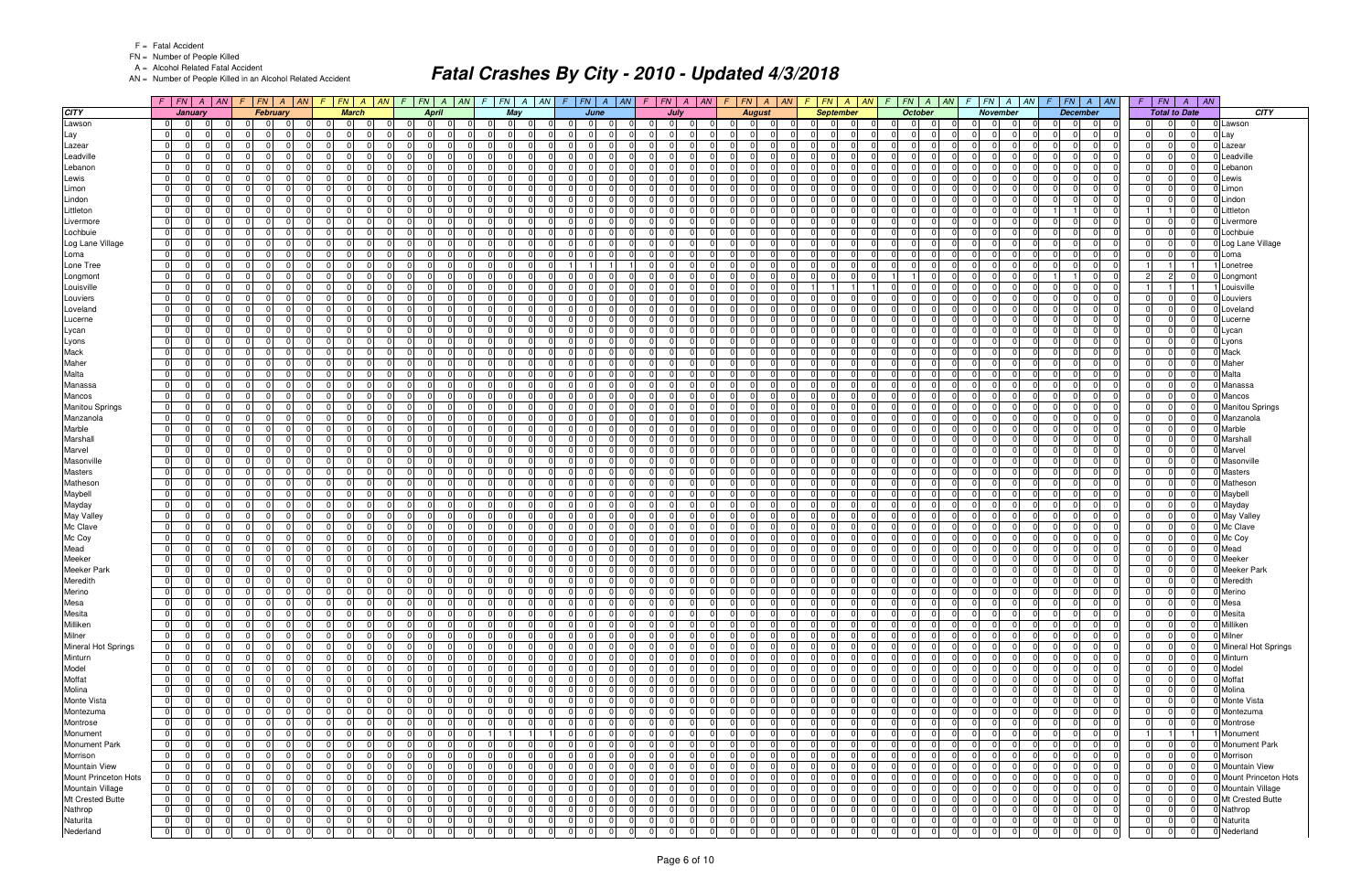FN = Number of People Killed

A = Alcohol Related Fatal Accident

AN = Number of People Killed in an Alcohol Related Accident

|                                     |                                  | $F$ $ FN $ $A$ $ AN $            | F |                      | FN A AN              |                      | $F$ $FN$ $A$ $AN$ $F$      |                 |                                  |                      | FN A AN                    | $\mathcal{F}$  |                                  |                            |                                      | $ FN $ A $ AN $ F $ FN $ A $ AN$          |                                  | $F$ $ FN $ $A$ $ AN $                                 | F.                               |                                                          | $ FN $ A $ AN $ F $ FN $ A $ AN$                             |                            |                                  | $F$ $ FN $ $A$ $ AN $                        | $\mathcal{F}$                    | FN A AN                          | $F$ $FN$ $A$ $AN$                                         |                            |                      | $F$ $FN$ $A$ $AN$          |                                  |
|-------------------------------------|----------------------------------|----------------------------------|---|----------------------|----------------------|----------------------|----------------------------|-----------------|----------------------------------|----------------------|----------------------------|----------------|----------------------------------|----------------------------|--------------------------------------|-------------------------------------------|----------------------------------|-------------------------------------------------------|----------------------------------|----------------------------------------------------------|--------------------------------------------------------------|----------------------------|----------------------------------|----------------------------------------------|----------------------------------|----------------------------------|-----------------------------------------------------------|----------------------------|----------------------|----------------------------|----------------------------------|
| <b>CITY</b>                         |                                  | January                          |   | <b>February</b>      |                      |                      | <b>March</b>               |                 |                                  | <b>April</b>         |                            |                | May                              |                            |                                      | June                                      |                                  | July                                                  |                                  | <b>August</b>                                            | <b>September</b>                                             |                            |                                  | October                                      |                                  | <b>November</b>                  | <b>December</b>                                           |                            |                      | <b>Total to Date</b>       | <b>CITY</b>                      |
| <b>New Castle</b>                   | 0 I                              | $\Omega$                         |   | $\Omega$             |                      | $\Omega$             | $\Omega$                   |                 |                                  | $\Omega$             | $\Omega$                   |                | $\overline{0}$                   | n                          | $\Omega$                             | $\Omega$<br>$\Omega$                      | $\Omega$                         | $\overline{0}$                                        |                                  | $\Omega$                                                 |                                                              | $\Omega$                   | -01                              | - 01                                         |                                  | $\Omega$                         | $\Omega$<br>$\Omega$                                      | $\Omega$                   |                      |                            | New Castle                       |
| Ninaview                            | $\overline{0}$                   | <sup>0</sup>                     |   | $\mathbf 0$          |                      | 0                    | $\Omega$                   |                 | $\Omega$                         |                      | $\Omega$                   |                | $\Omega$                         |                            | 0                                    | $\mathbf 0$<br>0                          | $\Omega$                         | $\Omega$<br>$\overline{0}$                            | $\Omega$                         | $\Omega$                                                 | 0<br>$\Omega$                                                | 0                          | $\overline{0}$                   | $\overline{0}$<br><sup>n</sup>               | $\overline{0}$                   | $\Omega$                         | 0 I<br>$\Omega$<br> 0                                     | $\Omega$                   | $\overline{0}$       | $\Omega$                   | Ninaview                         |
| Niwot                               | $\overline{0}$                   | <sup>0</sup>                     |   | - 0 I                | $\Omega$             | - 0 I                | $\Omega$                   |                 | $\overline{0}$                   |                      | $\Omega$                   |                | -01                              | $\Omega$                   | $\Omega$                             | $\Omega$<br>$\Omega$                      | $\overline{0}$                   | $\Omega$<br>$\Omega$                                  | $\overline{0}$                   | $\Omega$<br>$\Omega$                                     | $\Omega$<br>$\Omega$                                         | -01                        | 0 I                              | $\overline{0}$<br>$\Omega$                   | $\Omega$                         | $\mathbf 0$                      | $\Omega$<br>$\Omega$<br>$\Omega$                          | 0 I                        | $\Omega$             | $\Omega$                   | Niwot                            |
| North Avondale                      | $\overline{0}$                   | <sup>0</sup>                     |   | $\Omega$             | n                    | $\overline{0}$       | $\Omega$                   |                 | $\Omega$                         |                      | $\Omega$                   |                | $\Omega$                         | $\Omega$                   | $\Omega$                             | $\Omega$<br>$\Omega$                      | $\Omega$                         | $\Omega$<br>$\Omega$                                  | $\Omega$                         | $\cap$<br>$\Omega$                                       | $\Omega$<br>$\Omega$                                         | - 0                        | $\Omega$                         | $\Omega$                                     | $\Omega$                         | $\Omega$                         | $\Omega$<br>$\Omega$                                      | $\Omega$                   | $\Omega$             | $\Omega$                   | Vorth Avondale                   |
| Northglenn                          | $\overline{0}$                   | <sup>0</sup>                     |   | $\Omega$             |                      | $\Omega$             |                            |                 | $\Omega$                         |                      | $\Omega$                   |                | $\Omega$                         | $\Omega$                   | $\Omega$                             | $\Omega$<br>$\Omega$                      | $\Omega$                         | $\Omega$                                              | $\Omega$                         | $\Omega$<br>$\Omega$                                     | $\Omega$<br>$\Omega$                                         | $\Omega$                   | 0 I                              | $\Omega$                                     | $\overline{2}$                   |                                  | $\Omega$<br>$\Omega$<br>$\Omega$                          | $\overline{2}$             | $\overline{2}$       |                            | Northglenn                       |
| North Pole                          | $\overline{0}$                   | $\Omega$                         |   | $\Omega$             |                      | $\Omega$             | U                          |                 | $\Omega$                         |                      | $\Omega$                   |                | $\Omega$                         | $\Omega$                   | $\Omega$                             | $\Omega$<br>U                             | $\Omega$                         | $\Omega$<br>$\Omega$                                  | $\Omega$                         |                                                          | $\Omega$                                                     | $\Omega$                   | $\Omega$                         | $\Omega$                                     | $\Omega$                         | $\Omega$                         | $\Omega$<br>$\Omega$                                      | $\Omega$                   | $\Omega$             | $\Omega$                   | North Pole                       |
| Norwood                             | 01                               | 0                                |   | $\mathbf 0$          | $\Omega$             | 0                    | $\Omega$                   |                 | 0 I                              |                      | $\Omega$                   |                | $\overline{0}$                   | $\Omega$                   | $\Omega$                             | - 0 I<br>$\Omega$                         | 0 I                              | $\overline{0}$<br>$\Omega$                            | 01                               | $\Omega$                                                 | $\Omega$<br>$\Omega$                                         | $\overline{0}$             | 0 I                              | $\overline{0}$                               | $\overline{0}$                   | $\mathbf 0$                      | $\Omega$<br>$\Omega$<br>$\Omega$                          | 0 I                        | $\Omega$             | $\overline{0}$             | Norwood                          |
| <b>Nucla</b>                        | $\overline{0}$                   | 0                                |   | $\Omega$             | n                    | $\Omega$             | <sup>n</sup>               |                 | $\Omega$                         |                      | $\Omega$                   |                | $\Omega$                         | $\Omega$                   | $\Omega$                             | $\Omega$<br><sup>n</sup>                  | $\Omega$                         | $\Omega$<br>$\Omega$                                  | $\Omega$                         | - 0                                                      | $\Omega$<br>$\Omega$                                         | - 0                        | $\Omega$                         | $\Omega$                                     | $\Omega$                         | $\Omega$                         | $\Omega$<br>$\Omega$                                      | $\Omega$                   | $\Omega$             | $\Omega$                   | Nucla                            |
| Nunn                                | $\overline{0}$<br>$\overline{0}$ | 0<br>U                           |   | $\Omega$<br>$\Omega$ | $\Omega$             | - 0 I<br>$\Omega$    | $\Omega$                   |                 | $\Omega$<br>$\Omega$             |                      | $\Omega$<br>$\Omega$       |                | $\Omega$<br>$\Omega$             | $\Omega$                   | $\Omega$<br>$\Omega$                 | $\Omega$<br>$\Omega$<br>$\Omega$<br>U     | 0 I<br>$\Omega$                  | $\Omega$<br>$\Omega$<br>$\Omega$                      | $\overline{0}$<br>$\Omega$       | $\Omega$<br>$\Omega$                                     | $\Omega$<br>$\Omega$<br>U                                    | $\Omega$                   | 0 I<br>$\Omega$                  | - 01<br>$\Omega$<br>$\Omega$                 | $\Omega$<br>$\Omega$             | $\mathbf 0$<br>$\Omega$          | $\Omega$<br>$\Omega$<br>- 01<br>$\Omega$<br>$\Omega$      | $\overline{0}$<br>$\Omega$ | $\Omega$<br>$\Omega$ | $\Omega$<br>$\Omega$       | Nunn                             |
| Oak Creek<br>Ohio                   | 01                               | 0                                |   | $\mathbf 0$          | $\Omega$             | $\Omega$             | $\Omega$                   |                 | $\overline{0}$                   |                      | $\Omega$                   |                | $\overline{0}$                   | $\Omega$                   | $\Omega$                             | $\Omega$<br>$\Omega$                      | 0 I                              | $\overline{0}$<br>$\Omega$                            | $\overline{0}$                   | $\Omega$<br>$\Omega$                                     | $\Omega$<br>$\Omega$                                         | $\Omega$                   | 0 I                              | $\overline{0}$<br>$\Omega$                   | $\Omega$                         | $\mathbf 0$                      | $\Omega$<br>$\Omega$<br>$\Omega$                          | 0 I                        | $\Omega$             | $\Omega$                   | Oak Creek<br>Ohio                |
| Olathe                              | $\overline{0}$                   | <sup>0</sup>                     |   | $\Omega$             | n                    | $\overline{0}$       | $\Omega$                   |                 | $\Omega$                         |                      | $\Omega$                   |                | $\Omega$                         | $\Omega$                   | $\Omega$                             | $\Omega$<br>$\Omega$                      | $\Omega$                         | $\Omega$<br>$\Omega$                                  | $\Omega$                         | $\cap$<br>$\Omega$                                       | $\Omega$<br>$\Omega$                                         | $\Omega$                   | $\Omega$                         | $\Omega$                                     | $\Omega$                         | $\Omega$                         | $\Omega$<br>$\Omega$<br>$\Omega$                          | $\Omega$                   | $\Omega$             | $\Omega$                   | Olathe                           |
| Olney Springs                       | 01                               | <sup>0</sup>                     |   | $\Omega$             |                      | $\Omega$             | <sup>n</sup>               |                 | $\Omega$                         |                      | $\Omega$                   |                | $\Omega$                         | $\Omega$                   | $\Omega$                             | 0<br>$\overline{0}$                       | 0I                               | $\Omega$                                              | $\Omega$                         |                                                          | n<br>$\Omega$                                                | - 0                        | $\overline{0}$                   | $\Omega$                                     | $\Omega$                         | $\Omega$                         | $\Omega$<br>$\Omega$<br>$\Omega$                          | $\Omega$                   | $\Omega$             | $\Omega$                   | <b>Olney Springs</b>             |
| Ophir                               | $\overline{0}$                   | $\Omega$                         |   | $\Omega$             |                      | $\Omega$             | U                          |                 | $\Omega$                         |                      | $\Omega$                   |                | $\Omega$                         | $\Omega$                   | $\Omega$                             | $\Omega$<br>U                             | $\Omega$                         | nl                                                    | $\Omega$                         |                                                          | $\Omega$                                                     |                            | $\Omega$                         | $\Omega$                                     | $\Omega$                         | $\Omega$                         | $\Omega$<br>$\Omega$<br>$\Omega$                          | $\overline{0}$             | $\Omega$             | $\Omega$                   | Ophir                            |
| Orchard                             | $\overline{0}$                   | 0                                |   | $\Omega$             |                      | $\mathbf 0$          | 0                          |                 | $\Omega$                         |                      | $\Omega$                   |                | $\Omega$                         | $\Omega$                   | $\Omega$                             | $\Omega$<br>$\Omega$                      | $\Omega$                         | $\Omega$<br>$\Omega$                                  | $\Omega$                         | $\Omega$                                                 | $\Omega$                                                     | $\Omega$                   | $\Omega$                         | $\Omega$                                     | $\overline{0}$                   | $\Omega$                         | $\Omega$<br>0                                             | $\Omega$                   | 0                    | $\Omega$                   | Orchard                          |
| <b>Orchard City</b>                 | $\overline{0}$                   | $\Omega$<br>$\Omega$             |   | - 0 I                | $\Omega$             | $\overline{0}$       | $\Omega$                   |                 | $\Omega$                         |                      | $\Omega$                   |                | -01                              | $\Omega$                   | $\Omega$                             | $\Omega$<br>$\Omega$                      | $\Omega$                         | $\Omega$<br>$\Omega$                                  | $\overline{0}$                   | $\Omega$<br>$\Omega$                                     | $\Omega$<br>$\Omega$                                         | $\Omega$                   | 0 I                              | -01                                          | $\Omega$                         | $\mathbf 0$                      | $\Omega$<br> 0 <br>$\Omega$                               | $\Omega$                   | $\Omega$             | $\Omega$                   | <b>Orchard City</b>              |
| Ordway                              | $\overline{0}$                   | 0                                |   | $\Omega$             | - 0                  | $\Omega$             | $\Omega$                   |                 | $\Omega$                         | $\Omega$             | $\Omega$                   |                | $\Omega$                         | $\Omega$                   | $\Omega$                             | $\Omega$<br>$\mathbf 0$                   | 0 I                              | $\Omega$<br>$\Omega$                                  | $\overline{0}$                   | $\Omega$<br>$\Omega$                                     | $\Omega$<br>$\Omega$                                         | - 0                        | $\overline{0}$                   | $\Omega$<br>$\Omega$                         | $\Omega$                         | $\mathbf 0$                      | $\Omega$<br>$\Omega$<br>- 01                              | 0 I                        | $\Omega$             | 0                          | Ordway                           |
| Otis                                | 01                               | $\Omega$                         |   | $\Omega$             | $\Omega$             | 0                    | ΩI                         |                 | $\Omega$                         |                      | $\Omega$                   |                | $\Omega$                         | $\Omega$                   | $\Omega$                             | $\Omega$<br>$\Omega$                      | $\Omega$                         | $\Omega$<br>$\Omega$                                  | $\Omega$                         | $\Omega$<br>$\Omega$                                     | $\Omega$<br>$\Omega$                                         | $\Omega$                   | 0 I                              | $\Omega$<br>$\Omega$                         | $\Omega$                         | $\Omega$                         | $\Omega$<br>$\Omega$<br>$\Omega$                          | $\overline{0}$             | $\Omega$             | $\overline{0}$             | Otis                             |
| Ouray                               | $\Omega$                         | U                                |   | $\Omega$             |                      | $\Omega$             |                            |                 | $\Omega$                         |                      | $\Omega$                   |                | $\Omega$                         | $\Omega$                   | $\Omega$                             | $\Omega$<br>n                             | $\Omega$                         | $\Omega$<br>$\Omega$                                  | $\Omega$                         |                                                          | $\Omega$                                                     | $\Omega$                   | $\Omega$                         | $\Omega$                                     | $\Omega$                         | $\Omega$                         | 0<br>$\Omega$                                             | $\Omega$                   |                      | $\Omega$                   | Ouray                            |
| Ovid                                | $\overline{0}$                   | $\Omega$                         |   | - 0 I                | $\Omega$             | - 0 l                | $\Omega$                   |                 | $\overline{0}$                   |                      | $\Omega$                   |                | -01                              | $\Omega$                   | $\Omega$                             | $\Omega$<br>- 0 I                         | $\overline{0}$                   | $\Omega$<br>$\Omega$                                  | $\overline{0}$                   | $\Omega$<br>. OI                                         | $\Omega$<br>$\Omega$                                         | $\Omega$                   | 0 I                              | $\overline{0}$<br>$\Omega$                   | $\overline{0}$                   | $\mathbf 0$                      | 0 <br>$\overline{0}$<br>$\Omega$                          | 0 I                        | $\Omega$             | $\overline{0}$             | Ovid                             |
| Oxford                              | 01                               | 0                                |   | $\Omega$             |                      | $\Omega$             |                            |                 | $\Omega$                         |                      | $\Omega$                   |                | $\Omega$                         | $\Omega$                   | $\Omega$                             | $\Omega$<br>n                             | $\Omega$                         | $\Omega$                                              | $\Omega$                         | $\Omega$<br>$\Omega$                                     | $\Omega$<br>$\Omega$                                         | - 0                        | $\Omega$                         | - 0                                          | $\Omega$                         | $\Omega$                         | $\Omega$<br>$\Omega$<br>$\Omega$                          | $\Omega$                   | $\Omega$             | $\Omega$                   | Oxford                           |
| Padroni                             | $\overline{0}$                   | $\Omega$                         |   | $\Omega$             | $\Omega$             | 0                    | $\Omega$                   | $\cap$          | $\Omega$                         | $\Omega$             | $\Omega$                   |                | $\Omega$                         | $\Omega$                   | $\Omega$                             | $\Omega$<br>$\Omega$                      | $\overline{0}$                   | $\Omega$<br>$\Omega$                                  | $\overline{0}$                   | $\Omega$<br>$\Omega$                                     | $\Omega$<br>$\Omega$                                         | $\Omega$                   | $\Omega$                         | $\Omega$<br>$\Omega$                         | $\Omega$                         | - 0 l                            | $\Omega$<br>$\Omega$<br>$\Omega$                          | $\overline{0}$             | $\Omega$             | n l                        | Padroni                          |
| Pagoda                              | $\overline{0}$                   | 0                                |   | $\Omega$             |                      | $\mathbf 0$          | 0                          |                 | $\Omega$                         |                      | $\Omega$                   |                | $\Omega$                         | $\Omega$                   | $\Omega$                             | $\Omega$<br>0                             | $\Omega$                         | $\Omega$<br>$\Omega$                                  | $\Omega$                         | n                                                        | $\Omega$                                                     | $\Omega$                   | $\Omega$                         | $\Omega$                                     | $\overline{0}$                   | $\Omega$                         | $\Omega$<br>$\Omega$                                      | $\Omega$                   | 0                    | $\Omega$                   | Pagoda                           |
| Pagosa Jct                          | $\overline{0}$                   | $\Omega$<br>$\Omega$             |   | - 0 l                | $\Omega$             | $\overline{0}$       | $\Omega$                   |                 | $\Omega$                         |                      | $\Omega$                   |                | $\Omega$                         | $\Omega$                   | $\Omega$                             | $\Omega$<br>$\Omega$                      | $\Omega$                         | $\Omega$<br>$\Omega$                                  | $\Omega$                         | $\Omega$<br>$\Omega$                                     | $\Omega$<br>$\Omega$                                         | $\Omega$                   | $\Omega$                         | $\overline{0}$<br>$\Omega$                   | $\Omega$                         | $\mathbf 0$                      | $\Omega$<br>$\Omega$<br>$\Omega$                          | $\Omega$                   | $\Omega$             | $\Omega$                   | Pagosa Jct                       |
| Pagosa Springs                      | $\overline{0}$                   | <sup>0</sup>                     |   | $\Omega$             | n                    | $\Omega$             | <sup>n</sup>               |                 | $\Omega$                         |                      | $\Omega$                   |                | $\Omega$                         | $\Omega$                   | $\Omega$                             | $\Omega$<br>$\Omega$                      | 0 I                              | $\Omega$<br>$\Omega$                                  | $\overline{0}$                   | $\Omega$<br>$\Omega$                                     | $\Omega$<br>$\Omega$                                         | $\Omega$                   | $\overline{0}$                   | $\Omega$<br>$\Omega$                         | $\Omega$                         | $\Omega$                         | $\Omega$<br>$\Omega$<br>- 01                              | $\Omega$                   | $\Omega$             | $\Omega$                   | Pagosa Springs                   |
| Palisade                            | $\overline{0}$                   | <sup>0</sup><br>$\Omega$         |   | $\Omega$             |                      | $\Omega$             | <sup>n</sup>               |                 | $\Omega$                         |                      | $\Omega$                   |                | $\Omega$                         | n                          | $\Omega$                             | $\Omega$<br>0                             | $\Omega$                         | $\Omega$                                              | $\Omega$                         | $\Omega$<br>n                                            | $\Omega$<br>$\Omega$                                         | $\Omega$                   | 0 I                              | $\Omega$                                     | $\Omega$                         | $\Omega$                         | $\Omega$<br>$\Omega$<br>$\Omega$                          | 0 I                        | $\Omega$             | $\Omega$                   | Palisade                         |
| Palmer Lake                         | $\overline{0}$                   |                                  |   | $\Omega$             |                      | $\Omega$             | <sup>n</sup>               |                 | $\Omega$                         |                      | $\Omega$<br>$\Omega$       |                | $\Omega$                         |                            |                                      | $\Omega$<br>n<br>$\Omega$                 | $\Omega$                         | $\Omega$                                              | $\Omega$                         |                                                          | $\Omega$                                                     |                            | $\Omega$                         | $\Omega$                                     | $\Omega$                         | $\Omega$                         | 0<br>$\Omega$                                             | $\Omega$                   | $\Omega$             |                            | Palmer Lake                      |
| Paoli<br>Paonia                     | 01                               | 0<br><sup>0</sup>                |   | $\Omega$<br>$\Omega$ |                      | $\Omega$<br>$\Omega$ | 0<br>ΩI                    |                 | $\Omega$<br>$\Omega$             |                      | $\Omega$                   |                | $\Omega$<br>$\Omega$             | $\Omega$<br>$\Omega$       | $\Omega$<br>$\Omega$                 | $\Omega$<br>$\Omega$<br><sup>n</sup>      | 0 I<br>$\Omega$                  | $\Omega$<br>$\Omega$<br>$\Omega$                      | $\Omega$<br>$\Omega$             | $\Omega$                                                 | $\Omega$<br>$\Omega$<br>$\Omega$<br>$\Omega$                 | $\Omega$<br>$\Omega$       | 0 I<br>$\Omega$                  | $\overline{0}$<br>$\Omega$                   | $\Omega$<br>$\Omega$             | $\Omega$<br>$\Omega$             | $\Omega$<br>$\Omega$<br>$\Omega$<br>$\Omega$<br>$\Omega$  | $\Omega$<br>$\Omega$       | $\Omega$<br>$\Omega$ | $\Omega$<br>$\Omega$       | Paoli<br>Paonia                  |
| Parachute                           | 01<br>$\overline{0}$             | <sup>0</sup>                     |   | $\Omega$             | $\Omega$             | $\Omega$             | $\Omega$                   |                 | $\Omega$                         |                      | $\Omega$                   |                | $\Omega$                         | $\Omega$                   | $\Omega$                             | $\Omega$<br>$\Omega$                      | 0 I                              | $\Omega$<br>$\Omega$                                  | $\overline{0}$                   | $\Omega$<br>$\Omega$                                     | $\Omega$<br>$\Omega$                                         | $\Omega$                   | 0 I                              | - 01<br>$\Omega$                             | $\Omega$                         | $\mathbf 0$                      | $\Omega$<br>$\Omega$<br>- 01                              | $\overline{0}$             | $\Omega$             | $\Omega$                   | Parachute                        |
| Paradox                             | $\overline{0}$                   | 0                                |   | $\Omega$             |                      | $\mathbf 0$          | $\Omega$                   |                 | $\Omega$                         |                      | $\Omega$                   |                | $\Omega$                         | $\Omega$                   | $\Omega$                             | - 0 I<br>$\Omega$                         | $\Omega$                         | $\Omega$<br>$\Omega$                                  | $\Omega$                         |                                                          | $\Omega$<br>$\Omega$                                         | $\Omega$                   | 0                                | $\Omega$                                     | $\overline{0}$                   | $\Omega$                         | $\Omega$<br>$\mathbf 0$                                   | $\Omega$                   | $\Omega$             | $\Omega$                   | Paradox                          |
| Parkdale                            | $\overline{0}$                   | <sup>0</sup>                     |   | $\Omega$             |                      | $\Omega$             |                            |                 | $\Omega$                         |                      | $\Omega$                   |                | $\Omega$                         | $\Omega$                   | $\Omega$                             | $\Omega$<br>U                             | $\overline{0}$                   | $\Omega$<br>$\Omega$                                  | $\Omega$                         | $\Omega$                                                 | $\Omega$<br>$\Omega$                                         |                            | 0                                | -01                                          | $\Omega$                         | $\Omega$                         | $\Omega$                                                  | $\Omega$                   |                      | $\Omega$                   | Parkdale                         |
| Parker                              |                                  |                                  |   |                      | n                    | $\overline{0}$       | $\Omega$                   |                 | $\Omega$                         |                      | $\Omega$                   |                |                                  | $\Omega$                   | $\Omega$                             | $\Omega$<br>$\Omega$                      | $\Omega$                         | $\Omega$<br>$\Omega$                                  | - 0 I                            | $\Omega$                                                 | $\Omega$<br>$\Omega$                                         | - 0                        | $\Omega$                         | $\overline{0}$<br>$\Omega$                   | $\Omega$                         | $\Omega$                         | $\Omega$<br>$\Omega$<br>$\Omega$                          | 3                          | $\overline{3}$       |                            | Parker                           |
| Parlin                              | 01                               | 0                                |   | $\Omega$             |                      | $\Omega$             |                            |                 | $\Omega$                         |                      | $\Omega$                   |                | $\Omega$                         | $\Omega$                   | $\Omega$                             | U<br>$\Omega$                             | $\Omega$                         | $\Omega$                                              | $\Omega$                         | $\Omega$                                                 | $\Omega$<br>$\Omega$                                         | $\Omega$                   | 0                                | $\Omega$                                     | $\Omega$                         | $\Omega$                         | $\Omega$<br>$\Omega$<br>$\Omega$                          | $\Omega$                   | $\Omega$             | $\Omega$                   | Parlin                           |
| Parshall                            | $\overline{0}$                   | $\Omega$                         |   | $\Omega$             |                      | $\Omega$             | ΩI                         |                 | $\Omega$                         |                      | $\Omega$                   |                | $\Omega$                         | $\Omega$                   | $\Omega$                             | $\Omega$<br>$\Omega$                      | $\Omega$                         | $\Omega$<br>$\Omega$                                  | $\Omega$                         |                                                          | $\Omega$                                                     | $\Omega$                   | $\Omega$                         | $\Omega$<br>$\Omega$                         | $\Omega$                         | $\Omega$                         | $\Omega$<br>$\Omega$                                      | $\Omega$                   | $\Omega$             | $\Omega$                   | Parshall                         |
| Peckham                             | 01                               | 0                                |   | $\Omega$             |                      | $\Omega$             | 0                          |                 | $\Omega$                         |                      | $\Omega$                   |                | $\Omega$                         | $\Omega$                   | $\Omega$                             | $\Omega$<br>$\Omega$                      | $\Omega$                         | $\Omega$                                              | $\Omega$                         | $\Omega$                                                 | $\Omega$                                                     | $\Omega$                   | $\Omega$                         | $\overline{0}$                               | $\Omega$                         | $\Omega$                         | $\Omega$<br>$\Omega$                                      | $\Omega$                   | 0                    | $\Omega$                   | Peckhan                          |
| Peetz                               | 01                               | <sup>0</sup>                     |   | $\Omega$             | n                    | $\Omega$             | $\Omega$                   |                 | $\Omega$                         |                      | $\Omega$                   |                | $\Omega$                         | $\Omega$                   | $\Omega$                             | $\Omega$<br>0                             | $\Omega$                         | $\Omega$<br>$\Omega$                                  | $\Omega$                         | $\cap$                                                   | $\Omega$<br>$\Omega$                                         | - 0                        | $\Omega$                         | $\Omega$                                     | $\Omega$                         | $\Omega$                         | $\Omega$<br>$\Omega$                                      | $\Omega$                   | $\Omega$             | $\Omega$                   | Peetz                            |
| Penrose                             | $\overline{0}$                   | 0                                |   | $\Omega$             | $\Omega$             | - 0 l                | $\Omega$                   |                 | $\Omega$                         |                      | $\Omega$                   |                | $\Omega$                         | $\Omega$                   | $\Omega$                             | $\Omega$<br>$\mathbf 0$                   | 0 I                              | $\Omega$<br>$\Omega$                                  | $\overline{0}$                   | - 0<br>$\Omega$                                          | $\Omega$<br>$\Omega$                                         | $\overline{0}$             | 0 I                              | $\Omega$<br>$\Omega$                         | $\Omega$                         | $\mathbf 0$                      | $\Omega$<br>$\Omega$<br>- 01                              | 0 I                        | $\Omega$             | $\Omega$                   | Penrose                          |
| Peyton                              | $\overline{0}$                   | 0                                |   | $\Omega$             |                      | $\Omega$             | <sup>n</sup>               |                 | $\Omega$                         |                      | $\Omega$                   |                | $\Omega$                         | n                          | $\Omega$                             | $\Omega$<br><sup>n</sup>                  | $\Omega$                         | $\Omega$<br>$\Omega$                                  | $\Omega$                         |                                                          | 0                                                            | $\Omega$                   | $\Omega$                         | $\Omega$                                     | $\Omega$                         | $\Omega$                         | $\Omega$<br>$\Omega$                                      | $\Omega$                   | $\Omega$             | $\Omega$                   | Peyton                           |
| Phippsburg                          | $\overline{0}$                   | <sup>0</sup>                     |   | $\mathbf 0$          | n                    | $\Omega$             | $\Omega$                   |                 | $\Omega$                         |                      | $\Omega$                   |                | $\Omega$                         | $\Omega$                   | $\Omega$                             | $\Omega$<br>0                             | 0 I                              | $\Omega$<br>$\Omega$                                  | $\overline{0}$                   | $\Omega$                                                 | $\Omega$<br>$\Omega$                                         | $\Omega$                   | $\overline{0}$                   | $\overline{0}$<br>$\Omega$                   | $\Omega$                         | $\Omega$                         | $\Omega$<br>$\Omega$<br>$\Omega$                          | $\Omega$                   | $\Omega$             | $\Omega$                   | Phippsburg                       |
| Pierce                              | $\overline{0}$                   | 0                                |   | $\Omega$             | n                    | - 0 l                | $\Omega$                   |                 | $\Omega$                         |                      | $\Omega$                   |                | $\Omega$                         | $\Omega$                   | $\Omega$                             | - 0 l<br>$\Omega$                         | 0 I                              | $\Omega$<br>$\Omega$                                  | $\overline{0}$                   | $\Omega$                                                 | $\Omega$<br>$\Omega$                                         | $\Omega$                   | 0 I                              | -01                                          | $\Omega$                         | $\mathbf 0$                      | $\Omega$<br>$\Omega$<br>$\Omega$                          | 0 I                        | $\Omega$             | $\Omega$                   | Pierce                           |
| Pine                                | 01                               | 0                                |   | $\mathbf 0$          | - 0                  | $\Omega$             | $\Omega$                   |                 | $\Omega$                         |                      | $\Omega$                   |                | $\Omega$                         | - 0                        | $\Omega$                             | $\mathbf 0$<br>0                          | $\Omega$                         | $\Omega$<br><sup>n</sup>                              | 01                               | $\Omega$<br>$\Omega$                                     | $\Omega$<br>$\Omega$                                         | $\overline{0}$             | $\overline{0}$                   | $\Omega$<br>$\Omega$                         | $\Omega$                         | $\Omega$                         | $\Omega$<br>$\Omega$<br>$\Omega$                          | $\Omega$                   | $\Omega$             | $\Omega$                   | Pine                             |
| Pine Junction                       | 0                                | $\Omega$                         |   | - 0 I                | - 0                  | 0                    | $\Omega$                   |                 | $\Omega$                         | $\cap$               | $\Omega$                   |                | $\Omega$                         | $\Omega$                   | $\Omega$                             | - 0 I<br>$\Omega$                         | $\overline{0}$                   | $\Omega$<br>$\Omega$                                  | $\overline{0}$                   | $\Omega$<br>$\Omega$                                     | $\Omega$<br>$\Omega$                                         | $\Omega$                   | 0 I                              | $\Omega$<br>$\Omega$                         | $\Omega$                         | $\mathbf 0$                      | $\Omega$<br>$\Omega$<br>$\Omega$                          | $\overline{0}$             | $\Omega$             | $\Omega$                   | Pine Junction                    |
| Pinecliffe                          | $\overline{0}$<br>$\overline{0}$ | $\Omega$<br> 0 <br> 0 <br> 0     |   | - 0 I                | $\Omega$<br>$\Omega$ | 0 <br>$\mathbf 0$    | $\overline{0}$<br>$\Omega$ |                 | 0 I<br>$\Omega$                  |                      | $\Omega$<br>$\overline{0}$ | $\Omega$       | $\overline{0}$<br>$\overline{0}$ | $\Omega$<br>$\Omega$       | $\Omega$<br>$\mathbf 0$              | $\Omega$<br>$\mathbf 0$<br>$\overline{0}$ | 0 <br>$\Omega$                   | $\Omega$<br>$\Omega$<br>$\overline{0}$<br>$\mathbf 0$ | $\overline{0}$<br>$\overline{0}$ | $\Omega$<br>$\Omega$<br>$\Omega$                         | $\Omega$<br>$\overline{0}$<br>$\overline{0}$<br>$\Omega$     | $\Omega$<br>$\overline{0}$ | $\overline{0}$<br>$\overline{0}$ | $\overline{0}$<br>0<br> 0 <br>$\overline{0}$ | $\overline{0}$<br>01             | $\Omega$<br>0 I                  | $\Omega$<br>$\Omega$<br>$\Omega$<br>$\overline{0}$        | 0 I                        | $\Omega$<br>$\Omega$ | $\Omega$                   | Pinecliffe<br>0 Pinewood Springs |
| <b>Pinewood Springs</b><br>Pitkin   | 0                                | $\Omega$<br> 0                   |   | 0 <br>$\mathbf 0$    | $\Omega$             | 0                    | $\Omega$                   | $\Omega$        | $\Omega$                         | $\overline{0}$       | $\Omega$                   | $\Omega$       | $\overline{0}$                   | $\overline{0}$             | $\overline{0}$                       | 0 <br>$\overline{0}$<br> 0                | 0                                | $\overline{0}$<br>$\Omega$                            | 0                                | - 01<br>- 0 I                                            | $\overline{0}$<br>$\overline{0}$                             | 0                          | $\overline{0}$                   | 0 <br>$\Omega$                               | $\overline{0}$                   | 0 <br>$\Omega$                   | 0 <br>$\overline{0}$<br> 0 <br>$\overline{0}$             | 0                          | $\mathbf 0$          | 0                          | Pitkin                           |
| Placerville                         | 0                                | $\Omega$<br>$\Omega$             |   | - 0 I                | $\Omega$             | 0                    | $\Omega$                   |                 | $\overline{0}$                   | $\Omega$             | $\Omega$                   |                | -01                              | $\Omega$                   | $\mathbf{0}$                         | $\Omega$<br> 0                            | $\overline{0}$                   | $\overline{0}$<br>$\Omega$                            | $\overline{0}$                   | $\Omega$<br>$\Omega$                                     | $\Omega$<br>$\Omega$                                         | 0                          | 0                                | $\overline{0}$<br>$\Omega$                   | $\overline{0}$                   | - 0 I                            | $\Omega$<br> 0 <br>$\overline{0}$                         | $\overline{0}$             | $\overline{0}$       | $\overline{0}$             | Placerville                      |
| Platoro                             | $\overline{0}$                   | 0 I<br>0                         |   | 0                    | 0                    | 0                    | $\overline{0}$             | $\Omega$        | $\overline{0}$                   | 0                    | $\Omega$                   | $\Omega$       | 0                                | $\overline{0}$             | $\overline{0}$                       | 0 <br>$\overline{0}$                      | 0                                | $\overline{0}$<br>$\overline{0}$                      | 0                                | -01<br>0 I                                               | 0<br>$\overline{0}$                                          | 0                          | $\overline{0}$                   | 0 <br>$\Omega$                               | $\overline{0}$                   | 0                                | $\mathbf 0$<br>$\overline{0}$<br>$\mathbf 0$              | 0                          | $\overline{0}$       | $\Omega$                   | Platoro                          |
| Platteville                         | 0                                | $\Omega$<br>$\Omega$             |   | - 0 I                | $\Omega$             | $\overline{0}$       | $\overline{0}$             | $\Omega$        | $\overline{0}$                   | $\Omega$             | -01                        | $\Omega$       | -01                              | $\Omega$                   | $\overline{0}$                       | 0 <br>$\Omega$                            | $\overline{0}$                   | 0 <br>$\overline{0}$                                  | $\overline{0}$                   | $\Omega$<br>- 0 I                                        | $\mathbf 0$<br>$\Omega$                                      | 0                          | $\overline{0}$                   | 0 <br>$\Omega$                               | $\overline{0}$                   | $\mathbf 0$                      | $\mathbf 0$<br>$\overline{0}$<br>$\overline{0}$           | $\overline{0}$             | $\overline{0}$       | $\overline{0}$             | Platteville                      |
| <b>Pleasant View</b>                | $\overline{0}$                   | 0<br>$\Omega$                    |   | 0                    | $\Omega$             | 0                    | $\Omega$                   | $\Omega$        | 0 I                              | 0                    | $\Omega$                   | $\Omega$       | 0                                | $\Omega$                   | $\overline{0}$                       | $\overline{0}$<br> 0                      | 0 I                              | 01<br>$\Omega$                                        | $\overline{0}$                   | - 01<br>$\Omega$                                         | $\overline{0}$<br>$\overline{0}$                             | 0                          | $\overline{0}$                   | 0 <br>$\Omega$                               | $\overline{0}$                   | 0                                | $\overline{0}$<br> 0 <br>$\mathbf 0$                      | $\overline{0}$             | $\overline{0}$       | $\Omega$                   | <b>Pleasant View</b>             |
| Poncha Springs                      | $\overline{0}$                   | $\Omega$<br>$\Omega$             |   | 0                    | $\Omega$             | $\overline{0}$       | $\Omega$                   | $\Omega$        | $\overline{0}$                   | $\Omega$             | -01                        | $\Omega$       | -01                              | $\Omega$                   | $\overline{0}$                       | 0 <br>$\Omega$                            | $\overline{0}$                   | $\overline{0}$<br>$\Omega$                            | 0                                | - 01<br>- 0 I                                            | $\mathbf 0$<br>$\overline{0}$                                | 0                          | $\overline{0}$                   | 0 <br>$\Omega$                               | $\overline{0}$                   | $\overline{0}$<br>$\Omega$       | $\overline{0}$<br>$\overline{0}$<br>$\overline{0}$        | $\overline{0}$             | $\Omega$             | 0                          | Poncha Springs                   |
| Portland                            | $\overline{0}$                   | 0                                |   | $\Omega$             |                      | $\mathbf 0$          | 0                          |                 | $\Omega$                         |                      | $\Omega$                   |                | $\Omega$                         | $\Omega$                   | $\mathbf 0$                          | 0 <br>$\Omega$                            | $\Omega$                         | 0 <br>$\Omega$                                        | $\overline{0}$                   | $\Omega$                                                 | $\mathbf 0$<br>0                                             | $\overline{0}$             | $\overline{0}$                   | $\mathbf 0$                                  | $\overline{0}$                   | 0                                | $\overline{0}$<br>0                                       | $\Omega$                   | $\overline{0}$       | $\Omega$                   | Portland                         |
| Poudre Park                         | $\overline{0}$                   | $\Omega$<br>$\Omega$             |   | 0                    | $\Omega$             | 0                    | $\Omega$                   |                 | $\overline{0}$                   | $\Omega$             | $\Omega$                   | $\Omega$       | 0                                | $\Omega$                   | $\overline{0}$                       | 0 <br>$\Omega$                            | $\overline{0}$                   | $\overline{0}$<br>$\overline{0}$                      | 0                                | - 01<br>- 0 I                                            | $\mathbf 0$<br>$\overline{0}$                                | 0                          | $\overline{0}$                   | $\overline{0}$<br>$\Omega$                   | $\overline{0}$                   | 0 <br>- 0                        | $\Omega$<br>$\overline{0}$<br>$\overline{0}$              | 0                          | $\Omega$             | $\overline{0}$             | Poudre Park                      |
| Powderhorn                          | 0                                | $\Omega$                         |   | - 0 I                | $\Omega$             | 0                    | $\Omega$                   | $\Omega$        | $\overline{0}$                   |                      | $\Omega$                   |                | - Ol                             | $\Omega$                   | $\overline{0}$                       | 0 <br>$\Omega$                            | $\overline{0}$                   | 0 <br>$\Omega$                                        | 0                                | $\Omega$<br>$\Omega$                                     | $\mathbf 0$<br>$\overline{0}$                                | 0                          | 0                                | 0 <br>$\Omega$                               | $\overline{0}$                   | 0                                | $\mathbf 0$<br> 0 <br>$\overline{0}$                      | $\overline{0}$             | $\overline{0}$       | $\Omega$                   | Powderhorn                       |
| Powder Wash                         | $\overline{0}$                   | $\Omega$<br>$\Omega$             |   | - 0 I                | $\Omega$             | 0                    | $\Omega$                   | $\Omega$        | $\overline{0}$                   | $\Omega$             | $\Omega$                   | $\Omega$       | -01                              | $\Omega$                   | $\overline{0}$                       | 0 <br>$\overline{0}$                      | 0 I                              | $\overline{0}$<br>$\Omega$                            | 0                                | - 01<br>- 0 I                                            | $\mathbf 0$<br>$\overline{0}$                                | 0                          | $\overline{0}$                   | 0 <br>$\Omega$                               | $\overline{0}$                   | 0                                | $\overline{0}$<br> 0 <br>$\mathbf 0$                      | $\overline{0}$             | $\overline{0}$       | 0                          | Powder Wash                      |
| Pritchett                           | $\overline{0}$                   | $\Omega$                         |   | - 0 I                | $\Omega$             | 0                    | $\Omega$                   |                 | $\overline{0}$                   |                      | $\Omega$                   |                | - Ol                             | $\Omega$                   | $\mathbf 0$                          | 0 <br>$\Omega$                            | $\overline{0}$                   | $\overline{0}$<br>$\Omega$                            | 0                                | $\Omega$<br>$\Omega$                                     | $\mathbf 0$<br>$\overline{0}$                                | -01                        | 0                                | $\mathbf{0}$<br>$\Omega$                     | $\overline{0}$                   | 0                                | $\Omega$<br>$\overline{0}$<br>$\overline{0}$              | $\overline{0}$             | $\Omega$             | $\Omega$                   | Pritchett                        |
| Proctor                             | 0                                | $\Omega$<br>$\Omega$             |   | 0                    | $\mathbf 0$          | 0                    | $\mathbf 0$                |                 | 0                                | $\Omega$             | $\Omega$                   | $\Omega$       | 0                                | $\overline{0}$             | $\overline{0}$                       | 0 <br>$\overline{0}$                      | 0                                | 0 <br>$\overline{0}$                                  | $\overline{0}$                   | $\Omega$<br>-01                                          | 0<br>$\overline{0}$                                          | 0                          | $\overline{0}$                   | 0 <br>$\Omega$                               | $\overline{0}$                   | 0                                | 0 <br>0<br>$\mathbf 0$                                    | 0                          | $\overline{0}$       | $\overline{0}$             | Proctor                          |
| Prospect Heights                    | $\overline{0}$                   | $\Omega$<br>0                    |   | - 0 I                | $\Omega$             | 0                    | $\Omega$                   | $\Omega$        | $\overline{0}$                   |                      | $\Omega$                   |                | -01                              | $\Omega$                   | $\Omega$                             | 0 <br>$\Omega$                            | $\Omega$                         | 0 <br>$\Omega$                                        | $\overline{0}$                   | $\Omega$<br>$\Omega$                                     | $\mathbf 0$<br>$\Omega$                                      | 0                          | 0                                | 0 <br>$\Omega$                               | $\overline{0}$                   | - 0 I                            | $\Omega$<br> 0 <br>$\overline{0}$                         | $\overline{0}$             | $\Omega$             | $\Omega$                   | <b>Prospect Heights</b>          |
| <b>Prospect Valley</b>              | $\overline{0}$                   | $\Omega$<br>$\Omega$             |   | $\mathbf 0$          | $\Omega$             | 0                    | $\Omega$                   | $\Omega$        | $\overline{0}$                   | $\Omega$             | $\Omega$                   | $\Omega$       | -01                              | $\Omega$                   | $\overline{0}$                       | 0 <br>$\Omega$                            | 0 I                              | 0 <br>$\Omega$                                        | 0                                | - 01<br>- 0 I                                            | $\Omega$<br>$\overline{0}$                                   | 0                          | $\overline{0}$                   | $\overline{0}$<br>$\Omega$                   | $\overline{0}$                   | 0 <br>$\Omega$                   | $\overline{0}$<br> 0 <br>$\mathbf 0$                      | $\overline{0}$             | $\Omega$             | $\overline{0}$             | <b>Prospect Valley</b>           |
| Pryor                               | $\overline{0}$                   | $\Omega$                         |   | $\Omega$             |                      | $\mathbf 0$          | $\Omega$                   |                 | $\Omega$                         |                      | $\Omega$                   |                | $\Omega$                         | $\Omega$                   | $\mathbf 0$                          | 0 <br>$\Omega$                            | $\Omega$                         | 0 <br>$\Omega$                                        | $\overline{0}$                   | $\Omega$                                                 | $\mathbf 0$<br>$\overline{0}$                                | $\overline{0}$             | 0                                | $\overline{0}$                               | $\overline{0}$                   | $\mathbf 0$                      | $\Omega$<br>$\overline{0}$<br>$\mathbf{0}$                | $\overline{0}$             | $\overline{0}$       | $\overline{0}$             | Pryor                            |
| Pueblo                              | $\overline{0}$<br> 0             | 0 <br>$\Omega$<br>$\Omega$       |   | 0 <br>- 0 I          | $\Omega$<br>$\Omega$ | 0 <br> 0             | $\Omega$<br>$\Omega$       |                 | $\overline{0}$<br>$\overline{0}$ | $\Omega$<br>$\Omega$ | 0 <br>$\Omega$             | $\Omega$       | 11<br>-01                        | $\overline{0}$<br>$\Omega$ | $\overline{2}$<br>$\mathbf{1}$<br>-1 | 0 <br>$\vert$ 2<br> 0                     | $\overline{2}$<br>$\overline{0}$ | $\overline{2}$<br>$\vert$ 2<br>$\Omega$<br> 0         | $\overline{2}$<br> 0             | $\overline{2}$<br>$\overline{0}$<br>$\Omega$<br>$\Omega$ | $\overline{2}$<br>$\vert$ 2<br>$\mathbf 0$<br>$\overline{0}$ | 0                          | $\overline{0}$                   | 11<br> 0 <br>$\Omega$                        | $\overline{0}$<br>$\overline{0}$ | 01<br>- 0<br> 0                  | $\mathbf 0$<br> 0 <br>$\overline{0}$<br>$\mathbf 0$<br> 0 | 10                         | 10 <sup>1</sup>      | $\overline{4}$<br>$\Omega$ | Pueblo                           |
| Pueblo West<br><b>Punkin Center</b> | $\overline{0}$                   | $\Omega$                         |   | $\mathbf 0$          | - 0                  | 0                    | $\Omega$                   |                 | $\Omega$                         |                      | $\Omega$                   |                | $\overline{0}$                   | $\Omega$                   | $\Omega$                             | 0 <br>$\Omega$                            | $\Omega$                         | 0 I<br>$\Omega$                                       | $\Omega$                         | $\Omega$<br>$\Omega$                                     | $\Omega$<br>$\Omega$                                         | 0                          | 0                                | $\overline{0}$<br>$\Omega$                   | $\Omega$                         | $\mathbf 0$                      | $\mathbf{0}$<br>0<br>$\overline{0}$<br>$\mathbf 0$        | 0 I                        | $\overline{0}$       | $\Omega$                   | Pueblo West<br>Punkin Center     |
| Purcell                             | 0                                | $\Omega$<br>$\Omega$             |   | 0                    | $\Omega$             | 0                    | $\Omega$                   | $\Omega$        | $\overline{0}$                   | $\Omega$             | $\Omega$                   | $\Omega$       | -01                              | $\Omega$                   | $\overline{0}$                       | 0 <br> 0                                  | $\overline{0}$                   | $\overline{0}$<br>$\Omega$                            | 0                                | $\Omega$<br>$\Omega$                                     | $\mathbf 0$<br>$\overline{0}$                                | 0                          | $\overline{0}$                   | 0 <br>$\Omega$                               | $\overline{0}$                   | 0 <br>$\Omega$                   | $\mathbf 0$<br> 0 <br>$\overline{0}$                      | $\overline{0}$             | $\mathbf 0$          | $\Omega$                   | Purcell                          |
| Radium                              | 0                                | $\overline{0}$                   |   | 0                    | 0                    | 0                    | $\overline{0}$             |                 | 0                                | $\overline{0}$       | $\overline{0}$             | $\overline{0}$ | 0                                | $\overline{0}$             | $\mathbf 0$                          | $\overline{0}$<br> 0                      | 0                                | $\mathbf 0$<br>01                                     | 0                                | $\Omega$<br>-01                                          | $\mathbf 0$<br>$\overline{0}$                                | 0                          | $\overline{0}$                   | 0 <br>$\Omega$                               | $\overline{0}$                   | 0                                | $\mathbf 0$<br> 0 <br>0                                   | $\overline{0}$             | $\overline{0}$       | 0                          | Radium                           |
| Ramah                               | 0                                | $\overline{0}$<br>$\overline{0}$ |   | 0 <br>$\Omega$       | $\overline{0}$       | $\overline{0}$       | $\overline{0}$             | $\Omega$<br>- 0 | $\overline{0}$                   | $\overline{0}$       | $\overline{0}$             | $\overline{0}$ | 0                                | $\Omega$<br>$\Omega$       | $\mathbf 0$                          | 0 <br> 0                                  | $\overline{0}$                   | $\overline{0}$<br> 0                                  | $\overline{0}$                   | $\overline{0}$<br>$\overline{0}$                         | $\mathbf 0$<br>$\overline{0}$<br>$\Omega$                    | 0                          | $\overline{0}$                   | $\overline{0}$<br>$\overline{0}$             | $\overline{0}$<br>$\Omega$       | $\overline{0}$<br>$\overline{0}$ | $\mathbf 0$<br>$\overline{0}$<br>$\mathbf 0$              | $\overline{0}$             | $\mathbf 0$          | 0                          | Ramah                            |
|                                     |                                  |                                  |   |                      |                      |                      |                            |                 |                                  |                      |                            |                |                                  |                            |                                      |                                           |                                  |                                                       |                                  |                                                          |                                                              |                            |                                  |                                              |                                  |                                  |                                                           |                            |                      |                            |                                  |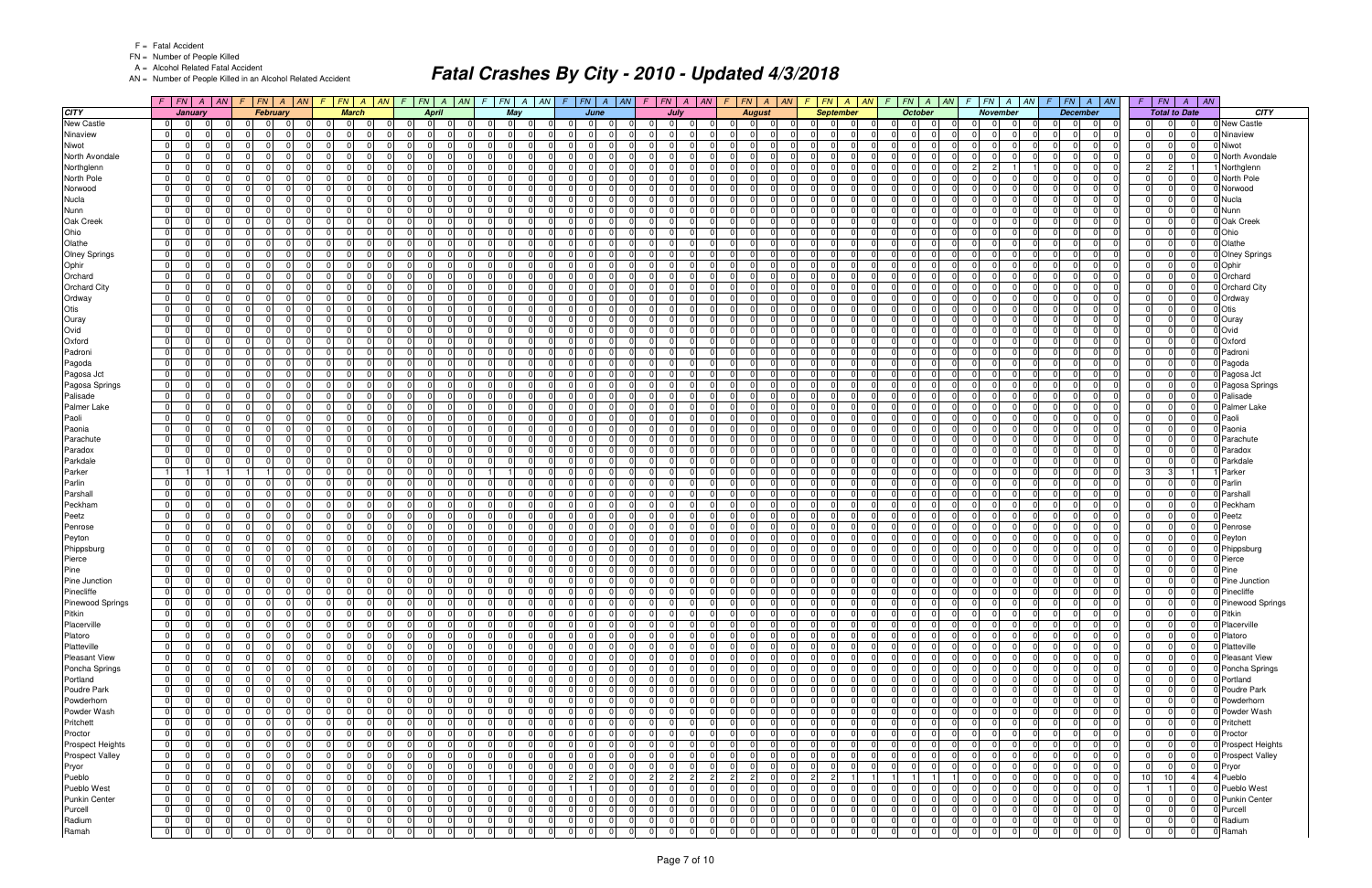FN = Number of People Killed

A = Alcohol Related Fatal Accident

AN = Number of People Killed in an Alcohol Related Accident

|                            |                                  | $F$   $FN$   $A$   $AN$    |                      | $F$ $FN$ $A$ $AN$                         |                | F.                      | $FN$ $A$ $AN$                                | $F$ $ FN $ $A$ $ M $                               |                      | F.                         |                                                                | $FN$ $A$ $AN$ $F$ $FN$ $A$ $AN$                  |                |                      | $F$   $FN$   $A$   $AN$                      | F.                                      |                      |                             |                         | $FN \mid A \mid AN$<br>F.        | F.                   | FN A AN                                                     | $F$ $ FN $ $A$ $ AN$                                  | FN<br>$A \mid AN$<br>F.                      |                             |
|----------------------------|----------------------------------|----------------------------|----------------------|-------------------------------------------|----------------|-------------------------|----------------------------------------------|----------------------------------------------------|----------------------|----------------------------|----------------------------------------------------------------|--------------------------------------------------|----------------|----------------------|----------------------------------------------|-----------------------------------------|----------------------|-----------------------------|-------------------------|----------------------------------|----------------------|-------------------------------------------------------------|-------------------------------------------------------|----------------------------------------------|-----------------------------|
| <b>CITY</b>                |                                  | January                    |                      | February                                  |                |                         | <b>March</b>                                 | <b>April</b>                                       |                      |                            | May                                                            | June                                             |                |                      | July                                         | <b>August</b>                           |                      | <b>September</b>            |                         | <b>October</b>                   |                      | November                                                    | <b>December</b>                                       | <b>Total to Date</b>                         | <b>CITY</b>                 |
| Rand                       | $\overline{0}$                   | $\overline{0}$             |                      | $\Omega$<br>- 0                           |                | $\Omega$                | - 01<br>$\Omega$                             | 0 I<br>n I                                         | $\Omega$             | 0                          | 0 <br>- 0                                                      | $\Omega$<br>$\overline{0}$<br>$\Omega$           |                | $\Omega$             | $\Omega$<br>$\Omega$                         | 0 <br>$\Omega$                          |                      | $\Omega$                    | <sup>0</sup>            | 01                               | $\Omega$             | $\Omega$<br>- 01<br>- 01                                    | $\overline{0}$<br>$\Omega$<br>. OI                    | $\Omega$<br>n I                              | 0 Rand                      |
| Rangely                    | $\overline{0}$<br>- 0            |                            |                      | $\Omega$<br>$\Omega$<br>- 0               |                | $\Omega$                | $\Omega$                                     | $\Omega$<br>$\Omega$                               | $\Omega$             | $\Omega$                   | - 0 I                                                          | $\Omega$<br>$\Omega$                             |                |                      | $\Omega$<br>$\Omega$                         | $\Omega$<br>$\overline{0}$              |                      | $\overline{0}$              | $\Omega$                | - 0 I                            | $\Omega$             | $\Omega$<br>$\Omega$                                        | $\Omega$<br>$\Omega$<br>$\Omega$                      | $\Omega$<br> 0                               | Rangely                     |
| Raymer                     | 0                                | $\Omega$                   | $\Omega$             | $\Omega$                                  |                | $\Omega$                | $\Omega$<br>$\Omega$                         | $\Omega$<br>$\Omega$                               | $\Omega$             | $\Omega$                   | $\Omega$                                                       | $\Omega$<br>$\Omega$                             |                |                      | $\Omega$<br>$\Omega$                         | $\Omega$<br>$\Omega$                    |                      | $\Omega$                    | $\Omega$                | $\Omega$                         | $\Omega$             | $\Omega$<br>$\Omega$                                        | $\Omega$<br>$\Omega$                                  | $\Omega$<br>$\Omega$                         | 0 Raymer                    |
| Raymond                    | $\overline{0}$                   | $\Omega$                   | $\Omega$             | $\Omega$                                  |                | $\Omega$                | $\Omega$<br>$\Omega$                         | - 01<br>$\Omega$                                   | $\Omega$             | $\Omega$                   | - 0 I<br>- 0                                                   | 0 <br>$\Omega$                                   |                |                      | $\Omega$<br>$\Omega$                         | -01<br>$\Omega$                         |                      | $\overline{0}$              | $\Omega$                | $\mathbf 0$                      | $\Omega$             | $\Omega$<br>$\Omega$                                        | $\Omega$<br>$\Omega$                                  | $\Omega$<br>$\Omega$                         | 0 Raymond                   |
| <b>Red Cliff</b>           | $\overline{0}$                   | $\Omega$                   | $\Omega$             |                                           |                | $\Omega$                | $\Omega$<br>U                                | $\Omega$                                           | $\Omega$             | $\Omega$                   | - 0 I                                                          | 0 <br>$\Omega$                                   |                | $\Omega$             | $\Omega$<br>$\Omega$                         | $\Omega$<br>$\Omega$                    |                      | $\Omega$                    | $\Omega$                | $\Omega$                         | $\Omega$             | n<br>$\Omega$                                               | $\Omega$<br>$\Omega$                                  | $\Omega$<br>$\Omega$                         | Red Cliff                   |
| <b>Red Feather Lakes</b>   | $\overline{0}$                   | $\Omega$                   | $\Omega$             | $\Omega$                                  |                | 0 I                     | $\Omega$<br>$\Omega$                         | $\overline{0}$<br>$\Omega$                         | $\Omega$             | $\Omega$                   | $\overline{0}$<br>- 0                                          | 0 <br>$\Omega$                                   |                | $\Omega$             | $\Omega$<br>$\Omega$                         | $\Omega$<br>$\overline{0}$              |                      | $\overline{0}$              | $\Omega$                | $\mathbf 0$                      | $\Omega$             | $\Omega$<br>$\Omega$                                        | $\Omega$<br>$\Omega$                                  | $\Omega$<br>$\Omega$                         | <b>Red Feather Lakes</b>    |
| Redmesa                    | $\Omega$                         | $\Omega$                   | 0                    |                                           |                | $\Omega$                | $\Omega$                                     | $\Omega$                                           | $\Omega$             | $\Omega$                   | - 0 I                                                          | $\Omega$<br>$\Omega$                             |                |                      | $\Omega$                                     | $\Omega$<br>$\Omega$                    |                      | $\Omega$                    | $\Omega$                | $\Omega$                         | $\Omega$             | $\Omega$                                                    | $\Omega$<br>$\Omega$                                  | $\Omega$<br>$\Omega$                         | Redmesa                     |
| <b>Red Mountain</b>        | $\overline{0}$                   | $\Omega$                   | $\Omega$             | $\Omega$                                  |                | $\Omega$                | $\Omega$<br>0<br>$\Omega$                    | $\Omega$<br>$\Omega$<br>$\Omega$                   | $\Omega$<br>$\Omega$ | $\Omega$                   | - 0 I<br>- 0                                                   | $\overline{0}$<br>$\Omega$<br>O                  |                | $\Omega$             | $\Omega$<br>$\Omega$<br>$\Omega$             | $\Omega$<br>-01<br>$\Omega$             |                      | $\Omega$                    | $\Omega$<br>$\Omega$    | $\mathbf 0$                      | $\Omega$<br>$\Omega$ | $\Omega$<br>$\Omega$<br>$\Omega$<br>$\Omega$                | $\Omega$<br>$\Omega$<br>$\Omega$                      | $\Omega$<br>$\Omega$<br>$\Omega$<br>$\Omega$ | 0 Red Mountain              |
| Redstone                   | 0 <br>$\overline{0}$             | $\Omega$<br>$\Omega$       | $\Omega$<br>U        | $\Omega$<br>$\Omega$                      |                | 0 <br>$\Omega$          | $\Omega$<br>$\Omega$                         | $\Omega$<br>$\Omega$<br>- 0                        | $\Omega$             | $\Omega$<br>$\Omega$       | - 0 I<br>$\Omega$<br>$\mathbf 0$<br>- 0                        | 0 <br>$\Omega$<br> 0 <br>$\Omega$                |                | $\Omega$             | 0I<br>$\Omega$<br>$\Omega$                   | -01<br>$\Omega$<br>$\overline{0}$       |                      | $\mathbf{0}$<br>$\mathbf 0$ | $\Omega$                | $\mathbf 0$<br>$\Omega$          | $\Omega$             | $\Omega$<br>$\Omega$                                        | $\Omega$<br>$\Omega$<br>$\Omega$                      | $\Omega$<br> 0                               | Redstone<br>0 Redvale       |
| Redvale<br><b>Red Wing</b> | 0                                | $\Omega$                   | $\Omega$             |                                           |                | $\Omega$                | $\Omega$<br>U                                | $\Omega$<br>$\Omega$                               | $\Omega$             | $\Omega$                   | $\Omega$                                                       | $\Omega$<br>$\Omega$                             |                |                      | $\Omega$<br>$\Omega$                         | $\Omega$<br>$\Omega$                    |                      | $\Omega$                    | $\Omega$                | $\Omega$                         | $\Omega$             | $\Omega$<br>$\Omega$                                        | $\Omega$<br>$\Omega$                                  | $\Omega$                                     | 0 Red Wing                  |
| Rico                       | $\mathbf 0$                      | $\Omega$                   | $\Omega$             | $\Omega$                                  |                | $\Omega$                | $\Omega$<br>0                                | - 01<br>$\Omega$                                   | $\Omega$             | $\Omega$                   | - 0 I<br>-0                                                    | 0 <br>$\Omega$                                   |                |                      | -01<br>$\Omega$                              | -01<br>$\Omega$                         |                      | $\overline{0}$              | $\Omega$                | $\mathbf 0$                      | $\Omega$             | $\Omega$<br>$\Omega$                                        | $\Omega$<br>$\Omega$                                  | 0 <br>$\Omega$                               | 0 Rico                      |
| Ridgway                    | $\overline{0}$                   | $\Omega$                   | $\Omega$             | $\Omega$                                  |                | $\Omega$                | $\Omega$<br>$\Omega$                         | $\Omega$<br>$\Omega$                               | $\Omega$             | $\Omega$                   | - 0 I<br>$\Omega$                                              | $\overline{0}$<br>$\Omega$                       |                | $\Omega$             | $\Omega$<br>0I                               | $\Omega$<br>-01                         |                      | $\Omega$                    | $\Omega$                | $\mathbf 0$                      | $\Omega$             | $\Omega$<br>$\Omega$                                        | $\Omega$<br>$\Omega$<br>$\Omega$                      | $\Omega$<br>$\Omega$                         | 0 Ridgway                   |
| Rifle                      | $\mathbf 0$                      | - 0                        | $\Omega$             | $\Omega$                                  |                | - 0 I                   | $\Omega$<br>$\Omega$                         | $\Omega$<br>$\Omega$                               | $\Omega$             | $\Omega$                   | $\mathbf 0$<br>- 0                                             | 0 <br>$\Omega$                                   |                |                      | $\Omega$<br>0I                               | $\Omega$<br>$\overline{0}$              |                      | $\Omega$                    | $\Omega$                | $\mathbf 0$                      | $\Omega$             | $\Omega$<br>$\Omega$                                        | $\Omega$<br>$\Omega$                                  | $\Omega$<br>$\Omega$                         | Rifle                       |
| Rio Blanco                 | $\overline{0}$                   | $\Omega$<br>$\Omega$       | $\Omega$             | $\Omega$<br>$\Omega$                      |                | 0                       | $\Omega$<br>$\Omega$                         | $\Omega$<br>- 0                                    | $\Omega$             | $\Omega$                   | - 0 I<br>- 0                                                   | 0 <br>$\Omega$                                   |                | $\cap$               | $\Omega$<br>$\Omega$                         | $\Omega$<br>-01                         |                      | $\overline{0}$              | $\Omega$                | $\mathbf 0$                      | $\Omega$             | $\Omega$<br>$\Omega$                                        | $\Omega$<br>$\Omega$<br>$\Omega$                      | $\Omega$<br>$\Omega$                         | 0 Rio Blanco                |
| Rockport                   | 0                                | $\Omega$                   | $\Omega$             |                                           |                | $\Omega$                | $\Omega$<br><sup>0</sup>                     | $\Omega$<br>$\Omega$                               | $\Omega$             | $\Omega$                   | - 0 I                                                          | $\overline{0}$<br>$\Omega$                       |                |                      | $\Omega$<br>$\Omega$                         | $\Omega$<br>-01                         |                      | $\Omega$                    | $\Omega$                | $\Omega$                         | $\Omega$             | $\Omega$<br>$\Omega$                                        | $\Omega$<br>$\Omega$                                  | $\Omega$<br>$\Omega$                         | 0 Rockport                  |
| Rockvale                   | $\overline{0}$                   | $\cap$<br>$\Omega$         | $\Omega$             | $\Omega$                                  |                | 0 I                     | $\Omega$<br>$\Omega$                         | $\overline{0}$<br>$\Omega$                         | $\Omega$             | $\Omega$                   | - 0 I<br>$\Omega$                                              | $\overline{0}$<br>$\Omega$<br>$\Omega$           |                | $\Omega$             | $\Omega$<br>. OI                             | 0 <br>-01                               |                      | $\overline{0}$              | $\Omega$                | $\Omega$<br>$\mathbf 0$          | $\Omega$             | $\overline{0}$<br>$\Omega$                                  | $\Omega$<br>$\Omega$<br>$\Omega$                      | $\overline{0}$<br> 0 <br>$\Omega$            | Rockvale                    |
| Rockwood                   | $\overline{0}$                   | - 0                        | $\Omega$             |                                           |                | 0                       | $\Omega$<br><sup>0</sup>                     | $\Omega$<br>$\Omega$                               | $\Omega$             | $\Omega$                   | - 0 I<br>$\sqrt{ }$                                            | 0 <br>$\Omega$                                   |                | $\cap$               | $\Omega$<br>$\Omega$                         | $\Omega$<br>$\overline{0}$              |                      | $\Omega$                    | $\Omega$                | $\Omega$                         | $\Omega$             | $\Omega$<br>$\Omega$                                        | $\Omega$<br>$\Omega$                                  | $\Omega$<br>$\Omega$                         | Rockwood                    |
| Rocky Ford                 | $\overline{0}$                   | $\Omega$<br>$\Omega$       | $\Omega$             | $\Omega$<br>$\Omega$                      |                | $\Omega$                | $\Omega$<br>$\Omega$                         | $\Omega$<br>$\Omega$                               | $\Omega$             | $\Omega$                   | $\overline{0}$<br>$\Omega$                                     | 0 <br>$\Omega$<br>$\cap$                         |                | $\Omega$             | $\Omega$<br>$\Omega$                         | 0 I<br>-01                              |                      | $\mathbf 0$<br>$\cap$       | $\Omega$                | $\mathbf 0$                      | $\Omega$             | $\Omega$<br>n l                                             | $\Omega$<br>$\Omega$<br>-01                           | $\Omega$<br>$\Omega$                         | <b>D</b> Rocky Ford         |
| Rocky Mtn. Arsenal         | $\overline{0}$                   | $\overline{0}$             | $\Omega$             |                                           |                | $\Omega$                | $\Omega$<br><sup>n</sup>                     | $\Omega$<br>$\Omega$                               | $\Omega$             | $\Omega$                   | - 0 I                                                          | $\overline{0}$<br>$\Omega$                       |                |                      | $\Omega$<br>$\Omega$                         | $\Omega$<br>$\Omega$                    |                      | $\overline{0}$              | $\Omega$                | $\Omega$                         | $\Omega$             | $\Omega$<br>$\Omega$                                        | $\Omega$<br>$\Omega$                                  | $\Omega$<br>$\Omega$                         | D Rocky Mtn. Arsenal        |
| Roggen                     | $\overline{0}$                   | $\Omega$<br>$\Omega$       | $\Omega$             | $\Omega$                                  |                | $\Omega$                | $\Omega$<br>$\Omega$                         | $\Omega$<br>- 0                                    | $\Omega$             | $\Omega$                   | - 0 l<br>- 0                                                   | 0 <br>$\Omega$                                   |                | $\Omega$             | $\Omega$<br>0I                               | $\Omega$<br>-01                         |                      | $\mathbf 0$                 | $\Omega$                | $\cap$<br>$\mathbf 0$            | $\Omega$             | $\Omega$<br>$\Omega$                                        | $\Omega$<br>$\Omega$<br>$\Omega$                      | $\Omega$<br> 0                               | 0 Roggen                    |
| Rollinsville               | 0                                | $\Omega$                   | $\Omega$             | $\Omega$                                  |                | 0                       | $\Omega$<br>$\Omega$                         | $\Omega$<br>$\Omega$                               | $\Omega$             | $\Omega$                   | $\mathbf 0$<br>- 0                                             | - 0 I<br>$\Omega$<br>U                           |                |                      | $\Omega$<br>$\Omega$                         | $\Omega$<br>$\overline{0}$              |                      | $\Omega$                    | $\Omega$                | $\mathbf 0$                      | $\Omega$             | $\Omega$<br>$\Omega$                                        | $\Omega$<br>$\Omega$<br>$\Omega$                      | $\Omega$<br>$\Omega$                         | Rollinsville                |
| Romeo                      | $\overline{0}$                   | $\Omega$<br>$\Omega$       | $\Omega$             | $\Omega$<br>$\Omega$                      |                | 0                       | $\Omega$<br>$\Omega$                         | $\Omega$<br>- 0                                    | $\Omega$             | $\Omega$                   | - 0 I<br>- 0                                                   | 0 <br>$\Omega$                                   |                | $\Omega$             | $\Omega$<br>$\Omega$                         | $\Omega$<br>-01                         |                      | $\overline{0}$              | $\Omega$                | $\Omega$                         | $\Omega$             | $\Omega$<br>$\Omega$                                        | $\Omega$<br>$\cap$<br>$\Omega$                        | $\Omega$<br>$\Omega$                         | Romeo                       |
| Rosedale                   | 0                                | $\Omega$                   | $\Omega$             |                                           |                | $\Omega$                | $\Omega$<br>$\Omega$                         | $\Omega$<br>$\Omega$                               | $\Omega$             | $\Omega$                   | - 0 I                                                          | $\overline{0}$<br>$\Omega$                       |                |                      | $\Omega$<br>$\Omega$                         | $\Omega$<br>-01                         |                      | $\Omega$                    | $\Omega$                | $\Omega$                         | $\Omega$             | $\Omega$<br>$\Omega$                                        | $\Omega$<br>$\Omega$                                  | $\Omega$<br>$\Omega$                         | 0 Rosedale                  |
| Rosita                     | $\overline{0}$                   | $\Omega$<br>$\Omega$       | $\Omega$             | $\Omega$                                  |                | - 0 I                   | $\Omega$<br>$\Omega$                         | $\overline{0}$<br>$\Omega$                         | $\Omega$             | $\Omega$                   | - 0 I<br>$\Omega$                                              | $\overline{0}$<br>$\Omega$<br>$\Omega$           |                | $\Omega$             | $\Omega$<br>0I                               | 0 <br>-01                               |                      | $\overline{0}$              | $\Omega$                | $\mathbf 0$                      | $\Omega$             | $\overline{0}$<br>$\Omega$                                  | $\Omega$<br>$\Omega$<br>$\Omega$                      | $\Omega$<br> 0                               | 0 Rosita                    |
| Roxborough Park            | $\overline{0}$                   | - 0                        | <sup>n</sup>         |                                           |                | $\Omega$                | $\Omega$<br>n                                | n I                                                | $\Omega$             | $\Omega$                   | $\mathbf 0$<br>- C                                             | 0 <br>$\Omega$                                   |                |                      | n I<br>$\Omega$                              | $\Omega$<br>$\overline{0}$              |                      | $\Omega$                    | $\Omega$                | $\Omega$                         | $\Omega$             | $\Omega$<br>$\Omega$                                        | $\Omega$<br>- 0                                       | $\Omega$<br>$\Omega$                         | 0 Roxborough Park           |
| Royal Gorge                | $\overline{0}$                   | $\Omega$<br>$\Omega$       | $\Omega$             | $\Omega$                                  |                | - 0 I                   | $\Omega$<br>$\Omega$                         | $\overline{0}$<br>$\Omega$                         | $\Omega$             | $\Omega$                   | - 0 I<br>- 0                                                   | 0 <br>$\Omega$                                   |                | $\Omega$             | $\Omega$<br>$\Omega$                         | $\Omega$<br>$\overline{0}$              |                      | $\overline{0}$              | $\Omega$                | $\mathbf 0$                      | $\Omega$             | $\Omega$<br>$\Omega$                                        | $\Omega$<br>$\Omega$<br>$\cap$                        | $\Omega$<br> 0                               | 0 Royal Gorge               |
| Rush                       | 0                                | $\Omega$                   | $\Omega$             | $\Omega$                                  |                | 0                       | $\Omega$<br>$\Omega$                         | $\Omega$<br>$\Omega$                               | $\Omega$             | $\Omega$                   | 0 <br>$\Omega$                                                 | 0 <br>$\Omega$                                   |                | $\Omega$             | $\Omega$<br>$\Omega$                         | $\Omega$<br>-01                         |                      | $\overline{0}$              | $\Omega$                | $\Omega$                         | $\Omega$             | $\Omega$<br>$\Omega$                                        | $\Omega$<br>$\Omega$                                  | 0 <br>$\Omega$                               | 0 Rush                      |
| Rustic                     | $\overline{0}$                   | $\Omega$                   | $\Omega$             |                                           |                | $\Omega$                | $\Omega$<br>$\Omega$                         | $\Omega$<br>$\Omega$                               | $\Omega$             | $\Omega$                   | - 0 I<br>$\Omega$                                              | $\overline{0}$<br>$\Omega$<br>U                  |                | $\Omega$             | $\Omega$<br>$\Omega$                         | $\Omega$<br>-01                         |                      | $\Omega$                    | $\Omega$                | $\mathbf 0$                      | $\Omega$             | $\Omega$<br>$\Omega$                                        | $\Omega$<br>$\Omega$<br><sup>n</sup>                  | $\Omega$<br>$\Omega$                         | 0 Rustic                    |
| Rye                        | 0                                | - 0                        | $\Omega$             | $\Omega$                                  |                | - 0 I                   | $\Omega$<br>$\Omega$                         | $\Omega$<br>- 0                                    | $\Omega$             | $\Omega$                   | - 0 I<br>$\Omega$                                              | 0 <br>$\Omega$<br>$\Omega$                       |                | $\Omega$             | $\Omega$<br>$\Omega$                         | $\Omega$<br>-01                         |                      | $\Omega$                    | $\Omega$                | $\mathbf 0$                      | $\Omega$             | n<br>$\Omega$                                               | $\Omega$<br>$\Omega$<br>$\cap$                        | $\Omega$<br>$\Omega$                         | 0 Rye                       |
| Saguache                   | $\overline{0}$                   | $\Omega$                   | <sup>0</sup>         | $\Omega$<br>$\Omega$                      |                | $\Omega$                | $\Omega$<br>0                                | $\Omega$<br>$\Omega$                               | $\Omega$             | $\Omega$                   | - 0 I<br>$\Omega$                                              | 0                                                | $\Omega$       |                      | $\Omega$<br>$\Omega$                         | $\Omega$<br>$\overline{0}$              |                      | $\overline{0}$              | $\Omega$                | $\mathbf 0$                      | $\Omega$             | $\Omega$<br>$\Omega$                                        | $\Omega$<br>$\Omega$                                  | $\Omega$<br> 0                               | 0 Saguache                  |
| Salida                     | 0                                | $\Omega$                   | $\Omega$             | $\Omega$                                  |                | $\Omega$                | $\Omega$<br>$\Omega$                         | $\Omega$<br>$\Omega$                               | $\Omega$             | $\Omega$                   | 0 <br>$\Omega$                                                 | $\Omega$<br>$\Omega$                             |                |                      | $\Omega$<br>$\Omega$                         | $\Omega$<br>-01                         |                      | $\Omega$                    | $\Omega$                | $\Omega$                         | $\Omega$             | n<br>$\Omega$                                               | $\Omega$<br>$\Omega$                                  | $\Omega$<br>$\Omega$                         | 0 Salida                    |
| San Acacio                 | 0                                | $\Omega$                   |                      | $\Omega$<br>$\Omega$                      |                | $\Omega$                | $\Omega$<br>0                                | - 01<br>$\Omega$                                   | $\Omega$             | $\Omega$                   | - 0 I<br>$\Omega$                                              | 0 <br>$\Omega$                                   |                |                      | $\overline{0}$<br>$\Omega$                   | -01<br>$\Omega$                         |                      | $\overline{0}$              | $\Omega$                | $\mathbf 0$                      | $\Omega$             | $\Omega$<br>$\Omega$                                        | $\Omega$<br>$\Omega$                                  | $\Omega$<br>$\Omega$                         | 0 San Acacio                |
| San Francisco              | 0                                | $\Omega$                   | $\Omega$             |                                           |                | $\Omega$                | $\Omega$<br>$\Omega$                         | $\Omega$<br>-C                                     | $\Omega$             | $\Omega$                   | - 0 I<br>$\Omega$                                              | $\Omega$<br>$\Omega$                             |                | $\Omega$             | $\Omega$<br>$\Omega$                         | $\Omega$<br>$\Omega$                    |                      | $\Omega$                    | $\Omega$                | $\Omega$                         | $\Omega$             | n<br>$\Omega$                                               | $\Omega$<br>$\Omega$                                  | $\Omega$<br>$\Omega$                         | 0 San Francisco             |
| San Luis                   | $\overline{0}$                   | $\Omega$<br>$\Omega$       | $\Omega$             | $\Omega$                                  |                | $\Omega$                | $\Omega$<br>0                                | $\overline{0}$<br>$\Omega$                         | $\Omega$             | $\Omega$                   | $\overline{0}$<br>$\Omega$                                     | 0 <br>$\Omega$                                   |                | $\Omega$             | -01<br>$\Omega$                              | 0 <br>$\overline{0}$                    |                      | $\overline{0}$              | $\Omega$                | $\mathbf 0$                      | $\Omega$             | $\Omega$<br>$\Omega$                                        | $\Omega$<br>$\Omega$<br>$\cap$                        | $\Omega$<br> 0                               | 0 San Luis                  |
| San Pablo                  | $\mathbf{0}$                     | $\Omega$<br><sup>n</sup>   | 0                    |                                           |                | $\Omega$                | $\Omega$<br><sup>0</sup>                     | $\Omega$<br>$\Omega$                               | $\Omega$             | $\Omega$                   | - 0 I                                                          | $\Omega$<br>$\Omega$<br>U                        |                |                      | $\Omega$<br>$\Omega$                         | $\Omega$<br>$\Omega$                    |                      | $\Omega$                    | $\Omega$                | $\Omega$                         | $\Omega$             | $\Omega$<br>$\Omega$                                        | $\Omega$<br>$\Omega$<br><sup>n</sup>                  | $\Omega$<br>$\Omega$                         | 0 San Pablo                 |
| Sanford<br>Sapinero        | $\overline{0}$<br>$\overline{0}$ | $\Omega$<br>$\Omega$       | $\Omega$<br>$\Omega$ | $\Omega$<br>$\Omega$                      |                | $\Omega$<br>$\Omega$    | $\Omega$<br>$\Omega$<br>$\Omega$<br>$\Omega$ | $\overline{0}$<br>$\Omega$<br>$\Omega$<br>$\Omega$ | $\Omega$<br>$\Omega$ | $\Omega$<br>$\Omega$       | - 0 I<br>$\Omega$<br>- 0 I<br>- 0                              | $\overline{0}$<br>$\Omega$<br>- 0 I<br>$\Omega$  |                | $\Omega$             | $\Omega$<br>$\Omega$<br>$\Omega$<br>$\Omega$ | 0 <br>-01<br>$\Omega$<br>-01            |                      | $\Omega$<br>$\Omega$        | $\Omega$<br>$\Omega$    | $\mathbf 0$<br>$\mathbf 0$       | $\Omega$<br>$\Omega$ | $\Omega$<br>$\Omega$<br>$\Omega$<br>$\Omega$                | $\Omega$<br>$\Omega$<br>$\Omega$<br>$\Omega$          | $\Omega$<br>$\Omega$<br>$\Omega$<br>$\Omega$ | 0 Sanford<br>0 Sapinero     |
| Sargents                   | $\mathbf 0$                      | - 0                        | $\Omega$             |                                           |                | $\Omega$                | $\Omega$<br>$\Omega$                         | $\Omega$<br>$\Omega$                               | $\Omega$             | $\Omega$                   | $\mathbf 0$<br>- 0                                             | - 0 I<br>$\Omega$                                |                | $\cap$               | $\Omega$<br>$\Omega$                         | $\Omega$<br>$\overline{0}$              |                      | $\overline{0}$              | $\Omega$                | $\Omega$                         | $\Omega$             | $\Omega$<br>$\Omega$                                        | $\Omega$<br>$\Omega$                                  | $\Omega$<br>$\Omega$                         | 0 Sargents                  |
| Saw Pit                    | $\overline{0}$                   | $\cap$<br>$\Omega$         | $\Omega$             | $\Omega$                                  |                | $\Omega$                | $\Omega$<br>$\Omega$                         | $\Omega$<br>$\Omega$                               | $\Omega$             | $\Omega$                   | 0 I<br>$\Omega$                                                | 0 <br>$\Omega$                                   |                | $\Omega$             | $\Omega$<br>$\Omega$                         | 0 <br>-01                               |                      | 0                           | $\Omega$                | - 0 I                            | $\Omega$             | $\Omega$<br>$\Omega$                                        | $\Omega$<br>$\Omega$<br>$\Omega$                      | $\Omega$<br>$\Omega$                         | 0 Saw Pit                   |
| Security-Widefield         | $\overline{0}$                   | -0                         | $\Omega$             | $\Omega$                                  |                | $\Omega$                | $\Omega$<br>0                                | $\Omega$<br>$\Omega$                               | $\Omega$             | $\Omega$                   | - 0 I                                                          | $\overline{0}$<br>$\overline{0}$                 |                |                      | $\Omega$<br>$\Omega$                         | $\Omega$<br>$\overline{0}$              |                      | $\overline{0}$              | $\mathbf 0$             | 0                                | $\Omega$             | $\Omega$<br>$\Omega$                                        | $\Omega$<br>$\mathbf 0$                               | $\Omega$<br>$\Omega$                         | 0 Security-Widefield        |
| Sedalia                    | $\overline{0}$                   | $\Omega$<br>$\Omega$       |                      | $\Omega$<br>$\Omega$<br>$\Omega$          |                | 0 I                     | $\Omega$<br>$\Omega$                         | $\mathbf 0$<br>$\Omega$                            | $\Omega$             | $\Omega$                   | $\overline{0}$<br>$\Omega$                                     | $\overline{0}$<br>$\Omega$                       |                | $\Omega$             | $\Omega$<br>$\Omega$                         | $\Omega$<br>-01                         |                      | $\overline{0}$              | $\Omega$                | $\Omega$<br>0 I                  | $\Omega$             | $\overline{0}$<br>$\Omega$                                  | $\Omega$<br>$\Omega$<br>$\Omega$                      | $\Omega$<br> 0                               | 0 Sedalia                   |
| Sedgwick                   | $\mathbf 0$                      | -0                         | $\Omega$             | $\Omega$<br>$\Omega$                      |                | - 01                    | $\Omega$<br>$\Omega$                         | - 01<br>$\Omega$                                   | $\Omega$             | $\Omega$                   | 0 <br>$\Omega$                                                 | 0 <br>$\mathbf 0$                                |                | $\Omega$             | $\Omega$<br>$\Omega$                         | 0 <br> 0                                |                      | $\overline{0}$              | $\Omega$                | 0 <br>$\Omega$                   | $\Omega$             | $\Omega$<br>$\Omega$                                        | $\Omega$<br>$\overline{0}$                            | $\Omega$<br>$\Omega$                         | 0 Sedgwick                  |
| Segundo                    | 0                                | $\Omega$                   | $\Omega$             | $\Omega$<br>$\Omega$                      |                | $\Omega$                | $\Omega$<br>$\Omega$                         | 0 <br>$\Omega$                                     | $\Omega$             | $\overline{0}$             | - 0 I<br>$\Omega$                                              | 0 <br>$\Omega$<br>$\Omega$                       |                | $\Omega$             | $\Omega$<br>$\Omega$                         | $\Omega$<br>$\Omega$                    |                      | $\Omega$                    | $\Omega$                | $\Omega$<br>$\Omega$             | $\Omega$             | $\overline{0}$<br>$\Omega$                                  | $\Omega$<br>$\Omega$<br>$\Omega$                      | $\Omega$<br>$\Omega$                         | 0 Segundo                   |
| Seibert                    | $\overline{0}$                   | $\mathbf 0$<br>0           | $\overline{0}$       | $\mathbf{0}$                              | $\overline{0}$ | 0                       | $\overline{0}$<br>$\overline{0}$             | $\overline{0}$<br> 0                               | $\overline{0}$       | 0                          | $\overline{0}$<br> 0                                           | $\mathbf 0$<br>0<br>0                            |                | $\overline{0}$       | 0<br>$\overline{0}$                          | $\overline{0}$<br> 0                    |                      | $\overline{0}$              | 0                       | $\mathbf{0}$                     | 0                    | $\overline{0}$<br>0                                         | $\mathbf 0$<br>0<br>$\overline{0}$                    | $\Omega$<br>$\Omega$                         | 0 Seibert                   |
| Severance                  | 0                                | $\overline{0}$<br>$\Omega$ |                      | $\overline{0}$<br>$\overline{0}$          | -01            | 0 I                     | 0 <br>$\overline{0}$                         | $\mathbf 0$<br>0 I                                 | 0 I                  | $\overline{0}$             | $\overline{0}$<br>- 01                                         | 0 <br>$\Omega$<br>$\mathbf 0$                    |                | $\Omega$             | 0 <br>0 I                                    | $\overline{0}$<br> 0                    | - 0                  | $\overline{0}$<br>$\Omega$  | $\overline{0}$          | $\Omega$<br>$\overline{0}$       | $\overline{0}$       | 0 <br>$\overline{0}$                                        | $\overline{0}$<br>0 I<br> 0                           | 0 <br> 0                                     | 0 Severance                 |
| Shawnee                    | 0                                | $\overline{0}$<br>$\Omega$ | $\Omega$             | $\Omega$<br>$\Omega$                      |                | $\overline{0}$          | $\Omega$<br>$\Omega$                         | - 01<br>$\Omega$                                   | 0                    | $\Omega$                   | $\overline{0}$<br>$\overline{0}$                               | 0 <br>$\mathbf 0$<br>$\Omega$                    |                | $\Omega$             | $\overline{0}$<br>-01                        | 0 <br> 0                                |                      | $\mathbf 0$<br>$\Omega$     | $\mathbf 0$             | 0                                | $\Omega$             | $\overline{0}$<br>$\mathbf 0$                               | $\Omega$<br> 0 <br>0                                  | $\Omega$<br>$\overline{0}$                   | 0 Shawnee                   |
| <b>Shaffers Crossing</b>   | $\overline{0}$                   | $\Omega$<br>- O I          |                      | $\overline{0}$<br>$\mathbf 0$             | $\overline{0}$ | $\overline{0}$          | $\overline{0}$<br>$\Omega$                   | 0 <br>0 I                                          | $\overline{0}$       | 0                          | 0 <br>$\overline{0}$                                           | $\overline{0}$<br>$\Omega$                       | $\overline{0}$ | $\Omega$             | 0 <br>0 I                                    | 0 <br>$\overline{0}$                    | - 0                  | 0 <br>$\Omega$              | 0                       | $\Omega$<br>0 I                  | $\Omega$             | $\overline{0}$<br>$\overline{0}$<br>$\Omega$                | $\overline{0}$<br> 0 <br>$\overline{0}$               | $\Omega$<br>$\Omega$                         | 0 Shaffers Crossing         |
| Sheridan                   | 0                                | $\Omega$                   | $\overline{0}$       | $\Omega$                                  |                | $\overline{0}$          | $\Omega$<br>$\Omega$                         | $\overline{0}$<br> 0                               | $\mathbf 0$          | 0                          | $\overline{0}$<br>$\Omega$                                     | $\overline{0}$<br>$\mathbf 0$                    |                |                      | 0 <br>-01                                    | $\overline{0}$<br> 0                    |                      | $\overline{0}$              | $\mathbf 0$             | 0                                | $\Omega$             | $\overline{0}$<br>$\mathbf 0$                               | $\mathbf 0$<br>$\Omega$<br>$\overline{0}$             | $\Omega$<br>$\overline{0}$                   | 0 Sheridan                  |
| Sheridan Lake              | 0                                | $\overline{0}$<br>$\Omega$ |                      | $\overline{0}$<br>$\overline{0}$          | $\overline{0}$ | $\overline{0}$          | 0 <br>$\overline{0}$                         | 0 <br>01                                           | $\overline{0}$       | $\overline{0}$             | $\overline{0}$<br>$\overline{0}$                               | $\overline{0}$<br>$\Omega$                       | $\overline{0}$ | - 01                 | 0 <br>0 I                                    | $\overline{0}$<br> 0                    | - 0                  | $\overline{0}$<br>$\Omega$  | 0                       | $\Omega$<br>01                   | $\overline{0}$       | $\overline{0}$<br>$\overline{0}$<br>$\Omega$                | $\overline{0}$<br>$\overline{0}$<br> 0                | $\overline{0}$<br> 0 <br>$\Omega$            | 0 Sheridan Lake             |
| Silt                       | 0                                | $\Omega$                   | $\Omega$             | - 0                                       |                | 0                       | $\Omega$<br>$\Omega$                         | $\overline{0}$<br>$\Omega$                         | 0                    | $\Omega$                   | $\overline{0}$<br> 0                                           | 0 <br>$\mathbf 0$<br>$\Omega$                    |                |                      | $\overline{0}$<br>$\Omega$                   | $\overline{0}$<br> 0                    |                      |                             | $\mathbf 0$             | 0 <br>$\Omega$                   | $\Omega$             | $\overline{0}$<br>$\mathbf 0$                               | $\Omega$<br> 0 <br>$\Omega$                           | $\Omega$                                     | 0 Silt                      |
| Silver Cliff               | 0                                | - 01<br>$\Omega$           | $\Omega$             | $\overline{0}$<br>$\Omega$                |                | $\overline{0}$          | $\Omega$<br>$\Omega$                         | 0 <br>- 0 I                                        | $\overline{0}$       | 0                          | $\overline{0}$<br>$\Omega$                                     | 0 <br>$\Omega$<br>$\overline{0}$                 |                | $\Omega$             | 0 <br>- OI                                   | 0 <br> 0                                |                      | 0                           | $\mathbf 0$             | $\Omega$<br>01                   | $\Omega$             | $\overline{0}$<br>$\mathbf 0$                               | $\Omega$<br>$\Omega$<br> 0                            | $\Omega$<br>$\overline{0}$                   | 0 Silver Cliff              |
| Silver Plume               | 0                                | $\Omega$                   | $\Omega$             | $\Omega$                                  |                | 0                       | $\Omega$<br>$\Omega$                         | $\mathbf{0}$<br>$\Omega$                           | $\Omega$             | $\Omega$                   | $\overline{0}$<br>- 0                                          | $\overline{0}$<br>$\overline{0}$                 |                |                      | $\overline{0}$<br>$\Omega$                   | 0 <br> 0                                |                      | $\mathbf{0}$                | $\overline{0}$          | 0                                | $\Omega$             | $\overline{0}$<br>$\overline{0}$                            | $\mathbf 0$<br>$\Omega$<br> 0                         | $\Omega$<br>$\Omega$                         | 0 Silver Plume              |
| Silverthorne               | 0                                | $\Omega$                   | $\Omega$             | $\Omega$                                  |                | 0                       | $\Omega$<br>$\Omega$                         | $\mathbf 0$<br> 0                                  | - 0 I                | $\overline{0}$             | $\overline{0}$<br>$\Omega$                                     | 0 <br>$\mathbf 0$<br>$\Omega$                    |                | $\Omega$             | 0 <br>01                                     | 0 <br>$\overline{0}$                    |                      | $\overline{0}$              | $\mathbf 0$             | 01                               | $\Omega$             | $\overline{0}$<br>$\mathbf 0$                               | $\mathbf 0$<br> 0 <br>$\Omega$                        | $\Omega$<br> 0                               | 0 Silverthorne              |
| Silverton                  | 0                                | - 01<br>$\Omega$           | $\Omega$             | $\Omega$<br>- 0                           |                | 0                       | $\Omega$<br>$\Omega$                         | $\overline{0}$<br>0 I                              | 0                    | $\Omega$                   | $\overline{0}$<br>$\Omega$                                     | 0 <br>$\mathbf 0$<br>$\Omega$                    |                | $\Omega$             | 0 <br>$\Omega$                               | 0 <br> 0                                |                      | 0                           | $\overline{0}$          | $\mathbf 0$                      | $\Omega$             | $\overline{0}$<br>$\mathbf{0}$                              | $\Omega$<br> 0 <br>$\Omega$                           | $\Omega$<br> 0                               | 0 Silverton                 |
| Simla                      | 0                                | $\Omega$<br>$\Omega$       | $\Omega$             | $\Omega$<br>$\Omega$                      |                | $\overline{0}$          | $\overline{0}$<br>$\Omega$                   | $\overline{0}$<br>0 I                              | $\overline{0}$       | $\overline{0}$             | 0 <br>$\overline{0}$                                           | 0 <br>$\Omega$                                   | $\overline{0}$ | $\Omega$             | $\overline{0}$<br>0 I                        | $\overline{0}$<br> 0                    | - 0                  | 0 <br>$\Omega$              | $\overline{0}$          | $\Omega$<br>01                   | $\Omega$             | $\overline{0}$<br>$\overline{0}$<br>$\Omega$                | $\Omega$<br> 0 <br>- 0 I                              | $\Omega$<br> 0                               | 0 Simla                     |
| Skyway                     | 0                                | $\Omega$                   | $\overline{0}$       | $\Omega$<br>- 0                           |                | 0                       | $\Omega$<br>$\Omega$                         | $\overline{0}$<br>0 I                              | 0                    | $\overline{0}$             | $\overline{0}$<br>- 0                                          | $\overline{0}$<br>$\mathbf 0$                    |                |                      | 0 <br>$\Omega$                               | 0 <br> 0                                |                      | $\mathbf 0$                 | $\mathbf 0$             | 0                                | $\Omega$             | $\overline{0}$<br>$\mathbf 0$                               | $\mathbf 0$<br>$\Omega$<br> 0                         | $\Omega$<br>$\Omega$                         | 0 Skyway                    |
| Slater                     | 0                                | $\Omega$<br>$\Omega$       | $\Omega$             | $\Omega$                                  |                | 0 I                     | $\Omega$<br>$\Omega$                         | 0 <br>0 I                                          | - 0 I                | 0                          | $\overline{0}$<br>$\Omega$                                     | 0 <br>$\mathbf 0$<br>$\Omega$                    |                | $\Omega$             | 0 <br>0 I                                    | $\overline{0}$<br> 0                    |                      | 0                           | $\Omega$                | 01                               | $\Omega$             | $\overline{0}$<br>$\overline{0}$                            | $\Omega$<br>$\Omega$<br> 0                            | $\Omega$<br>$\Omega$                         | 0 Slater                    |
| <b>Slick Rock</b>          | 0                                | $\Omega$<br>$\Omega$       | $\Omega$             | $\Omega$                                  |                | 0                       | $\overline{0}$<br>$\Omega$                   | $\overline{0}$<br>0 I                              | - 0 I                | $\Omega$                   | $\overline{0}$<br>- 01                                         | 0 <br>$\mathbf 0$<br>$\Omega$                    |                | $\Omega$             | 0 <br>- 0 I                                  | $\overline{0}$<br> 0                    |                      | 0                           | $\mathbf 0$             | 0                                | $\Omega$             | $\overline{0}$<br>$\overline{0}$                            | $\mathbf 0$<br>$\Omega$<br> 0                         | $\Omega$<br>$\Omega$                         | 0 Slick Rock                |
| Snowmass                   | 0                                | $\Omega$                   | $\Omega$             | $\Omega$<br>$\Omega$                      |                | - ol                    | $\Omega$<br>$\Omega$                         | $\overline{0}$<br>$\Omega$                         | - 0 I                | $\Omega$                   | $\overline{0}$<br>$\Omega$                                     | 0 <br>$\mathbf{0}$<br>$\Omega$                   |                | $\Omega$             | 0 <br>- 0 I                                  | $\overline{0}$<br> 0                    |                      | $\mathbf 0$<br>$\Omega$     | $\mathbf 0$             | $\mathbf 0$                      | $\Omega$             | $\overline{0}$<br>$\overline{0}$                            | $\Omega$<br> 0 <br>$\Omega$                           | $\Omega$<br> 0                               | 0 Snowmass                  |
| Snowmass Village           | 0                                | $\Omega$<br>$\Omega$       |                      | $\overline{0}$<br>$\mathbf 0$<br>$\Omega$ |                | $\overline{0}$          | $\Omega$<br>$\Omega$                         | $\overline{0}$<br>0 I                              | 0                    | 0                          | $\overline{0}$<br>$\Omega$                                     | 0 <br>$\Omega$                                   | $\overline{0}$ | $\Omega$             | 0 <br>0 I                                    | 0 <br> 0                                |                      | $\overline{0}$              | 0                       | 01                               | $\Omega$             | $\overline{0}$<br>$\overline{0}$                            | $\mathbf 0$<br>$\Omega$<br> 0                         | $\Omega$<br>$\Omega$                         | 0 Snowmass Village          |
| Snyder                     | 0                                | $\Omega$                   | $\overline{0}$       | $\Omega$                                  |                | 0                       | $\Omega$<br>$\Omega$                         | $\mathbf 0$<br>0 I                                 | - 0 I                | $\overline{0}$             | $\overline{0}$<br>$\Omega$                                     | 0 <br>$\mathbf 0$<br>$\Omega$<br>$\Omega$        |                | $\Omega$             | 0 <br>- OI                                   | 0 <br> 0                                |                      | $\overline{0}$              | $\mathbf 0$             | 01                               | $\Omega$             | $\overline{0}$<br>$\mathbf 0$                               | 0 <br>$\overline{0}$<br>$\Omega$                      | $\Omega$<br> 0 <br>$\Omega$                  | 0 Snyder                    |
| Somerset<br>South Fork     | 0 <br> 0                         | $\Omega$<br>$\Omega$       | $\overline{0}$       | 0 I<br>$\Omega$<br>$\Omega$               |                | - 0 I<br>$\overline{0}$ | - 01<br>$\Omega$<br>- 01<br>$\Omega$         | $\overline{0}$<br>- 0 I<br>$\overline{0}$          | $\mathbf 0$          | $\Omega$<br>$\overline{0}$ | $\overline{0}$<br>$\Omega$                                     | 0 <br>$\Omega$<br> 0 <br>$\mathbf 0$<br>$\Omega$ |                | $\Omega$<br>$\Omega$ | $\overline{0}$<br>$\Omega$                   | $\overline{0}$<br> 0 <br>$\overline{0}$ |                      | 0 <br> 0 <br>$\Omega$       | $\Omega$<br>$\mathbf 0$ | $\mathbf 0$<br>$\Omega$          | $\Omega$<br>$\Omega$ | $\overline{0}$<br>$\mathbf 0$<br>$\overline{0}$<br>$\Omega$ | 0 <br>$\Omega$<br>$\Omega$<br>$\mathbf 0$<br>$\Omega$ | $\overline{0}$<br> 0 <br>$\Omega$            | 0 Somerset                  |
| Spar City                  | 0                                | 0<br>$\Omega$<br>$\Omega$  | $\overline{0}$       | $\overline{0}$<br> 0                      | $\overline{0}$ | $\overline{0}$          | $\overline{0}$<br>$\Omega$                   | 0 <br>$\mathbf 0$<br> 0                            | 0 <br>$\overline{0}$ | 0                          | $\overline{0}$<br>$\overline{0}$<br>$\overline{0}$<br>$\Omega$ | $\overline{0}$<br>$\mathbf 0$<br>$\Omega$        |                | $\overline{0}$       | 01<br>$\overline{0}$<br> 0 <br>01            | 0 <br> 0 <br> 0                         |                      | 0 <br>$\Omega$              | $\mathbf 0$             | 01<br>$\overline{0}$<br> 0       | $\Omega$             | $\mathbf 0$<br>$\overline{0}$<br>$\overline{0}$             | 0 <br>$\mathbf 0$<br>$\overline{0}$<br> 0             | $\Omega$<br>$\mathbf 0$<br> 0                | 0 South Fork<br>0 Spar City |
|                            |                                  | 0 <br>$\overline{0}$       |                      | $\overline{0}$<br> 0                      | 0              | $\overline{0}$          | 0 <br>$\overline{0}$                         | $\overline{0}$<br>$\overline{0}$                   | $\overline{0}$       | $\overline{0}$             | $\overline{0}$                                                 | $\overline{0}$<br>$\overline{0}$<br>$\mathbf 0$  |                | $\mathbf 0$          | 0                                            | $\overline{0}$<br>$\overline{0}$        | $\Omega$<br>$\Omega$ | $\overline{0}$<br> 0        | 0                       | $\overline{0}$<br>$\overline{0}$ | $\overline{0}$       | $\overline{0}$<br>$\mathbf 0$<br>$\Omega$                   | $\overline{0}$<br> 0 <br> 0                           | 0 <br> 0 <br>$\Omega$                        |                             |
| Springfield                | $\overline{0}$                   |                            |                      |                                           |                |                         |                                              |                                                    |                      |                            | $\overline{0}$                                                 |                                                  |                |                      | $\overline{0}$                               |                                         |                      |                             |                         |                                  |                      |                                                             |                                                       |                                              | 0 Springfield               |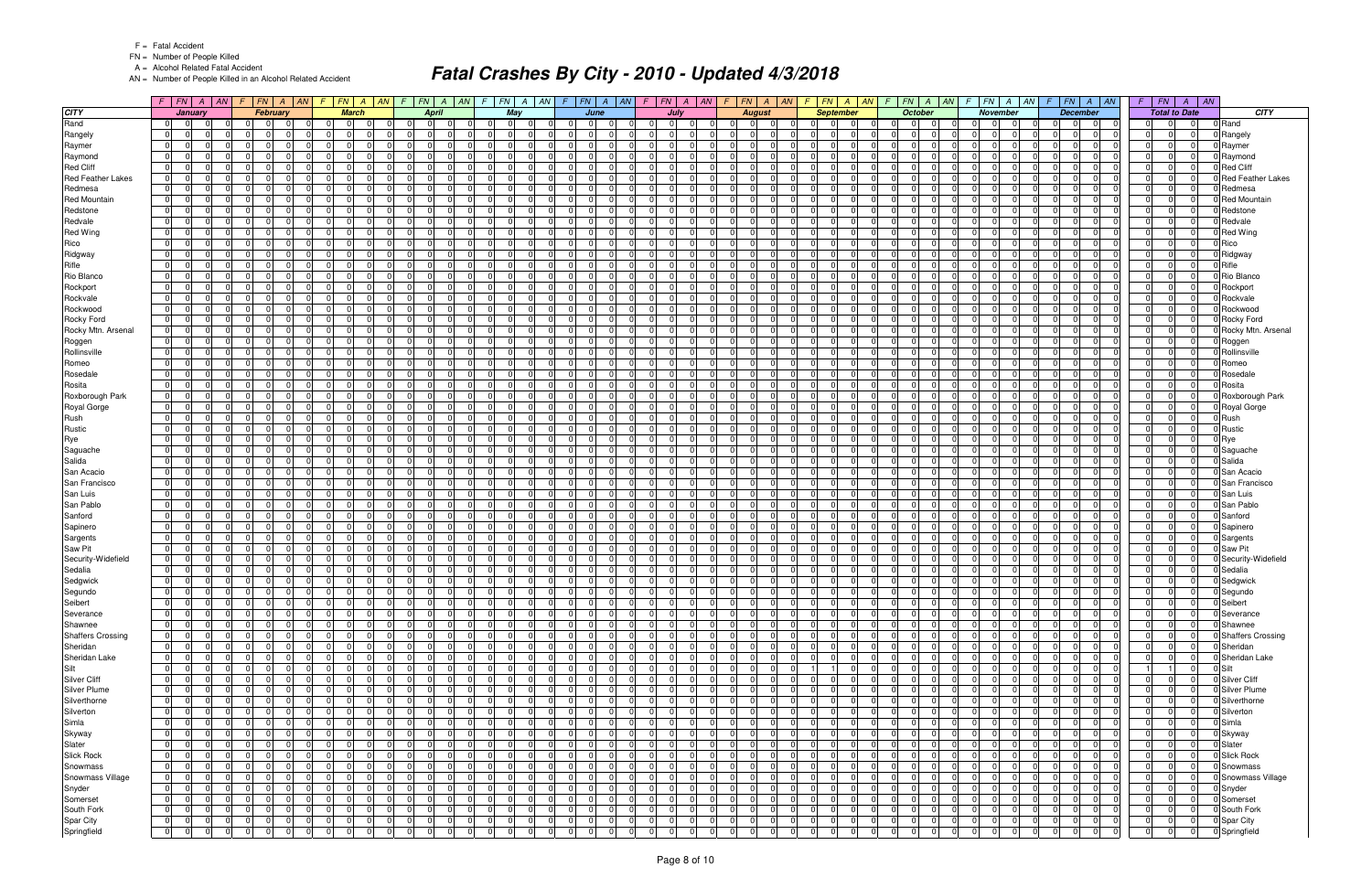FN = Number of People Killed

A = Alcohol Related Fatal Accident

AN = Number of People Killed in an Alcohol Related Accident

|                                |                                  | $F$ $\mid$ $FN$ $\mid$ $A$ $\mid$ $AN$ $\mid$ $F$ $\mid$ $FN$ $\mid$ $A$ $\mid$ $AN$ |                                           |                            |                         | $F$   FN   A   AN   F   FN   A   AN |                            |                                  |                |                          | F.             | $FN \mid A \mid AN$     |                            |                                |                            | $F$ $ FN $ $A$ $ AN $ |                                  | $F$   $FN$   $A$   $AN$    |                                  | F.                         |                                          | $FN$ $A$ $AN$ $F$    |                         | $FN \mid A \mid AN$                                      | $\sqrt{F}$ |                                  | $FN \mid A \mid AN$                       |          | F.                         | $FN$ $A$ $AN$                     |                         | $F$ $FN$ $A$ $AN$                                                    | $F \perp$               | FN                               | $\mathcal{A}$        | $\parallel$ AN |                                 |
|--------------------------------|----------------------------------|--------------------------------------------------------------------------------------|-------------------------------------------|----------------------------|-------------------------|-------------------------------------|----------------------------|----------------------------------|----------------|--------------------------|----------------|-------------------------|----------------------------|--------------------------------|----------------------------|-----------------------|----------------------------------|----------------------------|----------------------------------|----------------------------|------------------------------------------|----------------------|-------------------------|----------------------------------------------------------|------------|----------------------------------|-------------------------------------------|----------|----------------------------|-----------------------------------|-------------------------|----------------------------------------------------------------------|-------------------------|----------------------------------|----------------------|----------------|---------------------------------|
| <b>CITY</b>                    |                                  | <b>January</b>                                                                       | <b>February</b>                           |                            |                         | <b>March</b>                        |                            |                                  | <b>April</b>   |                          |                | May                     |                            |                                |                            | June                  |                                  | July                       |                                  |                            | <b>August</b>                            |                      |                         | <b>September</b>                                         |            |                                  | October                                   |          |                            | <b>November</b>                   |                         | <b>December</b>                                                      |                         |                                  | <b>Total to Date</b> |                | <b>CITY</b>                     |
| Sprucewood                     | 0 <sup>1</sup>                   | - 01                                                                                 | $\Omega$                                  | - 0                        | $\Omega$                | $\overline{0}$                      |                            | $\Omega$                         | $\Omega$       | $\Omega$                 |                | $\mathbf 0$             | - 0                        | - 0                            | $\Omega$                   | - 0                   | 0I                               | - OI                       | $\Omega$                         |                            | $\Omega$<br>0 I                          |                      | $\Omega$                | <sup>0</sup><br>$\Omega$                                 |            | -01                              | -01<br>$\Omega$                           |          | $\Omega$                   | - 01<br>- 01                      | $\Omega$                | $\overline{0}$<br>$\Omega$                                           | $\overline{0}$          | $\Omega$                         | $\Omega$             |                | Sprucewood                      |
| Starkville                     | $\overline{0}$                   | $\Omega$<br>n                                                                        | $\Omega$                                  | $\Omega$                   | - 0 I                   | $\Omega$                            |                            | $\Omega$                         |                | 0                        |                | - 0 I                   | - 0                        | $\Omega$                       | $\Omega$                   | $\Omega$              | $\Omega$                         | $\Omega$                   |                                  | $\Omega$                   | $\Omega$                                 | $\Omega$             | $\Omega$                | 0<br>$\Omega$                                            |            | 0                                | $\Omega$<br>U                             |          | $\Omega$                   | $\Omega$<br>$\cap$                | $\Omega$                | $\Omega$<br>$\Omega$                                                 | - 0 I                   | $\Omega$                         | $\Omega$             |                | Starkville                      |
| <b>State Bridge</b>            | $\overline{0}$                   | $\Omega$<br>O.                                                                       | $\Omega$                                  | $\Omega$                   | $\Omega$                | $\Omega$                            |                            | $\Omega$                         |                | $\Omega$                 |                | $\Omega$                | ∩                          | $\Omega$                       | <sup>0</sup>               | $\Omega$              | $\Omega$                         | nl                         | $\Omega$                         | $\Omega$                   |                                          |                      |                         | $\Omega$                                                 |            | $\Omega$                         | $\Omega$                                  |          | $\Omega$                   | $\Omega$                          | $\Omega$                | $\Omega$<br>$\Omega$                                                 | 0                       | $\Omega$                         | $\Omega$             |                | <b>State Bridge</b>             |
| <b>Steamboat Springs</b>       | 0                                | $\Omega$<br>0                                                                        | - 0 I                                     | $\Omega$                   | $\Omega$                | $\Omega$                            |                            | $\Omega$                         |                | 0                        |                | $\mathbf 0$             | $\Omega$                   | $\Omega$                       | $\Omega$                   | $\Omega$              | 0 I                              | $\Omega$                   | $\Omega$                         |                            | 01                                       | $\Omega$             | $\Omega$                | $\Omega$<br>$\Omega$                                     |            | 0 I                              | $\Omega$                                  |          | $\Omega$                   | $\Omega$                          | $\Omega$                | $\Omega$<br>$\Omega$                                                 | $\mathbf 0$             | $\Omega$                         | $\Omega$             |                | <b>Steamboat Springs</b>        |
| St Elmo                        | $\overline{0}$                   | $\Omega$<br>n.                                                                       | $\Omega$                                  | $\Omega$                   | $\Omega$                | $\Omega$                            |                            | $\Omega$                         |                | 0                        |                | $\Omega$                | n                          | $\Omega$                       | <sup>0</sup>               | $\Omega$              | <sup>0</sup>                     | $\Omega$                   |                                  |                            | $\Omega$<br>- 0                          |                      |                         | 0<br>$\Omega$                                            |            | $\Omega$                         | $\Omega$                                  |          | $\Omega$                   | $\Omega$                          | $\Omega$                | $\Omega$<br>$\Omega$                                                 | $\Omega$                | $\Omega$                         | $\Omega$             |                | St Elmo                         |
| Sterling                       | 0                                | $\Omega$<br>$\Omega$                                                                 | $\Omega$<br>$\Omega$<br>$\Omega$          | $\Omega$<br>$\Omega$       | - 0 I<br>$\Omega$       | $\overline{0}$<br>$\Omega$          | $\cap$                     | $\Omega$<br>$\Omega$             |                | $\Omega$<br>$\Omega$     |                | $\mathbf 0$<br>$\Omega$ | $\Omega$                   | $\Omega$<br>$\Omega$           | $\Omega$                   | $\Omega$<br>$\Omega$  | 0 I<br>$\Omega$                  | $\Omega$<br>$\Omega$       | $\Omega$                         | $\overline{0}$<br>$\Omega$ | $\Omega$                                 | $\Omega$             | $\Omega$                | $\Omega$<br>$\Omega$<br>U                                |            | 0 I<br>$\Omega$                  | $\Omega$<br>$\Omega$<br>$\Omega$          |          | $\Omega$<br>0              | $\overline{0}$<br>$\Omega$        | $\Omega$                | $\Omega$<br>$\Omega$<br>$\Omega$<br>0                                | - 0 I<br>$\Omega$       | $\Omega$<br>$\Omega$             | $\Omega$<br>$\Omega$ |                | Sterling                        |
| Stoneham<br>Stoner             | 0 <br> 0                         | - 0<br>$\Omega$                                                                      | $\Omega$                                  | $\Omega$                   | - 0 I                   | $\Omega$                            |                            | $\Omega$                         |                | $\Omega$                 |                | - 0 I                   | $\Omega$                   | $\Omega$                       | $\Omega$                   | $\Omega$              | 0 I                              | $\Omega$                   | $\Omega$                         |                            | $\overline{0}$                           | $\Omega$             | $\Omega$                | 0<br>$\Omega$                                            |            | 0 I                              | $\Omega$<br>$\Omega$                      |          | $\Omega$                   | $\Omega$                          | $\Omega$                | $\Omega$<br>$\Omega$                                                 | $\mathbf 0$             | $\Omega$                         | $\Omega$             |                | Stoneham<br>Stoner              |
| Stonewall                      | 0                                | - 0<br>$\Omega$                                                                      | $\Omega$                                  | $\Omega$                   | $\Omega$                | $\Omega$                            |                            | $\Omega$                         |                | 0                        |                | $\Omega$                | $\Omega$                   | $\Omega$                       | $\Omega$                   | $\Omega$              | $\Omega$                         | $\Omega$                   | $\Omega$                         |                            | $\overline{0}$                           | $\Omega$             | $\Omega$                | 0<br>$\Omega$                                            |            | 0                                | $\Omega$                                  |          | $\Omega$                   | $\Omega$                          | $\Omega$                | $\Omega$<br>$\Omega$                                                 | 0                       | $\Omega$                         | $\Omega$             |                | Stonewall                       |
| Stonington                     | 0                                | - 0<br>n                                                                             | $\Omega$                                  | $\Omega$                   | - 0 l                   | $\Omega$                            |                            | $\Omega$                         |                | 0                        |                | $\Omega$                | $\Omega$                   | $\Omega$                       | 0                          | $\Omega$              | 0 I                              | $\Omega$                   | $\Omega$                         |                            | 01<br>$\Omega$                           | $\Omega$             | $\Omega$                | 0<br>$\Omega$                                            |            | 0 I                              | $\Omega$                                  |          | 0                          | $\Omega$                          | $\Omega$                | $\Omega$<br>$\Omega$                                                 | - 0 l                   | $\Omega$                         | $\Omega$             |                | Stoningtor                      |
| Strasburg                      | 0                                | $\Omega$<br>n.                                                                       | $\Omega$                                  | $\Omega$                   | $\Omega$                | $\Omega$                            |                            | $\Omega$                         |                | $\Omega$                 |                | $\Omega$                | $\Omega$                   | $\Omega$                       | <sup>0</sup>               | $\Omega$              | $\Omega$                         | nl                         | $\Omega$                         | $\Omega$                   |                                          |                      |                         | $\Omega$<br>$\Omega$                                     |            | $\Omega$                         | $\Omega$                                  |          | $\Omega$                   | $\Omega$                          | $\Omega$                | $\Omega$<br>$\Omega$                                                 | $\Omega$                | $\Omega$                         | $\Omega$             |                | Strasburg                       |
| Stratton                       | $\overline{0}$                   | $\Omega$<br>$\Omega$                                                                 | $\Omega$                                  | $\Omega$                   | $\overline{0}$          | $\Omega$                            |                            | $\Omega$                         |                | $\Omega$                 |                | $\mathbf 0$             | $\Omega$                   | $\overline{0}$                 | $\Omega$                   | $\Omega$              | 0 I                              | $\Omega$                   | $\Omega$                         |                            | 01                                       | $\Omega$             | $\Omega$                | $\Omega$<br>$\Omega$                                     |            | 0 I                              | $\Omega$                                  |          | $\Omega$                   | $\Omega$                          | $\Omega$                | $\Omega$<br>$\Omega$                                                 | $\mathbf 0$             | $\Omega$                         | $\Omega$             |                | Stratton                        |
| <b>Sugar City</b>              | 0                                | $\Omega$<br>$\Omega$                                                                 | $\Omega$                                  | $\Omega$                   | $\Omega$                | $\Omega$                            | $\Omega$                   | $\Omega$                         |                | 0                        |                | $\mathbf 0$             | $\Omega$                   | $\overline{0}$                 | $\Omega$                   | - 0 l                 | $\Omega$                         | $\Omega$                   | $\Omega$                         |                            | $\overline{0}$<br>$\Omega$               | $\Omega$             | $\Omega$                | 0<br>$\Omega$                                            |            | 0                                | $\Omega$<br>$\Omega$                      |          | $\Omega$                   | $\Omega$                          | $\Omega$                | $\Omega$<br>$\Omega$                                                 | - 0 l                   | $\Omega$                         | $\Omega$             |                | Sugar City                      |
| Summitville                    | 0                                | $\Omega$<br><sup>n</sup>                                                             | $\Omega$                                  | $\Omega$                   | - 0 I                   | $\overline{0}$                      |                            | $\Omega$                         |                | 0                        |                | $\Omega$                | $\Omega$                   | $\Omega$                       | <sup>n</sup>               | $\Omega$              | <sup>0</sup>                     | $\Omega$                   | $\Omega$                         | $\overline{0}$             |                                          | $\Omega$             | $\Omega$                | 0<br>- 0                                                 |            | 0 I                              | $\Omega$                                  |          | $\Omega$                   | $\Omega$                          | $\Omega$                | $\Omega$<br>$\Omega$                                                 | - 0 I                   | $\Omega$                         | $\Omega$             |                | Summitville                     |
| Sunbeam                        | 0                                | - 0<br>$\Omega$                                                                      | $\Omega$                                  | $\Omega$                   | - 0 I                   | $\Omega$                            | $\Omega$                   | $\Omega$                         |                | $\Omega$                 |                | $\Omega$                | $\Omega$                   | $\Omega$                       | $\Omega$                   | $\Omega$              | $\Omega$                         | $\Omega$                   | $\Omega$                         |                            | $\overline{0}$<br>$\Omega$               | $\Omega$             | $\Omega$                | $\Omega$<br>$\Omega$                                     |            | 0 I                              | $\Omega$<br>$\Omega$                      |          | $\Omega$                   | $\Omega$<br>$\Omega$              | $\Omega$                | $\Omega$<br>$\Omega$                                                 | - 0 I                   | $\Omega$                         | $\Omega$             |                | Sunbeam                         |
| Superior                       | 0                                | $\Omega$<br>n.                                                                       | $\Omega$                                  | $\Omega$                   | 0                       | $\Omega$                            |                            | $\Omega$                         |                | 0                        |                | $\Omega$                | n                          | $\Omega$                       | <sup>0</sup>               | $\Omega$              | $\Omega$                         | $\Omega$                   | $\Omega$                         | $\Omega$                   |                                          | $\Omega$             | $\Omega$                | 0<br>$\Omega$                                            |            | $\overline{0}$                   | $\Omega$                                  |          | $\Omega$                   | $\Omega$                          | $\Omega$                | $\Omega$<br>$\Omega$                                                 | $\Omega$                | $\Omega$                         | $\Omega$             |                | Superior                        |
| Swink                          | 0                                | $\Omega$<br>$\Omega$                                                                 | $\Omega$<br>$\Omega$                      | $\Omega$                   | $\overline{0}$          | $\overline{0}$                      | $\Omega$                   | $\overline{0}$                   |                | $\Omega$                 |                | - 0 I                   | $\Omega$                   | $\overline{0}$                 | $\Omega$                   | $\Omega$              | $\overline{0}$                   | 0 I                        | $\Omega$                         | $\overline{0}$             | $\Omega$                                 | . OI                 | $\Omega$                | $\Omega$<br>$\Omega$                                     |            | 0 I                              | $\Omega$<br>$\Omega$                      |          | $\Omega$                   | $\overline{0}$                    | $\Omega$                | $\Omega$<br>$\Omega$                                                 | - 0 I                   | $\Omega$                         | $\overline{0}$       |                | Swink                           |
| Tabernash                      | 0                                | - 0                                                                                  | $\Omega$                                  | $\Omega$                   | $\Omega$                | $\Omega$                            |                            | $\Omega$                         |                | <sup>0</sup>             |                | $\Omega$                | n                          | $\Omega$                       | <sup>n</sup>               | $\Omega$              | $\Omega$                         | $\Omega$                   | $\Omega$                         | $\Omega$                   |                                          | $\Omega$             | $\Omega$                | 0<br>$\Omega$                                            |            | 0                                | $\Omega$                                  |          | $\Omega$                   | $\Omega$                          | $\Omega$                | $\Omega$<br>$\Omega$                                                 | - 0 I                   | $\Omega$                         | $\Omega$             |                | Tabernasł                       |
| <b>Teds Place</b>              | 0                                | $\Omega$<br>$\Omega$                                                                 | $\Omega$<br>$\Omega$                      | $\Omega$                   | $\overline{0}$          | $\Omega$                            | $\cap$                     | $\Omega$                         |                | $\Omega$                 |                | $\Omega$                | $\Omega$                   | $\Omega$                       | $\Omega$                   | $\Omega$              | $\Omega$                         | $\Omega$                   | $\Omega$                         | $\overline{0}$             | $\Omega$                                 | $\Omega$             | $\Omega$                | $\Omega$<br>$\Omega$                                     |            | $\Omega$                         | $\Omega$<br>$\Omega$                      |          | $\Omega$                   | -01<br>$\cap$                     | $\Omega$                | $\Omega$<br>$\Omega$                                                 | - 0 I                   | $\Omega$                         | $\Omega$             |                | <b>Teds Place</b>               |
| Telluride                      | 0 <br>$\Omega$                   | $\Omega$<br>0<br>$\Omega$<br>$\Omega$                                                | $\Omega$<br>$\Omega$<br>$\Omega$          | $\Omega$<br>$\Omega$       | $\mathbf 0$<br>$\Omega$ | $\Omega$<br>$\Omega$                | $\Omega$                   | $\Omega$<br>$\Omega$             |                | 0<br>$\Omega$            |                | $\Omega$<br>- 0 I       | $\Omega$<br>$\Omega$       | $\Omega$<br>$\overline{0}$     | $\Omega$<br>$\Omega$       | $\Omega$<br>$\Omega$  | $\Omega$<br>$\Omega$             | $\Omega$<br>$\Omega$       | $\Omega$<br>$\Omega$             | $\Omega$                   | $\Omega$<br>$\Omega$                     | $\Omega$<br>$\Omega$ | $\Omega$                | $\Omega$<br>$\Omega$<br>$\Omega$<br>$\Omega$             |            | 0 <br>$\Omega$                   | $\Omega$<br>$\Omega$<br>$\Omega$          |          | $\Omega$<br>$\Omega$       | $\Omega$<br>$\Omega$              | $\Omega$<br>$\Omega$    | $\Omega$<br>$\Omega$<br>$\Omega$<br>$\Omega$                         | 0 I<br>- 0 I            | $\Omega$<br>$\Omega$             | $\Omega$<br>$\Omega$ |                | Telluride<br><b>Texas Creek</b> |
| <b>Texas Creek</b><br>Thatcher | 0                                | $\Omega$<br><sup>n</sup>                                                             | $\Omega$                                  | $\Omega$                   | - 0 I                   | $\overline{0}$                      |                            | $\Omega$                         |                | 0                        |                | $\Omega$                | $\Omega$                   | $\Omega$                       | $\Omega$                   | $\Omega$              | 0 I                              | $\Omega$                   | $\Omega$                         | $\overline{0}$             |                                          | $\Omega$             | $\Omega$                | $\Omega$<br>$\Omega$                                     |            | 0 I                              | $\Omega$<br>$\Omega$                      |          | $\Omega$                   | $\Omega$                          | $\Omega$                | $\Omega$<br>$\Omega$                                                 | - 0 I                   | $\Omega$                         | $\Omega$             |                | Thatcher                        |
| <b>The Forks</b>               | 0                                | $\Omega$<br>$\Omega$                                                                 | $\Omega$                                  | $\Omega$                   | - 0 I                   | $\Omega$                            | $\Omega$                   | $\Omega$                         |                | $\Omega$                 |                | $\Omega$                | $\Omega$                   | $\Omega$                       | $\Omega$                   | $\Omega$              | $\Omega$                         | $\Omega$                   | $\Omega$                         | $\overline{0}$             | $\Omega$                                 | $\Omega$             | $\Omega$                | $\Omega$<br>$\Omega$                                     |            | 0 I                              | $\cap$<br>$\Omega$                        |          | $\Omega$                   | $\Omega$<br>$\cap$                | $\Omega$                | $\Omega$<br>$\Omega$                                                 | - 0 I                   | $\Omega$                         | $\Omega$             |                | <b>The Forks</b>                |
| Thornton                       | 0                                | $\Omega$<br>n.                                                                       | $\Omega$                                  | $\Omega$                   |                         |                                     |                            | $\Omega$                         |                | 0                        |                |                         |                            | $\Omega$                       | $\Omega$                   | $\Omega$              |                                  |                            |                                  |                            | $\overline{0}$                           | $\Omega$             |                         |                                                          |            |                                  |                                           |          | $\Omega$                   | $\Omega$                          | $\Omega$                | $\Omega$<br>$\Omega$                                                 | 5 <sup>1</sup>          | 5 <sup>1</sup>                   |                      |                | Thornton                        |
| Timnath                        | 0                                | $\Omega$<br>$\Omega$                                                                 | $\Omega$<br>$\Omega$                      | $\Omega$                   | $\overline{0}$          | $\overline{0}$                      | $\Omega$                   | $\overline{0}$                   |                | $\Omega$                 |                | - 0 I                   | $\Omega$                   | $\overline{0}$                 | $\Omega$                   | $\Omega$              | $\overline{0}$                   | 0 I                        | $\Omega$                         |                            | $\overline{0}$<br>$\Omega$               | $\Omega$             | $\Omega$                | $\Omega$<br>$\Omega$                                     |            | 0 I                              | $\Omega$<br>- 01                          |          | $\Omega$                   | $\overline{0}$                    | $\Omega$                | $\Omega$<br>$\Omega$                                                 | - 0 l                   | $\Omega$                         | $\Omega$             |                | Timnath                         |
| Timpas                         | $\overline{0}$                   | - 0<br><sup>n</sup>                                                                  | $\Omega$                                  | $\Omega$                   | $\Omega$                | n I                                 |                            | n I                              |                | <sup>0</sup>             |                | n I                     | n                          | $\Omega$                       | <sup>n</sup>               | $\Omega$              | 0                                | $\Omega$                   | <sup>n</sup>                     | $\Omega$                   | - 0                                      | n                    | $\Omega$                | <sup>0</sup><br>- 0                                      |            | $\overline{0}$                   | - 0                                       |          | $\Omega$                   | $\Omega$                          | $\Omega$                | $\Omega$<br>$\Omega$                                                 | - 0 l                   | $\Omega$                         | $\Omega$             |                | Timpas                          |
| Tincup                         | $\overline{0}$                   | $\Omega$<br>$\Omega$                                                                 | $\Omega$                                  | $\Omega$                   | - 0 l                   | $\overline{0}$                      | $\cap$                     | $\Omega$                         |                | $\Omega$                 |                | $\Omega$                | $\Omega$                   | $\Omega$                       | $\Omega$                   | $\Omega$              | 0 I                              | 0 I                        | $\Omega$                         | $\overline{0}$             |                                          | $\Omega$             | $\Omega$                | 0<br>$\Omega$                                            |            | 0 I                              | $\Omega$<br>$\Omega$                      |          | $\Omega$                   | $\overline{0}$                    | $\Omega$                | $\Omega$<br>$\Omega$                                                 | - 0 l                   | $\Omega$                         | $\Omega$             |                | Tincup                          |
| <b>Tiny Town</b>               | 0                                | 0                                                                                    | $\Omega$                                  | $\Omega$                   | $\mathbf 0$             | $\Omega$                            |                            | $\Omega$                         |                | $\Omega$                 |                | $\Omega$                | n                          | $\Omega$                       | 0                          | $\Omega$              | $\Omega$                         | $\Omega$                   | $\Omega$                         | $\Omega$                   |                                          | $\Omega$             | $\Omega$                | $\Omega$<br>$\Omega$                                     |            | $\Omega$                         | $\Omega$                                  |          | $\Omega$                   | $\Omega$                          | $\Omega$                | $\Omega$<br>$\Omega$                                                 | $\Omega$                | $\Omega$                         | $\Omega$             |                | Tiny Town                       |
| Tobe                           | 0                                | $\Omega$<br>n.                                                                       | $\Omega$                                  | $\Omega$                   | - 0 l                   | $\Omega$                            |                            | $\Omega$                         |                | 0                        |                | - 0 l                   | $\Omega$                   | $\Omega$                       | $\Omega$                   | $\Omega$              | 0 I                              | $\Omega$                   | $\Omega$                         |                            | $\overline{0}$                           | $\Omega$             | $\Omega$                | $\Omega$<br>$\Omega$                                     |            | 0 I                              | $\Omega$<br>U                             |          | $\Omega$                   | $\Omega$                          | $\Omega$                | $\Omega$<br>$\Omega$                                                 | - 0 l                   | $\Omega$                         | $\Omega$             |                | Tobe                            |
| Toonerville                    | 0                                | - 0<br><sup>n</sup>                                                                  | $\Omega$                                  | $\Omega$                   | ol                      | $\Omega$                            | $\Omega$                   | $\Omega$                         |                | $\Omega$                 |                | $\Omega$                | $\Omega$                   | $\overline{0}$                 | $\Omega$                   | $\Omega$              | $\Omega$                         | $\Omega$                   | $\Omega$                         | - 0 l                      | $\cap$                                   | $\Omega$             | $\Omega$                | $\Omega$<br>$\Omega$                                     |            | $\Omega$                         | $\Omega$<br>$\Omega$                      |          | $\Omega$                   | $\Omega$                          | $\Omega$                | $\Omega$<br>$\Omega$                                                 | 0                       | $\Omega$                         | $\Omega$             |                | Toonerville                     |
| Toponas                        | $\overline{0}$                   | $\Omega$<br>0                                                                        | $\Omega$                                  | $\Omega$                   | - 0 l                   | $\Omega$                            |                            | $\Omega$                         |                | 0                        |                | $\mathbf 0$             | $\Omega$                   | $\Omega$                       | 0                          | $\Omega$              | 0 I                              | $\mathbf 0$                | $\Omega$                         |                            | 01                                       | $\Omega$             | $\Omega$                | 0<br>$\Omega$                                            |            | 0 I                              | $\Omega$                                  |          | 0                          | $\Omega$                          | $\Omega$                | $\Omega$<br>$\Omega$                                                 | - 0 l                   | $\Omega$                         | $\Omega$             |                | Toponas                         |
| Towner                         | 0                                | $\Omega$<br>$\Omega$                                                                 | $\Omega$                                  | $\Omega$                   | 0                       | $\Omega$                            | $\Omega$                   | $\Omega$                         |                | $\Omega$                 |                | $\Omega$                | $\Omega$                   | $\Omega$                       | $\Omega$                   | $\Omega$              | $\Omega$                         | $\Omega$                   | $\Omega$                         | $\Omega$                   |                                          | $\Omega$             | $\Omega$                | $\Omega$<br>$\Omega$                                     |            | $\Omega$                         | $\Omega$<br>$\Omega$                      |          | $\Omega$                   | $\Omega$                          | $\Omega$                | $\Omega$<br>$\Omega$                                                 | $\Omega$                | $\Omega$                         | $\Omega$             |                | Towner                          |
| Trinchera<br>Trinidad          | $\overline{0}$<br> 0             | $\Omega$<br>$\Omega$<br>$\Omega$<br>n.                                               | $\Omega$<br>$\Omega$                      | $\Omega$<br>$\Omega$       | 0 <br>$\Omega$          | $\Omega$<br>$\Omega$                | - 0                        | 01<br>$\Omega$                   |                | $\Omega$<br><sup>0</sup> |                | $\mathbf 0$<br>$\Omega$ | $\Omega$<br>$\Omega$       | $\Omega$<br>$\Omega$           | $\Omega$<br><sup>0</sup>   | - 0 I<br>$\Omega$     | 0 I<br>$\Omega$                  | $\overline{0}$<br>$\Omega$ | $\Omega$<br>$\Omega$             | $\Omega$                   | 01<br>$\cap$                             | $\Omega$<br>$\Omega$ | $\Omega$<br>$\Omega$    | $\Omega$<br>- 01<br><sup>0</sup><br>$\Omega$             |            | 0 I<br>$\Omega$                  | $\Omega$<br>$\Omega$                      |          | $\Omega$<br>$\Omega$       | $\Omega$<br>$\Omega$              | $\Omega$<br>$\Omega$    | $\Omega$<br>$\Omega$<br>$\Omega$<br>$\Omega$                         | $\mathbf 0$<br>$\Omega$ | $\Omega$<br>$\Omega$             | $\Omega$<br>$\Omega$ |                | Trinchera<br>Trinidad           |
| <b>Twin Lakes</b>              | 0                                | $\Omega$<br>$\Omega$                                                                 | $\Omega$                                  | $\Omega$                   | - 0 I                   | $\overline{0}$                      | $\cap$                     | $\Omega$                         |                | $\Omega$                 |                | - 0 I                   | $\Omega$                   | $\Omega$                       | $\Omega$                   | $\Omega$              | 0 I                              | 0 I                        | $\Omega$                         | $\overline{0}$             | $\Omega$                                 | $\Omega$             | $\Omega$                | $\Omega$<br>$\Omega$                                     |            | 0 I                              | $\Omega$<br>$\Omega$                      |          | $\Omega$                   | -01                               | $\Omega$                | $\Omega$<br>$\Omega$                                                 | - 0 I                   | $\Omega$                         | $\Omega$             |                | Twin Lakes                      |
| <b>Two Buttes</b>              | $\overline{0}$                   | n.                                                                                   | $\Omega$                                  | $\Omega$                   | $\Omega$                | $\Omega$                            |                            | $\Omega$                         |                | $\Omega$                 |                | $\Omega$                | $\Omega$                   | $\Omega$                       | 0                          | $\Omega$              | $\Omega$                         | $\Omega$                   | $\Omega$                         | $\Omega$                   |                                          | $\Omega$             |                         | $\Omega$<br>$\Omega$                                     |            | $\Omega$                         | $\Omega$                                  |          | $\Omega$                   | $\Omega$                          | $\Omega$                | $\Omega$<br>$\Omega$                                                 | $\Omega$                | $\Omega$                         | $\Omega$             |                | <b>Two Buttes</b>               |
| Tyrone                         | 0                                | $\Omega$<br>$\Omega$                                                                 | - 0 I                                     | $\Omega$                   | - 0 I                   | $\Omega$                            |                            | $\overline{0}$                   |                | $\Omega$                 |                | - 0 I                   | $\Omega$                   | $\Omega$                       | $\Omega$                   | $\Omega$              | 0 I                              | 0                          | $\Omega$                         |                            | $\overline{0}$                           | $\Omega$             | $\Omega$                | $\Omega$<br>$\Omega$                                     |            | 0 I                              | $\Omega$<br>U                             |          | $\Omega$                   | $\Omega$                          | $\Omega$                | $\Omega$<br>$\Omega$                                                 | $\mathbf 0$             | $\Omega$                         | $\Omega$             |                | J Tyrone                        |
| Uravan                         | 0                                | $\Omega$<br>$\Omega$                                                                 | $\Omega$                                  | $\Omega$                   | $\Omega$                | $\Omega$                            |                            | $\Omega$                         |                | 0                        |                | - 0 I                   | $\Omega$                   | $\Omega$                       | $\Omega$                   | $\Omega$              | $\overline{0}$                   | $\Omega$                   | $\Omega$                         | $\Omega$                   |                                          | $\Omega$             |                         | $\Omega$<br>$\Omega$                                     |            | 0 I                              | $\Omega$<br>$\Omega$                      |          | $\Omega$                   | $\Omega$                          | $\Omega$                | $\Omega$<br>$\Omega$                                                 | - 0 I                   | $\Omega$                         | $\Omega$             |                | Uravan                          |
| <b>Usaf Academy</b>            | 0                                | - 0<br>n                                                                             | $\Omega$                                  | $\Omega$                   | $\Omega$                | n I                                 |                            | $\Omega$                         |                | <sup>0</sup>             |                | $\Omega$                | - 0                        | $\Omega$                       | <sup>n</sup>               | $\Omega$              | $\Omega$                         | $\Omega$                   |                                  | $\Omega$                   |                                          | $\Omega$             | $\Omega$                | <sup>0</sup><br>- 0                                      |            | $\overline{0}$                   | - 0                                       |          | $\Omega$                   | $\Omega$                          | $\Omega$                | $\Omega$<br>$\Omega$                                                 | $\mathbf 0$             | $\Omega$                         | $\Omega$             |                | <b>Usaf Academy</b>             |
| Utleyville                     | 0                                | $\Omega$<br>$\Omega$                                                                 | $\Omega$<br>$\Omega$                      | $\Omega$                   | $\overline{0}$          | $\Omega$                            | $\Omega$                   | $\Omega$                         |                | $\Omega$                 |                | $\Omega$                | $\Omega$                   | $\Omega$                       | $\Omega$                   | $\Omega$              | $\overline{0}$                   | $\Omega$                   | $\Omega$                         | $\overline{0}$             | $\Omega$                                 | $\Omega$             | $\Omega$                | $\Omega$<br>$\Omega$                                     |            | $\Omega$                         | $\Omega$<br>$\Omega$                      |          | $\Omega$                   | $\Omega$<br>$\Omega$              | $\Omega$                | $\Omega$<br>$\Omega$                                                 | 0 I                     | $\Omega$                         | $\Omega$             |                | Utleyville                      |
| Vail                           | 0                                |                                                                                      | $\Omega$                                  | $\Omega$                   | $\overline{0}$          | $\Omega$                            |                            | $\overline{0}$                   |                | $\Omega$                 |                | $\mathbf 0$             | $\Omega$                   | $\overline{0}$                 | $\Omega$                   | $\Omega$              | $\Omega$                         | $\Omega$                   | $\Omega$                         | $\overline{0}$             |                                          | $\Omega$             |                         | $\Omega$<br>$\Omega$                                     |            | 0                                | $\Omega$                                  |          | $\overline{0}$             | $\Omega$                          | $\Omega$                | $\Omega$<br>$\Omega$                                                 | $\Omega$                | $\Omega$                         | $\Omega$             |                | Vail                            |
| Valdez                         | $\Omega$                         | $\Omega$<br>$\Omega$                                                                 | $\Omega$<br>$\Omega$                      | $\Omega$                   | $\overline{0}$          | $\overline{0}$                      | $\Omega$                   | $\overline{0}$                   |                | $\Omega$                 |                | $\overline{0}$          | $\Omega$                   | $\overline{0}$                 | $\Omega$                   | $\Omega$              | $\Omega$                         | 0 I                        | $\Omega$                         |                            | 0 <br>$\Omega$                           | 0I                   | $\Omega$                | $\Omega$<br>$\Omega$                                     |            | 0 I                              | $\overline{0}$<br>$\Omega$                |          | $\Omega$                   | -01                               | $\Omega$                | $\Omega$<br>$\Omega$                                                 | - 0 l                   | $\Omega$                         | $\Omega$             |                | Valdez                          |
| Vancorum                       | 0                                | $\Omega$<br>$\Omega$                                                                 | $\Omega$<br>-01                           | $\Omega$                   | 0                       | $\overline{0}$                      | $\Omega$                   | $\Omega$                         |                | $\Omega$                 |                | $\mathbf 0$             | $\Omega$                   | $\overline{0}$                 | 0                          | $\mathbf 0$           | 0 I                              | $\Omega$                   | $\Omega$                         | $\mathbf 0$                |                                          | $\Omega$             | $\Omega$                | 0<br>$\Omega$                                            |            | 0 I                              | $\Omega$<br>$\Omega$                      |          | $\Omega$                   | $\overline{0}$<br>$\Omega$        | 0                       | $\Omega$<br>$\Omega$                                                 | 0                       | $\Omega$                         | $\Omega$             |                | Vancorum                        |
| Vernon                         | $\overline{0}$                   | $\overline{0}$<br>$\Omega$                                                           | $\Omega$<br>$\overline{0}$                | $\Omega$                   | 0                       | $\Omega$                            |                            | $\overline{0}$                   | $\Omega$       | $\Omega$                 |                | $\Omega$                | $\Omega$                   | - Ol                           | $\Omega$                   | $\Omega$              | $\Omega$                         | $\Omega$                   | $\Omega$                         |                            | $\overline{0}$<br>$\Omega$               | $\Omega$             | $\Omega$                | $\Omega$<br>$\Omega$                                     |            | $\overline{0}$                   | $\Omega$                                  |          | $\Omega$                   | $\Omega$<br>$\Omega$              | $\Omega$                | $\Omega$<br>$\Omega$                                                 | $\overline{0}$          | $\Omega$                         | $\Omega$             |                | Vernon                          |
| Victor                         | $\overline{0}$                   | 0<br>0                                                                               | 0                                         | 0                          | 0                       | $\overline{0}$                      | $\overline{0}$<br>$\Omega$ | 0                                |                | 0<br>$\Omega$            |                | 0                       | 0<br>$\Omega$              | $\mathbf 0$                    | $\overline{0}$             | 0                     | 0 I                              | $\overline{0}$             | $\overline{0}$<br>$\overline{0}$ |                            | $\overline{0}$<br> 0                     | 0                    | $\Omega$                | $\overline{0}$<br>$\overline{0}$                         |            | 0                                | $\overline{0}$<br>0<br>$\Omega$           |          | 01                         | $\mathbf 0$<br>0                  |                         | $\overline{0}$<br>$\mathbf 0$<br> 0                                  | - 0 I                   | $\overline{0}$                   | $\Omega$             |                | 0 Victor<br>0 Vilas             |
| Vilas<br>Villa Grove           | $\overline{0}$<br>$\overline{0}$ | $\mathbf 0$<br> 0 <br>$\overline{0}$<br>0                                            | 0 I<br>$\Omega$<br>$\Omega$<br>-01        | $\overline{0}$<br>$\Omega$ | 0 <br> 0                | $\overline{0}$<br>$\overline{0}$    | $\Omega$                   | $\overline{0}$<br>$\Omega$       | $\Omega$       | $\mathbf 0$              |                | 0 <br> 0                | $\Omega$                   | 0 <br>$\overline{0}$           | $\overline{0}$<br>0        | 0 <br> 0              | 0 I<br>0 I                       | $\overline{0}$<br>01       | $\Omega$                         | $\mathbf 0$                | $\overline{0}$<br>$\overline{0}$<br>- 01 | - 0 I<br>$\Omega$    | $\Omega$                | 0 <br>$\overline{0}$<br>$\overline{0}$<br>$\mathbf 0$    |            | $\overline{0}$<br>$\overline{0}$ | 0 <br>$\overline{0}$<br>$\Omega$          |          | $\overline{0}$<br>$\Omega$ | 0 <br>-01<br>-01<br>$\Omega$      | - 0 I<br>$\mathbf 0$    | $\overline{0}$<br>$\overline{0}$<br>$\overline{0}$                   | $\overline{0}$<br> 0    | $\overline{0}$<br>$\overline{0}$ | 0 <br>$\Omega$       |                | 0 Villa Grove                   |
| Villegreen                     | $\overline{0}$                   | $\overline{0}$<br>$\overline{0}$                                                     | $\Omega$<br>- 0 I                         | $\overline{0}$             | $\overline{0}$          | $\overline{0}$                      | $\overline{0}$             | $\overline{0}$                   | $\Omega$       | - 0 I                    |                | 0                       | $\Omega$                   | 0                              | $\Omega$                   | - 01                  | 0 I                              | $\overline{0}$             | $\Omega$                         |                            | $\overline{0}$<br>$\Omega$               | - 0 I                | $\Omega$                | 0 <br>$\overline{0}$                                     |            | $\overline{0}$                   | $\overline{0}$<br>$\Omega$                |          | $\Omega$                   | $\overline{0}$<br>-01             | $\overline{0}$          | $\overline{0}$<br>$\overline{0}$                                     | $\overline{0}$          | $\overline{0}$                   | $\Omega$             |                | 0 Villegreen                    |
| Vineland                       | $\overline{0}$                   | 0<br>$\overline{0}$                                                                  | $\Omega$                                  | $\mathbf 0$                | 0                       | $\overline{0}$                      |                            | $\overline{0}$                   |                | $\mathbf 0$              |                | 0                       | 0                          | $\mathbf 0$                    | $\overline{0}$             | 0                     | $\overline{0}$                   | 01                         | $\Omega$                         |                            | $\overline{0}$                           | $\Omega$             |                         | $\overline{0}$<br>$\overline{0}$                         |            | 0                                | 0                                         |          | $\overline{0}$             | $\overline{0}$                    | $\mathbf 0$             | $\overline{0}$<br>$\overline{0}$                                     | 0 I                     | $\overline{0}$                   | $\Omega$             |                | 0 Vineland                      |
| Virginia Dale                  | $\overline{0}$                   | $\overline{0}$<br> 0                                                                 | - 01<br>0 I                               | 0                          | $\overline{0}$          | $\overline{0}$                      | $\overline{0}$             | $\overline{0}$                   | $\Omega$       | 0                        |                | 0                       | $\overline{0}$             | 0                              | $\overline{0}$             | 0                     | 0 I                              | $\overline{0}$             | $\overline{0}$                   |                            | $\overline{0}$<br>- 01                   | - 0 I                | $\Omega$                | 0 <br>$\overline{0}$                                     |            | $\overline{0}$                   | 0 <br>$\overline{0}$                      |          | 0                          | $\overline{0}$<br> 0              | $\overline{0}$          | 0 <br>$\overline{0}$                                                 | $\overline{0}$          | $\overline{0}$                   | $\Omega$             |                | 0 Virginia Dale                 |
| Vona                           | 0                                | 0<br>$\Omega$                                                                        | $\Omega$<br>0I                            | $\Omega$                   | 0                       | $\overline{0}$                      |                            | $\Omega$                         |                | $\mathbf 0$              |                | - 0 I                   | 0                          | $\overline{0}$                 | $\Omega$                   | 0                     | 0 I                              | 0                          | 0                                | 0                          |                                          | $\Omega$             | $\Omega$                | $\overline{0}$<br>$\mathbf 0$                            |            | $\overline{0}$                   | 0                                         |          | $\Omega$                   | $\Omega$<br>$\overline{0}$        | $\mathbf 0$             | $\overline{0}$<br>$\Omega$                                           | 0                       | $\Omega$                         | $\Omega$             |                | 0 Vona                          |
| Wagon Wheel Gap                | $\overline{0}$                   | $\Omega$<br>$\Omega$                                                                 | $\Omega$<br>- 0 I                         | $\overline{0}$             | $\overline{0}$          | $\overline{0}$                      | $\Omega$                   | $\overline{0}$                   |                | $\mathbf 0$              |                | 0                       | $\Omega$                   | 0                              | $\overline{0}$             | 0                     | 0 I                              | 01                         | $\Omega$                         |                            | $\overline{0}$<br>- 01                   | $\Omega$             | $\Omega$                | $\overline{0}$<br>$\mathbf 0$                            |            | $\overline{0}$                   | - 01<br>$\Omega$                          |          | $\overline{0}$             | - 0 I<br>$\overline{0}$           | 0                       | $\overline{0}$<br>$\overline{0}$                                     | $\overline{0}$          | $\overline{0}$                   | $\Omega$             |                | 0 Wagon Wheel Gap               |
| Walden                         | $\overline{0}$                   | $\mathbf 0$<br>$\Omega$                                                              | $\Omega$                                  | $\Omega$                   | $\overline{0}$          | $\overline{0}$                      |                            | $\overline{0}$                   |                | $\Omega$                 |                | 0                       | $\Omega$                   | $\mathbf 0$                    | $\Omega$                   | 0                     | $\overline{0}$                   | 0                          | $\Omega$                         | 0                          |                                          | $\Omega$             | $\Omega$                | $\overline{0}$<br>$\overline{0}$                         |            | $\overline{0}$                   | $\mathbf 0$                               |          | $\overline{0}$             | -01                               | $\mathbf 0$             | $\mathbf{0}$<br>$\overline{0}$                                       | 0                       | $\overline{0}$                   | $\Omega$             |                | Walden                          |
| Walsenburg                     | 0                                | $\overline{0}$<br>$\Omega$                                                           | - 0 I<br>$\Omega$                         | 0                          | 0                       | $\overline{0}$                      |                            | $\overline{0}$                   |                | $\mathbf 0$              |                | 0                       | $\Omega$                   | $\overline{0}$                 | $\overline{0}$             | 0                     | 0 I                              | 0                          | $\overline{0}$                   |                            | $\overline{0}$                           | -01                  | $\Omega$                | $\overline{0}$<br>$\mathbf 0$                            |            | $\overline{0}$                   | $\mathbf 0$                               |          | $\overline{0}$             | 0                                 | $\overline{0}$          | 0 <br>$\overline{0}$                                                 | $\overline{0}$          | $\overline{0}$                   | $\Omega$             |                | 0 Walsenburg                    |
| Walsh                          | $\overline{0}$                   | $\overline{0}$<br>$\Omega$                                                           | $\Omega$<br>$\Omega$                      | $\Omega$                   | 0                       | $\overline{0}$                      |                            | $\overline{0}$                   |                | $\Omega$                 |                | 0                       | $\Omega$                   | $\mathbf 0$                    | $\Omega$                   | 0                     | $\overline{0}$                   | $\overline{0}$             | $\Omega$                         |                            | $\overline{0}$<br>$\Omega$               | $\Omega$             | $\Omega$                | $\Omega$<br>$\overline{0}$                               |            | $\overline{0}$                   | $\overline{0}$<br>$\Omega$                |          | $\Omega$                   | $\Omega$<br>$\mathbf 0$           | $\mathbf 0$             | $\overline{0}$<br>$\overline{0}$                                     | 0                       | $\Omega$                         | $\Omega$             |                | Walsh                           |
| Ward                           | 0                                | $\Omega$<br>$\Omega$                                                                 | $\Omega$<br>- 0 I                         | -01                        | $\overline{0}$          | 0                                   | $\Omega$                   | $\overline{0}$                   | $\Omega$       | $\overline{0}$           |                | $\overline{0}$          | $\Omega$                   | $\overline{0}$                 | $\Omega$                   | - 01                  | 0 I                              | $\overline{0}$             | $\overline{0}$                   |                            | 0 <br>$\Omega$                           | - 0 I                | $\Omega$                | $\overline{0}$<br>$\mathbf 0$                            |            | $\overline{0}$                   | - 01<br>$\Omega$                          |          | $\Omega$                   | -01<br>$\Omega$                   | 0                       | $\overline{0}$<br>$\overline{0}$                                     | $\overline{0}$          | $\overline{0}$                   | $\Omega$             |                | Ward                            |
| Watkins                        | $\overline{0}$                   | $\mathbf 0$<br>$\Omega$<br>$\Omega$                                                  | $\Omega$                                  | $\mathbf 0$                | 0                       | $\overline{0}$                      |                            | $\mathbf 0$                      |                | $\mathbf 0$<br>$\Omega$  |                | 0                       | $\Omega$                   | $\mathbf 0$                    | $\overline{0}$<br>$\Omega$ | 0                     | $\Omega$                         | 0                          | $\mathbf 0$<br>$\Omega$          |                            | $\overline{0}$<br>$\Omega$               | $\Omega$             | $\mathbf 0$<br>$\Omega$ | $\overline{0}$<br>$\mathbf{0}$                           |            | 0                                | 0<br>$\Omega$                             |          | $\overline{0}$<br>$\Omega$ | $\overline{0}$<br>$\Omega$        | $\mathbf 0$<br>$\Omega$ | $\overline{0}$<br>$\overline{0}$                                     | 0                       | $\overline{0}$                   | $\Omega$             |                | Watkins                         |
| Waunita Hot Spgs<br>Weldona    | $\overline{0}$<br>$\overline{0}$ | $\Omega$<br>$\overline{0}$<br>$\Omega$                                               | $\Omega$<br>- 0 I<br>$\Omega$<br>$\Omega$ | -01<br>$\overline{0}$      | $\overline{0}$<br> 0    | 0 <br> 0                            | - 0                        | $\overline{0}$<br>$\overline{0}$ |                | $\mathbf 0$              |                | 0 <br>- 0 I             | $\Omega$<br>$\overline{0}$ | $\overline{0}$<br>$\mathbf{0}$ | $\Omega$                   | 0 <br> 0              | $\overline{0}$<br>$\overline{0}$ | 0 <br> 0                   | $\Omega$                         | 0                          | 0                                        | $\Omega$<br>$\Omega$ | $\mathbf 0$             | 0 <br>$\overline{0}$<br>$\overline{0}$<br>$\overline{0}$ |            | $\overline{0}$<br>$\overline{0}$ | $\overline{0}$<br>$\Omega$<br>$\mathbf 0$ |          | $\Omega$                   | $\overline{0}$<br>$\Omega$<br>-01 | $\mathbf 0$             | $\overline{0}$<br>$\overline{0}$<br>$\overline{0}$<br>$\overline{0}$ | $\overline{0}$<br> 0    | $\overline{0}$<br>$\overline{0}$ | $\Omega$             |                | 0 Waunita Hot Spgs<br>0 Weldona |
| Wellington                     | $\overline{0}$                   | $\Omega$<br>$\overline{0}$                                                           | $\Omega$<br>- 0 I                         | -01                        | 0                       | $\overline{0}$                      | $\Omega$                   | $\overline{0}$                   |                | $\mathbf 0$              |                | - 0 I                   | $\Omega$                   | $\mathbf 0$                    | $\Omega$                   | 0                     | $\overline{0}$                   | $\overline{0}$             | $\Omega$                         |                            | $\overline{0}$<br>$\Omega$               | $\Omega$             | $\Omega$                | 0<br>$\overline{0}$                                      |            | $\overline{0}$                   | $\Omega$<br>$\Omega$                      |          | $\Omega$                   | -01<br>$\Omega$                   | 0                       | $\overline{0}$<br>$\overline{0}$                                     | 0                       | $\overline{0}$                   | $\Omega$             |                | Wellington                      |
| Westcliffe                     | $\overline{0}$                   | $\mathbf 0$<br>$\overline{0}$                                                        | - 0 I                                     | $\overline{0}$             | $\overline{0}$          | $\overline{0}$                      |                            | $\overline{0}$                   |                | $\mathbf 0$              |                | 0                       | 0                          | $\mathbf 0$                    | $\mathbf{0}$               | 0                     | $\overline{0}$                   | 0                          | $\mathbf 0$                      |                            | 0                                        | $\Omega$             | $\mathbf 0$             | 0 <br>$\mathbf{0}$                                       |            | $\overline{0}$                   | $\Omega$<br>$\mathbf 0$                   |          | $\mathbf 0$                | $\mathbf 0$<br> 0                 | 0                       | $\mathbf{0}$<br>$\overline{0}$                                       | $\overline{0}$          | $\overline{0}$                   | $\Omega$             |                | Westcliffe                      |
| Westcreek                      | 0                                | $\Omega$<br>$\Omega$                                                                 | - 0 I                                     | $\overline{0}$             | 0                       | $\overline{0}$                      |                            | $\overline{0}$                   |                | $\mathbf 0$              |                | 0                       | $\Omega$                   | $\overline{0}$                 | $\overline{0}$             | 0                     | 0 I                              | 0                          | $\Omega$                         |                            | $\overline{0}$                           | $\Omega$             | $\Omega$                | $\overline{0}$<br>$\mathbf 0$                            |            | $\overline{0}$                   | $\mathbf 0$                               |          | $\overline{0}$             | 0                                 | $\overline{0}$          | $\overline{0}$<br>$\overline{0}$                                     | $\overline{0}$          | $\overline{0}$                   | $\Omega$             |                | Westcreek                       |
| Westminster                    | 0                                | $\Omega$<br>$\Omega$                                                                 | $\Omega$                                  | $\Omega$                   | 0                       | $\overline{0}$                      |                            | $\overline{0}$                   |                | $\Omega$                 |                |                         |                            | $\overline{0}$                 | $\Omega$                   | 0                     | 0 I                              | 0                          | $\Omega$                         |                            | 01<br>$\Omega$                           | $\Omega$             | $\overline{1}$          |                                                          |            | $\overline{0}$                   | $\mathbf 0$<br>$\Omega$                   |          | $\Omega$                   | $\Omega$                          | $\overline{0}$          | $\Omega$<br>$\overline{0}$                                           | $\overline{2}$          | $\overline{2}$                   | $\overline{2}$       |                | Westminster                     |
| Weston                         | $\overline{0}$                   | 0<br>$\overline{0}$                                                                  | $\Omega$<br>- 0 I                         | 0                          | $\overline{0}$          | 0                                   |                            | $\overline{0}$                   | $\Omega$       | $\mathbf 0$              |                | 0                       | 0                          | $\overline{0}$                 | $\overline{0}$             | 0                     | 0                                | 01                         | $\Omega$                         | $\mathbf 0$                | $\Omega$                                 | - 0 I                | 0                       | $\overline{0}$<br>$\mathbf 0$                            |            | $\overline{0}$                   | $\mathbf 0$<br>$\Omega$                   |          | $\mathbf 0$                | $\Omega$<br> 0                    | - 01                    | $\Omega$<br>$\overline{0}$                                           | $\overline{0}$          | $\overline{0}$                   | $\Omega$             |                | Weston                          |
| Wetmore                        | 0                                | $\Omega$<br>0                                                                        | $\Omega$<br>$\overline{0}$                | -01                        | $\overline{0}$          | $\overline{0}$                      | $\Omega$                   | $\overline{0}$                   | $\Omega$       | $\mathbf 0$              |                | 0                       | $\Omega$                   | 0                              | $\mathbf{0}$               | - 01                  | $\overline{0}$                   | $\overline{0}$             | $\Omega$                         | 0                          | $\Omega$                                 | - 0 I                | $\mathbf 0$             | 0 <br>$\overline{0}$                                     |            | $\overline{0}$                   | $\Omega$<br>$\mathbf 0$                   |          | $\overline{0}$             | $\mathbf 0$<br> 0                 | $\overline{0}$          | 0 <br>$\overline{0}$                                                 | $\overline{0}$          | $\overline{0}$                   | $\Omega$             |                | Wetmore                         |
| <b>Wheat Ridge</b>             | 11                               | 0 <br>$\mathbf{1}$                                                                   | $\overline{0}$<br>$\overline{0}$          | 0                          | $\overline{1}$          |                                     |                            | $\overline{0}$                   | $\overline{0}$ | 0                        | $\overline{0}$ | 0                       | $\overline{0}$             | 11                             | $\vert$ 2                  | -2                    | $\overline{0}$                   | $\overline{0}$             | $\overline{0}$                   |                            | $\overline{0}$<br>$\mathbf 0$            | $\overline{0}$       |                         | $\overline{0}$<br>$\overline{0}$<br>$\overline{0}$       |            | $\overline{0}$                   | 0 <br>$\overline{0}$                      | $\Omega$ | 0                          | $\overline{0}$<br> 0              | $\overline{0}$          | $\overline{0}$<br>$\mathbf 0$                                        | $\mathbf{3}$            | $\overline{4}$                   | $2 \mid$             |                | 3 Wheat Ridge                   |